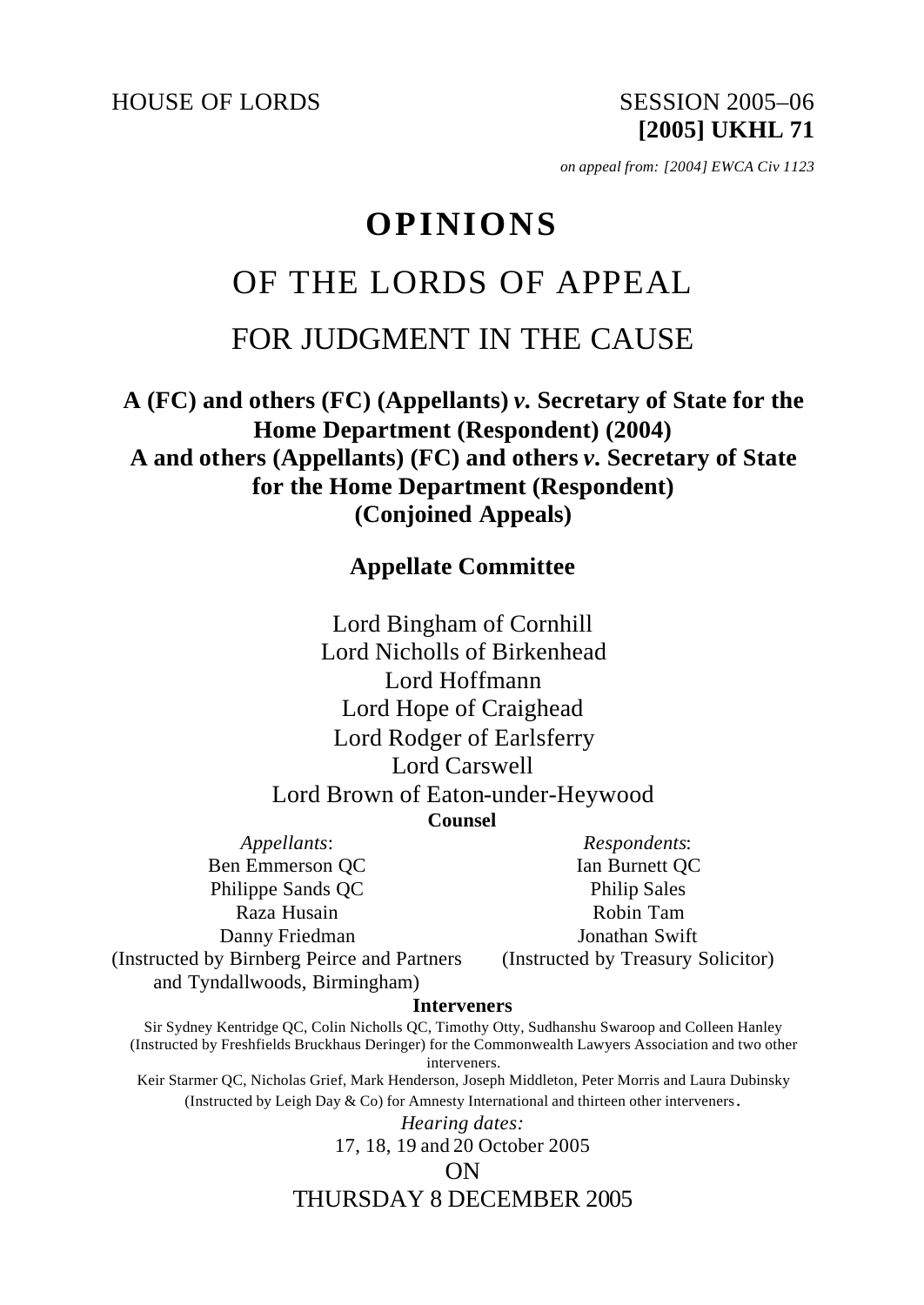#### **HOUSE OF LORDS**

#### **OPINIONS OF THE LORDS OF APPEAL FOR JUDGMENT IN THE CAUSE**

## **A (FC) and others (FC) (Appellants)** *v.* **Secretary of State for the Home Department (Respondent) (2004) A and others (Appellants) (FC) and others** *v.* **Secretary of State for the Home Department (Respondent) (Conjoined Appeals)**

**[2005] UKHL 71**

#### **LORD BINGHAM OF CORNHILL**

My Lords,

1. May the Special Immigration Appeals Commission ("SIAC"), a superior court of record established by statute, when hearing an appeal under section 25 of the Anti-terrorism, Crime and Security Act 2001 by a person certified and detained under sections 21 and 23 of that Act, receive evidence which has or may have been procured by torture inflicted, in order to obtain evidence, by officials of a foreign state without the complicity of the British authorities? That is the central question which the House must answer in these appeals. The appellants, relying on the common law of England, on the European Convention on Human Rights and on principles of public international law, submit that the question must be answered with an emphatic negative. The Secretary of State agrees that this answer would be appropriate in any case where the torture had been inflicted by or with the complicity of the British authorities. He further states that it is not his intention to rely on, or present to SIAC or to the Administrative Court in relation to control orders, evidence which he knows or believes to have been obtained by a third country by torture. This intention is, however, based on policy and not on any acknowledged legal obligation. Like any other policy it may be altered, by a successor in office or if circumstances change. The admission of such evidence by SIAC is not, he submits, precluded by law. Thus he contends for an affirmative answer to the central question stated above. The appellants' case is supported by written and oral submissions made on behalf of 17 well-known bodies dedicated to the protection of human rights, the suppression of torture and maintenance of the rule of law.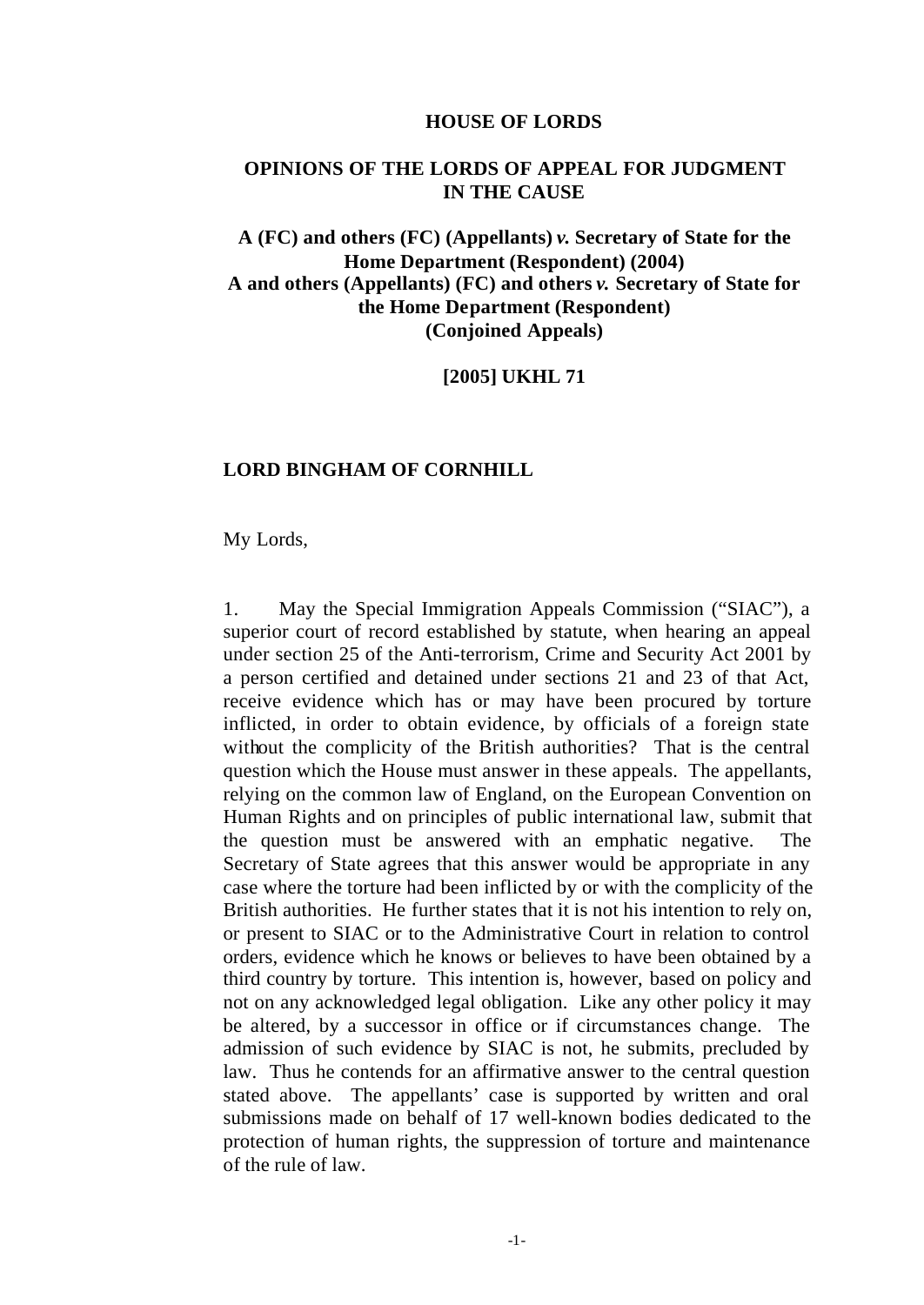2. The appeals now before the House are a later stage of the proceedings in which the House gave judgment in December 2004: *A and others v Secretary of State for the Home Department, X and another v Secretary of State for the Home Department* [2004] UKHL 56, [2005] 2 AC 68. In their opinions given then, members of the House recited the relevant legislative provisions and recounted the relevant history of the individual appellants up to that time. To avoid wearisome repetition, I shall treat that material as incorporated by reference into this opinion, and make only such specific reference to it as is necessary for resolving these appeals.

#### *The Anti-terrorism, Crime and Security Act 2001*

3. The 2001 Act was this country's legislative response to the grave and inexcusable crimes committed in New York, Washington DC and Pennsylvania on 11 September 2001, and manifested the government's determination to protect the public against the dangers of international terrorism. Part 4 of the Act accordingly established a new regime, applicable to persons who were not British citizens, whose presence in the United Kingdom the Secretary of State reasonably believed to be a risk to national security and whom the Secretary of State reasonably suspected of being terrorists as defined in the legislation. By section 21 of the Act he was authorised to issue a certificate in respect of any such person, and to revoke such a certificate. Any action of the Secretary of State taken wholly or partly in reliance on such a certificate might be questioned in legal proceedings only in a prescribed manner.

4. Sections 22 and 23 of the Act recognised that it might not, for legal or practical reasons, be possible to deport or remove from the United Kingdom a suspected international terrorist certified under section 21, and power was given by section 23 to detain such a person, whether temporarily or indefinitely. This provision was thought to call for derogation from the provisions of article  $5(1)(f)$  of the European Convention, which it was sought to effect by a Derogation Order, the validity of which was one of the issues in the earlier stages of the proceedings.

5. Section 25 of the Act enables a person certified under section 21 to appeal to SIAC against his certification. On such an appeal SIAC must cancel the certificate if "(a) it considers that there are no reasonable grounds for a belief or suspicion of the kind referred to in section  $21(1)(a)$  or (b), or (b) it considers that for some other reason the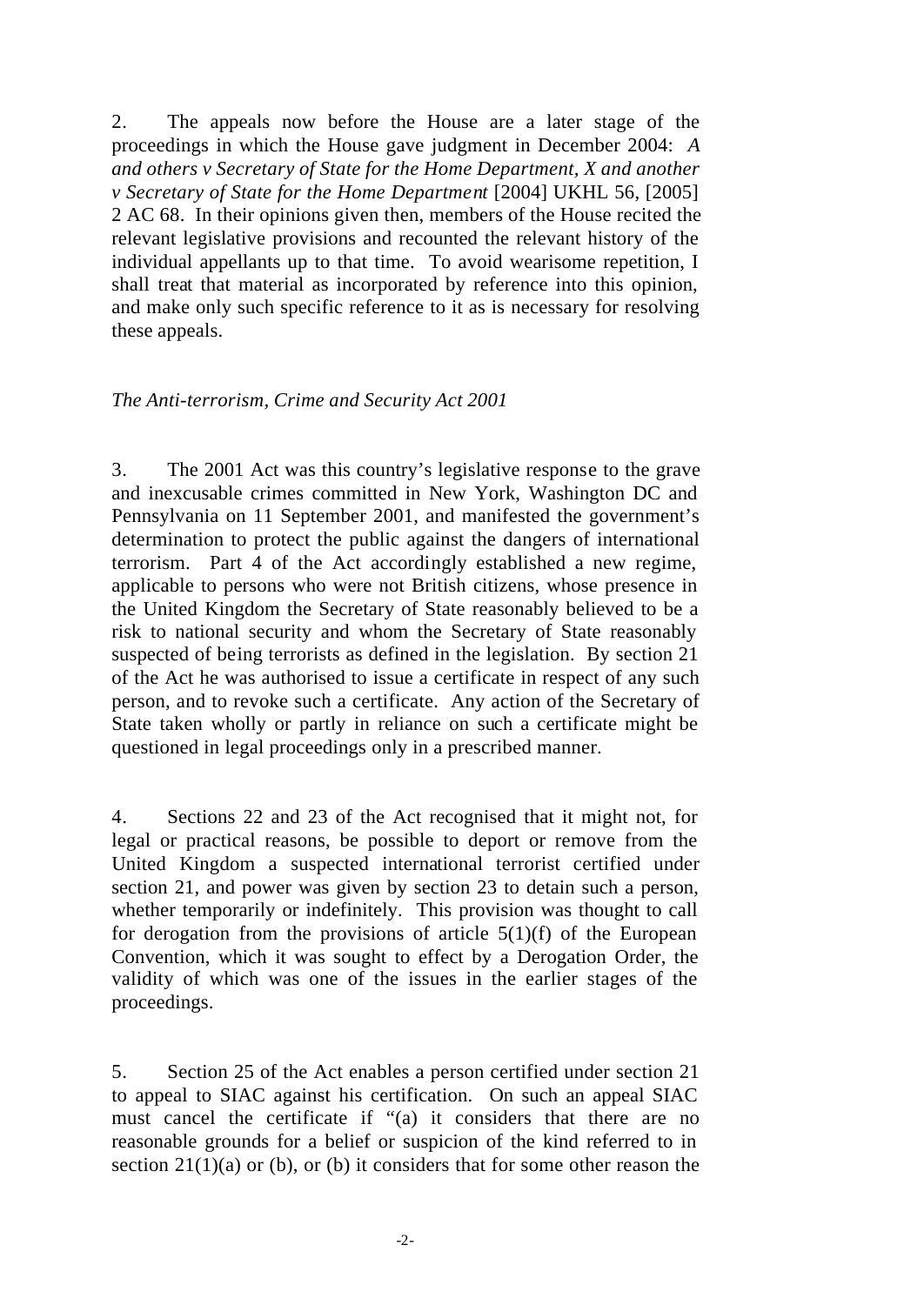certificate should not have been issued". If the certificate is cancelled it is to be treated as never having been issued, but if SIAC determines not to cancel a certificate it must dismiss the appeal. Section 26 provides that certifications shall be the subject of periodic review by SIAC.

#### *SIAC*

6. SIAC was established by the Special Immigration Appeals Commission Act 1997, which sought to reconcile the competing demands of procedural fairness and national security in the case of foreign nationals whom it was proposed to deport on the grounds of their danger to the public. Thus by section 1 (as amended by section 35 of the 2001 Act) SIAC was to be a superior court of record, now (since amendment in 2002) including among its members persons holding or having held high judicial office, persons who are or have been appointed as chief adjudicators under the Nationality, Immigration and Asylum Act 2002, persons who are or have been qualified to be members of the Immigration Appeal Tribunal and experienced lay members. All are appointed by the Lord Chancellor, who is authorised by section 5 of the Act to make rules governing SIAC's procedure. Such rules, which must be laid before and approved by resolution of each House of Parliament, have been duly made. Such rules may, by the express terms of sections 5 and 6, provide for the proceedings to be heard without the appellant being given full particulars of the reason for the decision under appeal, for proceedings to be held in the absence of the appellant and his legal representative, for the appellant to be given a summary of the evidence taken in his absence and for appointment by the relevant law officer of a legally qualified special advocate to represent the interests of an appellant in proceedings before SIAC from which the appellant and his legal representative are excluded, such person having no responsibility towards the person whose interests he is appointed to represent.

7. The rules applicable to these appeals are the Special Immigration Appeals Commission (Procedure) Rules 2003 (SI 2003/1034). Part 3 of the Rules governs appeals under section 25 of the 2001 Act. In response to a notice of appeal, the Secretary of State, if he intends to oppose the appeal, must file a statement of the evidence on which he relies, but he may object to this being disclosed to the appellant or his lawyer (rule 16): if he objects, a special advocate is appointed, to whom this "closed material" is disclosed (rule 37). SIAC may overrule the Secretary of State's objection and order him to serve this material on the appellant, but in this event the Secretary of State may choose not to rely on the material in the proceedings (rule 38). A special advocate may make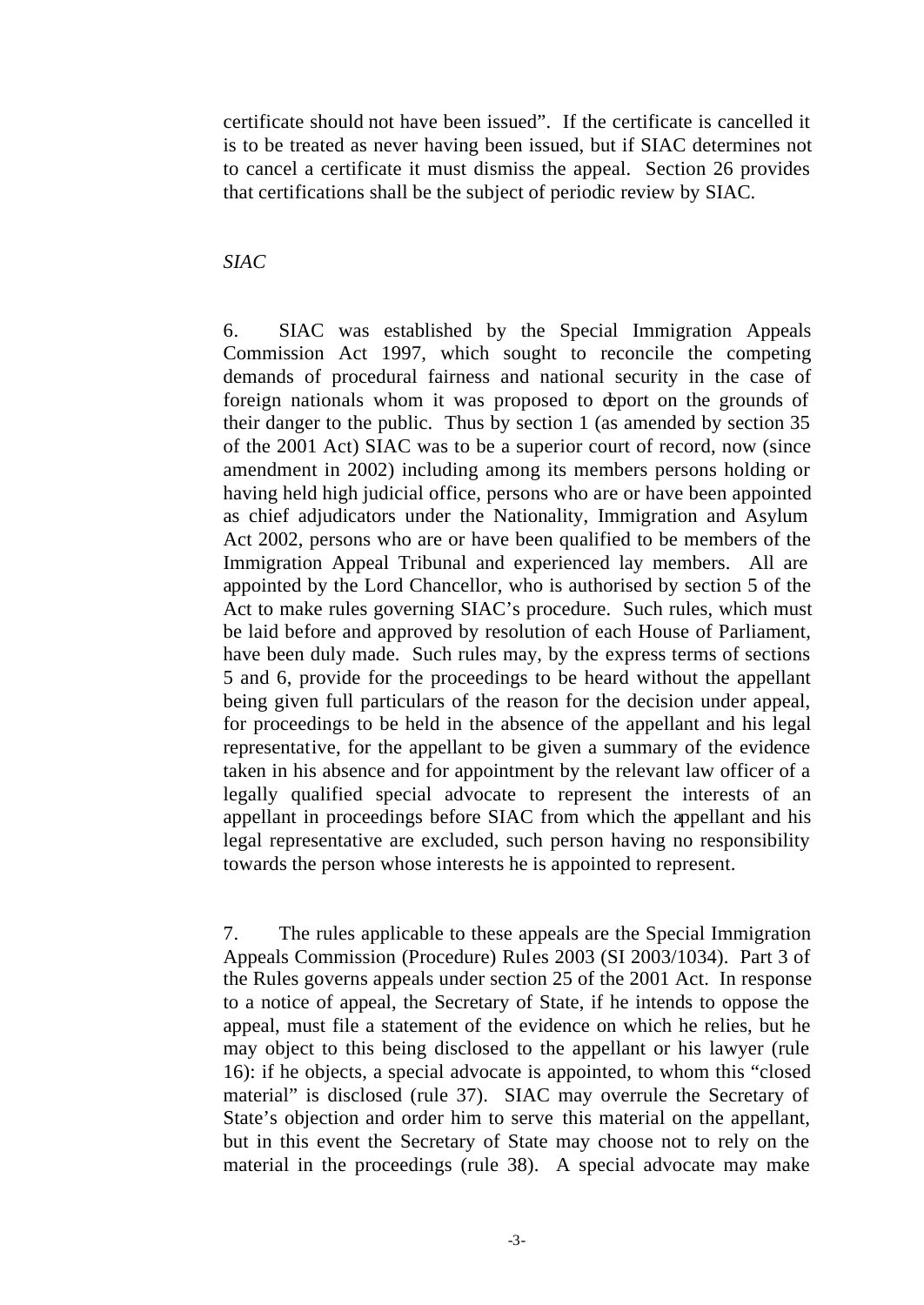submissions to SIAC and cross-examine witnesses when an appellant is excluded and make written submissions (rule 35), but may not without the directions of SIAC communicate with an appellant or his lawyer or anyone else once the closed material has been disclosed to him (rule 36). Rule 44(3) provides that SIAC "may receive evidence that would not be admissible in a court of law". The general rule excluding evidence of intercepted communications, now found in section 17(1) of the Regulation of Investigatory Powers Act 2000, is expressly disapplied by section 18(1)(e) in proceedings before SIAC. SIAC must give written reasons for its decision, but insofar as it cannot do so without disclosing information which it would be contrary to the public interest to disclose, it must issue a separate decision which will be served only on the Secretary of State and the special advocate (rule 47).

#### *The appellants and the proceedings*

8. Of the 10 appellants now before the House, all save 2 were certified and detained in December 2001. The two exceptions are B and H, certified and detained in February and April 2002 respectively. Each of them appealed against his certification under section 25. Ajouaou and F voluntarily left the United Kingdom, for Morocco and France respectively, in December 2001 and March 2002, and their certificates were revoked following their departure. C's certificate was revoked on 31 January 2005 and D's on 20 September 2004. Abu Rideh was transferred to Broadmoor Hospital under sections 48 and 49 of the Mental Health Act 1983 in July 2002. Conditions for his release on bail were set by SIAC on 11 March 2005, and on the following day his certificate was revoked and a control order (currently the subject of an application for judicial review) was made under the Prevention of Terrorism Act 2005, enacted to replace Part 4 of the 2001 Act. Events followed a similar pattern in the cases of E, A and H, save that none was transferred to Broadmoor and notice of intention to deport (currently the subject of challenge) was given to A and H in August 2005, since which date they have been detained. The control orders made in their cases were discharged. B's case followed a similar course to A's, save that he was transferred to Broadmoor under sections 48 and 49 of the 1983 Act in September 2005. In the case of G, bail conditions were set by SIAC in April 2004 and revised on 10 March 2005. His certificate was revoked and a control order made under the 2005 Act on 12 March 2005. He was given notice of intention to deport (which he is challenging) on 11 August 2005, and he has since been detained. His control order was discharged.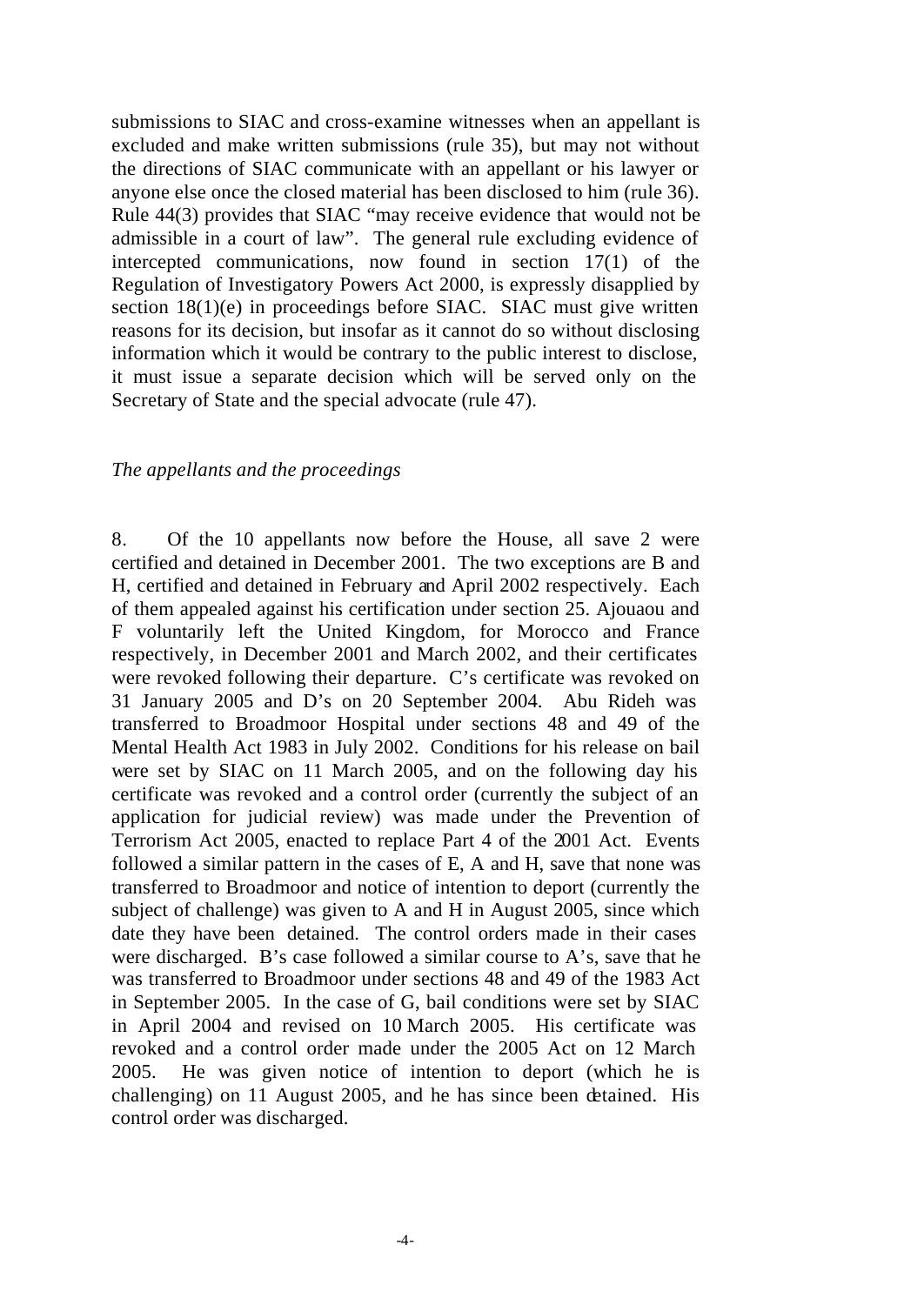9. The appellants' appeals to SIAC under section 25 of the 2001 Act were heard in groups between May and July 2003. During these hearings argument and evidence were directed both to general issues relevant to all or most of the appeals and to specific issues relevant to individual cases. SIAC heard open evidence when the appellants and their legal representatives were present and closed evidence when they were excluded but special advocates were present. On 29 October 2003 judgments were given dismissing all the appeals. There were open judgments on the general and the specific issues, and there were also closed judgments. On the question central to these appeals to the House, raised in its present form when the proceedings before it were well advanced, SIAC gave an affirmative answer: the fact that evidence had, or might have been, procured by torture inflicted by foreign officials without the complicity of the British authorities was relevant to the weight of the evidence but did not render it legally inadmissible. In lengthy judgments given on 11 August 2004, a majority of the Court of Appeal (Pill and Laws LJJ, Neuberger LJ in part dissenting) upheld this decision: [2004] EWCA Civ 1123, [2005] 1 WLR 414. Despite the repeal of Part 4 of the 2001 Act by the 2005 Act, the appellants' right of appeal to the House against the Court of Appeal's decision under section 7 of the 1997 Act is preserved by section 16(4) of the Prevention of Terrorism Act 2005, and no question now arises as to the competency of any of these appeals.

## *THE COMMON LAW*

10. The appellants submit that the common law forbids the admission of evidence obtained by the infliction of torture, and does so whether the product is a confession by a suspect or a defendant and irrespective of where, by whom or on whose authority the torture was inflicted.

11. It is, I think, clear that from its very earliest days the common law of England set its face firmly against the use of torture. Its rejection of this practice was indeed hailed as a distinguishing feature of the common law, the subject of proud claims by English jurists such as Sir John Fortescue (*De Laudibus Legum Angliae,* c. 1460-1470, ed S.B. Chrimes, (1942), Chap 22, pp 47-53), Sir Thomas Smith (*De Republica Anglorum,* ed L Alston, 1906, book 2, chap 24, pp 104-107), Sir Edward Coke (*Institutes of the Laws of England* (1644), Part III, Chap 2, pp 34- 36). Sir William Blackstone *(Commentaries on the Laws of England,*  (1769) vol IV, chap 25, pp 320-321), and Sir James Stephen (*A History of the Criminal Law of England,* 1883, vol 1, p 222). That reliance was placed on sources of doubtful validity, such as chapter 39 of Magna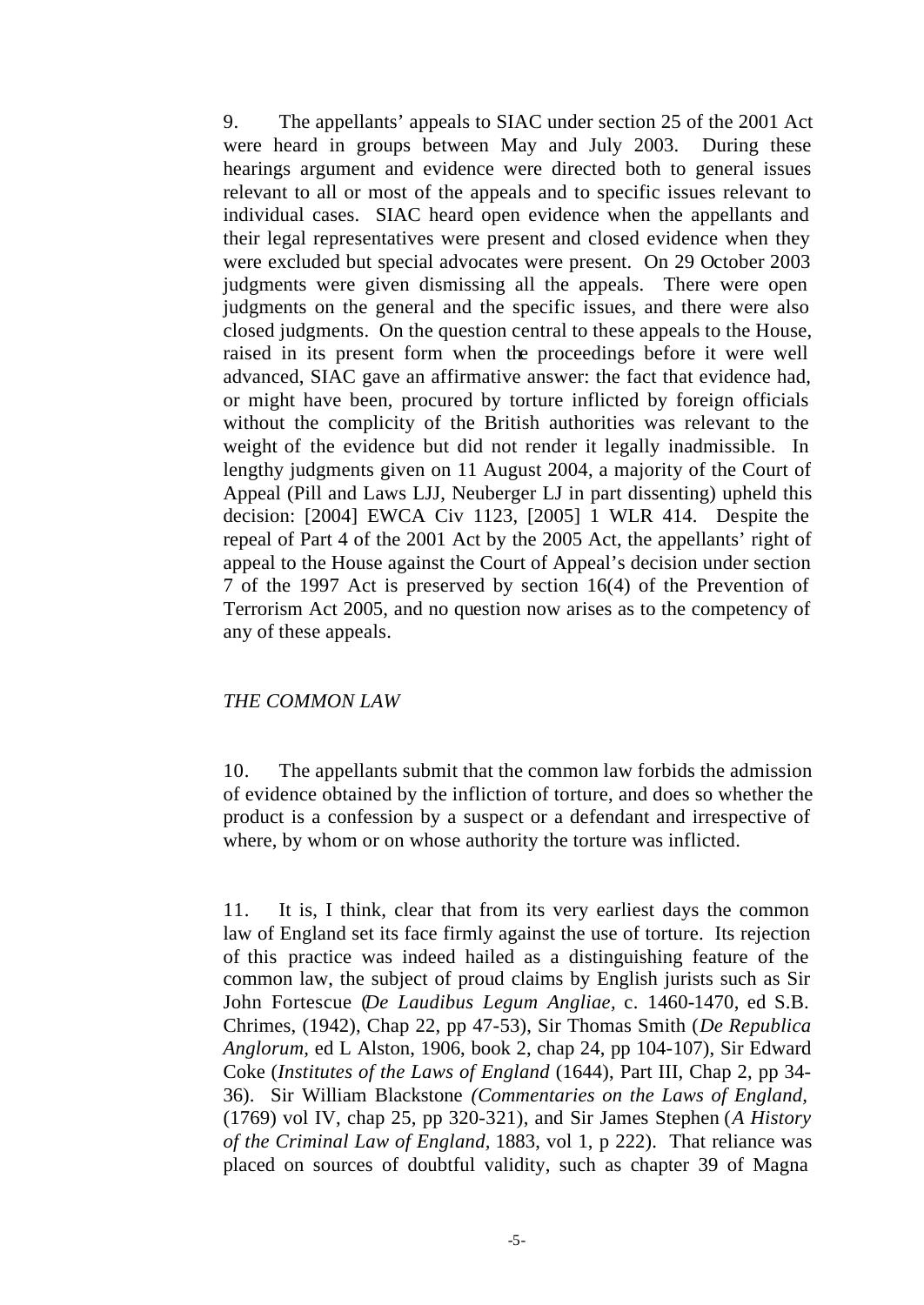Carta 1215 and *Felton's Case* as reported by Rushworth (*Rushworth's Collections,* vol (i), p 638) (see D. Jardine, *A Reading on the Use of Torture in the Criminal Law of England Previously to the Commonwealth,* 1837, pp 10-12, 60-62) did not weaken the strength of received opinion. The English rejection of torture was also the subject of admiring comment by foreign authorities such as Beccaria (*An Essay on Crimes and Punishments,* 1764, Chap XVI) and Voltaire (*Commentary on Beccaria's Crimes and Punishments,* 1766, Chap XII). This rejection was contrasted with the practice prevalent in the states of continental Europe who, seeking to discharge the strict standards of proof required by the Roman-canon models they had adopted, came routinely to rely on confessions procured by the infliction of torture: see A L Lowell, *"The Judicial Use of Torture"* (1897) 11 Harvard L Rev 220-233, 290-300; J Langbein, *Torture and the Law of Proof: Europe and England in the Ancien Regime* (1977); D. Hope, "Torture" [2004] 53 ICLQ 807 at pp 810-811. In rejecting the use of torture, whether applied to potential defendants or potential witnesses, the common law was moved by the cruelty of the practice as applied to those not convicted of crime, by the inherent unreliability of confessions or evidence so procured and by the belief that it degraded all those who lent themselves to the practice.

12. Despite this common law prohibition, it is clear from the historical record that torture was practised in England in the 16th and early 17th centuries. But this took place pursuant to warrants issued by the Council or the Crown, largely (but not exclusively) in relation to alleged offences against the state, in exercise of the Royal prerogative: see Jardine, *op cit.;* Lowell, *op cit.,* pp 290-300). Thus the exercise of this royal prerogative power came to be an important issue in the struggle between the Crown and the parliamentary common lawyers which preceded and culminated in the English civil war. By the common lawyers torture was regarded as (in Jardine's words: *op cit,* pp 6 and 12) "totally repugnant to the fundamental principles of English law" and "repugnant to reason, justice, and humanity." One of the first acts of the Long Parliament in 1640 was, accordingly, to abolish the Court of Star Chamber, where torture evidence had been received, and in that year the last torture warrant in our history was issued. Half a century later, Scotland followed the English example, and in 1708, in one of the earliest enactments of the Westminster Parliament after the Act of Union in 1707, torture in Scotland was formally prohibited. The history is well summarised by Sir William Holdsworth (*A History of English Law,* vol 5, 3rd ed (1945), pp 194-195, footnotes omitted):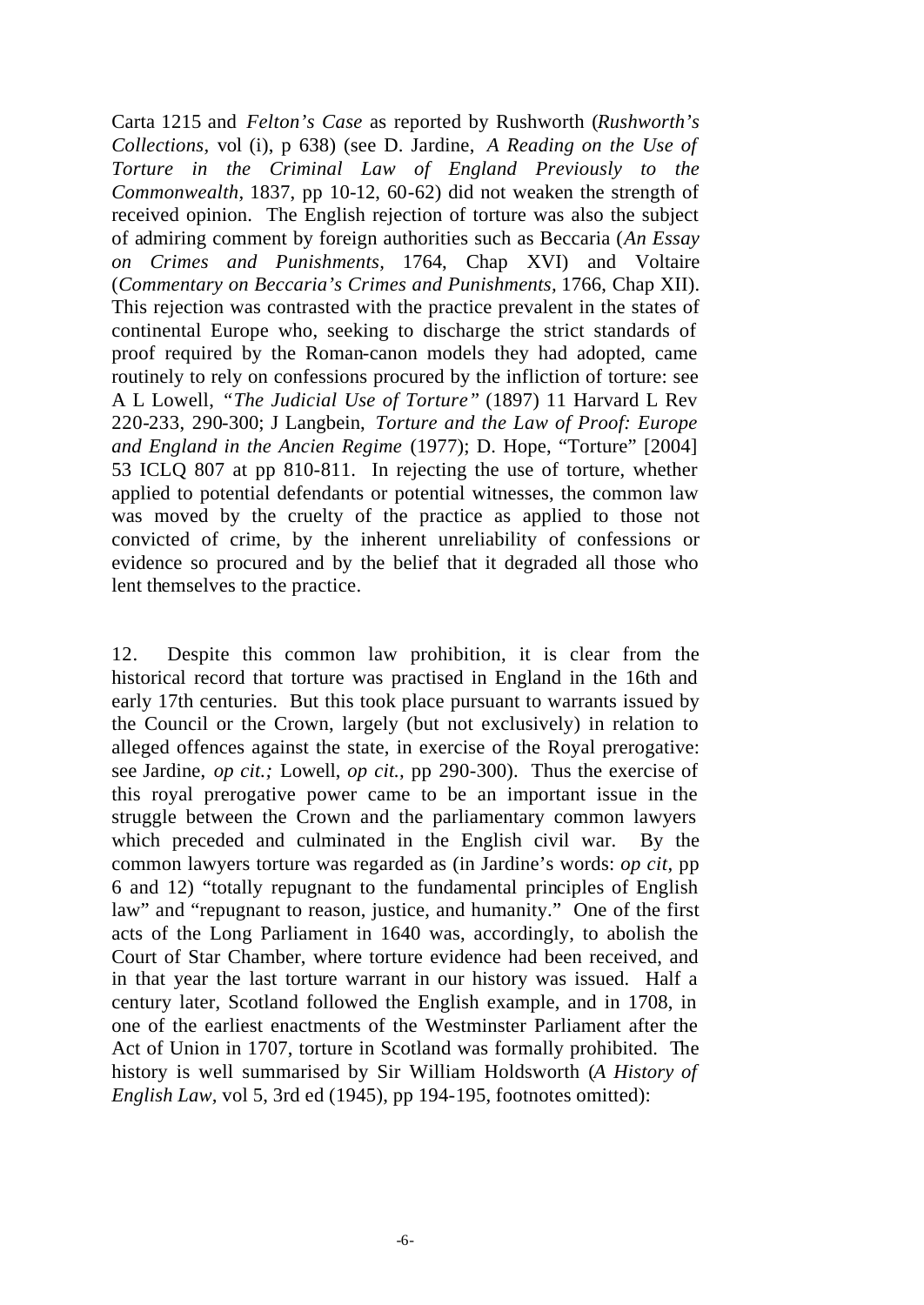"We have seen that the use of torture, though illegal by the common law, was justified by virtue of the extraordinary power of the crown which could, in times of emergency, override the common law. We shall see that Coke in the earlier part of his career admitted the existence of this extraordinary power. He therefore saw no objection to the use of torture thus authorized. But we shall see that his views as to the existence of this extraordinary power changed, when the constitutional controversies of the seventeenth century had made it clear that the existence of any extraordinary power in the crown was incompatible with the liberty of the subject. It is not surprising therefore, that, in his later works, he states broadly that all torture is illegal. It always had been illegal by the common law, and the authority under which it had been supposed to be legalized he now denied. When we consider the revolting brutality of the continental criminal procedure, when we remember that this brutality was sometimes practised in England by the authority of the extraordinary power of the crown, we cannot but agree that this single result of the rejection of any authority other than that of the common law is almost the most valuable of the many consequences of that rejection. Torture was not indeed practised so systematically in England as on the continent; but the fact that it was possible to have recourse to it, the fact that the most powerful court in the land sanctioned it, was bound sooner or later to have a demoralising effect upon all those who had prisoners in their power. Once torture has become acclimatized in a legal system it spreads like an infectious disease. It saves the labour of investigation. It hardens and brutalizes those who have become accustomed to use it."

As Jardine put in (*op. cit.,* p 13):

"As far as authority goes, therefore, the crimes of murder and robbery are not more distinctly forbidden by our criminal code than the application of the torture to witnesses or accused persons is condemned by the oracles of the Common law."

This condemnation is more aptly categorised as a constitutional principle than as a rule of evidence.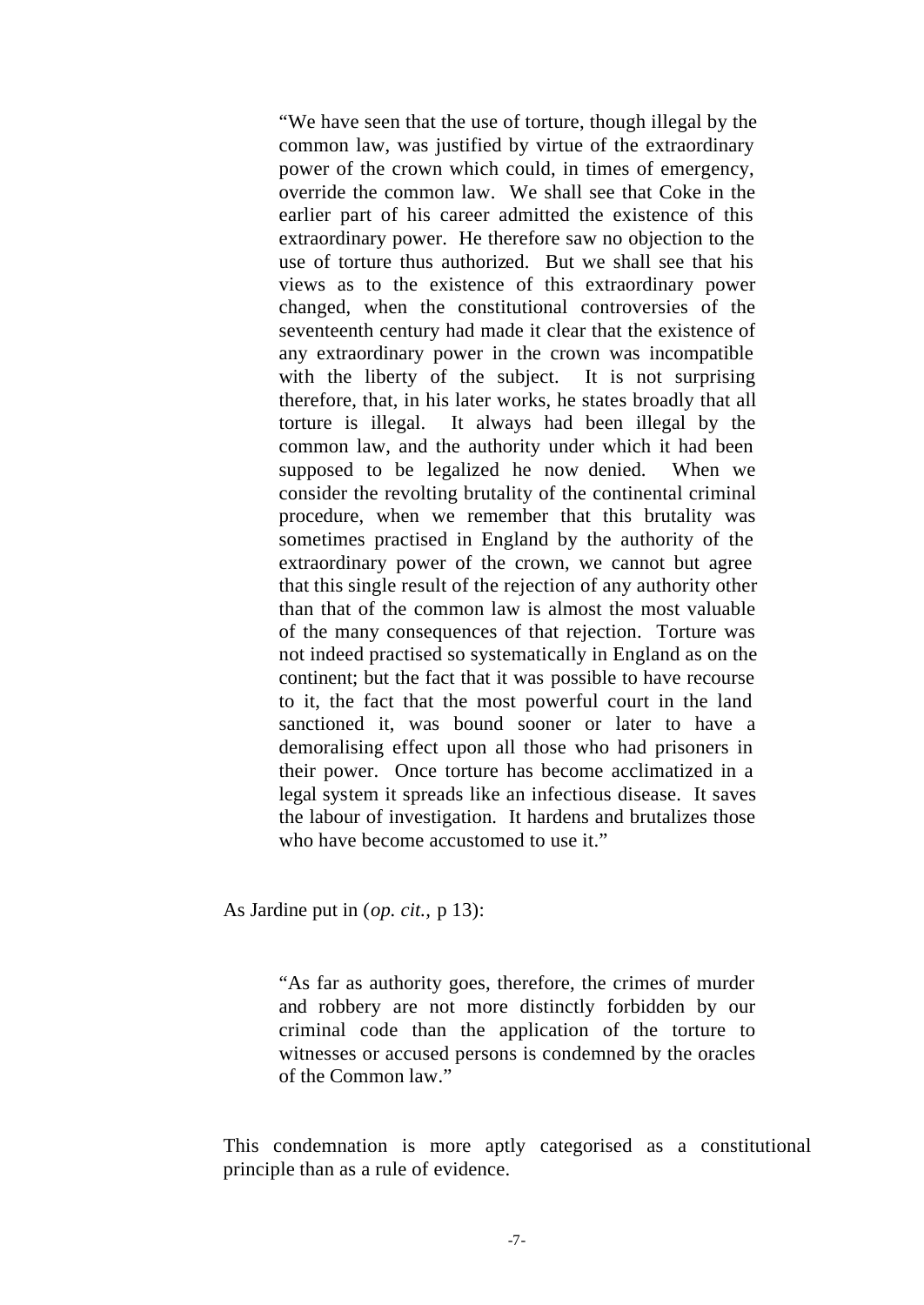13. Since there has been no lawfully sanctioned torture in England since 1640, and the rule that unsworn statements made out of court are inadmissible in court was well-established by at latest the beginning of the 19th century (*Cross & Tapper on Evidence,* 10th edn (2004), p 582), there is an unsurprising paucity of English judicial authority on this subject. In *Pearse v Pearse* (1846) 1 De G & Sm 12, 28-29, 63 ER 950, 957, Knight Bruce V-C observed:

"The discovery and vindication and establishment of truth are main purposes certainly of the existence of Courts of Justice; still, for the obtaining of these objects, which, however valuable and important, cannot be usefully pursued without moderation, cannot be either usefully or creditably pursued unfairly or gained by unfair means, not every channel is or ought to be open to them. practical inefficacy of torture is not, I suppose, the most weighty objection to that mode of examination . . . Truth, like all other good things, may be loved unwisely - may be pursued too keenly - may cost too much . . ."

That was not a case involving any allegation of torture. Such an allegation was however made in *R (Saifi) v Governor of Brixton Prison* [2001] 1 WLR 1134 where the applicant for habeas corpus resisted extradition to India on the ground, among others, that the prosecution relied on a statement obtained by torture and since retracted. The Queen's Bench Divisional Court (Rose LJ and Newman J) accepted the magistrate's judgment that fairness did not call for exclusion of the statement, but was clear (para 60 of the judgment) that the common law and domestic statute law (section 78 of the Police and Criminal Evidence Act 1984) gave effect to the intent of article 15 of the International Convention against Torture and other Cruel, Inhuman or Degrading Treatment or Punishment 1984 (1990, Cm 1775), "the Torture Convention", to which more detailed reference is made below.

#### *Involuntary confessions*

14. The appellants relied, by way of partial analogy, on the familiar principle that evidence may not be given by a prosecutor in English criminal proceedings of a confession made by a defendant, if it is challenged, unless the prosecution proves beyond reasonable doubt that the confession had not been obtained by oppression of the person who made it or in consequence of anything said or done which was likely, in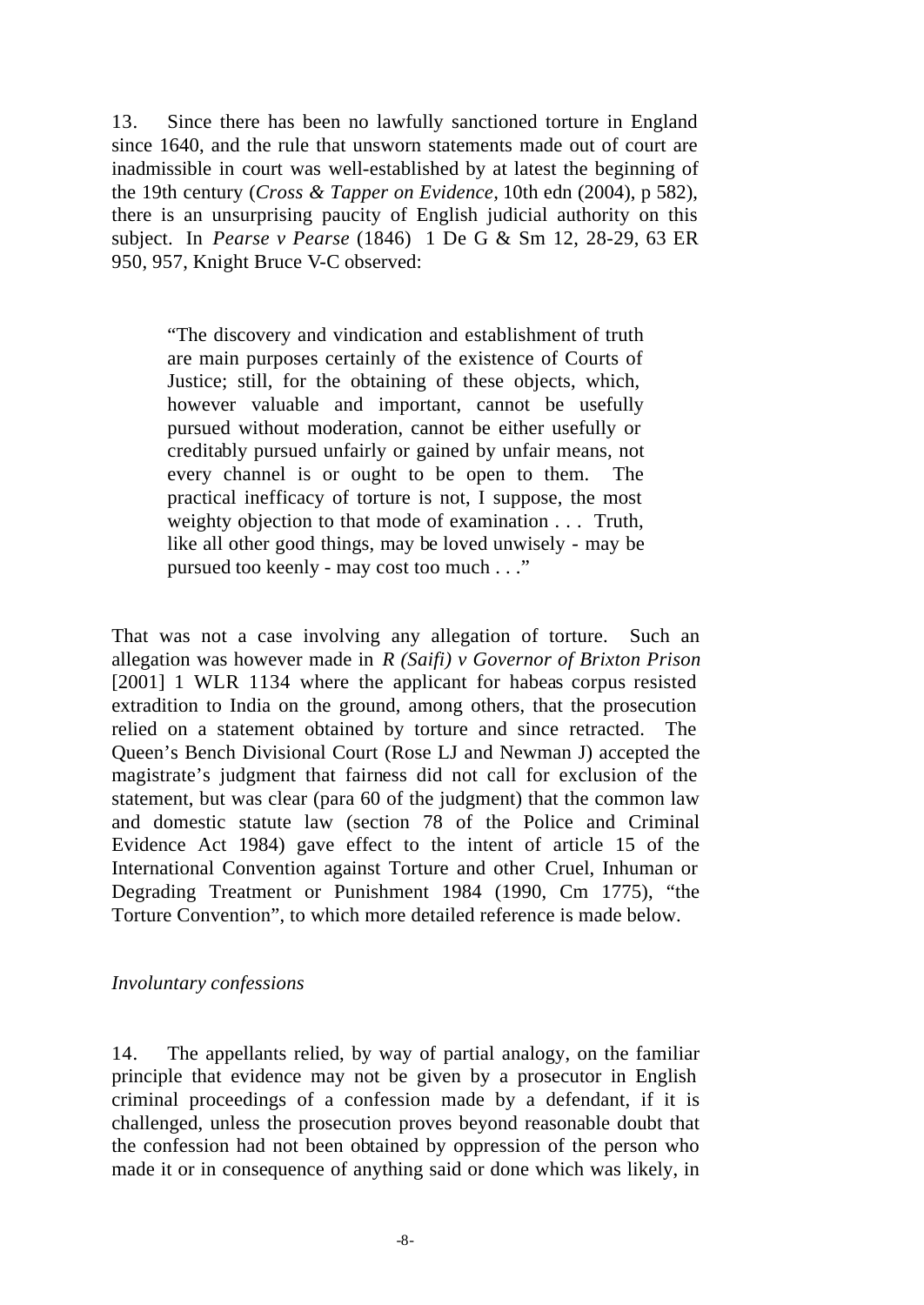the circumstances existing at the time, to render unreliable any confession which might be made by him in consequence thereof. This rule is now found in section 76 of the Police and Criminal Evidence Act 1984, but enacts a rule established at common law and expressed in such decisions as *Ibrahim v The King* [1914] AC 599, 609-610, *R v Harz and Power* [1967] AC 760, 817, and *Lam Chi-ming v The Queen* [1991] 2 AC 212, 220.

15. Plainly this rule provides an inexact analogy with evidence obtained by torture. It applies only to confessions by defendants, and it provides for exclusion on grounds very much wider than torture, or even inhuman or degrading treatment. But it is in my opinion of significance that the common law (despite suggestions to that effect by Parke B and Lord Campbell CJ in *R v Baldry* (1852) 2 Den 430, 445, 446-447, 169 ER 568, 574, 575, and by the Privy Council, in judgments delivered by Lord Sumner, in *Ibrahim v The King* [1914] AC 599, 610 and Lord Hailsham of St Marylebone in *Director of Public Prosecutions v Ping Lin* [1976] AC 574, 599-600) has refused to accept that oppression or inducement should go to the weight rather than the admissibility of the confession. The common law has insisted on an exclusionary rule. See, for a clear affirmation of the rule, *Wong Kam-ming v The Queen* [1980] AC 247.

16. In *R v Warickshall* (1783) 1 Leach 263, 168 ER 234, this rule was justified on the ground that involuntary statements are inherently unreliable. That justification is, however, inconsistent with the principle which the case established, that while an involuntary statement is inadmissible real evidence which comes to light as a result of such a statement is not. Two points are noteworthy. First, there can ordinarily be no surer proof of the reliability of an involuntary statement than the finding of real evidence as a direct result of it, as was so in *Warickshall's* case itself, but that has never been treated as undermining the rule. Secondly, there is an obvious anomaly in treating an involuntary statement as inadmissible while treating as admissible evidence which would never have come to light but for the involuntary statement. But this is an anomaly which the English common law has accepted, no doubt regarding it as a pragmatic compromise between the rejection of the involuntary statement and the practical desirability of relying on probative evidence which can be adduced without the need to rely on the involuntary statement.

17. Later decisions make clear that while the inherent unreliability of involuntary statements is one of the reasons for holding them to be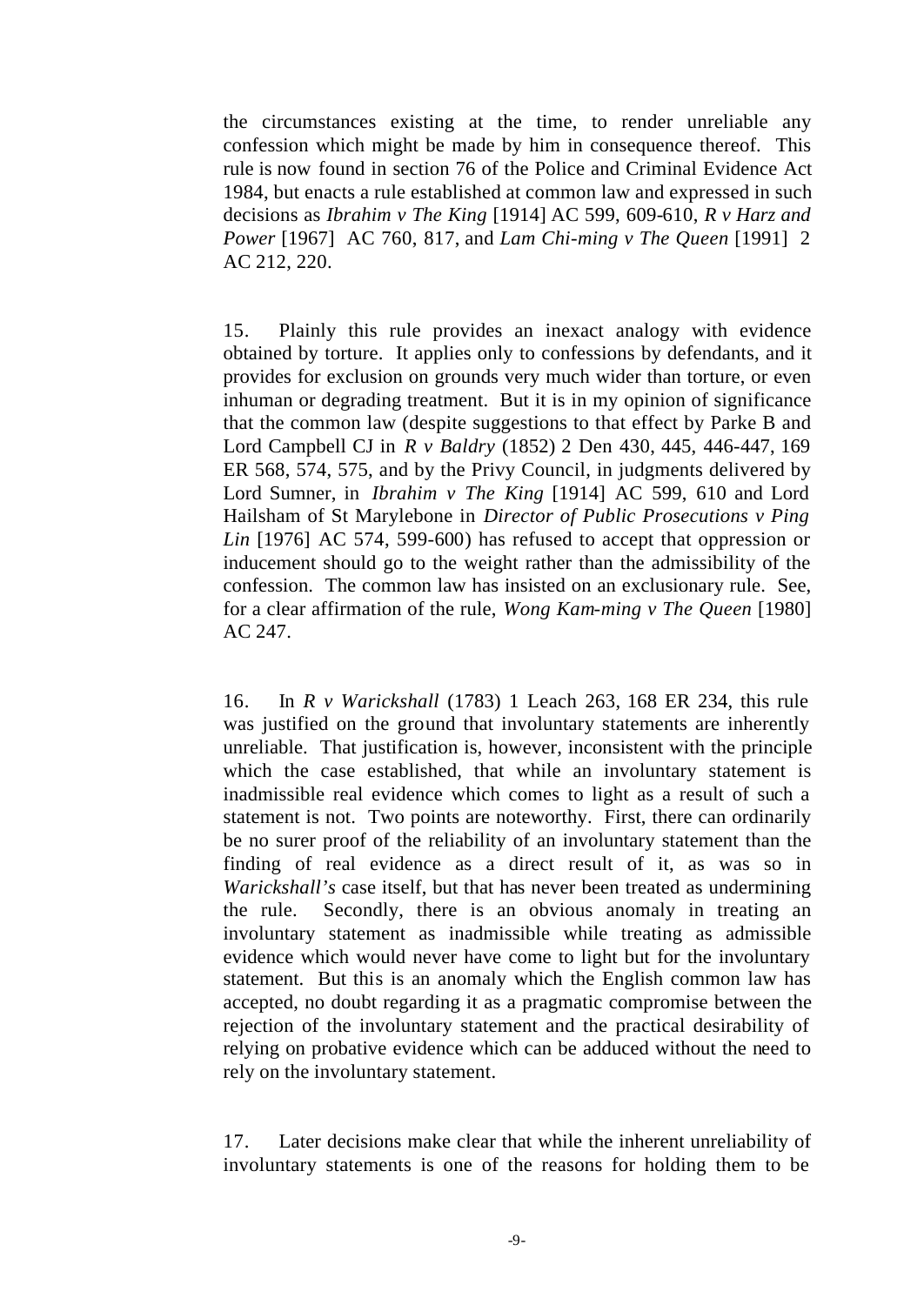inadmissible there are other compelling reasons also. In *Lam Chi-ming v The Queen* [1991] 2 AC 212, 220, in a judgment delivered by Lord Griffiths, the Privy Council summarised the rationale of the exclusionary rule:

"Their Lordships are of the view that the more recent English cases established that the rejection of an improperly obtained confession is not dependent only upon possible unreliability but also upon the principle that a man cannot be compelled to incriminate himself and upon the importance that attaches in a civilised society to proper behaviour by the police towards those in their custody."

Lord Griffiths described the inadmissibility of a confession not proved to be voluntary as perhaps the most fundamental rule of the English criminal law. The rationale explained by Lord Griffiths was recently endorsed by the House in *R v Mushtaq* [2005] UKHL 25, [2005] 1 WLR 1513, paras 1, 7, 27, 45-46, 71. It is of course true, as counsel for the Secretary of State points out, that in cases such as these the attention of the court was directed to the behaviour of the police in the jurisdiction where the defendant was questioned and the trial was held. This was almost inevitably so. But it is noteworthy that in jurisdictions where the law is in general harmony with the English common law reliability has not been treated as the sole test of admissibility in this context. In *Rochin v California* 342 US 165 (1952) Frankfurter J, giving the opinion of the United States Supreme Court, held that a conviction had been obtained by "conduct that shocks the conscience" (p 172) and referred to a "general principle" that "States in their prosecutions respect certain decencies of civilized conduct" (p 173). He had earlier (p 169) referred to authority on the due process clause of the United States constitution which called for judgment whether proceedings "offend those canons of decency and fairness which express the notions of justice of Englishspeaking peoples even toward those charged with the most heinous offenses." In *The People (Attorney General) v O'Brien* [1965] IR 142, 150, the Supreme Court of Ireland held, per Kingsmill Moore J, that "to countenance the use of evidence extracted or discovered by gross personal violence would, in my opinion, involve the State in moral defilement." The High Court of Australia, speaking of a discretion to exclude evidence, observed (per Barwick CJ in *R v Ireland* (1970) 126 CLR 321, 335), that "Convictions obtained by the aid of unlawful or unfair acts may be obtained at too high a price." In *R v Oickle* [2000] 2 SCR 3, a large majority of the Supreme Court of Canada cited with approval (para 66) an observation of Lamer J that "What should be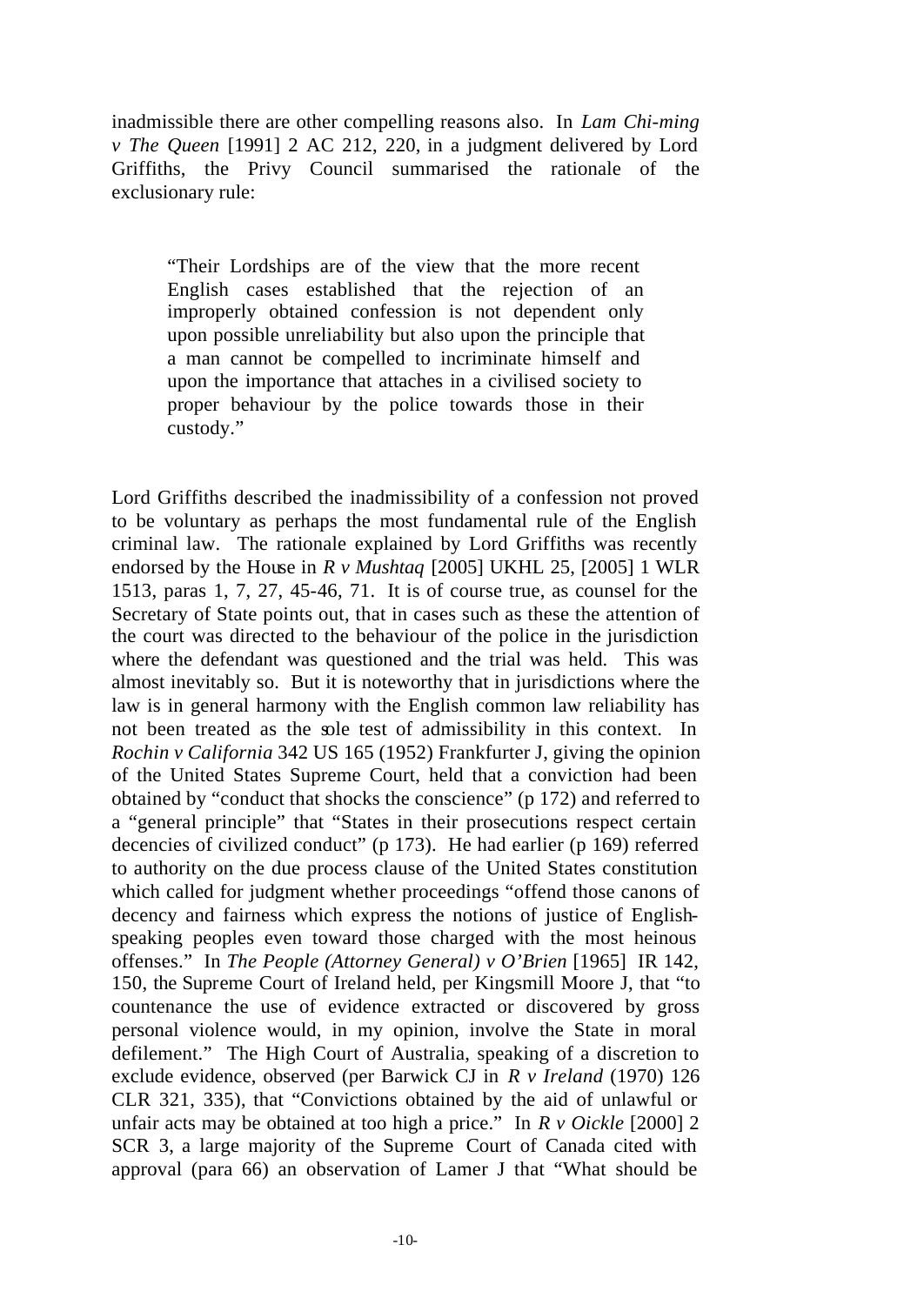repressed vigorously is conduct on [the authorities'] part that shocks the community" and considered (para 69) that while the doctrines of oppression and inducements were primarily concerned with reliability, the confessions rule also extended to protect a broader concept of voluntariness that focused on the protection of the accused's rights and fairness in the criminal process.

## *Abuse of process*

18. The appellants submit, in reliance on common law principles, that the obtaining of evidence by the infliction of torture is so grave a breach of international law, human rights and the rule of law that any court degrades itself and the administration of justice by admitting it. If, therefore, it appears that a confession or evidence may have been procured by torture, the court must exercise its discretion to reject such evidence as an abuse of its process.

19. In support of this contention the appellants rely on four recent English authorities. The first of these is *R v Horseferry Road Magistrates' Court, Ex p Bennett* [1994] 1 AC 42. This case was decided on the factual premise that the applicant had been abducted from South Africa and brought to this country in gross breach of his rights and the law of South Africa, at the behest of the British authorities, to stand trial here, and on the legal premise that a fair trial could be held. The issue, accordingly, was whether the unlawful abduction of the applicant was an abuse of the court's process to which it should respond by staying the prosecution. The House held, by a majority, that it was. The principle laid down most clearly appears in the opinion of Lord Griffiths at pp 61-62:

". . . In the present case there is no suggestion that the appellant cannot have a fair trial, nor could it be suggested that it would have been unfair to try him if he had been returned to this country through extradition procedures. If the court is to have the power to interfere with the prosecution in the present circumstances it must be because the judiciary accept a responsibility for the maintenance of the rule of law that embraces a willingness to oversee executive action and to refuse to countenance behaviour that threatens either basic human rights or the rule of law.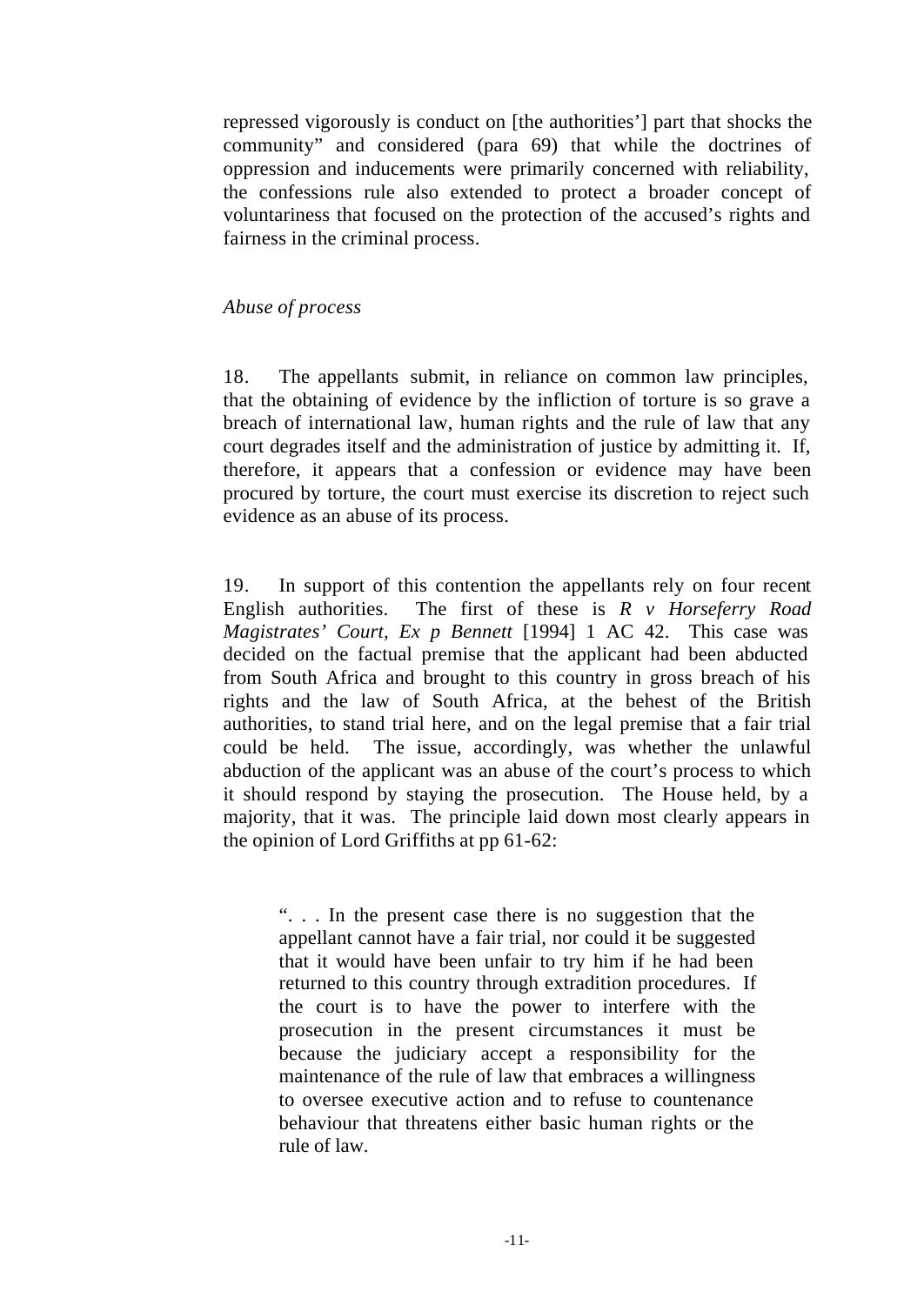My Lords, I have no doubt that the judiciary should accept this responsibility in the field of criminal law.  $\ldots$ ."

Counsel for the Secretary of State points out that the members of the majority attached particular significance to the involvement of the British authorities in the unlawful conduct complained of, and this is certainly so: see the opinion of Lord Griffiths at p 62F, Lord Bridge of Harwich at pp 64G and 67G and Lord Lowry at pp 73G, 76F and 77D. But the appellants point to the germ of a wider principle. Thus Lord Lowry (p 74G) understood the court's discretion to stay proceedings as an abuse of process to be exercisable where either a fair trial is impossible or "it offends the court's sense of justice and propriety to be asked to try the accused in the circumstances of a particular case." He opined (p 76C):

"that the court, in order to protect its own process from being degraded and misused, must have the power to stay proceedings which have come before it and have only been made possible by acts which offend the court's conscience as being contrary to the rule of law. Those acts by providing a morally unacceptable foundation for the exercise of jurisdiction over the suspect taint the proposed trial and, if tolerated, will mean that the court's process has been abused."

Lord Lowry's opinion did not earn the concurrence of any other member of the House, but the appellants contend that this wider principle is applicable in the extreme case of evidence procured by torture. In *United States v Toscanino* 500 F 2d 267 (1974) the US Court of Appeals reached a decision very similar to *Bennett*.

20. In *R v Latif* [1996] 1 WLR 104 the executive misconduct complained of was much less gross than in *Bennett,* and the outcome was different. Speaking for the House, Lord Steyn (at pp 112-113) acknowledged a judicial discretion to stay proceedings as an abuse if they would "amount to an affront to the public conscience" and where "it would be contrary to the public interest in the integrity of the criminal justice system that a trial should take place." In that case the conduct complained of was not so unworthy or shameful that it was an affront to the public conscience to allow the prosecution to proceed.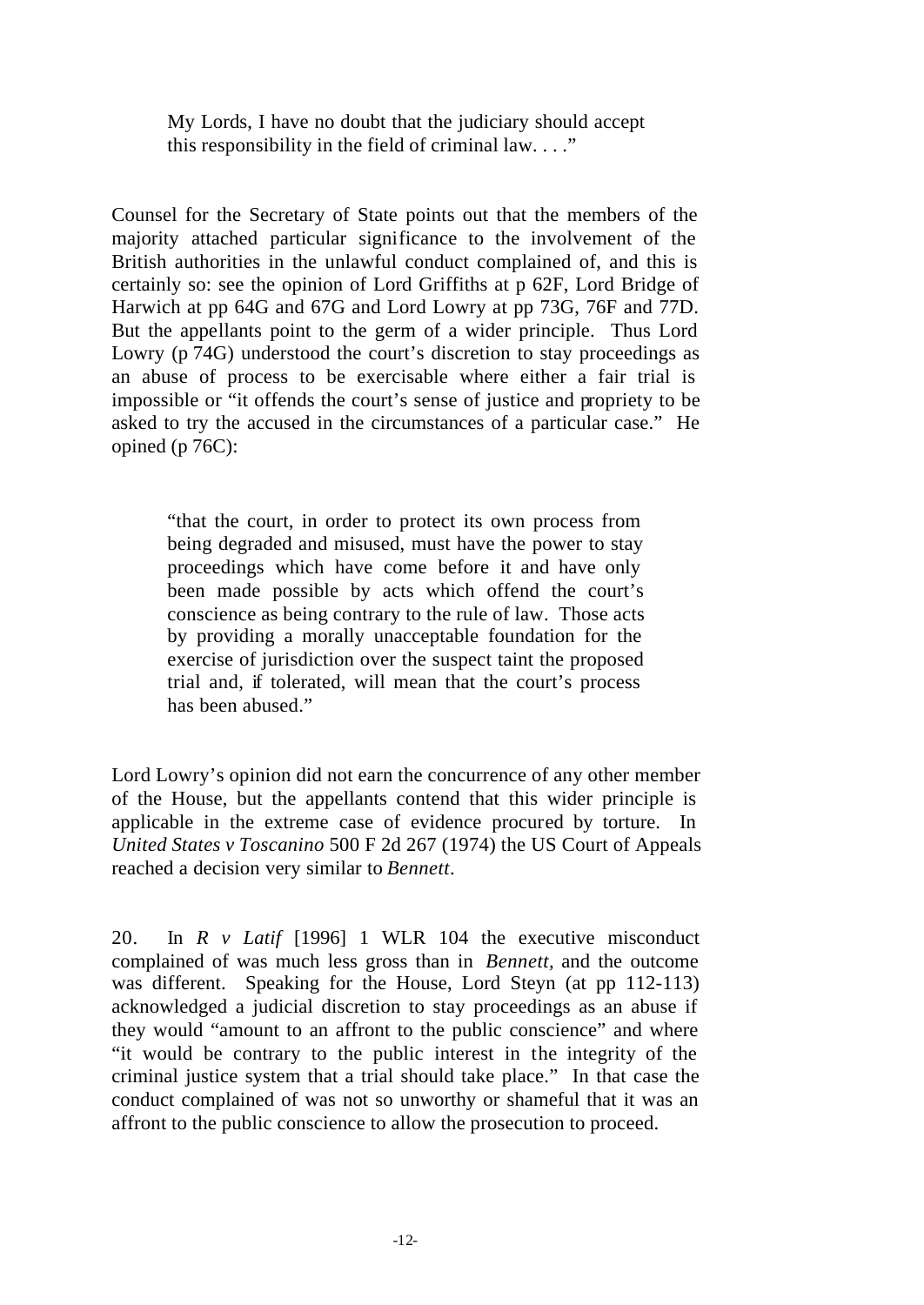21. The premises of the Court of Appeal's decision in *R v Mullen* [2000] QB 520 were similar to those in *Bennett*, save that a fair trial had already taken place and *Mullen* had already been convicted of very serious terrorist offences, and sentenced to 30 years' imprisonment, before he was alerted to the misconduct surrounding his abduction from Zimbabwe. Despite the fairness of the trial, his conviction was quashed. Giving the reserved judgment of the court, Rose LJ said (at pp 535-536):

"This court recognises the immense degree of public revulsion which has, quite properly, attached to the activities of those who have assisted and furthered the violent operations of the I.R.A. and other terrorist organisations. In the discretionary exercise, great weight must therefore be attached to the nature of the offence involved in this case. Against that, however, the conduct of the security services and police in procuring the unlawful deportation of the defendant in the manner which has been described represents, in the view of this court, a blatant and extremely serious failure to adhere to the rule of law with regard to the production of a defendant for prosecution in the English courts. The need to discourage such conduct on the part of those who are responsible for criminal prosecutions is a matter of public policy to which, as appears from *R v Horseferry Road Magistrates' Court, Ex p Bennett* [1994] 1 AC 42 and *R v Latif* [1996] 1 WLR 104, very considerable weight must be attached."

22. The fourth authority relied on for its statements of principle was *R v Looseley, Attorney General's Reference (No 3 of 2000)* [2001] UKHL 53, [2001] 1 WLR 2060, which concerned cases of alleged entrapment. At the outset of his opinion (para 1) my noble and learned friend Lord Nicholls of Birkenhead declared that:

"every court has an inherent power and duty to prevent abuse of its process. This is a fundamental principle of the rule of law. By recourse to this principle courts ensure that executive agents of the state do not misuse the coercive, law enforcement functions of the courts and thereby oppress citizens of the state."

A stay is granted in a case of entrapment not to discipline the police (para 17) but because it is improper for there to be a prosecution at all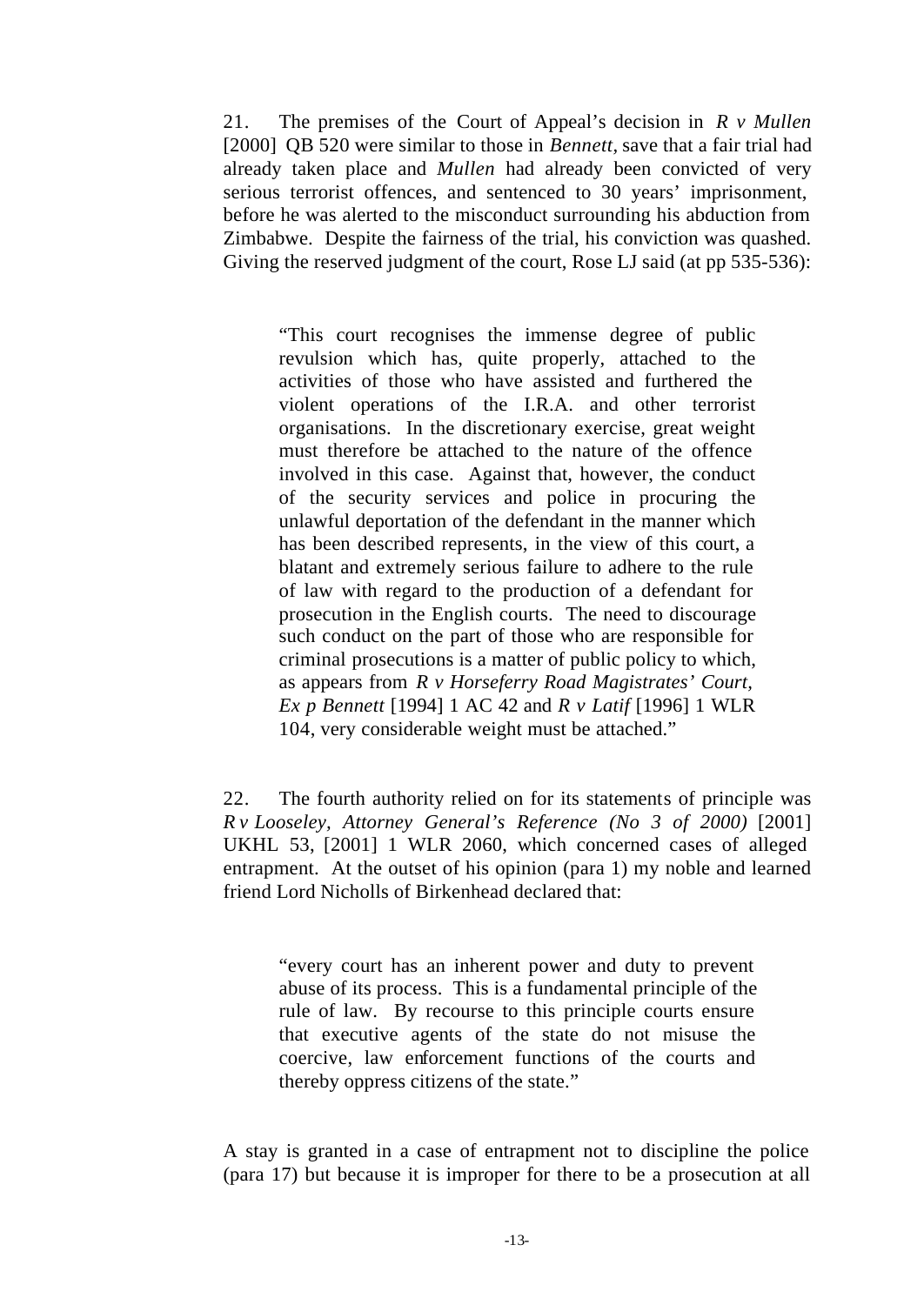for the relevant offence, having regard to the state's involvement in the circumstances in which it was committed. To prosecute in a case where the state has procured the commission of the crime is (para 19) "unacceptable and improper" and "an affront to the public conscience." Such a prosecution would not be fair in the broad sense of the word. My noble and learned friend Lord Hoffmann, having referred to Canadian authority and to *Bennett*, accepted Lord Griffiths' description of the power to stay in the case of behaviour which threatened basic human rights or the rule of law as (para 40) "a jurisdiction to prevent abuse of executive power".

#### *THE EUROPEAN CONVENTION ON HUMAN RIGHTS*

23. If, contrary to their submission (and to the opinion of the Divisional Court in *R (Saifi) v Governor of Brixton Prison*: see para 13 above) the common law and section 78 of the 1984 Act are not, without more, enough to require rejection of evidence which has or may have been procured by torture, whether or not with the complicity of the British authorities, the appellants submit that the European Convention compels that conclusion.

24. It is plain that SIAC (and, for that matter, the Secretary of State) is a public authority within the meaning of section 6 of the Human Rights Act 1998 and so forbidden to act incompatibly with a Convention right. One such right, guaranteed by article 3, is not to be subjected to torture or to inhuman or degrading treatment. This absolute, nonderogable prohibition has been said (*Soering v United Kingdom* (1989) 11 EHRR 439, para 88) to enshrine "one of the fundamental values of the democratic societies making up the Council of Europe". The European Court has used such language on many occasions (*Aydin v Turkey* (1997) 25 EHRR 251, para 81).

25. Article 6 of the Convention guarantees the right to a fair trial. Different views have in the past been expressed on whether, for purposes of article 6, the proceedings before SIAC are to be regarded as civil or criminal. Rather than pursue this debate the parties are agreed that the appellants' challenge to their detention pursuant to the Secretary of State's certification in any event falls within article 5(4). That provision entitles anyone deprived of his liberty by arrest or detention to take proceedings by which the lawfulness of his detention shall be decided speedily by a court and his release ordered if the detention is not lawful. It is well-established that such proceedings must satisfy the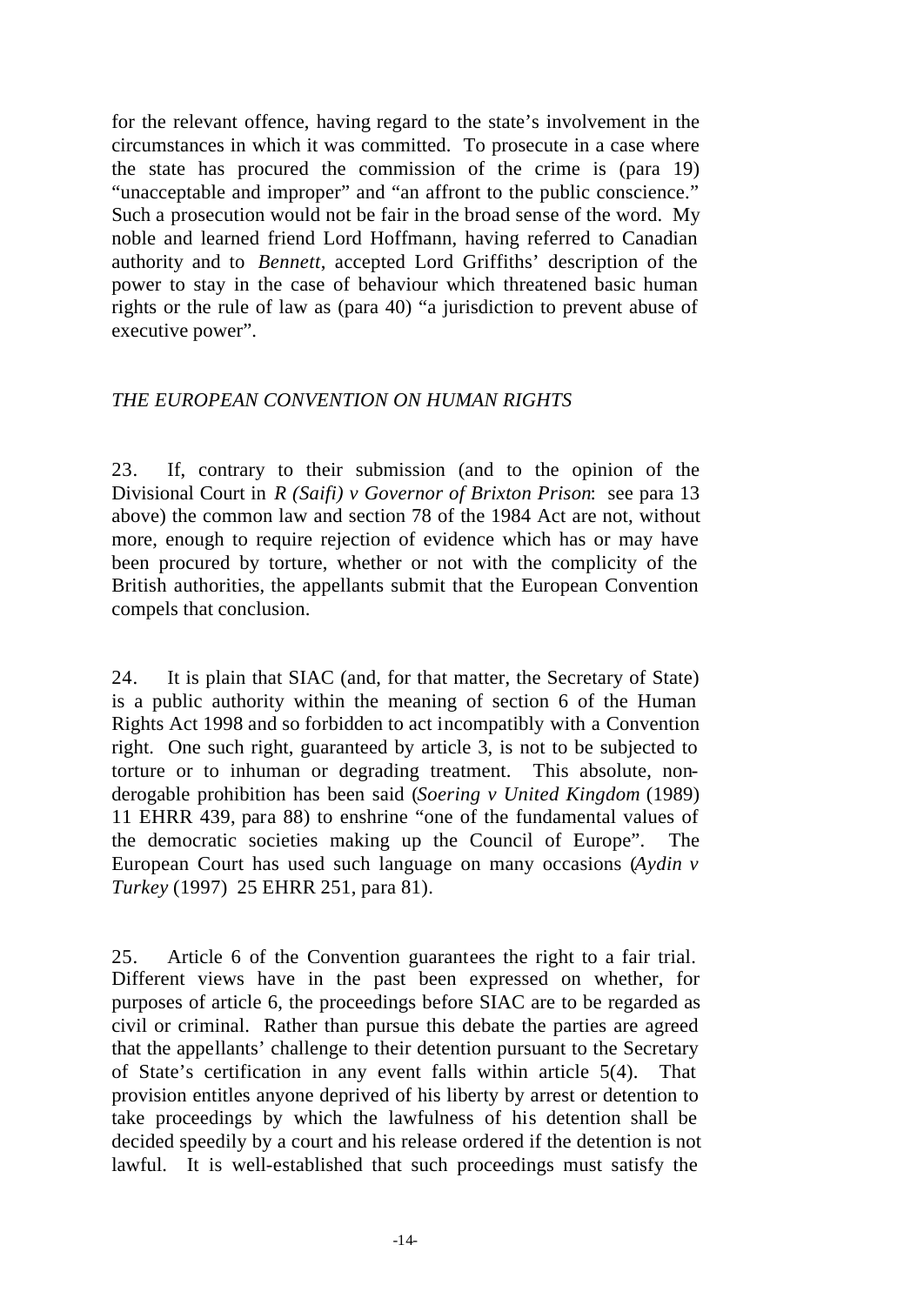basic requirements of a fair trial: *Garcia Alva v Germany* (2001) 37 EHRR 335; *R (West) v Parole Board, R (Smith) v Parole Board (No 2)* [2005] UKHL 1, [2005] 1 WLR 350. Sensibly, therefore, the parties are agreed that the applicability of article 6 should be left open and the issue resolved on the premise that article 5(4) applies.

26. The Secretary of State submits that under the Convention the admissibility of evidence is a matter left to be decided under national law; that under the relevant national law, namely, the 2001 Act and the Rules, the evidence which the Secretary of State seeks to adduce is admissible before SIAC; and that accordingly the admission of this evidence cannot be said to undermine the fairness of the proceedings. I shall consider the effect of the statutory scheme in more detail below. The first of these propositions is, however, only half true. It is correct that the European Court of Human Rights has consistently declined to articulate evidential rules to be applied in all member states and has preferred to leave such rules to be governed by national law: see, for example, *Schenk v Switzerland* (1988) 13 EHRR 242, para 46; *Ferrantelli and Santangelo v Italy* (1996) 23 EHRR 288, para 48; *Khan v United Kingdom* (2000) 31 EHRR 1016, para 34. It has done so even where, as in *Khan*, evidence was acknowledged to have been obtained unlawfully and in breach of another article of the Convention. But in these cases and others the court has also insisted on its responsibility to ensure that the proceedings, viewed overall on the particular facts, have been fair, and it has recognised that the way in which evidence has been obtained or used may be such as to render the proceedings unfair. Such was its conclusion in *Saunders v United Kingdom* (1996) 23 EHRR 313, a case of compulsory questioning, and in *Teixeira de Castro v Portugal* (1998) 28 EHRR 101, para 39, a case of entrapment. A similar view would have been taken by the Commission in the much earlier case of *Austria v Italy* (1963) 6 YB 740, 784, had it concluded that the victims whom Austria represented had been subjected to maltreatment with the aim of extracting confessions. But the Commission observed that article 6(2) could only be regarded as being violated if the court subsequently accepted as evidence any admissions extorted in this manner. This was a point made by my noble and learned friend Lord Hoffmann in the much more recent devolution case of *Montgomery v H M Advocate, Coulter v H M Advocate* [2003] 1 AC 641, 649, when he observed:

"Of course events before the trial may create the conditions for an unfair determination of the charge. For example, an accused who is convicted on evidence obtained from him by torture has not had a fair trial. But the breach of article  $6(1)$  lies not in the use of torture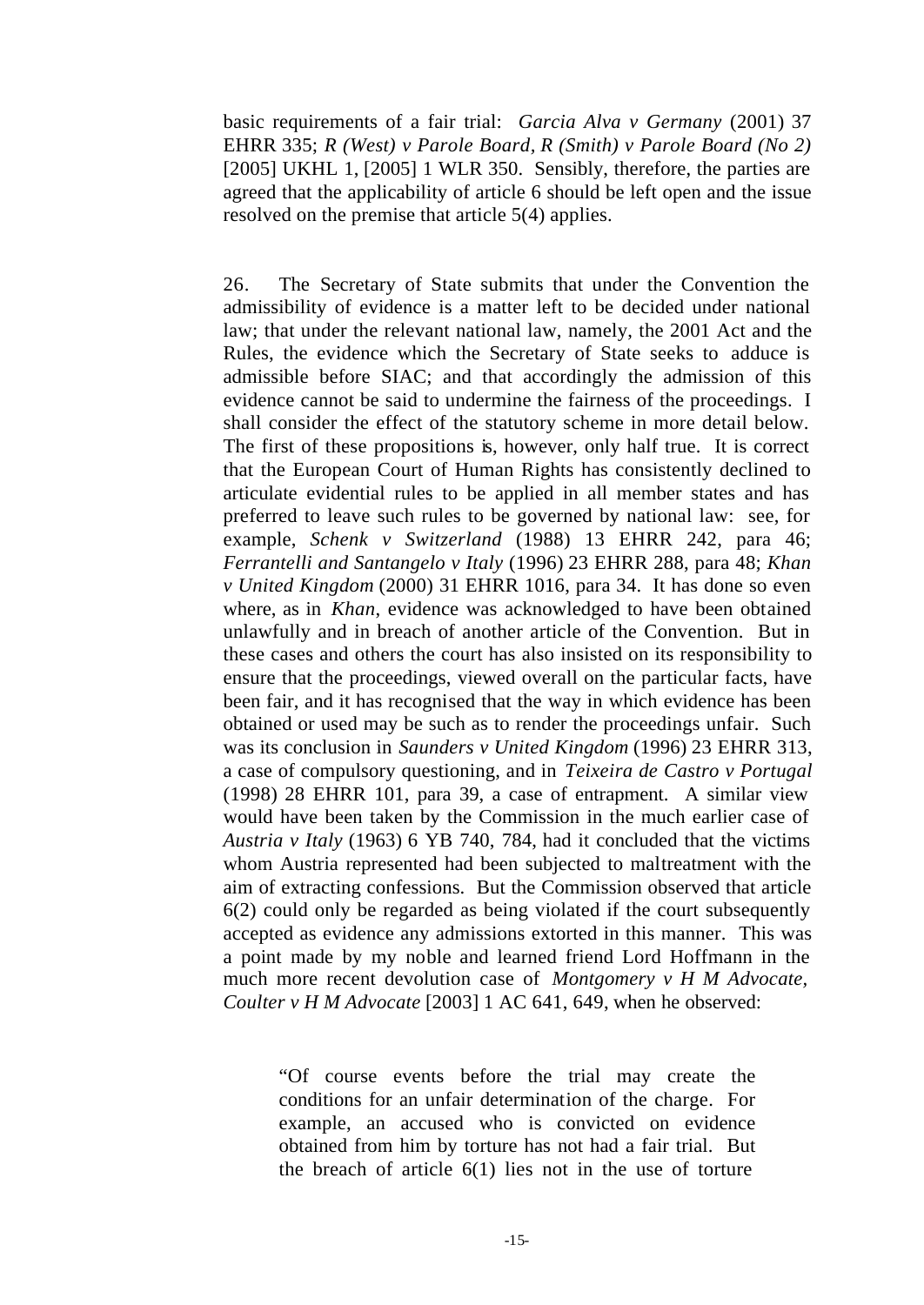(which is, separately, a breach of article 3) but in the reception of the evidence by the court for the purposes of determining the charge. If the evidence had been rejected, there would still have been a breach of article 3 but no breach of article 6(1)."

Lord Hoffmann, in *R v Governor of Brixton Prison, Ex p Levin* [1997] AC 741, 748, did not exclude the possibility (he did not have to decide) that evidence might be rejected in extradition proceedings if, though technically admissible, it had been obtained in a way which outraged civilised values. Such was said to be the case in *R (Ramda) v Secretary of State for the Home Department* [2002] EWHC 1278 (Admin), unreported, 27 June 2002, where the applicant resisted extradition to France on the ground that the evidence which would be relied on against him at trial had been obtained by torture and that he would be unable to resist its admission. The Queen's Bench Divisional Court concluded (para 22) that if these points were made out, his trial would not be fair and the Secretary of State would be effectively bound to refuse to extradite him. In the very recent case of *Mamatkulov and Askarov v Turkey* (App Nos 46827/99 and 46951/99, unreported, 4 February 2005) Judges Bratza, Bonello and Hedigan delivered a joint partly dissenting opinion, in the course of which they held in paras 15-17:

"15. As in the case of the risk of treatment proscribed by Article 3 of the Convention, the risk of a flagrant denial of justice in the receiving State for the purposes of Article 6 must be assessed primarily by reference to the facts which were known or should have been known by the respondent State at the time of the extradition.

16. The majority of the Court acknowledge that, in the light of the information available, there 'may have been reasons for doubting at the time' that the applicants would receive a fair trial in Uzbekistan (judgment, § 91). However, they conclude that there is insufficient evidence to show that any possible irregularities in the trial were liable to constitute a flagrant denial of justice within the meaning of the Court's *Soering* judgment.

17. We consider, on the contrary, that on the material available at the relevant time there were substantial grounds not only for doubting that the applicants would receive a fair trial but for concluding that they ran a real risk of suffering a flagrant denial of justice. The Amnesty International briefing document afforded, in our view, credible grounds for believing that self-incriminating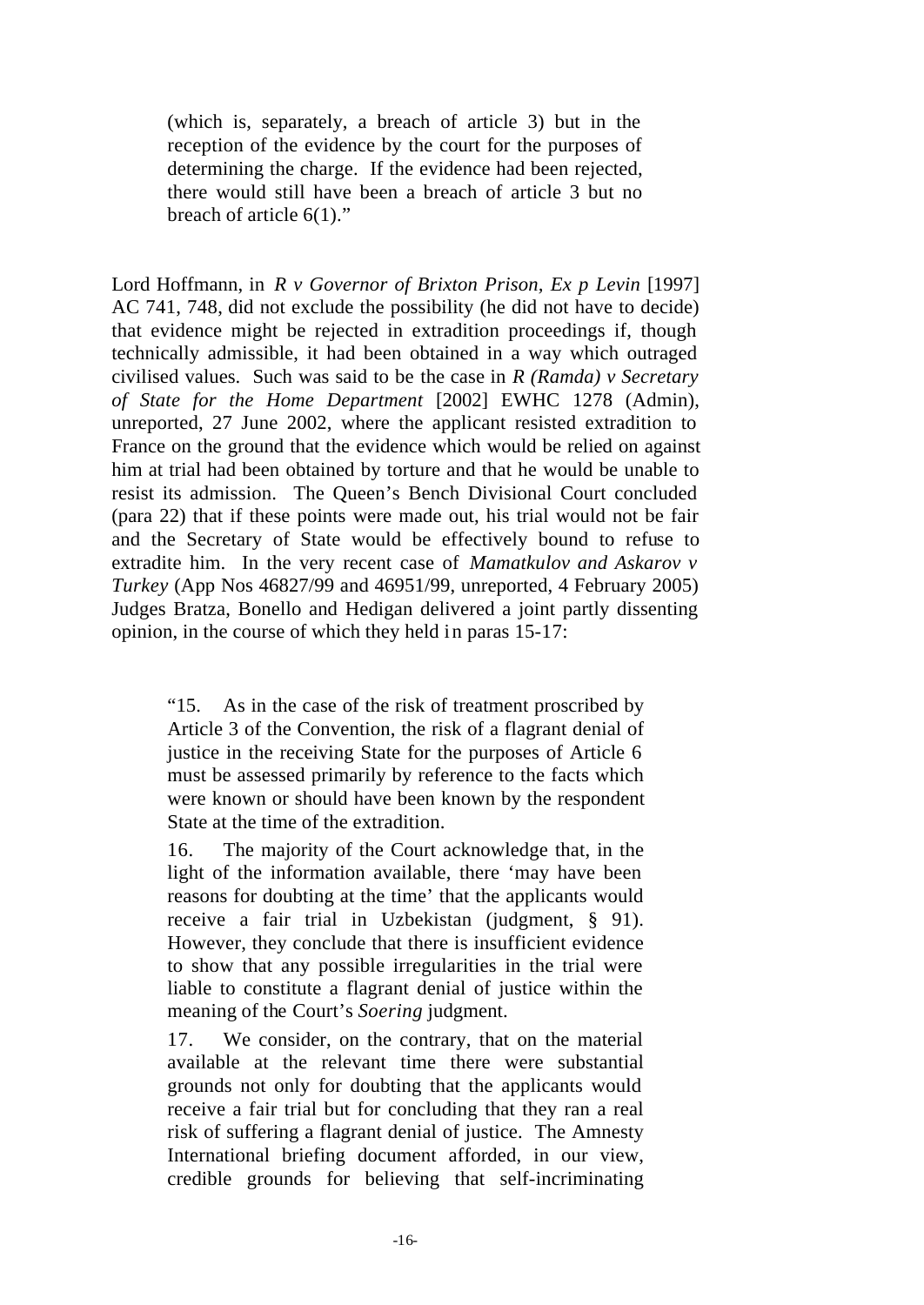evidence extracted by torture was routinely used to secure guilty verdicts and that suspects were very frequently denied access to a lawyer of their choice, lawyers often being given access to their client by law enforcement officials after the suspect had been held in custody for several days, when the risk of torture was at its greatest. In addition, it was found that in many cases law enforcement officials would only grant access to a lawyer after the suspect had signed a confession and that meetings between lawyers and clients, once granted, were generally infrequent, defence lawyers rarely being allowed to be present at all stages of the investigation."

The approach of these judges is consistent with the even more recent decision of the Court in *Harutyunyan v Armenia* (App No 36549/03, unreported, 5 July 2005) where in paras 2(b) and (f) the Court ruled:

"(b) As to the complaint about the coercion and the subsequent use in court of the applicant's confession statement, the Court considers that it cannot, on the basis of the file, determine the admissibility of this part of the application and that it is therefore necessary, in accordance with Rule 54 § 2 (b) of the Rules of the Court, to give notice of this complaint to the respondent Government.

(f) As to the complaint about the use in court of witness statements obtained under torture, the Court considers that it cannot, on the basis of the file, determine the admissibility of this part of the application and that it is therefore necessary, in accordance with Rule 54 § 2 (b) of the Rules of the Court, to give notice of this complaint to the respondent Government."

Had the Court found that the complaints of coercion and torture appeared to be substantiated, a finding that article 6(1) had been violated would, in my opinion, have been inevitable. As it was, the Court did not rule that these complaints were inadmissible. Nor did it dismiss them. It adjourned examination of the applicant's complaints concerning the alleged violation of his right to silence and the admission in court of evidence obtained under torture.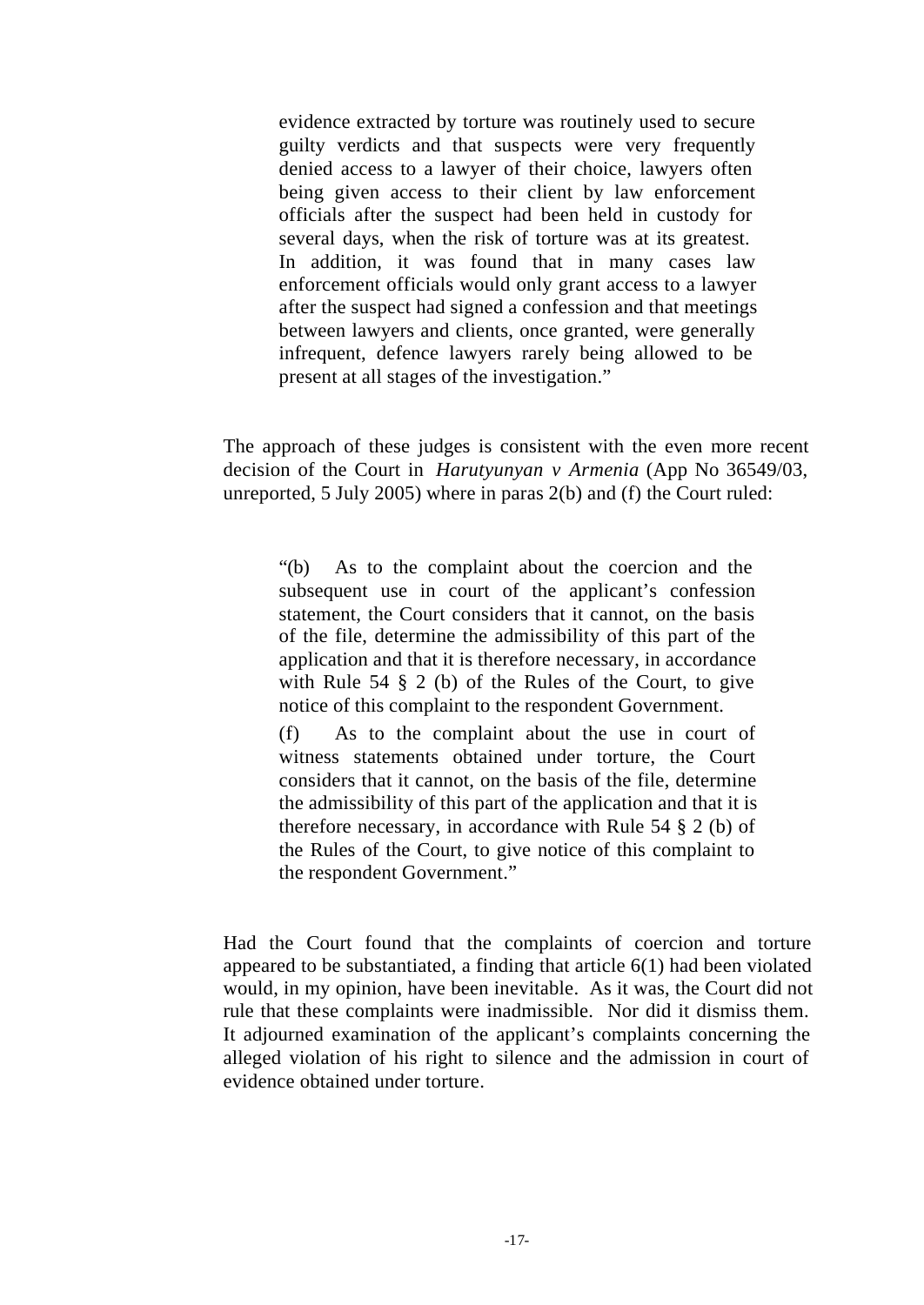## *PUBLIC INTERNATIONAL LAW*

27. The appellants' submission has a further, more international, dimension. They accept, as they must, that a treaty, even if ratified by the United Kingdom, has no binding force in the domestic law of this country unless it is given effect by statute or expresses principles of customary international law: *J H Rayner (Mincing Lane) Ltd v Department of Trade and Industry* [1990] 2 AC 418; *R v Secretary of State for the Home Department, Ex p Brind* [1991] 1 AC 696; *R v Lyons* [2002] UKHL 44, [2003] 1 AC 976. But they rely on the wellestablished principle that the words of a United Kingdom statute, passed after the date of a treaty and dealing with the same subject matter, are to be construed, if they are reasonably capable of bearing such a meaning, as intended to carry out the treaty obligation and not to be inconsistent with it: *Garland v British Rail Engineering Ltd* [1983] 2 AC 751, 771. The courts are obliged under section 2 of the 1998 Act to take Strasbourg jurisprudence into account in connection with a Convention right, their obligation under section 3 is to interpret and give effect to primary and subordinate legislation in a way which is compatible with Convention rights so far as possible to do so and it is their duty under section 6 not to act incompatibly with a Convention right. If, and to the extent that, development of the common law is called for, such development should ordinarily be in harmony with the United Kingdom's international obligations and not antithetical to them. I do not understand these principles to be contentious.

28. The appellants' argument may, I think, be fairly summarised as involving the following steps:

- (1) The European Convention is not to be interpreted in a vacuum, but taking account of other international obligations to which member states are subject, as the European Court has in practice done.
- (2) The prohibition of torture enjoys the highest normative force recognised by international law.
- (3) The international prohibition of torture requires states not merely to refrain from authorising or conniving at torture but also to suppress and discourage the practice of torture and not to condone it.
- (4) Article 15 of the Torture Convention requires the exclusion of statements made as a result of torture as evidence in any proceedings.
- (5) Court decisions in many countries have given effect directly or indirectly to article 15 of the Torture Convention.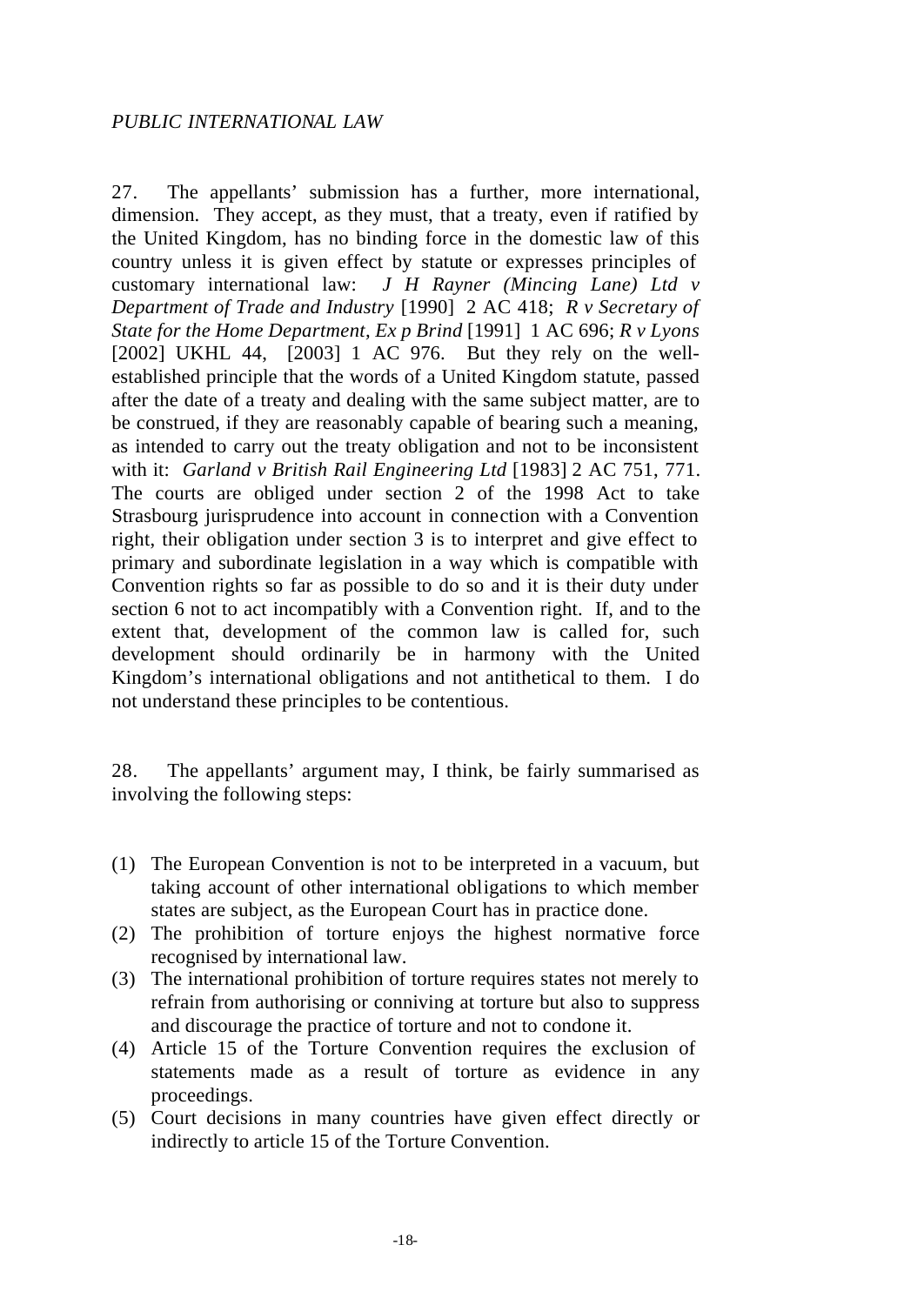- (6) The rationale of the exclusionary rule in article 15 is found not only in the general unreliability of evidence procured by torture but also in its offensiveness to civilised values and its degrading effect on the administration of justice.
- (7) Measures directed to counter the grave dangers of international terrorism may not be permitted to undermine the international prohibition of torture.

It is necessary to examine these propositions in a little detail.

## (1) *Interpretation of the Convention in a wider international context.*

29. Article 31 of the Vienna Convention on the Law of Treaties, reflecting principles of customary international law, provides in article 31(3)(c) that in interpreting a treaty there shall be taken into account, together with the context, any relevant rules of international law applicable in the relations between the parties. The European Court has recognised this principle (*Golder v United Kingdom* (1975) 1 EHRR 524, para 29, *HN v Poland* (Application No 77710/01, 13 September 2005, unreported, para 75)), and in *Al-Adsani v United Kingdom* (2001) 34 EHRR 273, para 55, it said (footnotes omitted):

"55. The Court must next assess whether the restriction was proportionate to the aim pursued. It recalls that the Convention has to be interpreted in the light of the rules set out in the Vienna Convention of 23 May 1969 on the Law of Treaties, and that Article  $31(3)(c)$  of that treaty indicates that account is to be taken of 'any relevant rules of international law applicable in the relations between the parties'. The Convention, in including Article 6, cannot be interpreted in a vacuum. The Court must be mindful of the Convention's special character as a human rights treaty, and it must also take the relevant rules of international law into account. The Convention should so far as possible be interpreted in harmony with other rules of international law of which it forms part, including those relating to the grant of State immunity."

The Court has in its decisions invoked a wide range of international instruments, including the United Nations Convention on the Rights of the Child 1989 and the Beijing Rules (*V v United Kingdom* (1999) 30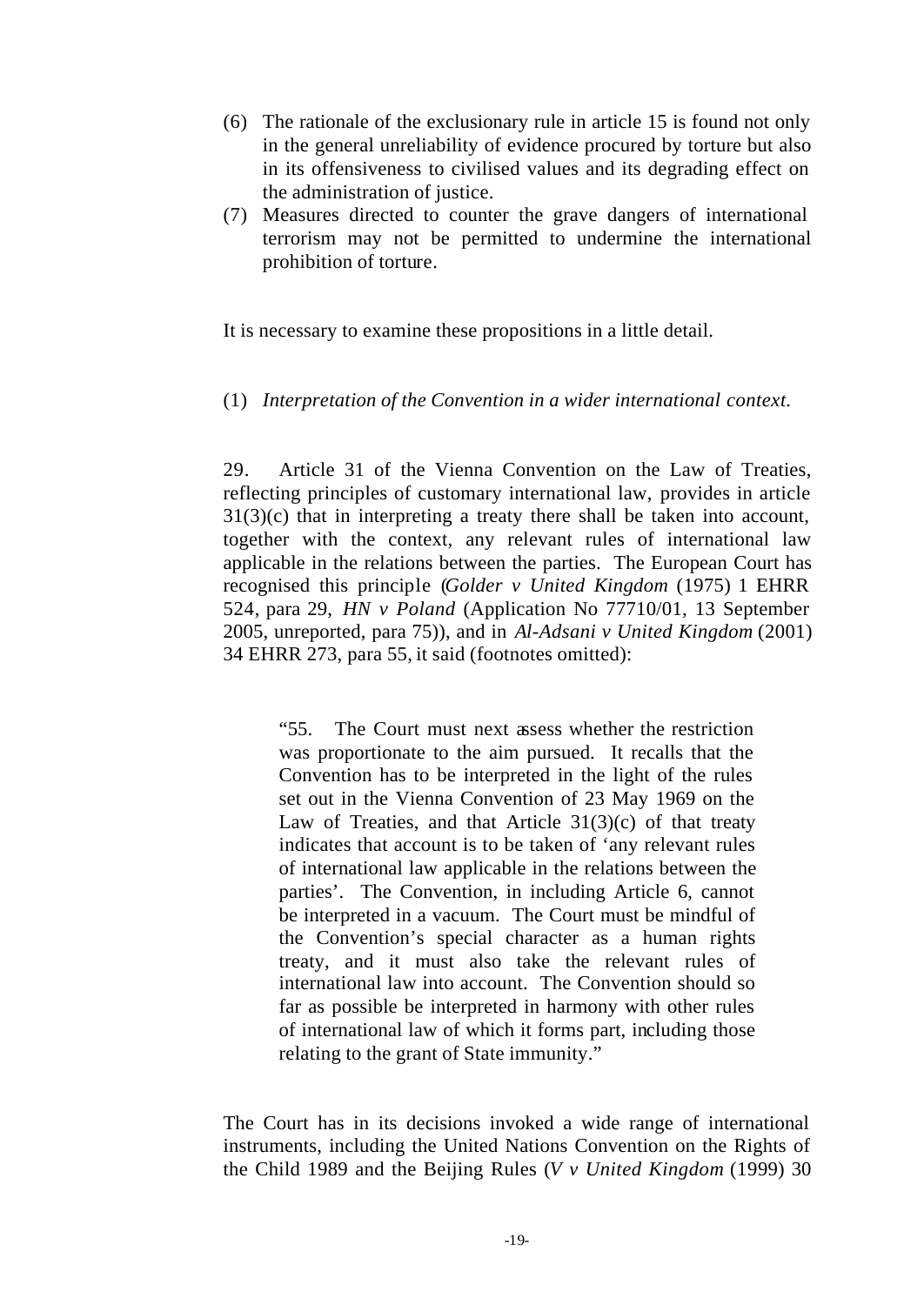EHRR 121, paras 76-77), the Council of Europe Standard Minimum Rules for the Treatment of Prisoners (*S v Switzerland* (1991) 14 EHRR 670, para 48) and the 1975 Declaration referred to in para 31 below (*Ireland v United Kingdom* (1978) 2 EHRR 25, para 167). More pertinently to these appeals, the Court has repeatedly invoked the provisions of the Torture Convention: see, for example, *Aydin v Turkey* (1997) 25 EHRR 251, para 103; *Selmouni v France* (1999) 29 EHRR 403, para 97. In *Soering v United Kingdom* (1989) 11 EHRR 439, para 88, the Court said (footnotes omitted):

"Article 3 makes no provision for exceptions and no derogation from it is permissible under Article 15 in time of war or other national emergency. This absolute prohibition on torture and on inhuman or degrading treatment or punishment under the terms of the Convention shows that Article 3 enshrines one of the fundamental values of the democratic societies making up the Council of Europe. It is also to be found in similar terms in other international instruments such as the 1966 International Covenant on Civil and Political Rights and the 1969 American Convention on Human Rights and is generally recognised as an internationally accepted standard.

The question remains whether the extradition of a fugitive to another State where he would be subjected or be likely to be subjected to torture or to inhuman or degrading treatment or punishment would itself engage the responsibility of a Contracting State under Article 3. That the abhorrence of torture has such implications is recognised in Article 3 of the United Nations Convention Against Torture and Other Cruel, Inhuman or Degrading Treatment or Punishment, which provides that 'no State Party shall . . . extradite a person where there are substantial grounds for believing that he would be in danger of being subjected to torture.' The fact that a specialised treaty should spell out in detail a specific obligation attaching to the prohibition of torture does not mean that an essentially similar obligation is not already inherent in the general terms of Article 3 of the European Convention. It would hardly be compatible with the underlying values of the Convention, that 'common heritage of political traditions, ideals, freedom and the rule of law' to which the Preamble refers, were a Contracting State knowingly to surrender a fugitive to another State where there were substantial grounds for believing that he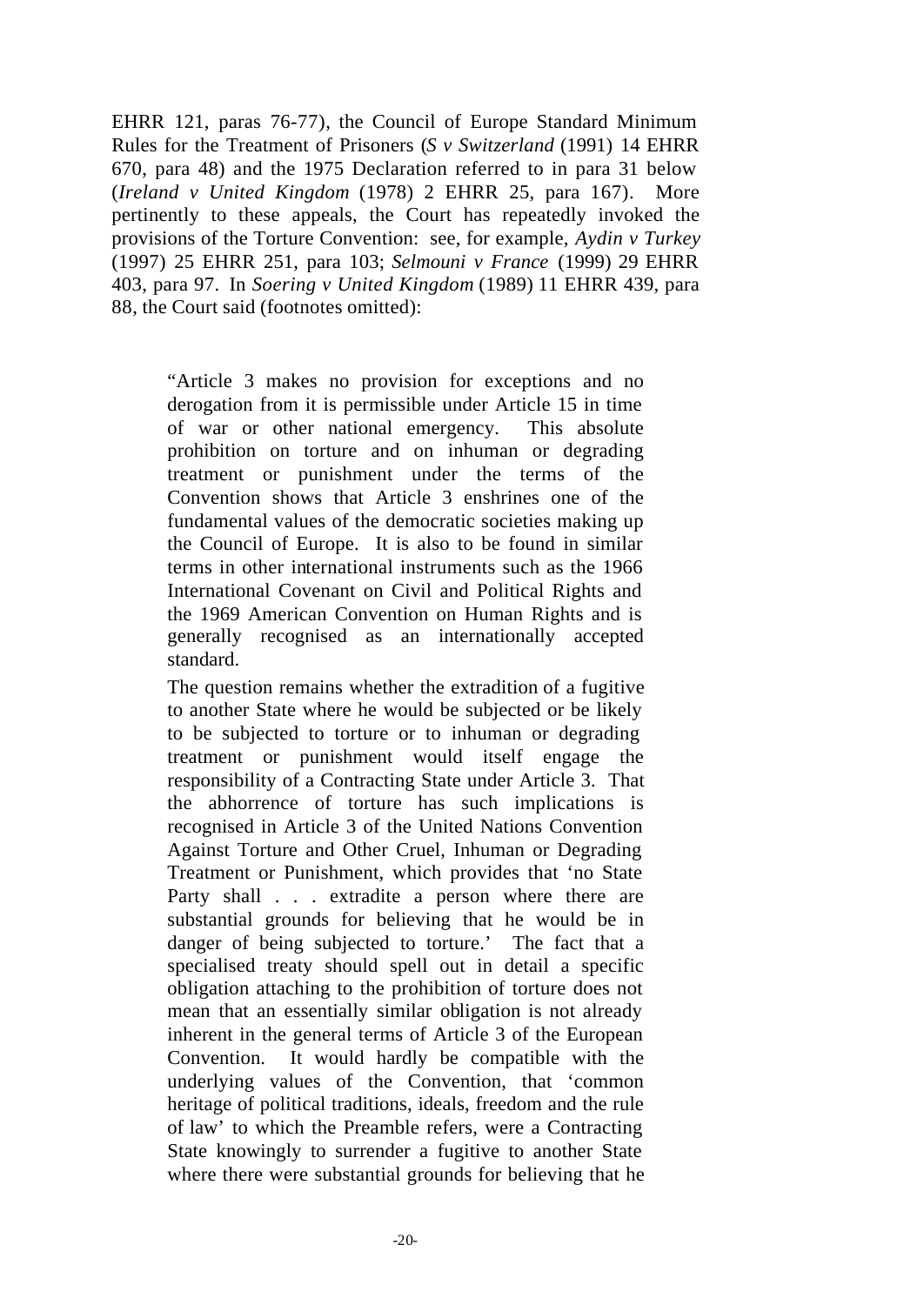would be in danger of being subjected to torture, however heinous the crime allegedly committed. Extradition in such circumstances, while not explicitly referred to in the brief and general wording of Article 3, would plainly be contrary to the spirit and intendment of the Article, and in the Court's view this inherent obligation not to extradite also extends to cases in which the fugitive would be faced in the receiving State by a real risk of exposure to inhuman or degrading treatment or punishment proscribed by that Article."

#### (2) *The international prohibition of torture.*

30. The preamble to the United Nations Charter (1945) recorded the determination of member states to reaffirm their faith in fundamental human rights and the dignity and worth of the human person and to establish conditions under which justice and respect for the obligations arising from treaties and other sources of international law can be maintained. The Charter was succeeded by the Universal Declaration of Human Rights 1948, the European Convention 1950 and the International Covenant on Civil and Political Rights 1966, all of which (in articles 5, 3 and 7 respectively, in very similar language) provided that no one should be subjected to torture or inhuman or degrading treatment.

31. On 9 December 1975 the General Assembly of the United Nations, without a vote, adopted Resolution 3452 (XXX), a Declaration on the Protection of All Persons from Being Subjected to Torture and Other Cruel, Inhuman or Degrading Treatment or Punishment. This included (in article 1) a definition of torture as follows:

## "*Article 1*

1. For the purpose of this Declaration, torture means any act by which severe pain or suffering, whether physical or mental, is intentionally inflicted by or at the instigation of a public official on a person for such purposes as obtaining from him or a third person information or confession, punishing him for an act he has committed or is suspected of having committed, or intimidating him or other persons. It does not include pain or suffering arising only from, inherent in or incidental to,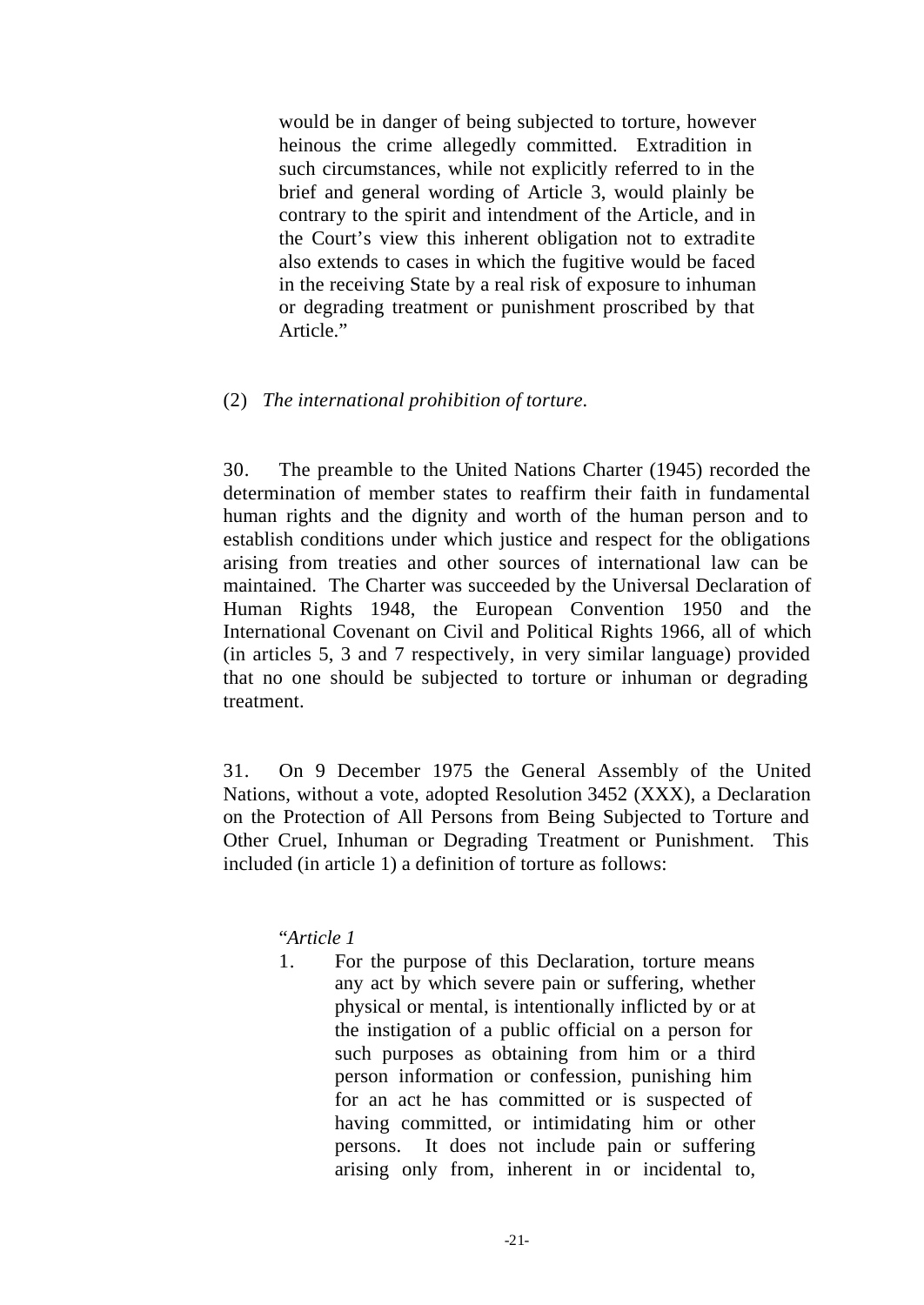lawful sanctions to the extent consistent with the Standard Minimum Rules for the Treatment of Prisoners.

2. Torture constitutes an aggravated and deliberate form of cruel, inhuman or degrading treatment or punishment."

Articles 2-4 provided as follows:

## "*Article 2*

Any act of torture or other cruel, inhuman or degrading treatment or punishment is an offence to human dignity and shall be condemned as a denial of the purposes of the Charter of the United Nations and as a violation of the human rights and fundamental freedoms proclaimed in the Universal Declaration of Human Rights.

## *Article 3*

No State may permit or tolerate torture or other cruel, inhuman or degrading treatment or punishment. Exceptional circumstances such as a state of war or a threat of war, internal political instability or any other public emergency may not be invoked as a justification of torture or other cruel, inhuman or degrading treatment or punishment.

## *Article 4*

Each State shall, in accordance with the provisions of this Declaration, take effective measures to prevent torture and other cruel, inhuman or degrading treatment or punishment from being practised within its jurisdiction."

Action was then taken to prepare a convention. This action culminated in the Torture Convention, which came into force on 26 June 1987. All member states of the Council of Europe are members with the exception of Moldova, Andorra and San Marino, the last two of which have been signed but not yet ratified.

32. The Torture Convention contained, in article 1, a definition of torture: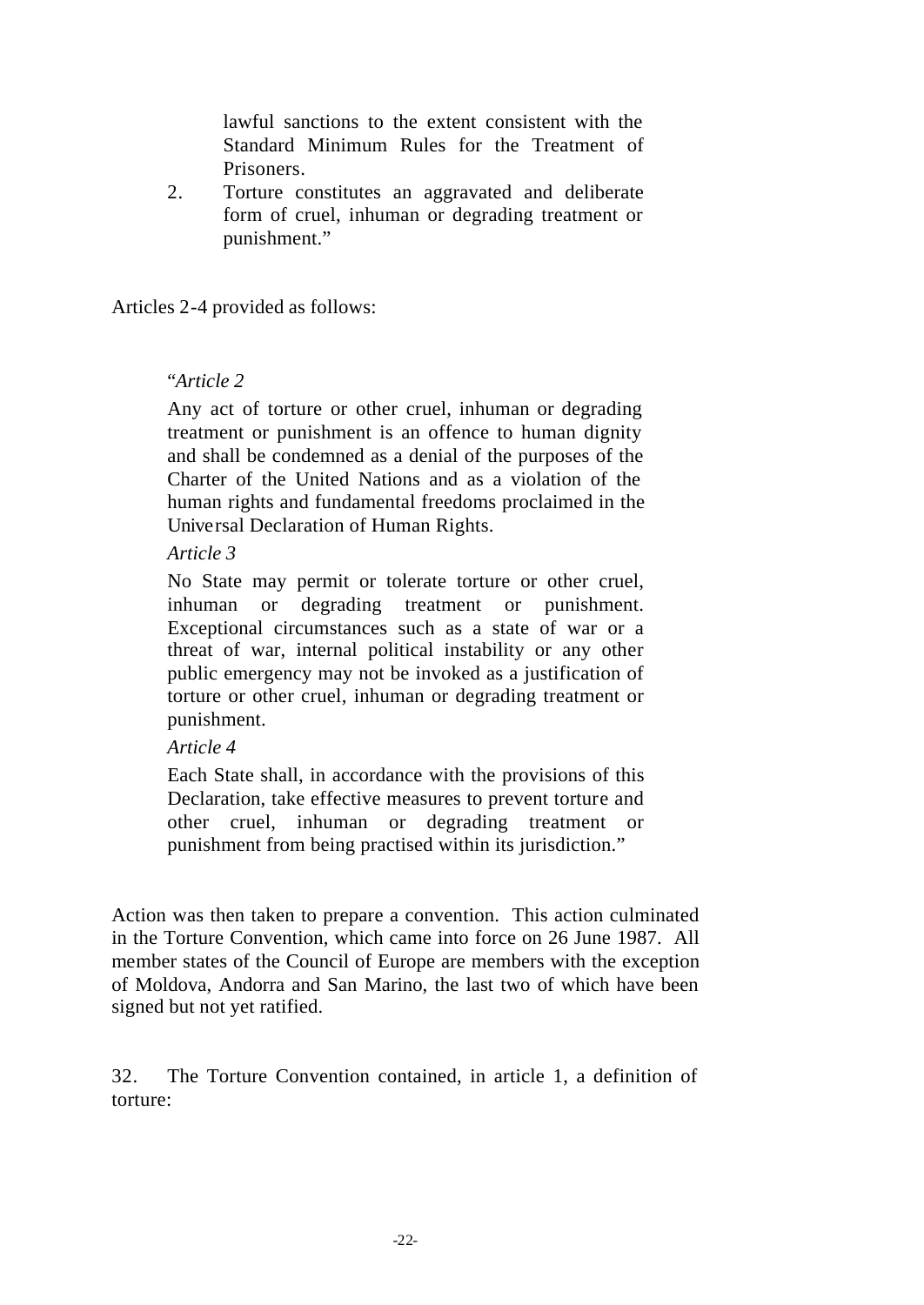#### *"Article 1*

- 1. For the purposes of this Convention, 'torture' means any act by which severe pain or suffering, whether physical or mental, is intentionally inflicted on a person for such purposes as obtaining from him or a third person information or a confession, punishing him for an act he or a third person has committed or is suspected of having committed, or intimidating or coercing him or a third person, or for any reason based on discrimination of any kind, when such pain or suffering is inflicted by or at the instigation of or with the consent or acquiescence of a public official or other person acting in an official capacity. It does not include pain or suffering arising only from, inherent in or incidental to lawful sanctions.
- 2. This article is without prejudice to any international instrument or national legislation which does or may contain provisions of wider application."

It is noteworthy that the torture must be inflicted by or with the complicity of an official, must be intentional, and covers treatment inflicted for the purpose of obtaining information or a confession. Articles 2, 3 and 4 provide:

## "*Article 2*

- 1. Each State Party shall take effective legislative, administrative, judicial or other measures to prevent acts of torture in any territory under its jurisdiction.
- 2. No exceptional circumstances whatsoever, whether a state of war or a threat of war, internal political instability or any other public emergency, may be invoked as a justification of torture.
- 3. An order from a superior officer or a public authority may not be invoked as a justification of torture. *Article 3*
- 1. No State Party shall expel, return ('refouler') or extradite a person to another State where there are substantial grounds for believing that he would be in danger of being subjected to torture.
- 2. For the purpose of determining whether there are such grounds, the competent authorities shall take into account all relevant considerations including, where applicable, the existence in the State concerned of a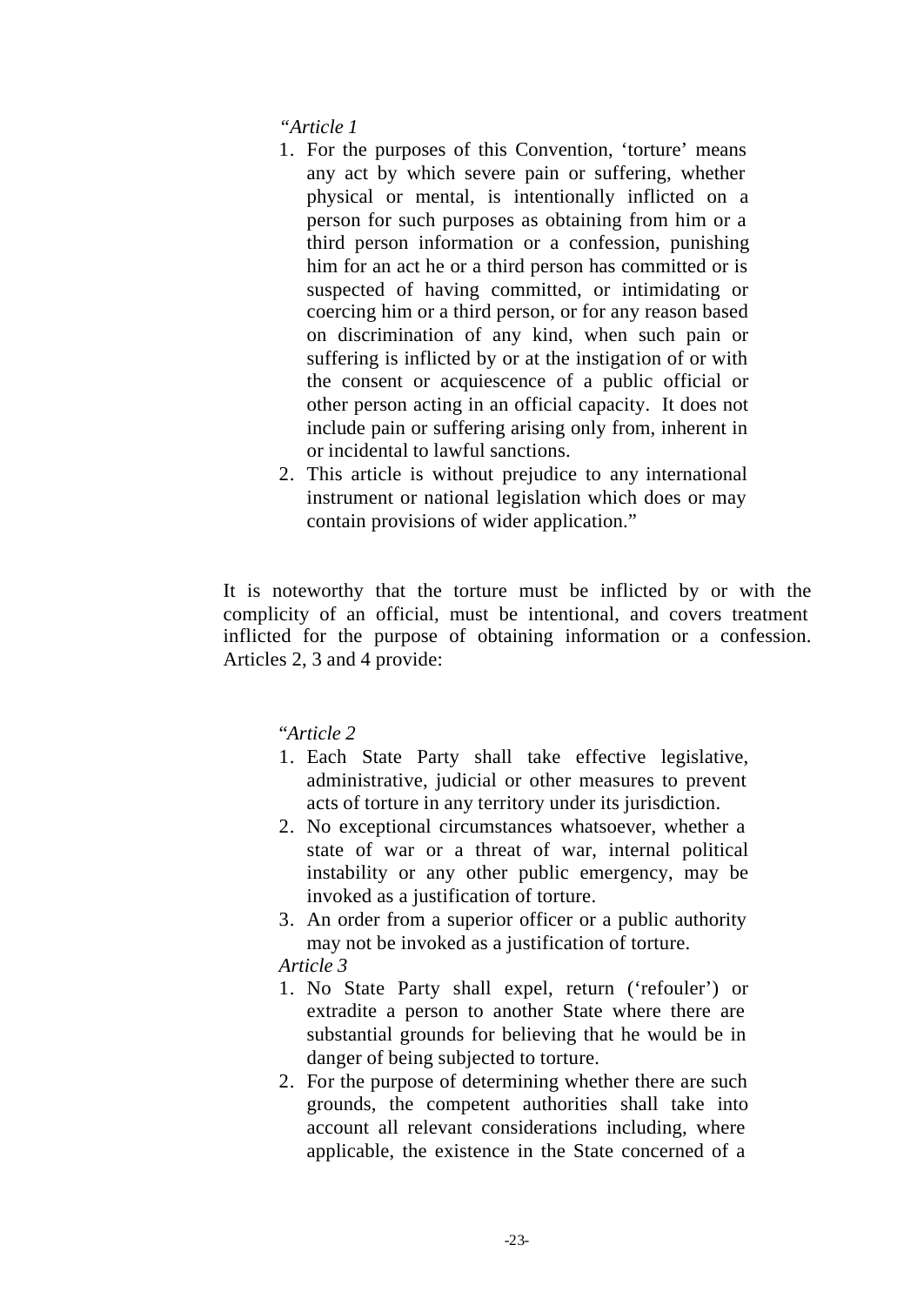consistent pattern of gross, flagrant or mass violations of human rights.

*Article 4*

- 1. Each State Party shall ensure that all acts of torture are offences under its criminal law. The same shall apply to an attempt to commit torture and to an act by any person which constitutes complicity or participation in torture.
- 2. Each State Party shall make these offences punishable by appropriate penalties which take into account their grave nature."

33. It is common ground in these proceedings that the international prohibition of the use of torture enjoys the enhanced status of a *jus cogens* or peremptory norm of general international law. For purposes of the Vienna Convention, a peremptory norm of general international law is defined in article 53 to mean "a norm accepted and recognized by the international community of States as a whole as a norm from which no derogation is permitted and which can be modified only by a subsequent norm of general international law having the same character". In *R v Bow Street Metropolitan Stipendiary Magistrate, Ex p Pinochet Ugarte (No 3)* [2000] 1 AC 147, 197-199, the *jus cogens* nature of the international crime of torture, the subject of universal jurisdiction, was recognised. The implications of this finding were fully and authoritatively explained by the International Criminal Tribunal for the Former Yugoslavia in *Prosecutor v Furundzija* [1998] ICTY 3, 10 December 1998 in a passage which, despite its length, calls for citation (footnotes omitted):

# "3. Main Features of the Prohibition Against Torture in International Law.

147. There exists today universal revulsion against torture: as a USA Court put it in *Filartiga v. Peña-Irala*, 'the torturer has become, like the pirate and the slave trader before him, hostis humani generis, an enemy of all mankind'. This revulsion, as well as the importance States attach to the eradication of torture, has led to the cluster of treaty and customary rules on torture acquiring a particularly high status in the international normative system, a status similar to that of principles such as those prohibiting genocide, slavery, racial discrimination, aggression, the acquisition of territory by force and the forcible suppression of the right of peoples to selfdetermination. The prohibition against torture exhibits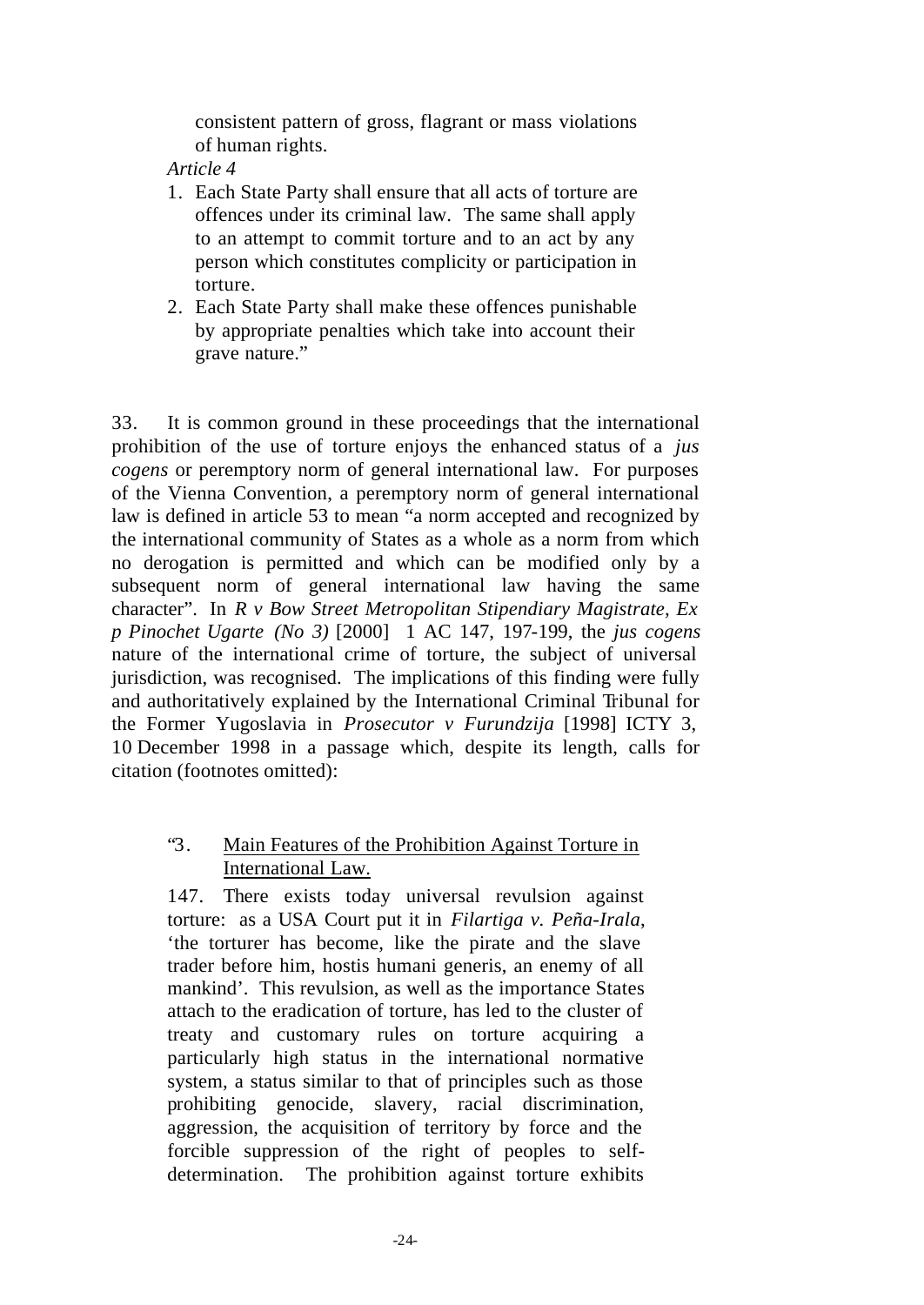three important features, which are probably held in common with the other general principles protecting fundamental human rights.

## (a) The Prohibition Even Covers Potential Breaches.

148. Firstly, given the importance that the international community attaches to the protection of individuals from torture, the prohibition against torture is particularly stringent and sweeping. States are obliged not only to prohibit and punish torture, but also to forestall its occurrence: it is insufficient merely to intervene after the infliction of torture, when the physical or moral integrity of human beings has already been irremediably harmed. Consequently, States are bound to put in place all those measures that may pre-empt the perpetration of torture. As was authoritatively held by the European Court of Human Rights in *Soering*, international law intends to bar not only actual breaches but also potential breaches of the prohibition against torture (as well as any inhuman and degrading treatment). It follows that international rules prohibit not only torture but also (i) the failure to adopt the national measures necessary for implementing the prohibition and (ii) the maintenance in force or passage of laws which are contrary to the prohibition.

149. Let us consider these two aspects separately. Normally States, when they undertake international obligations through treaties or customary rules, adopt all the legislative and administrative measures necessary for implementing such obligations. However, subject to obvious exceptions, failure to pass the required implementing legislation has only a potential effect: the wrongful fact occurs only when administrative or judicial measures are taken which, being contrary to international rules due to the lack of implementing legislation, generate State responsibility. By contrast, in the case of torture, the requirement that States expeditiously institute national implementing measures is an integral part of the international obligation to prohibit this practice. Consequently, States must immediately set in motion all those procedures and measures that may make it possible, within their municipal legal system, to forestall any act of torture or expeditiously put an end to any torture that is occurring.

150. Another facet of the same legal effect must be emphasised. Normally, the maintenance or passage of national legislation inconsistent with international rules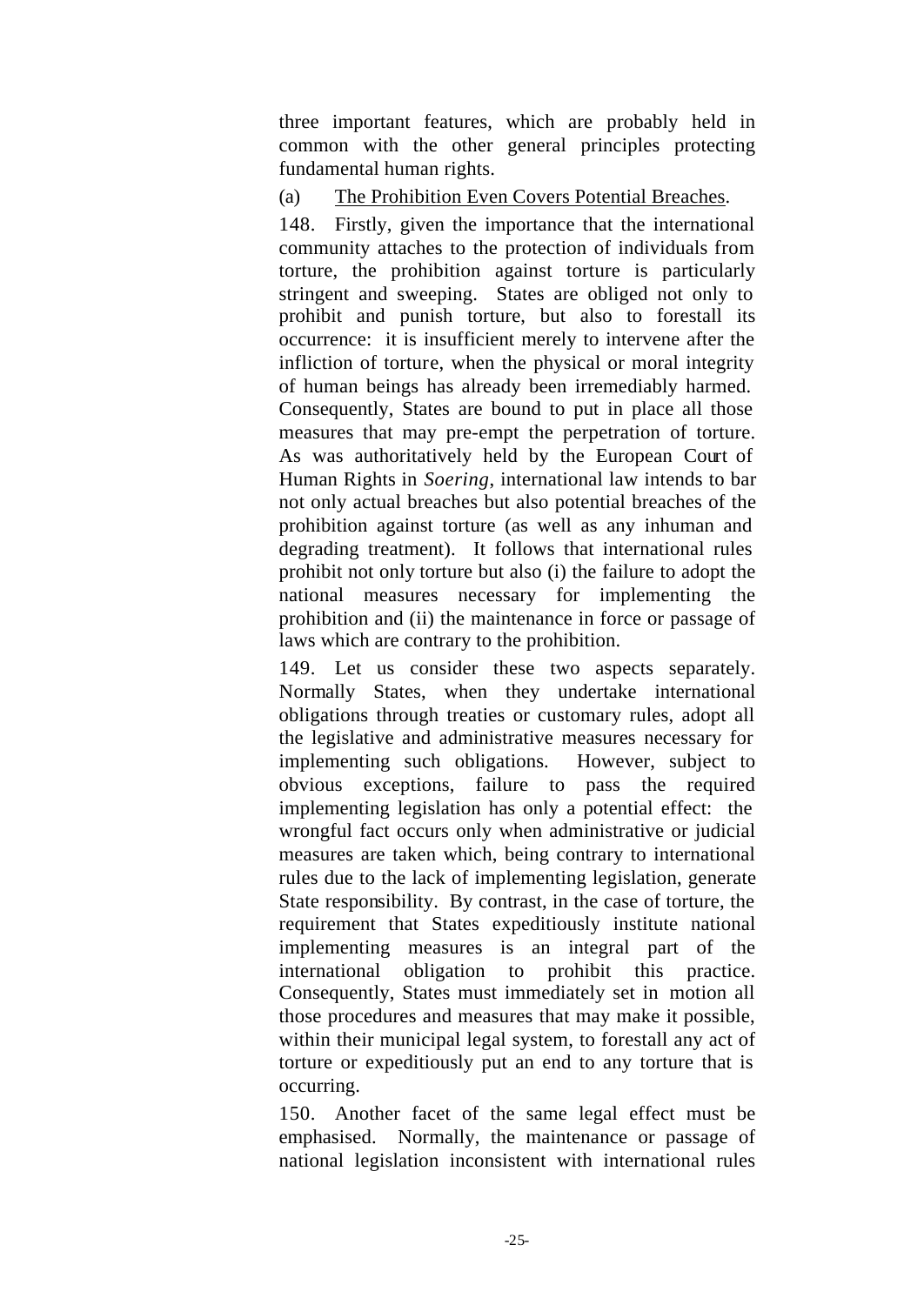generates State responsibility and consequently gives rise to a corresponding claim for cessation and reparation (lato sensu) only when such legislation is concretely applied. By contrast, in the case of torture, the mere fact of keeping in force or passing legislation contrary to the international prohibition of torture generates international State responsibility. The value of freedom from torture is so great that it becomes imperative to preclude any national legislative act authorising or condoning torture or at any rate capable of bringing about this effect.

## (b) The Prohibition Imposes Obligations Erga Omnes.

151. Furthermore, the prohibition of torture imposes upon States obligations erga omnes, that is, obligations owed towards all the other members of the international community, each of which then has a correlative right. In addition, the violation of such an obligation simultaneously constitutes a breach of the correlative right of all members of the international community and gives rise to a claim for compliance accruing to each and every member, which then has the right to insist on fulfilment of the obligation or in any case to call for the breach to be discontinued.

152. Where there exist international bodies charged with impartially monitoring compliance with treaty provisions on torture, these bodies enjoy priority over individual States in establishing whether a certain State has taken all the necessary measures to prevent and punish torture and, if they have not, in calling upon that State to fulfil its international obligations. The existence of such international mechanisms makes it possible for compliance with international law to be ensured in a neutral and impartial manner.

# (c) The Prohibition Has Acquired the Status of Jus Cogens.

153. While the erga omnes nature just mentioned appertains to the area of international enforcement (lato sensu), the other major feature of the principle proscribing torture relates to the hierarchy of rules in the international normative order. Because of the importance of the values it protects, this principle has evolved into a peremptory norm or jus cogens, that is, a norm that enjoys a higher rank in the international hierarchy than treaty law and even 'ordinary' customary rules. The most conspicuous consequence of this higher rank is that the principle at issue cannot be derogated from by States through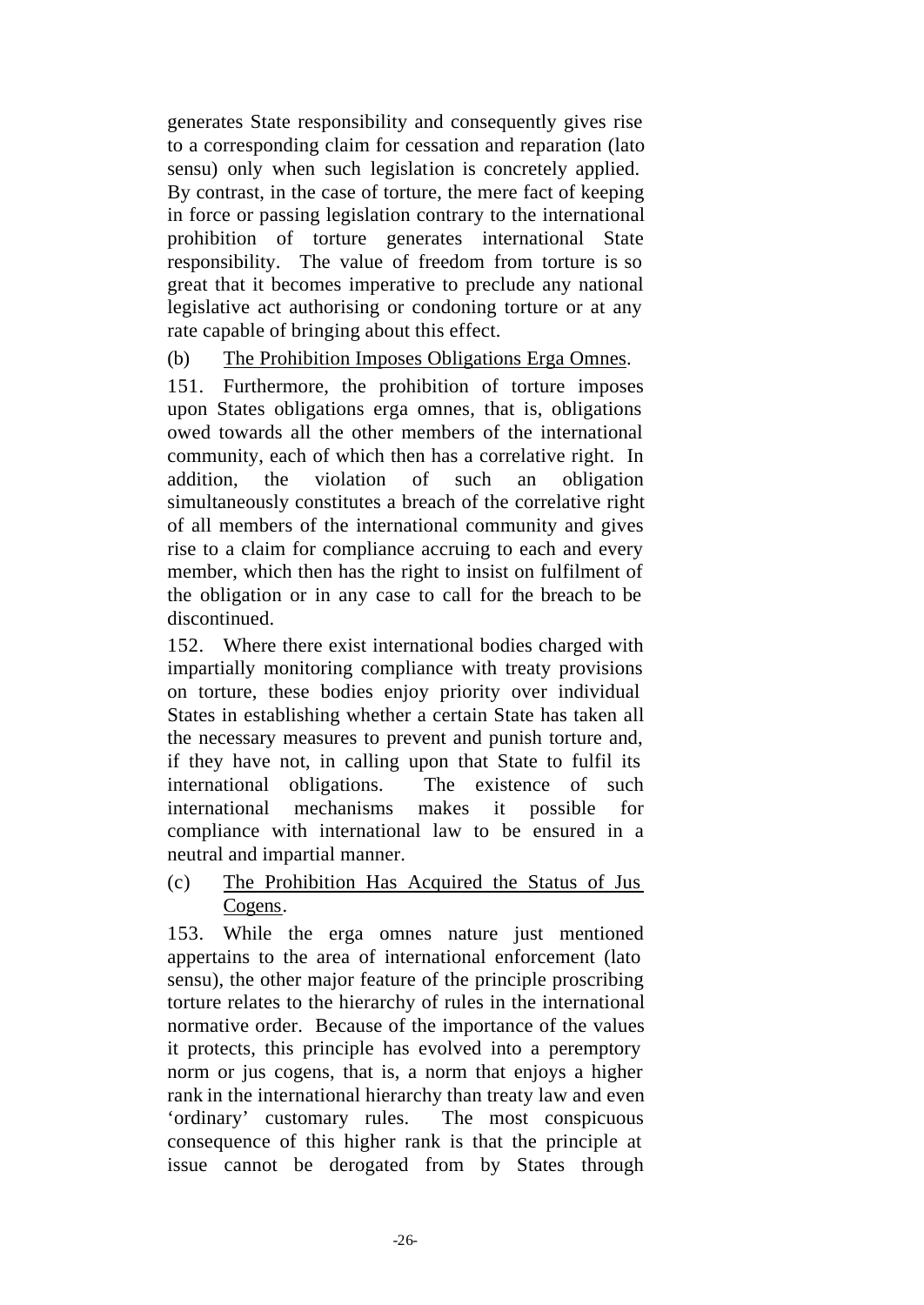international treaties or local or special customs or even general customary rules not endowed with the same normative force.

154. Clearly, the jus cogens nature of the prohibition against torture articulates the notion that the prohibition has now become one of the most fundamental standards of the international community. Furthermore, this prohibition is designed to produce a deterrent effect, in that it signals to all members of the international community and the individuals over whom they wield authority that the prohibition of torture is an absolute value from which nobody must deviate.

155. The fact that torture is prohibited by a peremptory norm of international law has other effects at the interstate and individual levels. At the inter-state level, it serves to internationally de-legitimise any legislative, administrative or judicial act authorising torture. It would be senseless to argue, on the one hand, that on account of the jus cogens value of the prohibition against torture, treaties or customary rules providing for torture would be null and void ab initio, and then be unmindful of a State say, taking national measures authorising or condoning torture or absolving its perpetrators through an amnesty law. If such a situation were to arise, the national measures, violating the general principle and any relevant treaty provision, would produce the legal effects discussed above and in addition would not be accorded international legal recognition. Proceedings could be initiated by potential victims if they had locus standi before a competent international or national judicial body with a view to asking it to hold the national measure to be internationally unlawful; or the victim could bring a civil suit for damage in a foreign court, which would therefore be asked inter alia to disregard the legal value of the national authorising act. What is even more important is that perpetrators of torture acting upon or benefiting from those national measures may nevertheless be held criminally responsible for torture, whether in a foreign State, or in their own State under a subsequent regime. In short, in spite of possible national authorisation by legislative or judicial bodies to violate the principle banning torture, individuals remain bound to comply with that principle. As the International Military Tribunal at Nuremberg put it: 'individuals have international duties which transcend the national obligations of obedience imposed by the individual State'.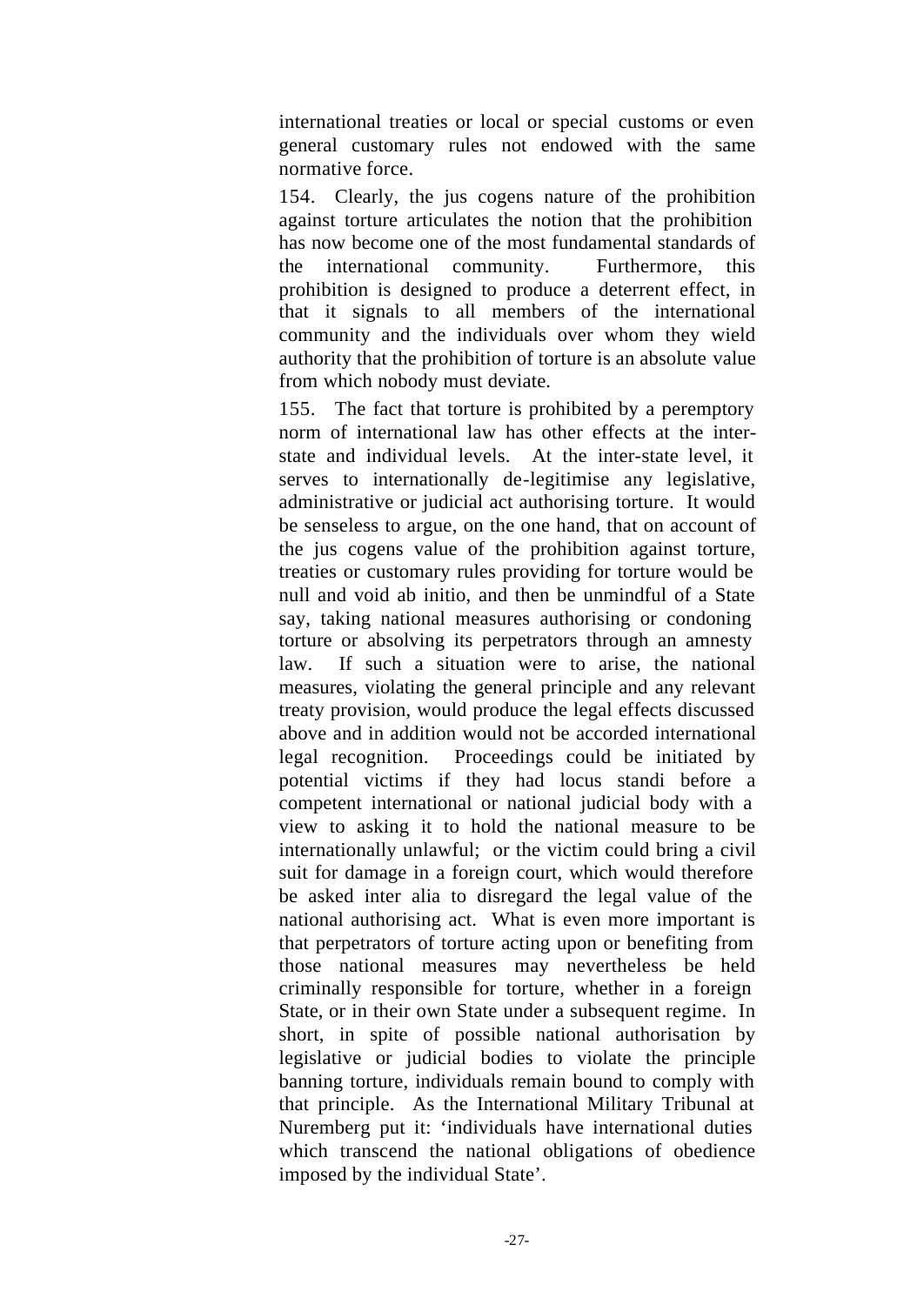156. Furthermore, at the individual level, that is, that of criminal liability, it would seem that one of the consequences of the jus cogens character bestowed by the international community upon the prohibition of torture is that every State is entitled to investigate, prosecute and punish or extradite individuals accused of torture, who are present in a territory under its jurisdiction. Indeed, it would be inconsistent on the one hand to prohibit torture to such an extent as to restrict the normally unfettered treaty-making power of sovereign States, and on the other hand bar States from prosecuting and punishing those torturers who have engaged in this odious practice abroad. This legal basis for States' universal jurisdiction over torture bears out and strengthens the legal foundation for such jurisdiction found by other courts in the inherently universal character of the crime. It has been held that international crimes being universally condemned wherever they occur, every State has the right to prosecute and punish the authors of such crimes. As stated in general terms by the Supreme Court of Israel in *Eichmann*, and echoed by a USA court in *Demjanjuk*, 'it is the universal character of the crimes in question ie. international crimes which vests in every State the authority to try and punish those who participated in their commission'.

157. It would seem that other consequences include the fact that torture may not be covered by a statute of limitations, and must not be excluded from extradition under any political offence exemption."

There can be few issues on which international legal opinion is more clear than on the condemnation of torture. Offenders have been recognised as the "common enemies of mankind" (*Demjanjuk v Petrovsky* 612 F Supp 544 (1985), 566, Lord Cooke of Thorndon has described the right not to be subjected to inhuman treatment as a "right inherent in the concept of civilisation" (*Higgs v Minister of National Security* [2000] 2 AC 228, 260), the Ninth Circuit Court of Appeals has described the right to be free from torture as "fundamental and universal" (*Siderman de Blake v Argentina* 965 F 2d 699 (1992), 717) and the UN Special Rapporteur on Torture (Mr Peter Koojimans) has said that "If ever a phenomenon was outlawed unreservedly and unequivocally it is torture" (*Report of the Special Rapporteur on Torture*, E/CN.4/1986/15, para 3).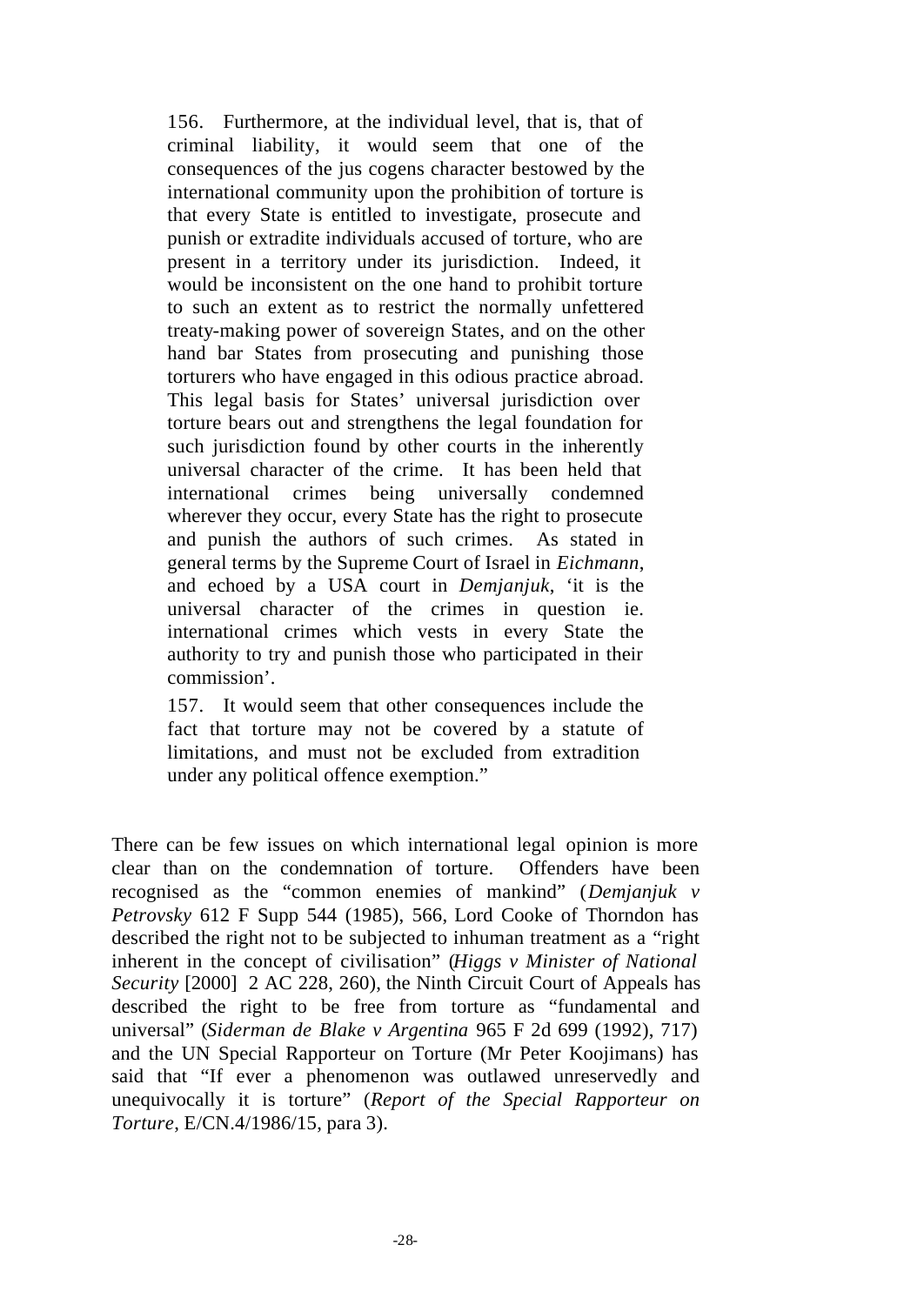#### (3) *The duty of states in relation to torture*.

34. As appears from the passage just cited, the *jus cogens erga omnes* nature of the prohibition of torture requires member states to do more than eschew the practice of torture. In *Kuwait Airways Corporation v Iraqi Airways Co (Nos 4 and 5)* [2002] UKHL 19, [2002] 2 AC 883, paras 29, 117, the House refused recognition to conduct which represented a serious breach of international law. This was, as I respectfully think, a proper response to the requirements of international law. In General Comment 20 (1992) on article 7 of the ICCPR, the UN Human Rights Committee said, in para 8:

"The Committee notes that it is not sufficient for the implementation of article 7 to prohibit such treatment or punishment or to make it a crime. States parties should inform the Committee of the legislative, administrative, judicial and other measures they take to prevent and punish acts of torture and cruel, inhuman and degrading treatment in any territory under their jurisdiction."

Article 41 of the International Law Commission's draft articles on Responsibility of States for internationally wrongful acts (November 2001) requires states to cooperate to bring to an end through lawful means any serious breach of an obligation under a peremptory norm of general international law. An advisory opinion of the International Court of Justice on the *Legal Consequences of the Construction of a Wall in the Occupied Palestinian Territory* (9 July 2004, General List No 131), para 159 explained the consequences of the breach found in that case:

"159. Given the character and the importance of the rights and obligations involved, the Court is of the view that all States are under an obligation not to recognize the illegal situation resulting from the construction of the wall in the Occupied Palestinian Territory, including in and around East Jerusalem. They are also under an obligation not to render aid or assistance in maintaining the situation created by such construction. It is also for all States, while respecting the United Nations Charter and international law, to see to it that any impediment, resulting from the construction of the wall, to the exercise by the Palestinian people of its right to self-determination is brought to an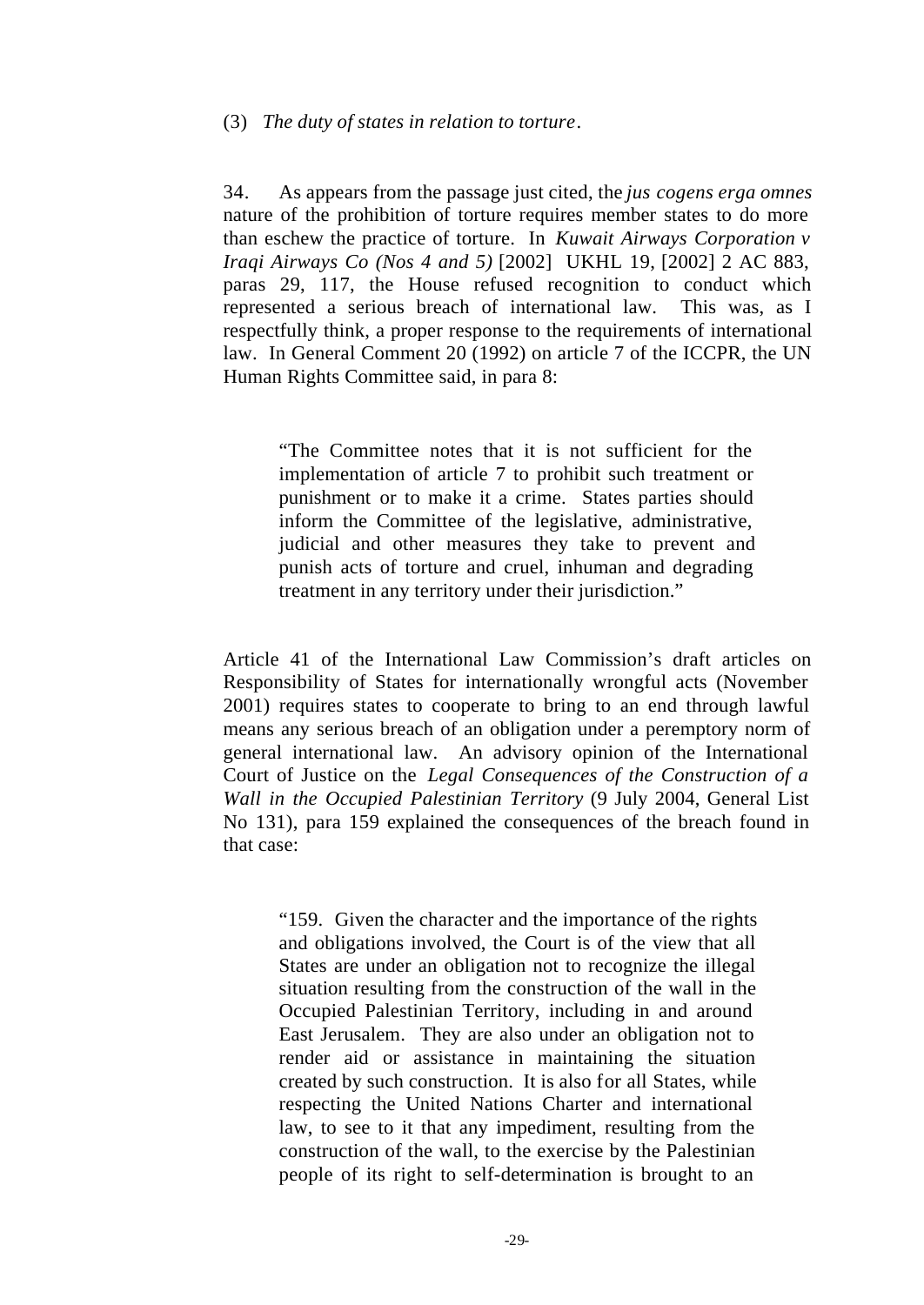end. In addition, all the States parties to the Geneva Convention relative to the Protection of Civilian Persons in Time of War of 12 August 1949 are under an obligation, while respecting the United Nations Charter and international law, to ensure compliance by Israel with international humanitarian law as embodied in that Convention."

There is reason to regard it as a duty of states, save perhaps in limited and exceptional circumstances, as where immediately necessary to protect a person from unlawful violence or property from destruction, to reject the fruits of torture inflicted in breach of international law. As McNally JA put it in *S v Nkomo* 1989 (3) ZLR 117, 131:

"It does not seem to me that one can condemn torture while making use of the mute confession resulting from torture, because the effect is to encourage torture."

- (4) *Article 15 of the Torture Convention.*
- 35. Article 12 of the 1975 Declaration provided:

"Any statement which is established to have been made as a result of torture or other cruel, inhuman or degrading treatment or punishment may not be invoked as evidence against the person concerned or against any other person in any proceedings."

Article 15 of the Torture Convention repeats the substance of this provision, subject to a qualification:

"Each State Party shall ensure that any statement which is established to have been made as a result of torture shall not be invoked as evidence in any proceedings, except against a person accused of torture as evidence that the statement was made."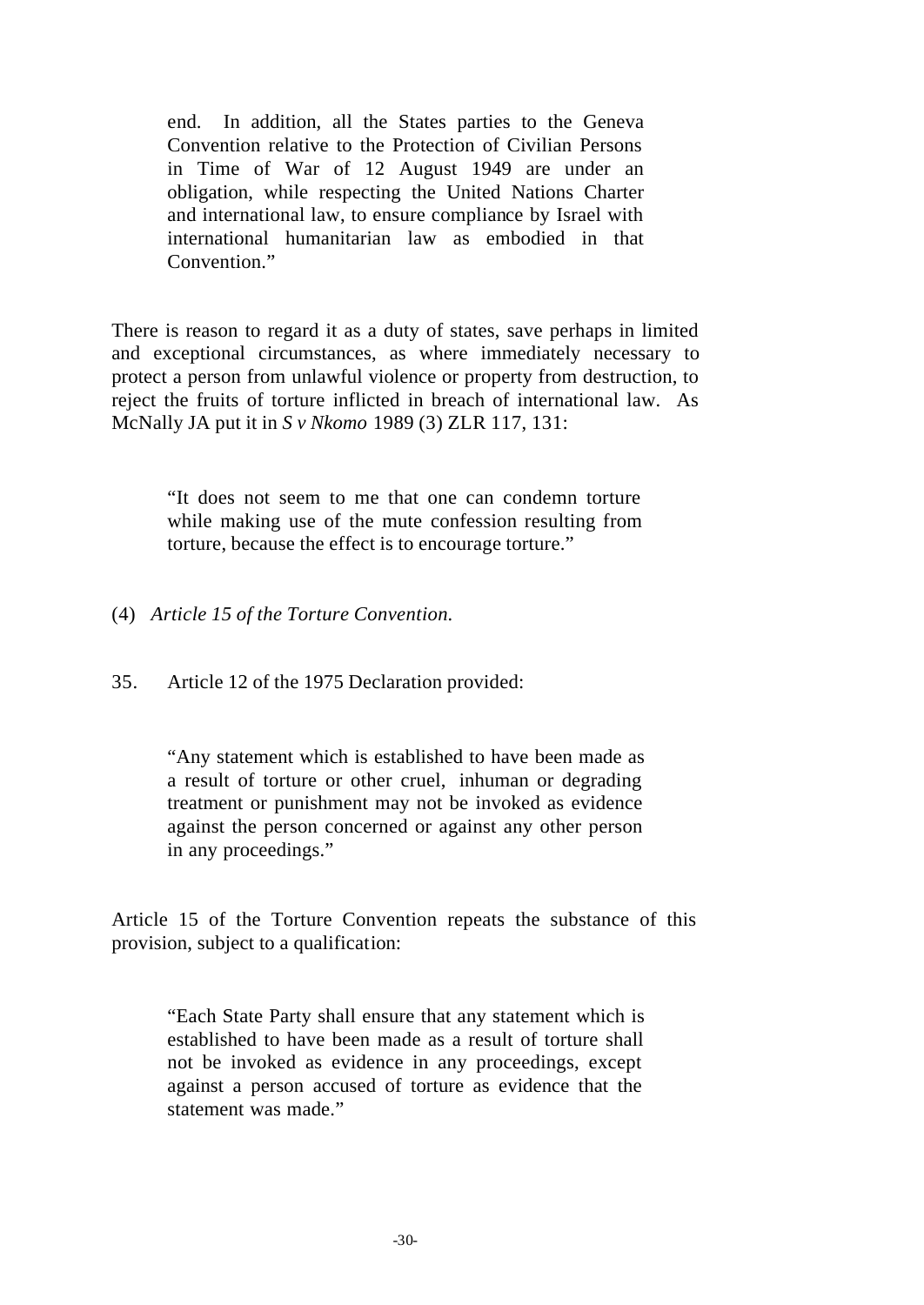The additional qualification makes plain the blanket nature of this exclusionary rule. It cannot possibly be read, as counsel for the Secretary of State submits, as intended to apply only in criminal proceedings. Nor can it be understood to differentiate between confessions and accusatory statements, or to apply only where the state in whose jurisdiction the proceedings are held has inflicted or been complicit in the torture. It would indeed be remarkable if national courts, exercising universal jurisdiction, could try a foreign torturer for acts of torture committed abroad, but could nonetheless receive evidence obtained by such torture. The matter was succinctly put in the Report by Mr Alvaro Gil-Robles, the Council of Europe Commissioner for Human Rights, in his Report on his visit to the United Kingdom in November 2004 (8 June 2005, Comm DH (2005)6):

"torture is torture whoever does it, judicial proceedings are judicial proceedings, whatever their purpose — the former can never be admissible in the latter."

## (5) *State practice*.

36. A Committee against Torture was established under article 17 of the Torture Convention to monitor compliance by member states. The Committee has recognised a duty of states, if allegations of torture are made, to investigate them: *PE v France*, 19 December 2002, CAT/C/29/D/193/2001, paras 5.3, 6.3; *GK v Switzerland*, 12 May 2003, CAT/C/30/D/219/2002), para 6.10. The clear implication is that the evidence should have been excluded had the complaint been verified.

37. In Canada, article 15 of the Torture Convention has been embodied in the criminal code: see *India v Singh* 108 CCC (3d) 274 (1996), para 20. In France, article 15 has legal effect (*French Republic v Haramboure*, Cour de Cassation, Chambre Criminelle, 24 January 1995, No. de pourvoi 94-81254), and extradition to Spain was refused where allegations that a witness statement had been procured by torture in Spain was judged not to have been adequately answered (*Le Ministère Public v Irastorza Dorronsoro*, Cour d'Appel de Pau, No 238/2003, 16 May 2003). In the Netherlands, it was held by the Supreme Court to follow from article 3 of the European Convention and article 7 of the ICCPR that if witness statements had been obtained by torture they could not be used as evidence: *Pereira*, 1 October 1996, nr 103.094, para 6.2. In Germany, as in France, article 15 has legal effect: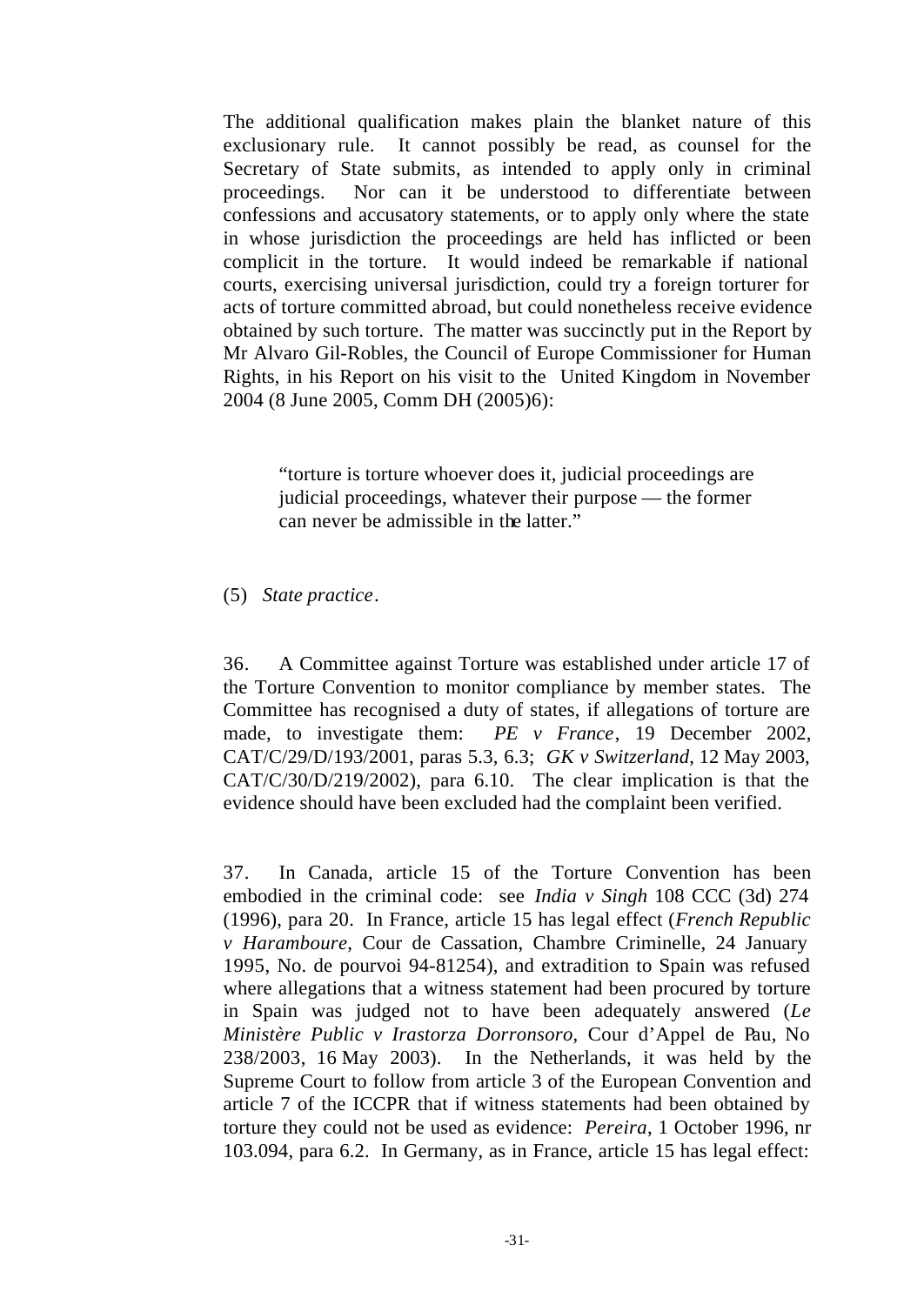*El Motassadeq*, decision of the Higher Regional Court of Hamburg, 14 June 2005, para 2.

38. In the United States, torture was recognised to be prohibited by the law of nations even before the Torture Convention was made: *Filartiga v Peña-Irala* 630 F 2d 876 (1980). Earlier still, it had been said to be

"unthinkable that a statement obtained by torture or by other conduct belonging only in a police state should be admitted at the government's behest in order to bolster its case": *LaFrance v Bohlinger* 499 F 2d 29 (1974), para 6.

(6) *The rationale of the exclusionary rule*.

39. In their work on *The United Nations Convention against Torture* (1988), p 148, Burgers and Danelius suggest that article 15 of the Torture Convention is based on two principles:

"The rule laid down in article 15 would seem to be based on two different considerations. First of all, it is clear that a statement made under torture is often an unreliable statement, and it could therefore be contrary to the principle of 'fair trial' to invoke such a statement as evidence before a court. Even in countries whose court procedures are based on a free evaluation of all evidence, it is hardly acceptable that a statement made under torture should be allowed to play any part in court proceedings.

In the second place, it should be recalled that torture is often aimed at ensuring evidence in judicial proceedings. Consequently, if a statement made under torture cannot be invoked as evidence, an important reason for using torture is removed, and the prohibition against the use of such statements as evidence before a court can therefore have the indirect effect of preventing torture."

It seems indeed very likely that the unreliability of a statement or confession procured by torture and a desire to discourage torture by devaluing its product are two strong reasons why the rule was adopted. But it also seems likely that the article reflects the wider principle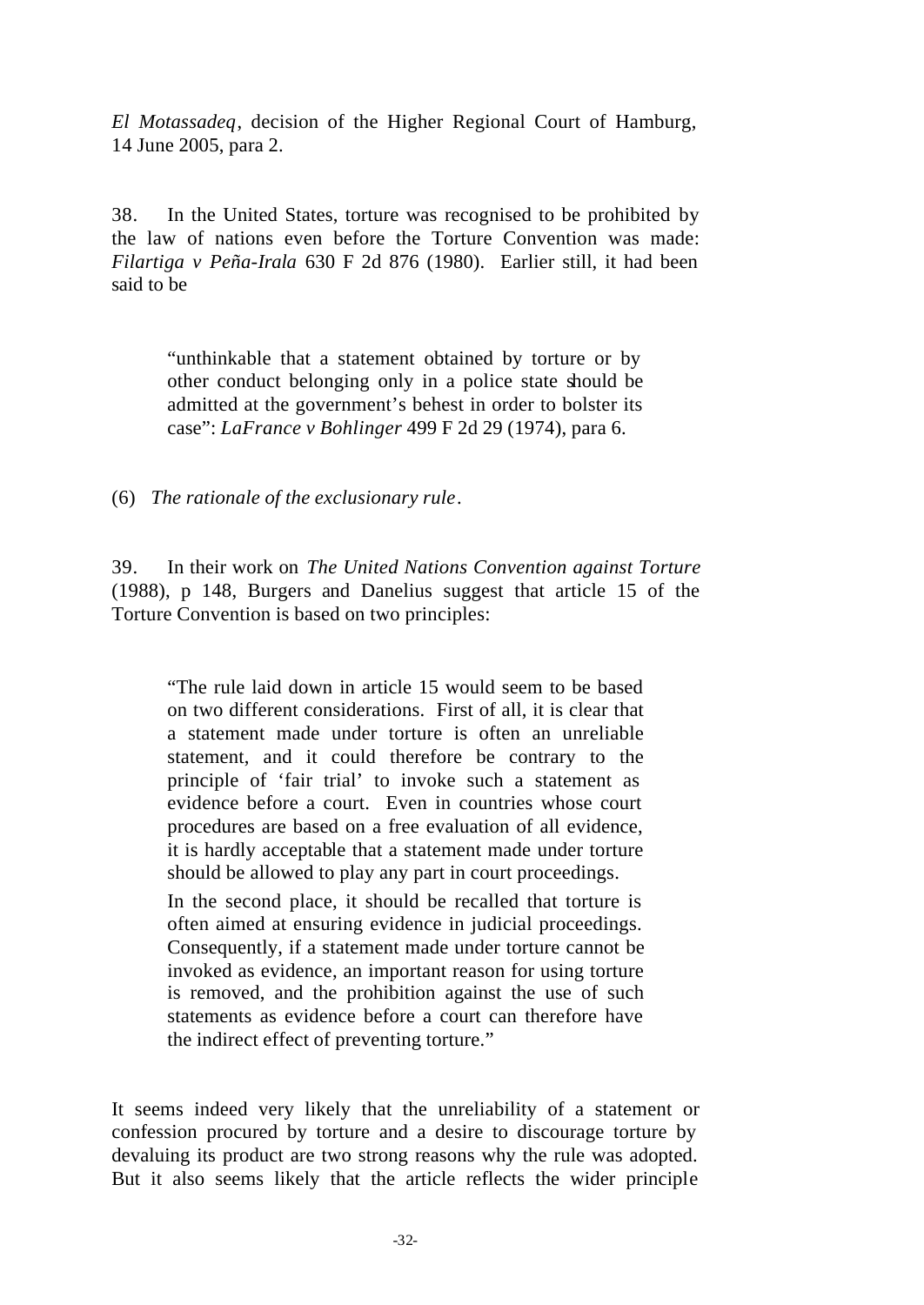expressed in article 69(7) of the Rome Statute of the International Criminal Court, which has its counterpart in the Rules of Procedure and Evidence of the International Criminal Tribunals for the Former Yugoslavia and Rwanda:

"Evidence obtained by means of a violation of this Statute or internationally recognized human rights shall not be admissible if:

- (a) the violation casts substantial doubt on the reliability of the evidence; or
- (b) the admission of the evidence would be antithetical to and would seriously damage the integrity of the proceedings."

The appellants contend that admission as evidence against a party to legal proceedings of a confession or an accusatory statement obtained by inflicting treatment of the severity necessary to fall within article 1 of the Torture Convention will "shock the community", infringe that party's rights and the fairness of the proceedings (*R v Oickle*: see para 17 above), shock the judicial conscience (*United States v Hensel* 509 F Supp 1364 (1981), p 1372), abuse or degrade the proceedings (*United States v Toscanino* 500 F 2d 267 (1974), p 276), and involve the state in moral defilement (*The People (Attorney General) v O'Brien*: see para 17 above).

# (7) *The impact of terrorism*

40. The European Court has emphasised that article 3 of the European Convention is an absolute prohibition, not derogable in any circumstances. In *Chahal v United Kingdom* (1996) 23 EHRR 413, para 79, it ruled:

"79. Article 3 enshrines one of the most fundamental values of democratic society. The Court is well aware of the immense difficulties faced by States in modern times in protecting their communities from terrorist violence. However, even in these circumstances, the Convention prohibits in absolute terms torture or inhuman or degrading treatment or punishment, irrespective of the victim's conduct. Unlike most of the substantive clauses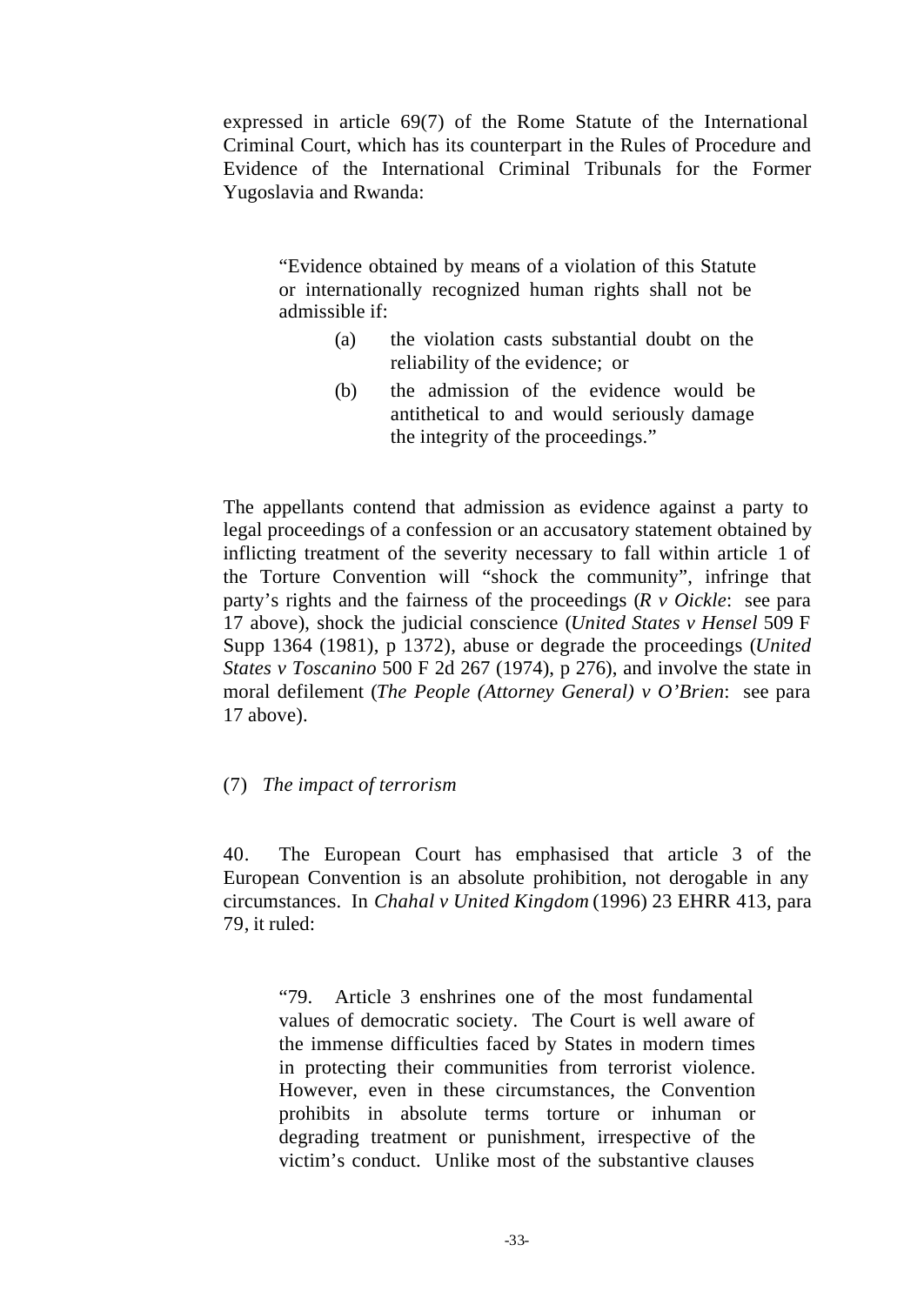of the Convention and of Protocols Nos. 1 and 4, Article 3 makes no provision for exceptions and no derogation from it is permissible under Article 15 even in the event of a public emergency threatening the life of the nation."

That the Torture Convention, including article 15, enjoys the same absolute quality is plain from the text of article 2, quoted in para 32 above.

41. It is true, as the Secretary of State submits, that States Members of the United Nations and the Council of Europe have been strongly urged since 11 September 2001 to cooperate and share information in order to counter the cruel and destructive evil of terrorism. But these calls have been coupled with reminders that human rights, and international and humanitarian law, must not be infringed or compromised. Thus, while the Council of Europe's Parliamentary Assembly recommendation 1534 of 26 September 2001 refers to cooperation "on the basis of the Council of Europe's values and legal instruments", it also refers to Parliamentary Assembly Resolution 1258, para 7 of which states:

"These attacks have shown clearly the real face of terrorism and the need for a new kind of response. This terrorism does not recognise borders. It is an international problem to which international solutions must be found based on a global political approach. The world community must show that it will not capitulate to terrorism, but that it will stand more strongly than before for democratic values, the rule of law and the defence of human rights and fundamental freedoms."

The Council of Europe Convention on the Prevention of Terrorism of 16 May 2005, recalling in its preamble

"the need to strengthen the fight against terrorism and reaffirming that all measures taken to prevent or suppress terrorist offences have to respect the rule of law and democratic values, human rights and fundamental freedoms as well as other provisions of international law, including, where applicable, international humanitarian law",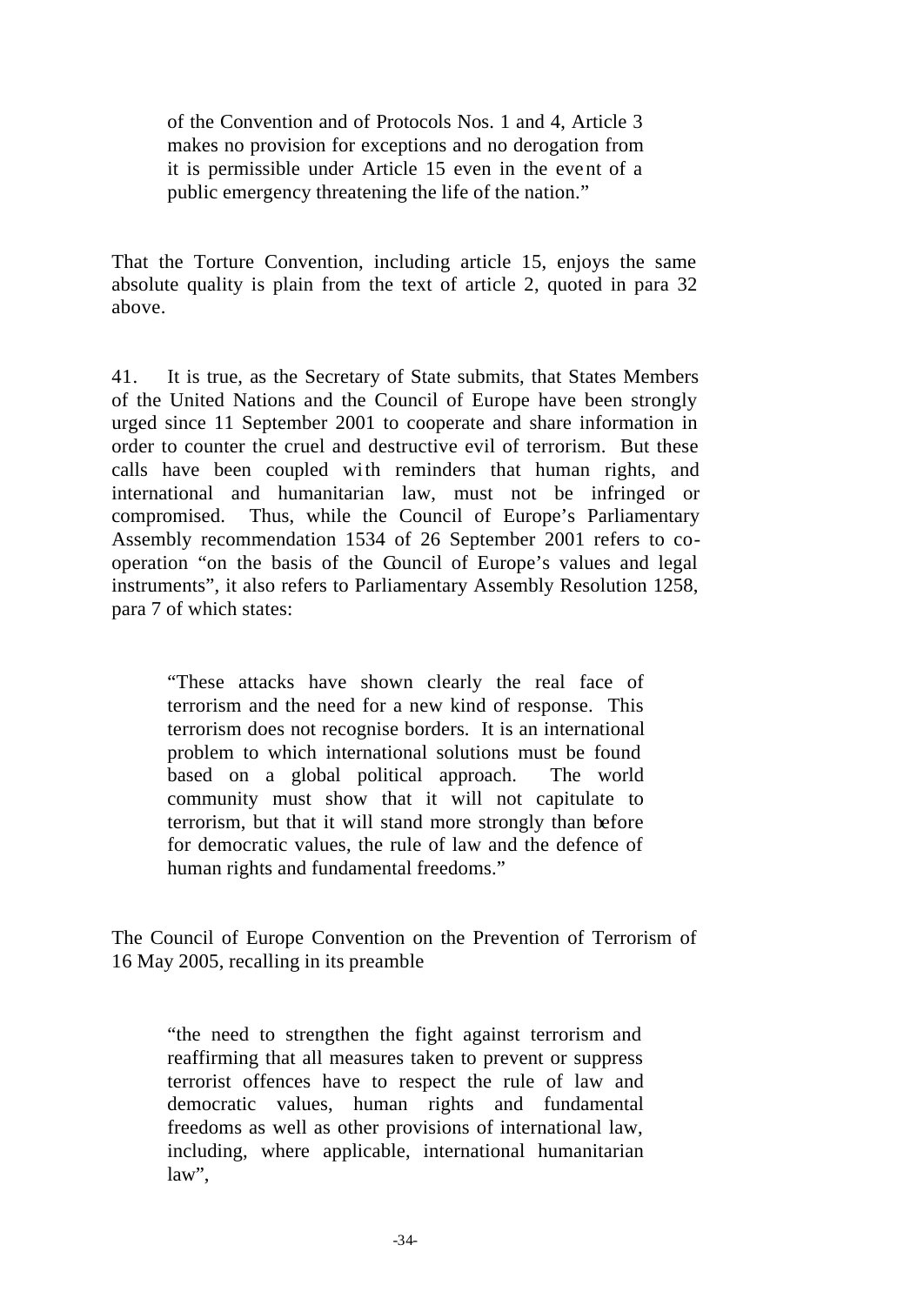"Article 3 – National prevention policies

1 Each Party shall take appropriate measures, particularly in the field of training of law enforcement authorities and other bodies, and in the fields of education, culture, information, media and public awareness raising, with a view to preventing terrorist offences and their negative effects while respecting human rights obligations as set forth in, where applicable to that Party, the Convention for the Protection of Human Rights and Fundamental Freedoms, the International Covenant on Civil and Political Rights, and other obligations under international law."

Other similar examples could be given.

42. The United Nations pronouncements are to the same effect. Thus Security Council resolution 1373 of 28 September 2001 called for cooperation and exchange of information to prevent terrorist acts, but also reaffirmed resolution 1269 of 19 October 1999 which called for observance of the principles of the UN Charter and the norms of international law, including international humanitarian law. By Security Council resolution 1566 of 8 October 2004 states were reminded

"that they must ensure that any measures taken to combat terrorism comply with all their obligations under international law, and should adopt such measures in accordance with international law, and in particular international human rights, refugee and humanitarian law."

Again, other similar examples could be given. The General Assembly has repeatedly made the same point: see, for example, resolution 49/60 of 9 December 1994; resolution 51/210 of 17 December 1996; and resolution 59/290 of 13 April 2005. The Secretary General of the UN echoed the same theme in statements of 4 October 2002, 6 March 2003 and 10 March 2005.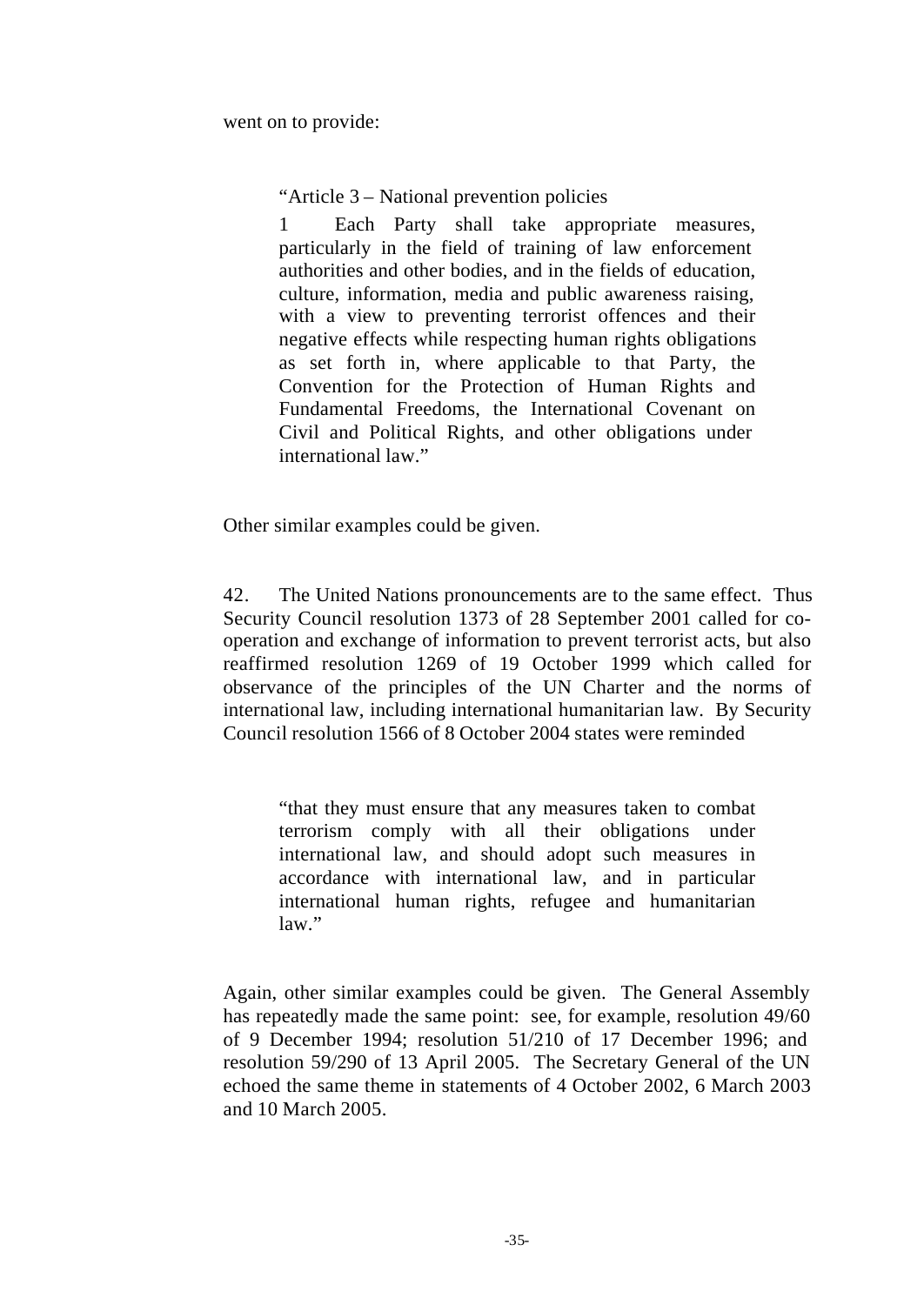43. The events of 11 September prompted the Committee against Torture to issue a statement on 22 November 2001 (CAT/C/XXVII/Misc 7) in which it said:

"The Committee against Torture condemns utterly the terrorist attacks of September 11 and expresses its profound condolences to the victims, who were nationals of some 80 countries, including many State parties to the Convention against Torture and Other Cruel, Inhuman or Degrading Treatment or Punishment. The Committee is mindful of the terrible threat to international peace and security posed by these acts of international terrorism, as affirmed in Security Council resolution 1368. The Committee also notes that the Security Council in resolution 1373 identified the need to combat by all means, in accordance with the Charter of the United Nations, the threats caused by terrorist acts.

The Committee against Torture reminds State parties to the Convention of the non-derogable nature of most of the obligations undertaken by them in ratifying the Convention.

The obligations contained in Articles 2 (whereby 'no exceptional circumstances whatsoever may be invoked as a justification of torture'), 15 (prohibiting confessions extorted by torture being admitted in evidence, except against the torturer), and 16 (prohibiting cruel, inhuman or degrading treatment or punishment) are three such provisions and must be observed in all circumstances.

The Committee against Torture is confident that whatever responses to the threat of international terrorism are adopted by State parties, such responses will be in conformity with the obligations undertaken by them in ratifying the Convention against Torture."

A statement to similar effect was made by the Committee against Torture, the Special Rapporteur on Torture, the Chairperson of the 22<sup>nd</sup> session of the Board of Trustees of the United Nations Voluntary Fund for Victims of Torture and the Acting United Nations Commissioner for Human Rights on 26 June 2004 (CAT Report to the General Assembly, A/59/44 (2004), para 17). In its Conclusions and Recommendations on the United Kingdom dated 10 December 2004 (CAT/C/CR/33/3), having received the United Kingdom's fourth periodic report, the Committee welcomed the Secretary of State's indication that he did not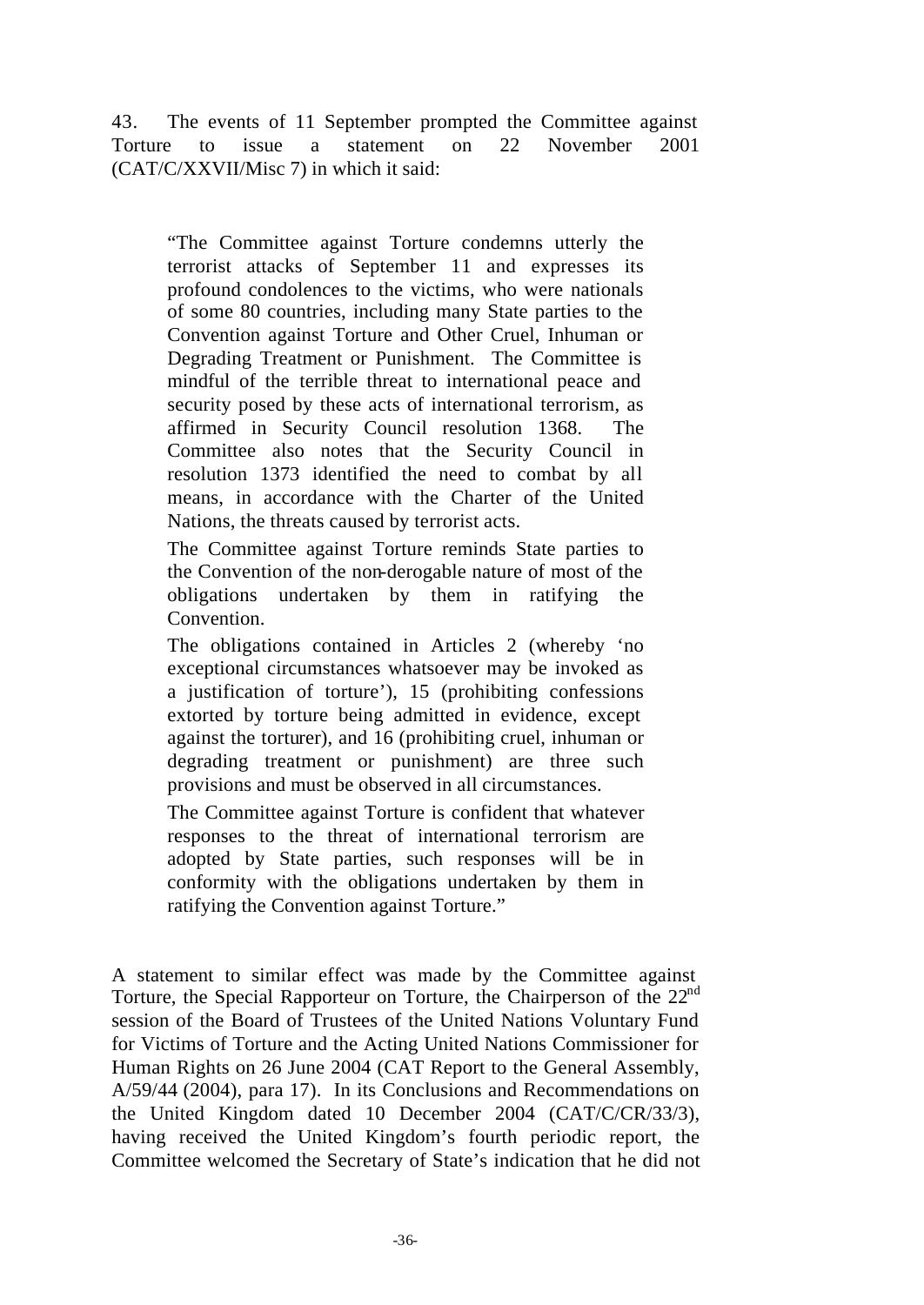intend to rely upon or present evidence where there is a knowledge or belief that torture has taken place but recommended that this be appropriately reflected in formal fashion, such as legislative incorporation or undertaking to Parliament, and that means be provided whereby an individual could challenge the legality of any evidence plausibly suspected of having been obtained by torture in any proceeding.

44. This recommendation followed the judgment of the Court of Appeal in these appeals. Concern at the effect of that judgment was also expressed by the International Commission of Jurists on 28 August 2004, which declared that "Evidence obtained by torture, or other means which constitute a serious violation of human rights against a defendant or third party, is never admissible and cannot be relied on in any proceedings," and by the Council of Europe Commissioner for Human Rights, Mr Gil-Robles in his Report cited in para 35 above. In a Report of 9 June 2005 on a visit made to the United Kingdom in March 2004, the Council of Europe's Committee for the Prevention of Torture and Inhuman or Degrading Treatment or Punishment (CPT/Inf (2005) 10), para 31, observed:

"31. During the 2004 visit, several persons whom the delegation met were very concerned that the SIAC could apparently take into consideration evidence that might have been obtained elsewhere by coercion, or even by torture. Such an approach would contravene universal principles governing the protection of human rights and the prohibition of torture and other forms of ill-treatment, to which the United Kingdom has adhered."

In Resolution 1433, adopted on 26 April 2005, on the Lawfulness of Detentions by the United States in Guantanamo Bay, the Parliamentary Assembly of the Council of Europe called on the United States to cease the practice of rendition and called on member states to respect their obligation under article 15 of the Torture Convention.

45. The House has not been referred to any decision, resolution, agreement or advisory opinion suggesting that a confession or statement obtained by torture is admissible in legal proceedings if the torture was inflicted without the participation of the state in whose jurisdiction the proceedings are held, or that such evidence is admissible in proceedings related to terrorism.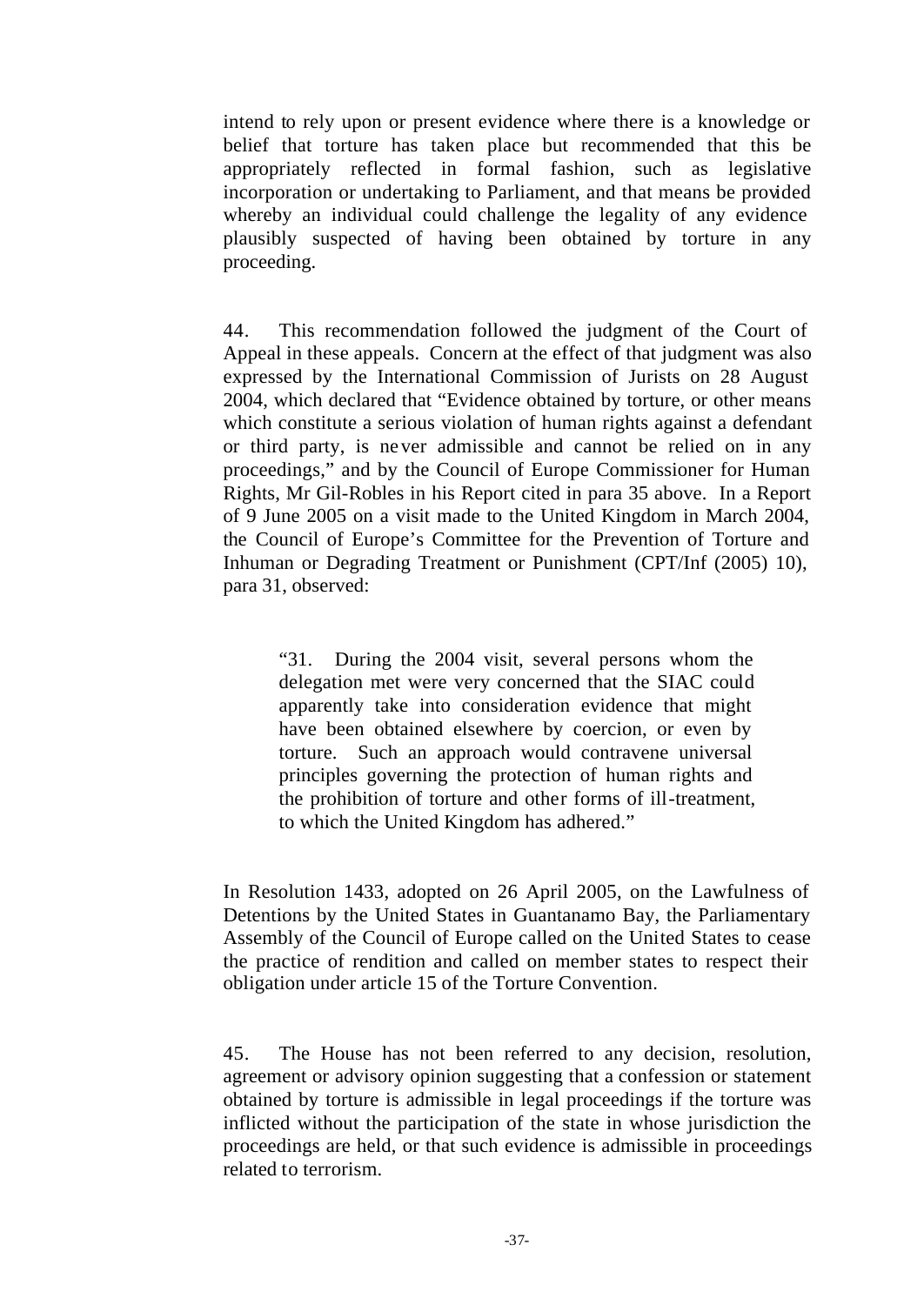### *THE SECRETARY OF STATE'S CASE*

46. While counsel for the Secretary of State questions the effect and applicability of some of the material on which the appellants rely, he founds his case above all on the statutory scheme established by Part 4 of the 2001 Act. He builds on the appellants' acceptance that the Secretary of State may, when forming the reasonable belief and suspicion required for certification under section 21, and when acting on that belief to arrest, search and detain a suspect, act on information which has or may have been obtained by torture inflicted in a foreign country without British complicity. That acceptance, he submits, supports the important and practical need for the security services and the Secretary of State to obtain intelligence and evidence from foreign official sources, some of which (in the less progressive countries) might dry up if their means of obtaining intelligence and evidence were the subject of intrusive enquiry. But it would create a mismatch which Parliament could not have intended if the Secretary of State were able to rely on material at the certification stage which SIAC could not later receive. It would, moreover, emasculate the statutory scheme, which is specifically designed to enable SIAC, constituted as it is, to see all relevant material, even such ordinarily inadmissible material as may be obtained on warranted intercepts. This is reflected in rule 44(3) of the applicable Rules, which dispenses with all rules of evidence, including any that might otherwise preclude admission of evidence obtained by torture in the circumstances postulated. This is not a negligible argument, and a majority of the Court of Appeal broadly accepted it. There are, however, in my opinion, a number of reasons why it must be rejected.

47. I am prepared to accept (although I understand the interveners represented by Mr Starmer QC not to do so) that the Secretary of State does not act unlawfully if he certifies, arrests, searches and detains on the strength of what I shall for convenience call foreign torture evidence. But by the same token it is, in my view, questionable whether he would act unlawfully if he based similar action on intelligence obtained by officially-authorised British torture. If under such torture a man revealed the whereabouts of a bomb in the Houses of Parliament, the authorities could remove the bomb and, if possible, arrest the terrorist who planted it. There would be a flagrant breach of article 3 for which the United Kingdom would be answerable, but no breach of article 5(4) or 6. Yet the Secretary of State accepts that such evidence would be inadmissible before SIAC. This suggests that there is no correspondence between the material on which the Secretary of State may act and that which is admissible in legal proceedings.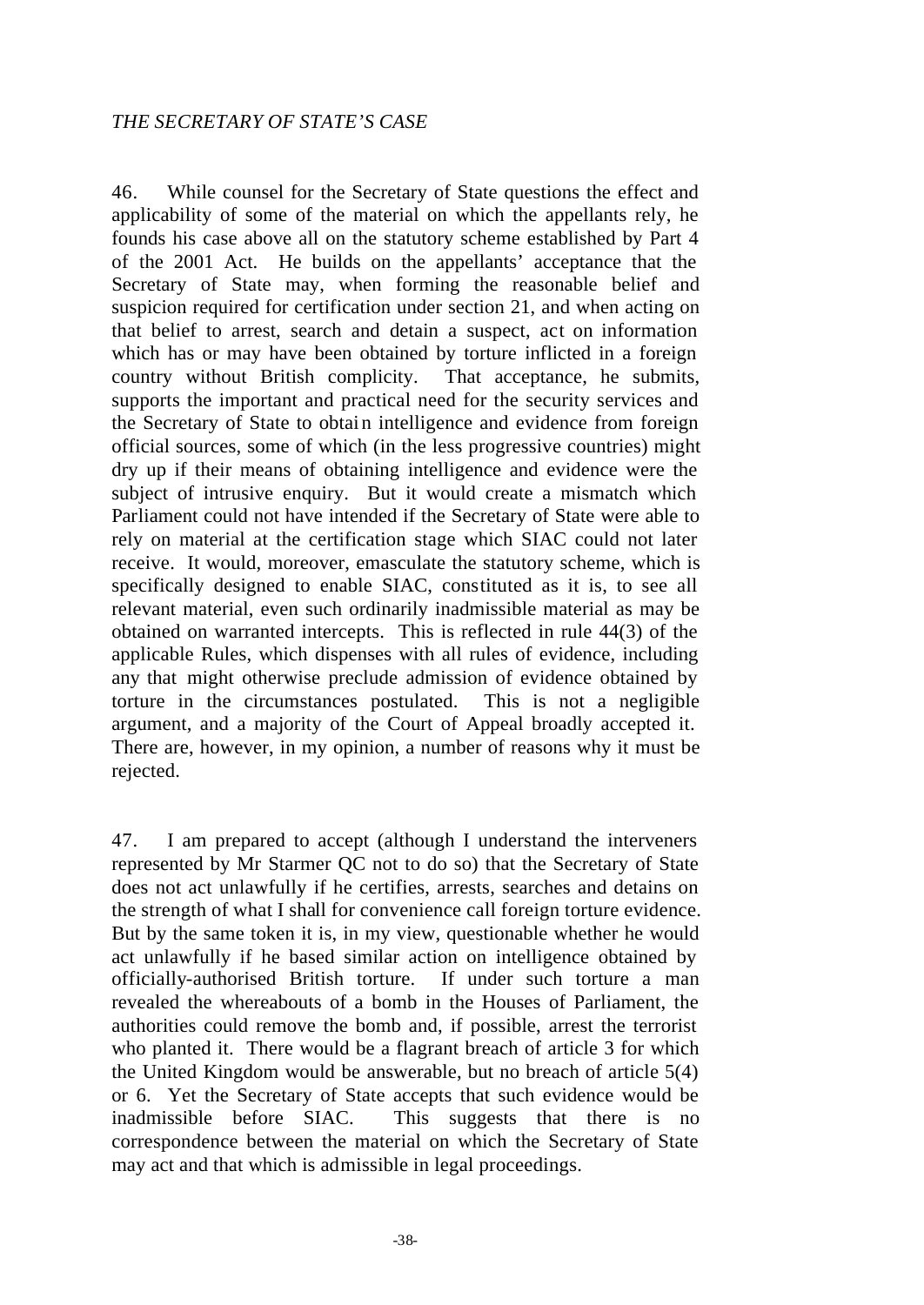48. This is not an unusual position. It arises whenever the Secretary of State (or any other public official) relies on information which the rules of public interest immunity prevent him adducing in evidence: *Makanjuola v Commissioner of Police of the Metropolis* [1992] 3 All ER 617, 623 e to j; *R v Chief Constable of West Midlands Police, Ex p Wiley* [1995] 1 AC 274, 295F-297C. It is a situation which arises where action is based on a warranted interception and there is no dispensation which permits evidence to be given. This may be seen as an anomaly, but (like the anomaly to which the rule in *R v Warickshall* gives rise) it springs from the tension between practical common sense and the need to protect the individual against unfair incrimination. The common law is not intolerant of anomaly.

49. There would be a much greater anomaly if the duty of SIAC, hearing an appeal under section 25, were to decide whether the Secretary of State had entertained a reasonable belief and suspicion at the time of certification. But, as noted above in para 5, SIAC's duty is to cancel the certificate if it considers that there "are" no reasonable grounds for a belief or suspicion of the kind referred to. This plainly refers to the date of the hearing. The material may by then be different from that on which the Secretary of State relied. He may have gathered new and better information; or some of the material on which he had relied may have been discredited; or he may have withdrawn material which he was ordered but was unwilling to disclose. SIAC must act on the information lawfully before it to decide whether there are reasonable grounds at the time of its decision.

50. I am not impressed by the argument based on the practical undesirability of upsetting foreign regimes which may resort to torture. On the approach of the Court of Appeal majority, third party torture evidence, although legally admissible, must be assessed by SIAC in order to decide what, if any, weight should be given to it. This is an exercise which could scarcely be carried out without investigating whether the evidence had been obtained by torture, and, if so, when, by whom, in what circumstances and for what purpose. Such an investigation would almost inevitably call for an approach to the regime which is said to have carried out the torture.

51. The Secretary of State is right to submit that SIAC is a body designed to enable it to receive and assess a wide range of material, including material which would not be disclosed to a body lacking its special characteristics. And it would of course be within the power of a sovereign Parliament (in breach of international law) to confer power on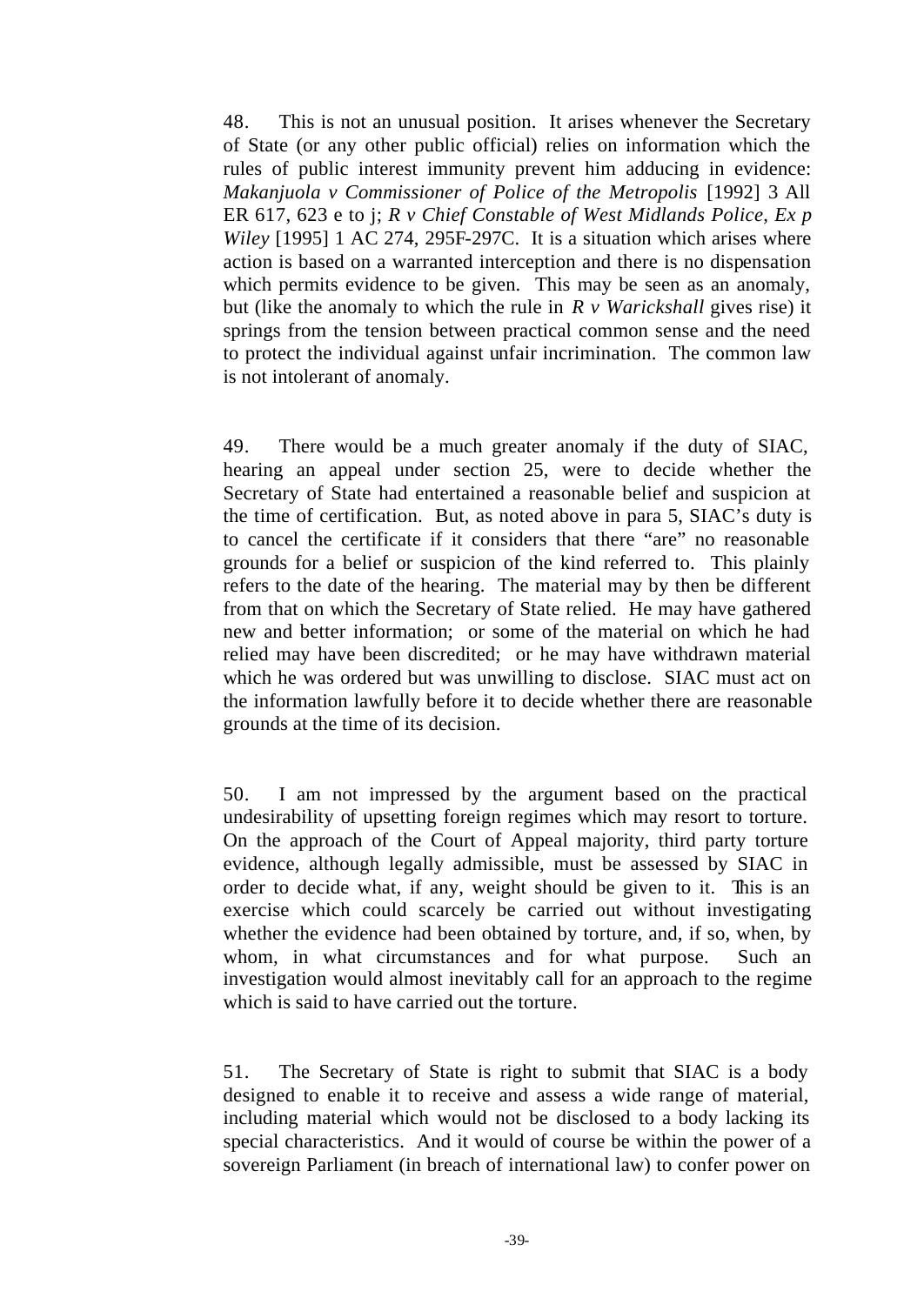SIAC to receive third party torture evidence. But the English common law has regarded torture and its fruits with abhorrence for over 500 years, and that abhorrence is now shared by over 140 countries which have acceded to the Torture Convention. I am startled, even a little dismayed, at the suggestion (and the acceptance by the Court of Appeal majority) that this deeply-rooted tradition and an international obligation solemnly and explicitly undertaken can be overridden by a statute and a procedural rule which make no mention of torture at all. Counsel for the Secretary of State acknowledges that during the discussions on Part 4 the subject of torture was never the subject of any thought or any allusion. The matter is governed by the principle of legality very clearly explained by my noble and learned friend Lord Hoffmann in *R v Secretary of State for the Home Department, Ex p Simms* [2000] 2 AC 115, 131:

"Parliamentary sovereignty means that Parliament can, if it chooses, legislate contrary to fundamental principles of human rights. The Human Rights Act 1998 will not detract from this power. The constraints upon its exercise by Parliament are ultimately political, not legal. But the principle of legality means that Parliament must squarely confront what it is doing and accept the political cost. Fundamental rights cannot be overridden by general or ambiguous words. This is because there is too great a risk that the full implications of their unqualified meaning may have passed unnoticed in the democratic process. In the absence of express language or necessary implication to the contrary, the courts therefore presume that even the most general words were intended to be subject to the basic rights of the individual. In this way the courts of the United Kingdom, though acknowledging the sovereignty of Parliament, apply principles of constitutionality little different from those which exist in countries where the power of the legislature is expressly limited by a constitutional document."

It trivialises the issue before the House to treat it as an argument about the law of evidence. The issue is one of constitutional principle, whether evidence obtained by torturing another human being may lawfully be admitted against a party to proceedings in a British court, irrespective of where, or by whom, or on whose authority the torture was inflicted. To that question I would give a very clear negative answer.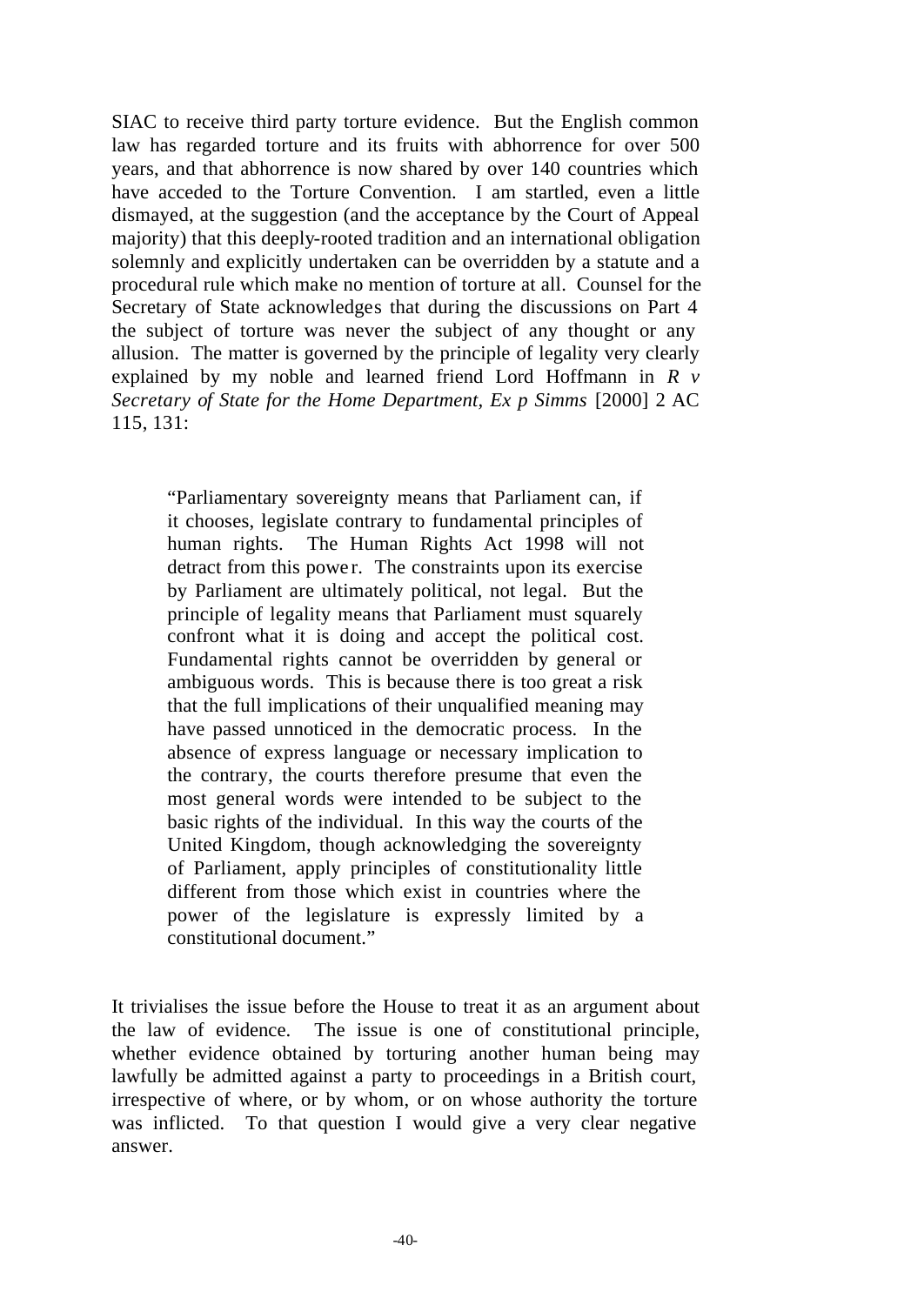52. I accept the broad thrust of the appellants' argument on the common law. The principles of the common law, standing alone, in my opinion compel the exclusion of third party torture evidence as unreliable, unfair, offensive to ordinary standards of humanity and decency and incompatible with the principles which should animate a tribunal seeking to administer justice. But the principles of the common law do not stand alone. Effect must be given to the European Convention, which itself takes account of the all but universal consensus embodied in the Torture Convention. The answer to the central question posed at the outset of this opinion is to be found not in a governmental policy, which may change, but in law.

### *Inhuman or degrading treatment*

53. The appellants broaden their argument to contend that all the principles on which they rely apply to inhuman and degrading treatment, if inflicted by an official with the requisite intention and effect, as to torture within the Torture Convention definition. It is, of course, true that article 3 of the European Convention (and the comparable articles of other human rights instruments) lump torture and inhuman or degrading treatment together, drawing no distinction between them. The European Court did, however, draw a distinction between them in *Ireland v United Kingdom* (1978) 2 EHRR 25, holding that the conduct complained of was inhuman or degrading but fell short of torture, and article 16 of the Torture Convention draws this distinction very expressly:

# "*Article 16*

- 1. Each State Party shall undertake to prevent in any territory under its jurisdiction other acts of cruel, inhuman or degrading treatment or punishment which do not amount to torture as defined in article 1, when such acts are committed by or at the instigation of or with the consent or acquiescence of a public official or other person acting in an official capacity. In particular, the obligations contained in articles 10, 11, 12 and 13 shall apply with the substitution for references to torture or references to other forms of cruel, inhuman or degrading treatment or punishment.
- 2. The provisions of this Convention are without prejudice to the provisions of any other international instrument or national law which prohibit cruel,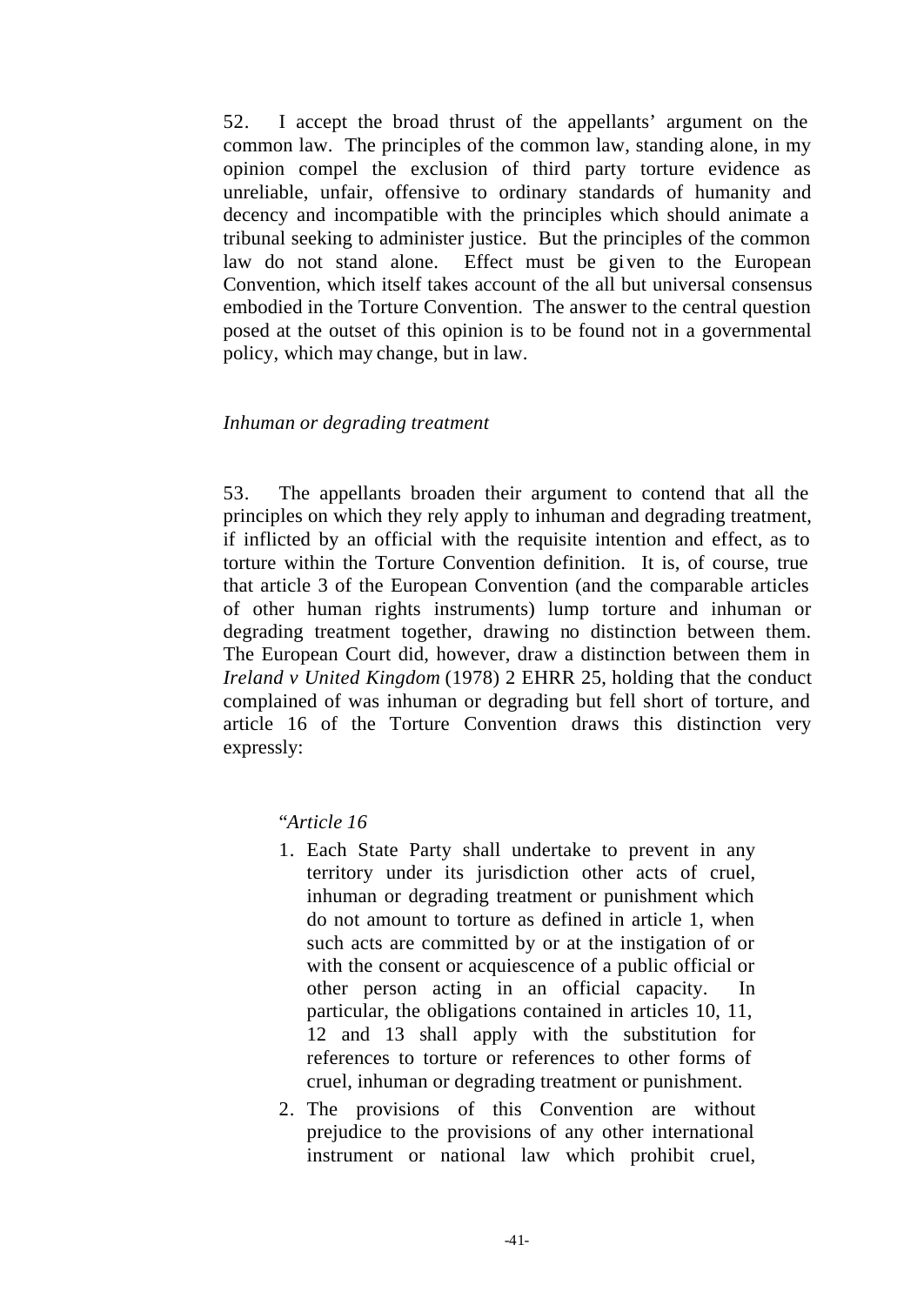inhuman or degrading treatment or punishment or which relate to extradition or expulsion."

Ill-treatment falling short of torture may invite exclusion of evidence as adversely affecting the fairness of a proceeding under section 78 of the 1984 Act, where that section applies. But I do not think the authorities on the Torture Convention justify the assimilation of these two kinds of abusive conduct. Special rules have always been thought to apply to torture, and for the present at least must continue to do so. It would, on the other hand, be wrong to regard as immutable the standard of what amounts to torture. This is a point made by the European Court in *Selmouni v France* (1999) 29 EHRR 403, paras 99-101 (footnotes omitted):

"99 The acts complained of were such as to arouse in the applicant feelings of fear, anguish and inferiority capable of humiliating and debasing him and possibly breaking his physical and moral resistance. The Court therefore finds elements which are sufficiently serious to render such treatment inhuman and degrading. In any event, the Court reiterates that, in respect of a person deprived of his liberty, recourse to physical force which has not been made strictly necessary by his own conduct diminishes human dignity and is in principle an infringement of the right set forth in Article 3.

100 In other words, it remains to establish in the instant case whether the 'pain or suffering' inflicted on Mr Selmouni can be defined as 'severe' within the meaning of Article 1 of the United Nations Convention. The Court considers that this 'severity' is, like the 'minimum severity' required for the application of Article 3, in the nature of things, relative; it depends on all the circumstances of the case, such as the duration of the treatment, its physical or mental effects and, in some cases, the sex, age and state of health of the victim, etc.

101 The Court has previously examined cases in which it concluded that there had been treatment which could only be described as torture. However, having regard to the fact that the Convention is a 'living instrument which must be interpreted in the light of present-day conditions', the Court considers that certain acts which were classified in the past as 'inhuman and degrading treatment' as opposed to 'torture' could be classified differently in future. It takes the view that the increasingly high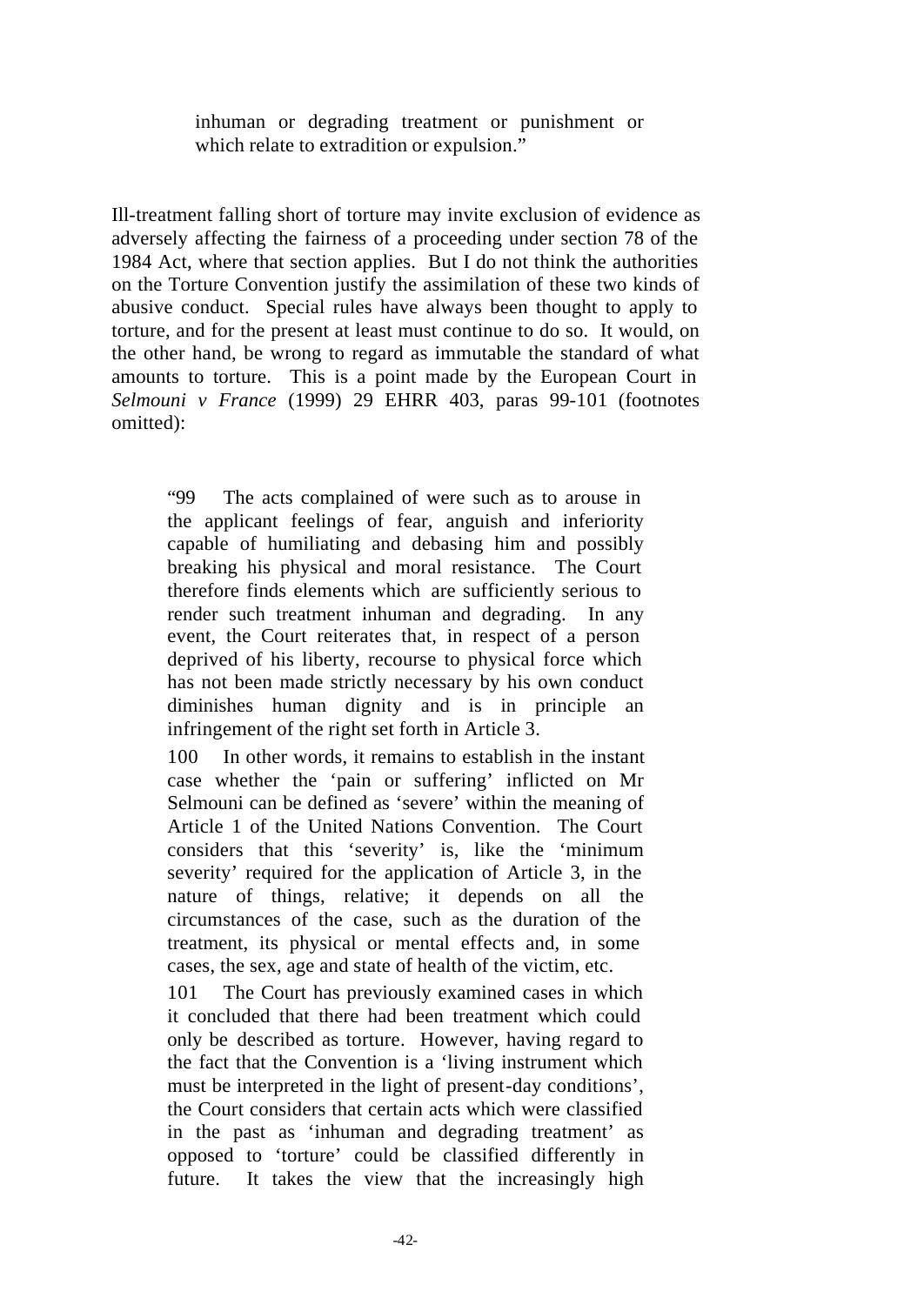standard being required in the area of the protection of human rights and fundamental liberties correspondingly and inevitably requires greater firmness in assessing breaches of the fundamental values of democratic societies."

It may well be that the conduct complained of in *Ireland v United Kingdom,* or some of the Category II or III techniques detailed in a J2 memorandum dated 11 October 2002 addressed to the Commander, Joint Task Force 170 at Guantanamo Bay, Cuba, (see *The Torture Papers: The Road to Abu Ghraib*, ed K Greenberg and J Dratel, (2005), pp 227-228), would now be held to fall within the definition in article 1 of the Torture Convention.

# *The burden of proof*

54. The appellants contend that it is for a party seeking to adduce evidence to establish its admissibility if this is challenged. The Secretary of State submits that it is for a party seeking to challenge the admissibility of evidence to make good the factual grounds on which he bases his challenge. He supports this approach in the present context by pointing to the reference in article 15 of the Torture Convention to a statement "which is established to have been made as a result of torture." There is accordingly said to be a burden on the appellant in the SIAC proceedings to prove the truth of his assertion.

55. I do not for my part think that a conventional approach to the burden of proof is appropriate in a proceeding where the appellant may not know the name or identity of the author of an adverse statement relied on against him, may not see the statement or know what the statement says, may not be able to discuss the adverse evidence with the special advocate appointed (without responsibility) to represent his interests, and may have no means of knowing what witness he should call to rebut assertions of which he is unaware. It would, on the other hand, render section 25 appeals all but unmanageable if a generalised and unsubstantiated allegation of torture were in all cases to impose a duty on the Secretary of State to prove the absence of torture. It is necessary, in this very unusual forensic setting, to devise a procedure which affords some protection to an appellant without imposing on either party a burden which he cannot ordinarily discharge.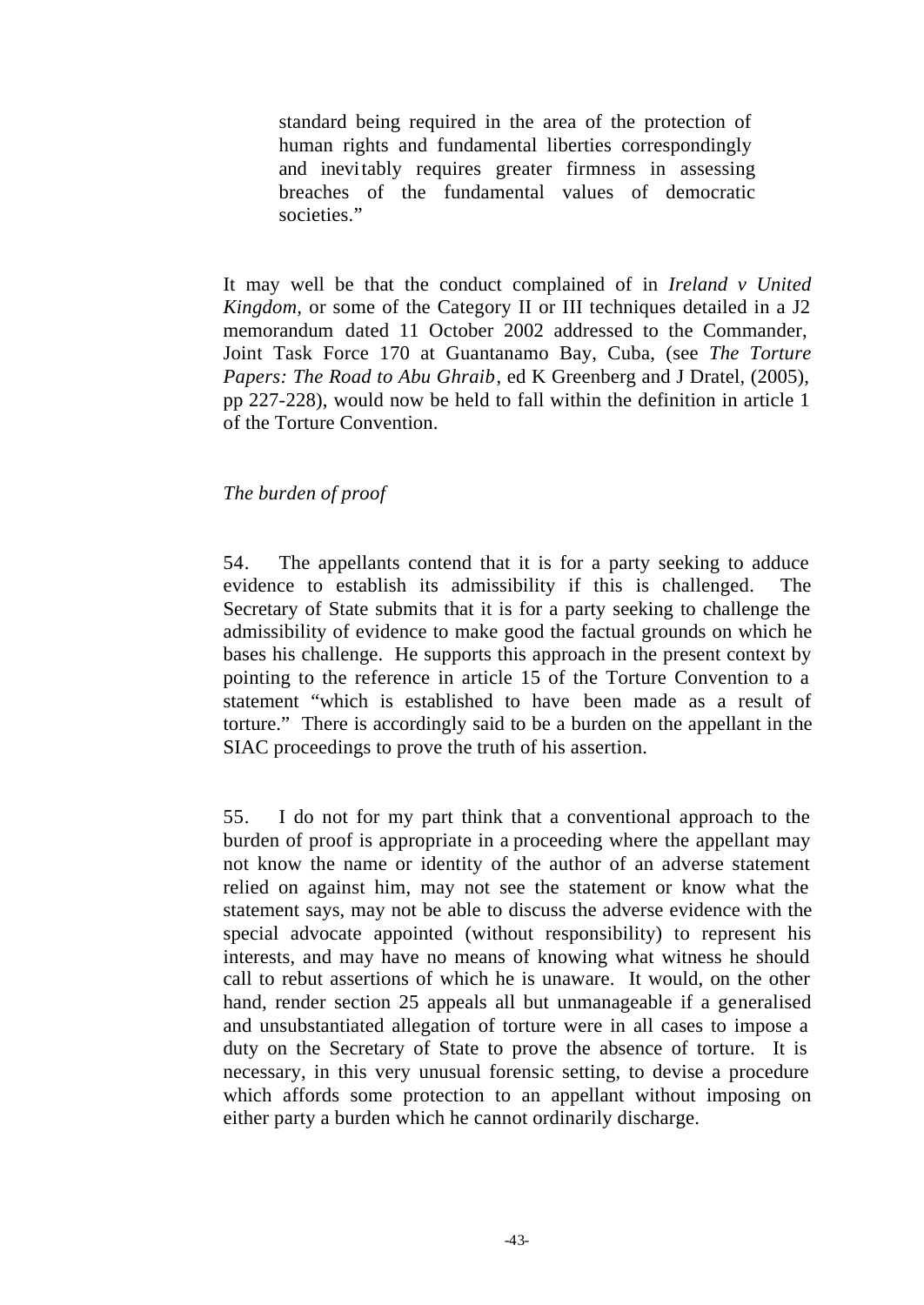56. The appellant must ordinarily, by himself or his special advocate, advance some plausible reason why evidence may have been procured by torture. This will often be done by showing that evidence has, or is likely to have, come from one of those countries widely known or believed to practise torture (although they may well be parties to the Torture Convention and will, no doubt, disavow the practice publicly). Where such a plausible reason is given, or where SIAC with its knowledge and expertise in this field knows or suspects that evidence may have come from such a country, it is for SIAC to initiate or direct such inquiry as is necessary to enable it to form a fair judgment whether the evidence has, or whether there is a real risk that it may have been, obtained by torture or not. All will depend on the facts and circumstances of a particular case. If SIAC is unable to conclude that there is not a real risk that the evidence has been obtained by torture, it should refuse to admit the evidence. Otherwise it should admit it. It should throughout be guided by recognition of the important obligations laid down in articles 3 and 5(4) of the European Convention and, through them, article 15 of the Torture Convention, and also by recognition of the procedural handicaps to which an appellant is necessarily subject in proceedings from which he and his legal representatives are excluded.

57. Since a majority of my noble and learned friends do not agree with the view I have expressed on this point, and since it is of practical importance, I should explain why I do not share their opinion.

58. I agree, of course, that the reference in article 15 to "any statement which is established to have been made as a result of torture" would ordinarily be taken to mean that the truth of such an allegation should be proved. That is what "established" ordinarily means. I would also accept that in any ordinary context the truth of the allegation should be proved by the party who makes it. But the procedural regime with which the House is concerned in this case, described in paragraphs 6-7 and 55 above, is very far from ordinary. A detainee may face the prospect of indefinite years of detention without charge or trial, and without knowing what is said against him or by whom. Lord Woolf CJ was not guilty of overstatement in describing an appellant to SIAC, if denied access to the evidence, as "undoubtedly under a grave disadvantage" *(M v Secretary of State for the Home Department* [2004] EWCA Civ 324, [2004] 2 All ER 863, para 13). The special advocates themselves have publicly explained the difficulties under which they labour in seeking to serve the interests of those they are appointed to represent (Constitutional Affairs Committee of the House of Commons, *The operation of the Special Immigration Appeals Commission (SIAC)*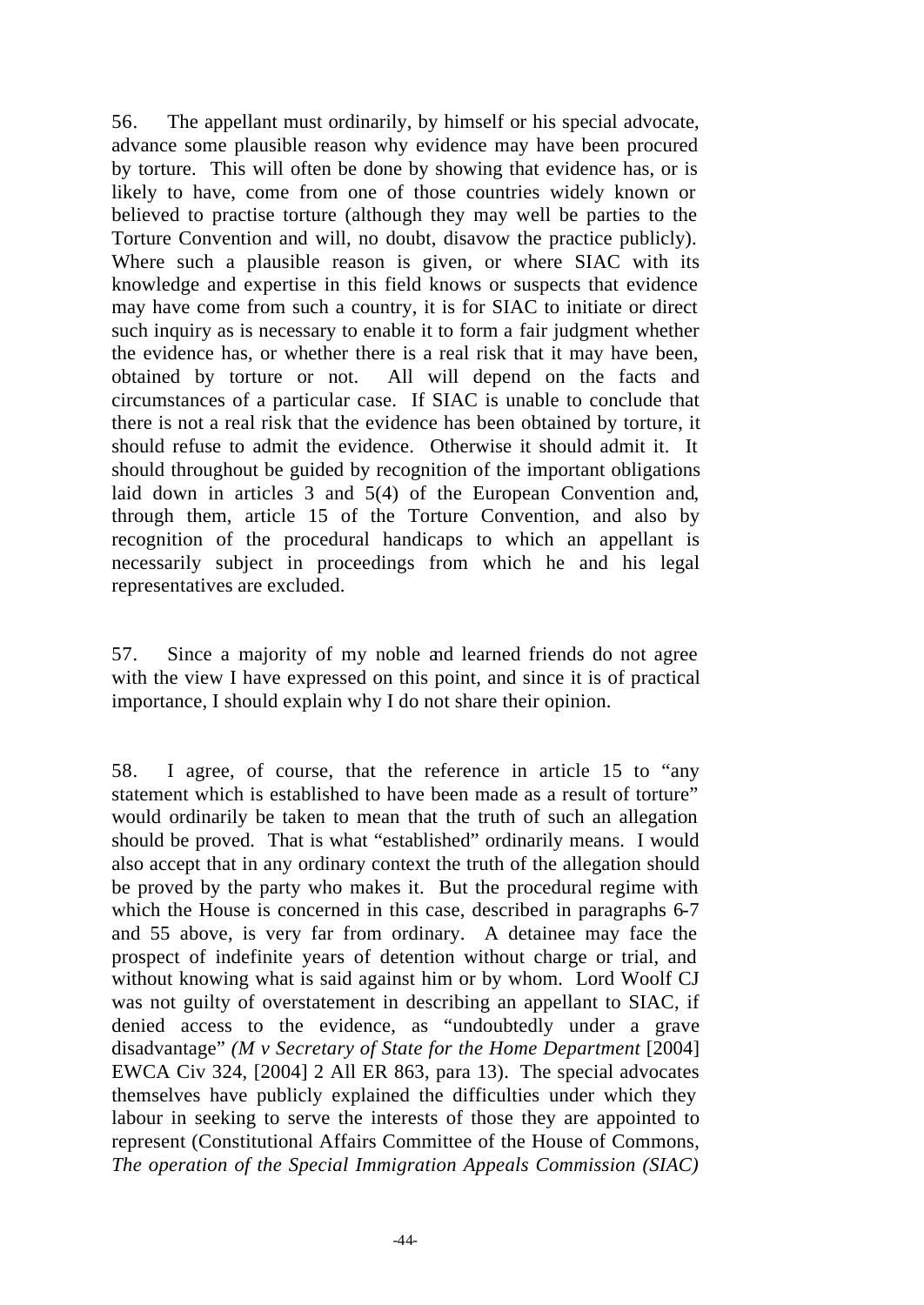*and the use of Special Advocates*, Seventh Report of Session 2004-05, vol II, HC 323-II, Ev 1-12, 53-61).

59. My noble and learned friend Lord Hope proposes, in paragraph 121 of his opinion, the following test: is it *established*, by means of such diligent enquiries into the sources that it is practicable to carry out and on a balance of probabilities, that the information relied on by the Secretary of State *was* obtained under torture? This is a test which, in the real world, can never be satisfied. The foreign torturer does not boast of his trade. The security services, as the Secretary of State has made clear, do not wish to imperil their relations with regimes where torture is practised. The special advocates have no means or resources to investigate. The detainee is in the dark. It is inconsistent with the most rudimentary notions of fairness to blindfold a man and then impose a standard which only the sighted could hope to meet. The result will be that, despite the universal abhorrence expressed for torture and its fruits, evidence procured by torture will be laid before SIAC because its source will not have been "established".

60. The authorities relied on by my noble and learned friends Lord Hope of Craighead and Lord Rodger of Earlsferry to support their conclusion are of questionable value at most. In *El Motassadeq*, a decision of the Higher Regional Court of Hamburg of 14 June 2005, the United States Department of Justice supplied the German court, for purposes of a terrorist trial proceeding in Germany with reference to the events of 11 September 2001, with summaries of statements made by three Arab men. There was material suggesting that the statements had been obtained by torture, and the German court sought information on the whereabouts of the witnesses and the circumstances of their examination. The whereabouts of two of the witnesses had been kept secret for several years, but it was believed the American authorities had access to them. The American authorities supplied no information, and said they were not in a position to give any indications as to the circumstances of the examination of these persons. Two American witnesses who attended to give evidence took the same position. One might have supposed that the summaries would, without more, have been excluded. But the German court, although noting that it was the United States, whose agents were accused of torture, which was denying information to the court, proceeded to examine the summaries and found it possible to infer from internal evidence that torture had not been used. This is not a precedent which I would wish to follow. But at least the defendant knew what the evidence was.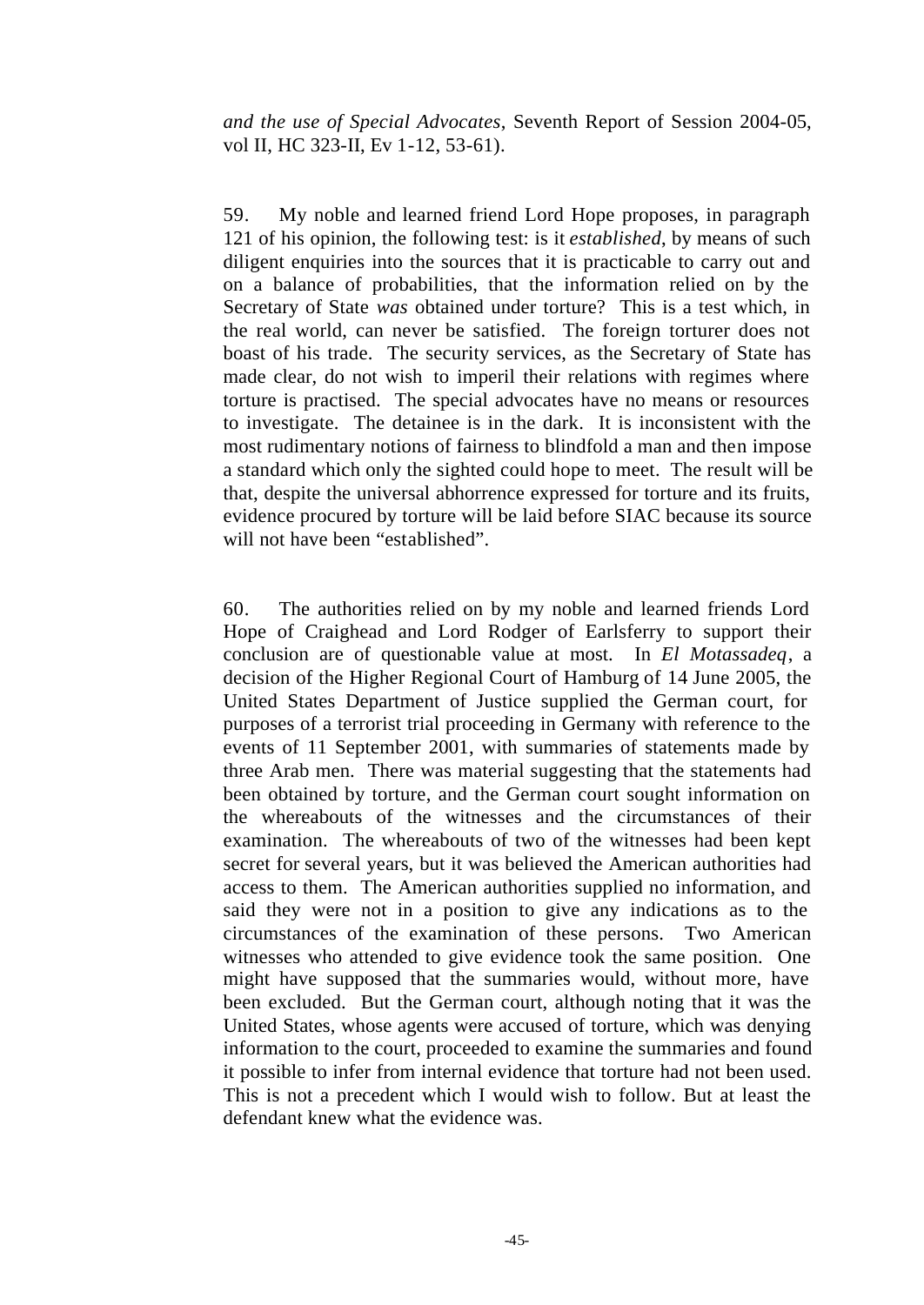61. In *Mamatkulov and Askarov v Turkey* (Application Nos 46827/99 and 46951/99, unreported, 4 February 2005) the applicants had resisted an application by the Republic of Uzbekistan to extradite them from Turkey to stand trial on very serious charges in Uzbekistan. They resisted extradition on the ground, among others, that if returned to Uzbekistan they would be tortured. There was material to show that that was not a fanciful fear. On application made by them to the European Court of Human Rights, it indicated to Turkey under rule 39 of its procedural rules that the extradition should not take place until it had had an opportunity to examine the validity of the applicants' fears. But in breach of this measure, and in violation of article 34 of the Convention, Turkey surrendered the applicants. The Chamber found, in effect, that no findings of fact could be made since the applicants had been denied an opportunity to have inquiries made to obtain evidence in support of their allegations: paragraph 57 of the judgment. The approach of the Grand Chamber appears from paragraphs 68 and 69 of its judgment:

"68. It would hardly be compatible with the 'common heritage of political traditions, ideals, freedom and the rule of law' to which the Preamble refers, were a Contracting State knowingly to surrender a person to another State where there were substantial grounds for believing that he would be in danger of being subjected to torture or inhuman or degrading treatment or punishment (*Soering*, cited above, p 35, § 88).

69. In determining whether substantial grounds have been shown for believing that a real risk of treatment contrary to Article 3 exists, the Court will assess the issue in the light of all the material placed before it or, if necessary, material obtained *proprio motu...*"

Despite a compelling dissent, from which I have quoted in paragraph 26 above, the Grand Chamber concluded that Turkey had not violated article 3 of the Convention in surrendering the applicants. It did so in reliance on assurances received by Turkey from the Uzbek Government and the Uzbek Public Prosecutor before and after the surrender, and medical reports by doctors at the Uzbek prison where the applicants were being held. These matters were not sufficient to allay the concerns of the minority, and understandably, since Turkey's unlawful conduct prevented the European Court examining the case as it would have wished. But the applicants were able to participate fully in the proceedings in Turkey and were not denied knowledge of the case against them.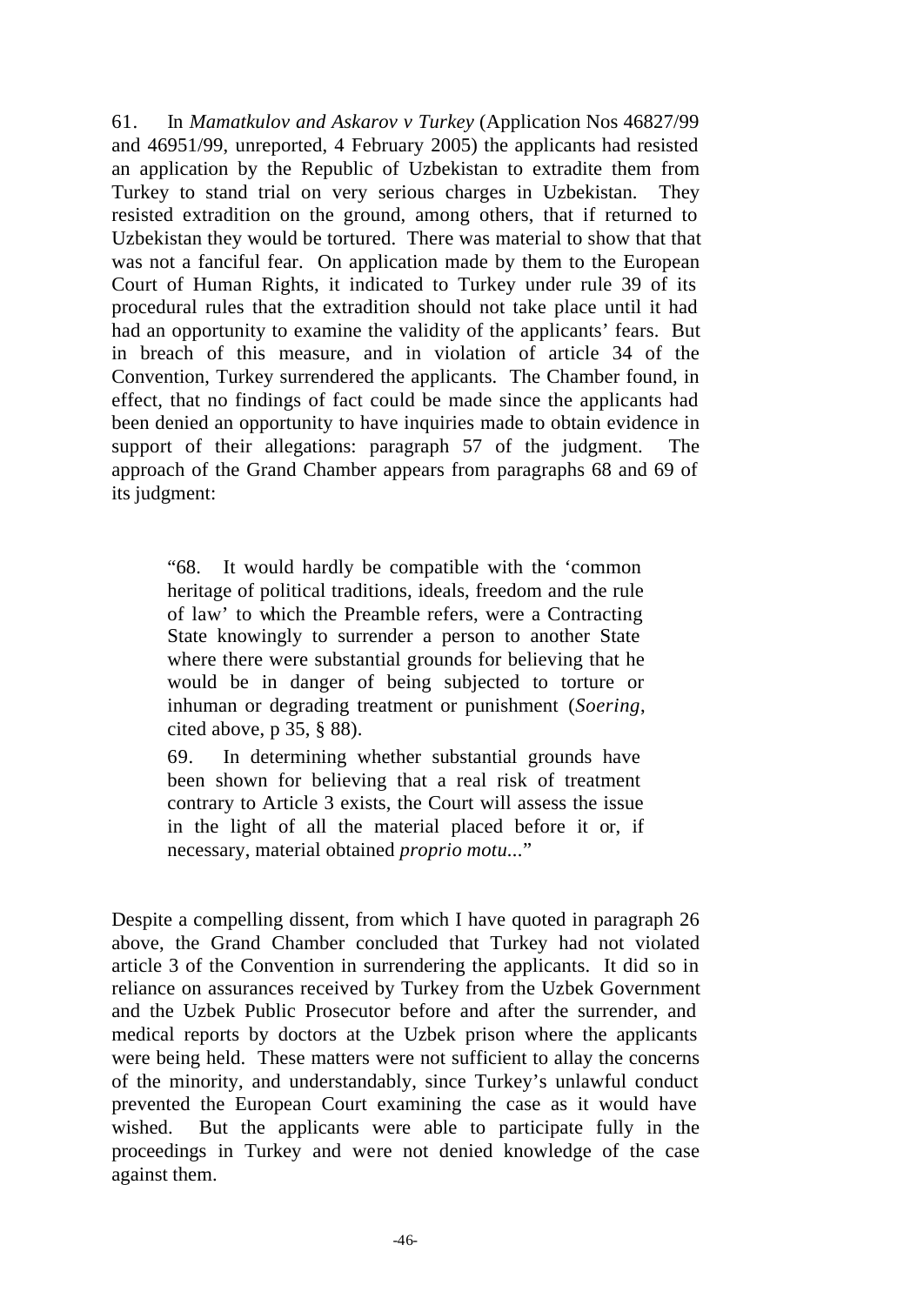62. I regret that the House should lend its authority to a test which will undermine the practical efficacy of the Torture Convention and deny detainees the standard of fairness to which they are entitled under article 5(4) or 6(1) of the European Convention. The matter could not be more clearly put than by my noble and learned friend Lord Nicholls of Birkenhead in the closing paragraph of his opinion.

### *Disposal*

63. The Court of Appeal were unable to conclude that there was no plausible suspicion of torture in these cases. I would accordingly allow the appeals, set aside the orders made by SIAC and the Court of Appeal, and remit all the cases to SIAC for reconsideration in the light of the opinions of the House.

### **LORD NICHOLLS OF BIRKENHEAD**

### My Lords,

64. Torture is not acceptable. This is a bedrock moral principle in this country. For centuries the common law has set its face against torture. In early times this did not prevent the use of torture under warrants issued by the King or his Council. But by the middle of the  $17<sup>th</sup>$  century this practice had ceased. In 1628 John Felton assassinated the Duke of Buckingham. He was pressed to reveal the names of his accomplices. The King's Council debated whether 'by the Law of the Land they could justify the putting him to the Rack'. The King, Charles I, said that before this was done 'let the Advice of the Judges be had therein, whether it be Legal or no'. The King said that if it might not be done by law 'he would not use his Prerogative in this Point'. So the judges were consulted. They assembled at Serjeants' Inn in Fleet Street and agreed unanimously that Felton 'ought not by the Law to be tortured by the Rack, for no such Punishment is known or allowed by our Law': Rushworth, Historical Collections (1721) vol 1, pages 638-639.

65. Doubt has been cast on the historical accuracy of this account: Jardine, 'Use of Torture in the Criminal Law of England', (1837), pages 61-62. The precise detail does not matter. What matters is that never again did the Privy Council issue a torture warrant. Nor, after 1640, did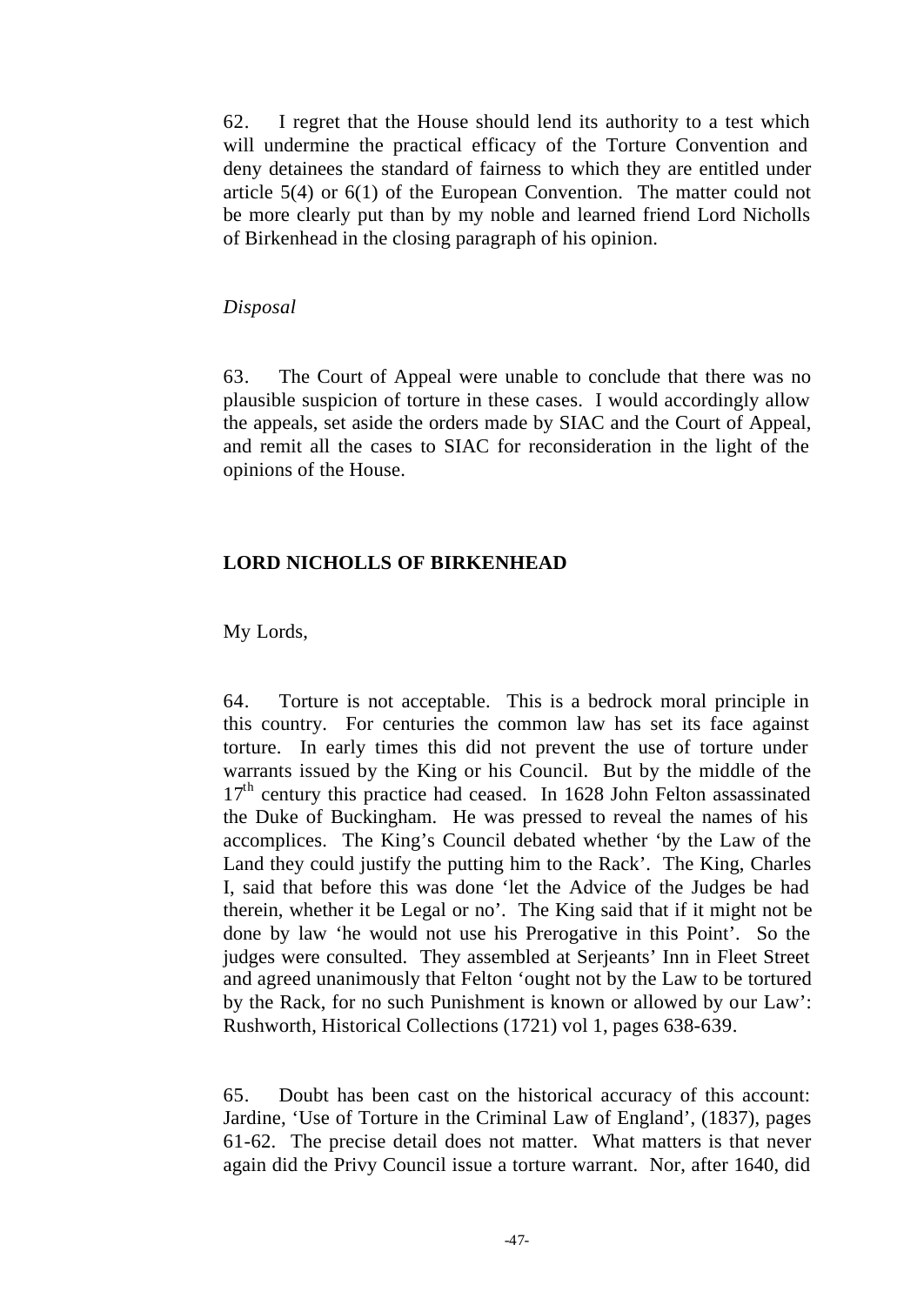the king issue a warrant under his own signet: see Professor Langbein, 'Torture and the Law of Proof', pages 134-135. In Scotland prohibition of torture came later, after the union of the two kingdoms, under section 5 of the Treason Act 1708.

66. It is against the background of this long established principle and practice that your Lordships' House must now decide whether an English court can admit as evidence in court proceedings information extracted by torture administered overseas. If an official or agent of the United Kingdom were to use torture, or connive at its use, in order to obtain information this information would not be admissible in court proceedings in this country. That is not in doubt. It would be an abuse of the process of the United Kingdom court for the United Kingdom government to seek to adduce in evidence information so obtained. The court would not for one moment countenance such conduct by the state. But what if agents of *other* countries extract information by use of torture? Is this information admissible in court proceedings in this country?

67. Torture attracts universal condemnation, as amply demonstrated by my noble and learned friend Lord Bingham of Cornhill. No civilised society condones its use. Unhappily, condemnatory words are not always matched by conduct. Information derived from sources where torture is still practised gives rise to the present problem. The context is cross-border terrorism. Countering international terrorism calls for a flow of information between the security services of many countries. Fragments of information, acquired from various sources, can be pieced together to form a valuable picture, enabling governments of threatened countries to take preventative steps. What should the security services and the police and other executive agencies of this country do if they know or suspect information received by them from overseas is the product of torture? Should they discard this information as 'tainted', and decline to use it lest its use by them be regarded as condoning the horrific means by which the information was obtained?

68. The intuitive response to these questions is that if use of such information might save lives it would be absurd to reject it. If the police were to learn of the whereabouts of a ticking bomb it would be ludicrous for them to disregard this information if it had been procured by torture. No one suggests the police should act in this way. Similarly, if tainted information points a finger of suspicion at a particular individual: depending on the circumstances, this information is a matter the police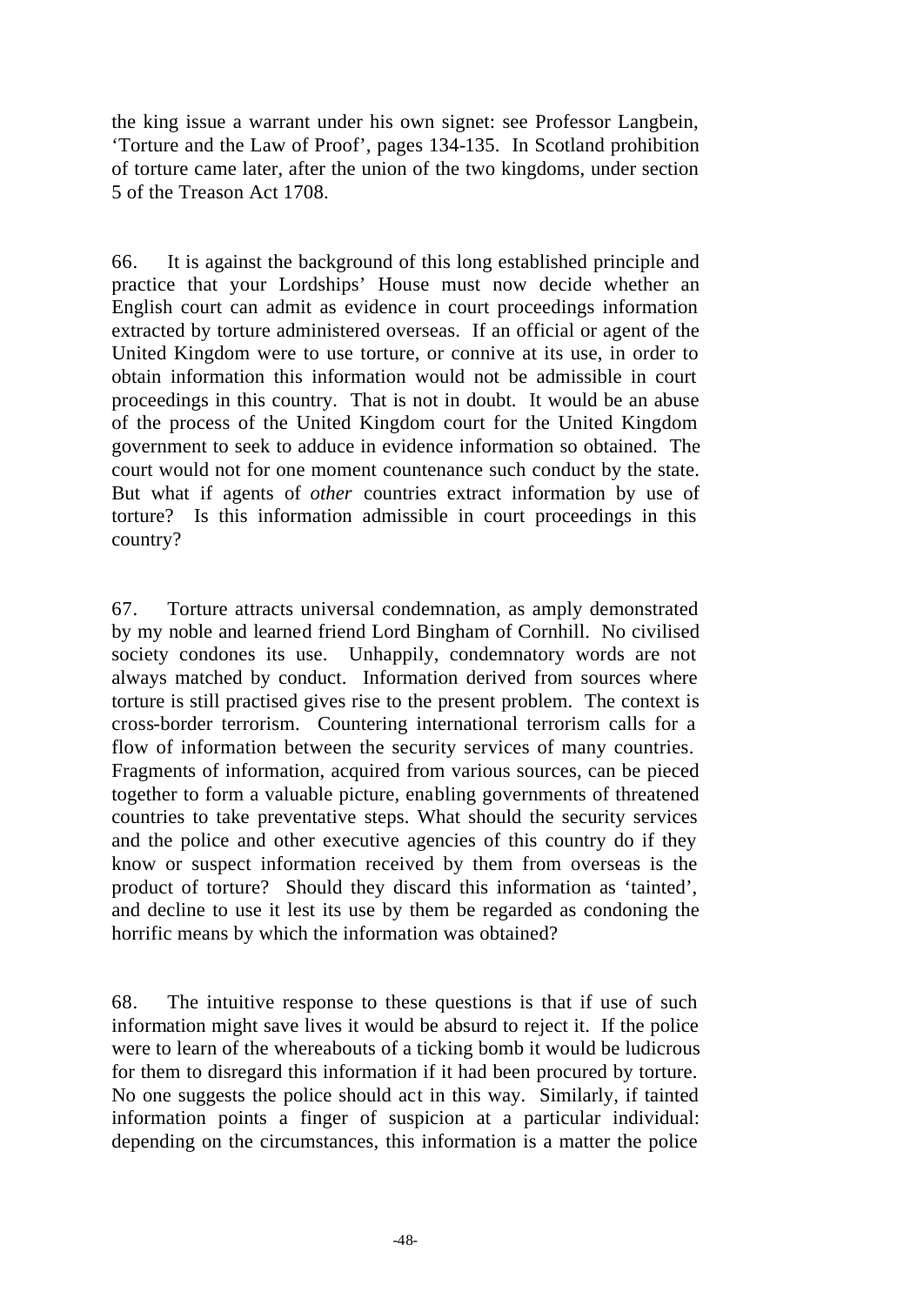may properly take into account when considering, for example, whether to make an arrest.

69. In both these instances the executive arm of the state is open to the charge that it is condoning the use of torture. So, in a sense, it is. The government is using information obtained by torture. But in cases such as these the government cannot be expected to close its eyes to this information at the price of endangering the lives of its own citizens. Moral repugnance to torture does not require this.

70. The next step is to consider whether the position is the same regarding the use of this information in legal proceedings and, if not, why not. In my view the position is not the same. The executive and the judiciary have different functions and different responsibilities. It is one thing for tainted information to be used by the executive when making operational decisions or by the police when exercising their investigatory powers, including powers of arrest. These steps do not impinge upon the liberty of individuals or, when they do, they are of an essentially short-term interim character. Often there is an urgent need for action. It is an altogether different matter for the judicial arm of the state to admit such information as evidence when adjudicating definitively upon the guilt or innocence of a person charged with a criminal offence. In the latter case repugnance to torture demands that proof of facts should be found in more acceptable sources than information extracted by torture.

71. Difficulties arise at the interface between the different approaches permitted to the executive on the one hand and demanded of the courts on the other hand. Problems occur where the lawfulness of executive decisions is challenged in court and there is an apparent 'mismatch', as the Secretary of State described it, between the material lawfully available to the executive and the evidence a court will admit in its proceedings. Suppose a case where the police take into account information obtained by torture abroad when arresting a person, and that person subsequently challenges the lawfulness of his arrest. Can the police give evidence of this information in court when seeking to justify the arrest?

72. In my view they can. It would be remarkable if the police could not. That would create a bizarre situation. It would mean the police may rely on this evidence when making an arrest, but not if the lawfulness of the arrest is challenged. That would be a curious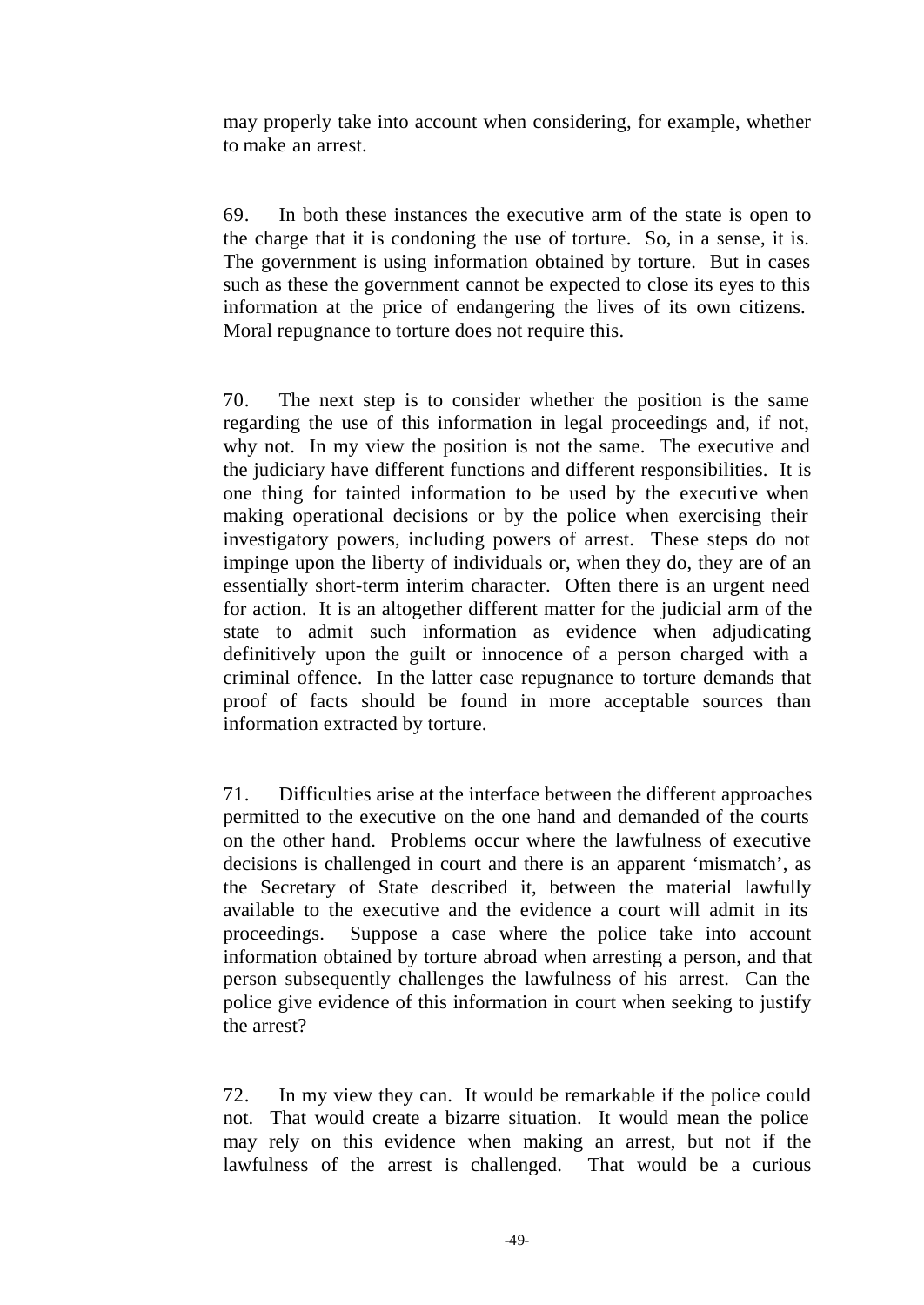application of a moral principle. That would be to treat a moral principle as giving with one hand and taking away with the other. That makes no sense. Either the police may rely on such information when carrying out their duties, or they may not. If they can properly have regard to such information despite its tainted source, and in the particular case do so, they should not be precluded from referring to this information in court when giving evidence seeking to justify their decisions and actions. Repugnance to the use in court of information procured by torture does not require the police to give an incomplete account of the matters they took into account when making their decisions. (Different considerations apply where, in the interests of national security, there are statutory or other restrictions on the use of certain matters in legal proceedings, such as the contents of intercepted communications or information attracting public interest immunity. In these cases the 'mismatch' arises from a perceived need to preserve confidentiality, not from the application of a broad moral principle.)

73. So far I have noted the distinction between executive decisions of an essentially operational or short-term character and judicial decisions on criminal charges. Tainted information may be taken into account in the former case but not the latter. I have also noted that when reviewing the lawfulness of such executive decisions a court may have regard to all the matters the decision-maker properly took into account.

74. But this categorisation by no means covers the whole ground. Many cases do not conform to this simple division of functions. Executive decisions, such as deportation, may have serious long-term consequences for an individual. And judicial supervision of an executive decision may take different forms. The Anti-terrorism, Crime and Security Act 2001 is a recent instance. Certification of a person as a 'suspected international terrorist' is the responsibility of the Secretary of State. The issue of this certificate authorises the minister to exercise extensive powers, including power under section 23 to detain the certified person indefinitely in certain circumstances. This power of detention, in its adverse impact on an individual, goes far beyond the adverse impact of executive acts such as search and arrest. Detention by order of the executive under the 2001 Act is not a preliminary step leading to a criminal charge.

75. Despite this difference, in the case of this Act the rationale underlying the distinction between the executive's ability to take into account information procured by torture and the court's refusal to admit such evidence holds good. It holds good because the Special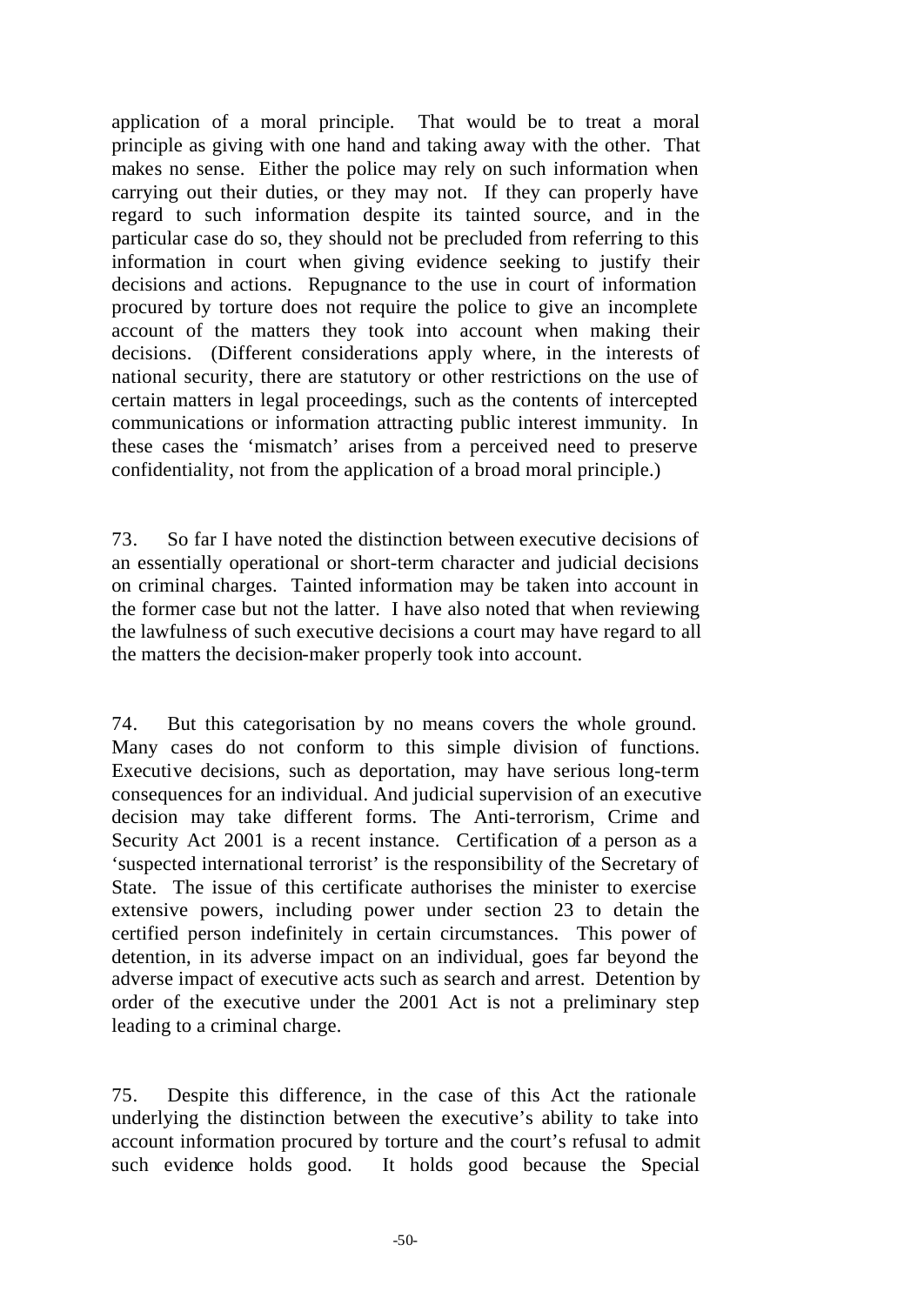Immigration Appeals Commission, or SIAC in short, is required to review every certificate, by way of appeal or otherwise, and form its own view on whether reasonable grounds currently exist for believing a person's presence is a risk to national security and for suspecting he is a terrorist: sections 25 and 26. If SIAC considers these grounds do not exist the certificate must be cancelled. Thus the certificate issued by the Secretary of State will lead nowhere if SIAC considers reasonable grounds do not exist. The certificate, although a prerequisite to exercise of the Secretary of State's powers under the Act, will be comparatively short-lived in its effect if SIAC considers the necessary reasonable grounds do not exist. In other words, the certificate is in the nature of an essential preliminary step.

76. For its part, in forming its own view on whether reasonable grounds exist SIAC is discharging a judicial function which calls for proof of facts by evi dence. The ethical ground on which information obtained by torture is not admissible in court proceedings as proof of facts is applicable in these cases as much as in other judicial proceedings. That is the present case.

77. Similar problems are bound to arise with other counter-terrorism legislation. One instance concerns decisions by the Secretary of State to deport on the ground that deportation is conducive to the public good as being in the interests of national security. An appeal lies to SIAC, which must allow an appeal if the decision involved the exercise of discretion by the minister and SIAC considers the discretion should have been exercised differently: section 2 of the Special Immigration Appeals Commission Act 1997, as substituted by the Nationality, Immigration and Asylum Act 2002. Another instance concerns non-derogating control orders made by the Secretary of State under section 2 of the Prevention of Terrorism Act 2005. Here the role of the court is expressed to be of a different and more limited character than under the 2001 Act. Under the 2005 Act the supervisory role of the court regarding non-derogating control orders is essentially limited to considering whether the relevant decision of the Secretary of State is 'flawed'. In deciding this issue the court must apply the 'principles applicable on an application for judicial review': section 3(11).

78. Whether the Secretary of State may take tainted information into account when making decisions under statutory provisions such as these, and whether SIAC's function requires or permits evidence to be given of all the matters taken into account by the Secretary of State, are questions for another day. They do not call for decision on these appeals, and they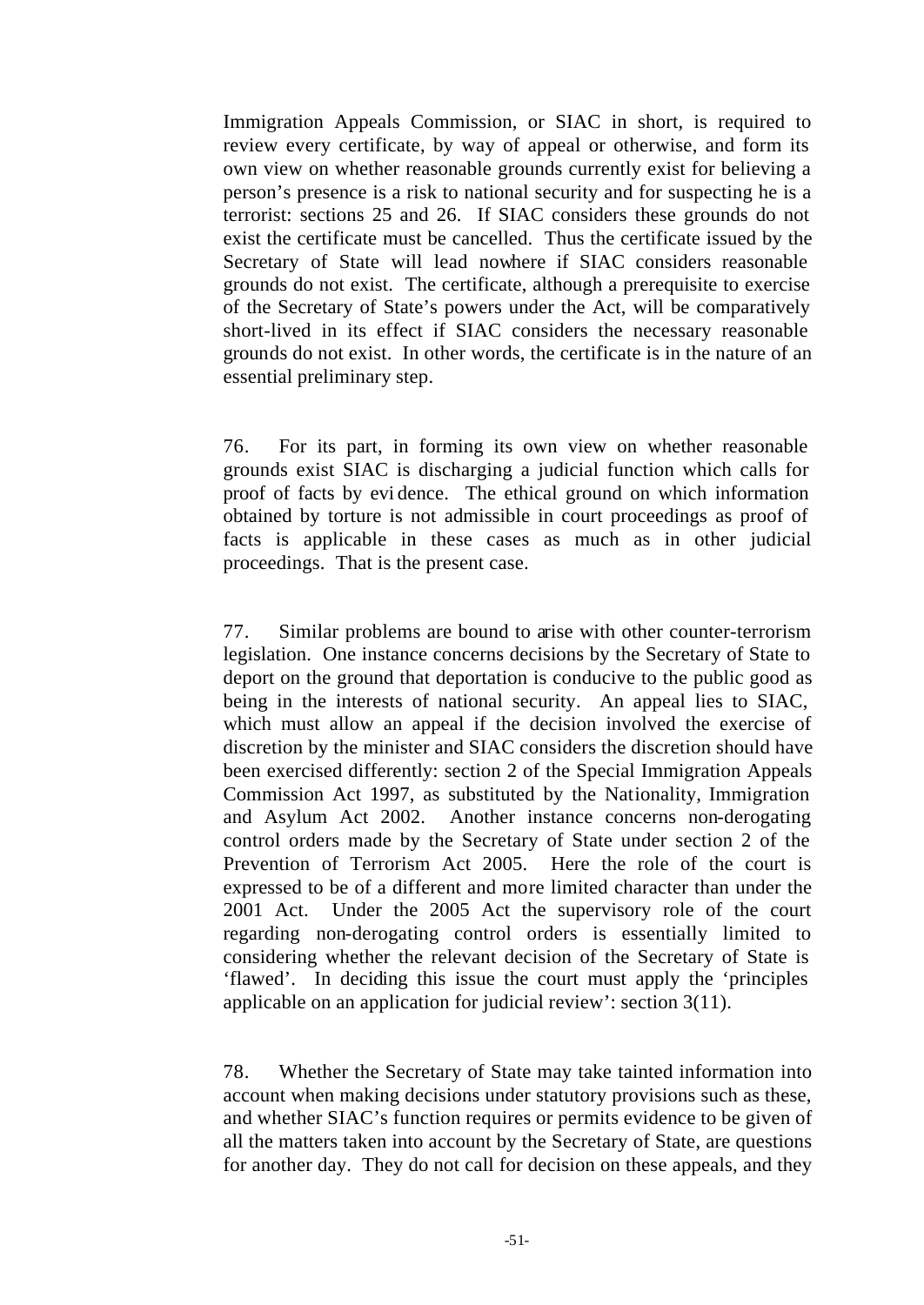were not the subject of submissions. It would not be right therefore to express any view on these issues.

79. For these reasons, and those stated by my noble and learned friends, I would allow these appeals.

80. In doing so I associate myself with the observations of Lord Bingham of Cornhill on the burden of proof where the admissibility of evidence is challenged before SIAC on the ground it may have been procured by torture. The contrary approach would place on the detainee a burden of proof which, for reasons beyond his control, he can seldom discharge. In practice that would largely nullify the principle, vigorously supported on all sides, that courts will not admit evidence procured by torture. That would be to pay lip-service to the principle. That is not good enough.

# **LORD HOFFMANN**

My Lords,

81. On 23 August 1628 George Villiers, Duke of Buckingham and Lord High Admiral of England, was stabbed to death by John Felton, a naval officer, in a house in Portsmouth. The 35-year-old Duke had been the favourite of King James I and was the intimate friend of the new King Charles I, who asked the judges whether Felton could be put to the rack to discover his accomplices. All the judges met in Serjeants' Inn. Many years later Blackstone recorded their historic decision:

"The judges, being consulted, declared unanimously, to their own honour and the honour of the English law, that no such proceeding was allowable by the laws of England".

82. That word honour, the deep note which Blackstone strikes twice in one sentence, is what underlies the legal technicalities of this appeal. The use of torture is dishonourable. It corrupts and degrades the state which uses it and the legal system which accepts it. When judicial torture was routine all over Europe, its rejection by the common law was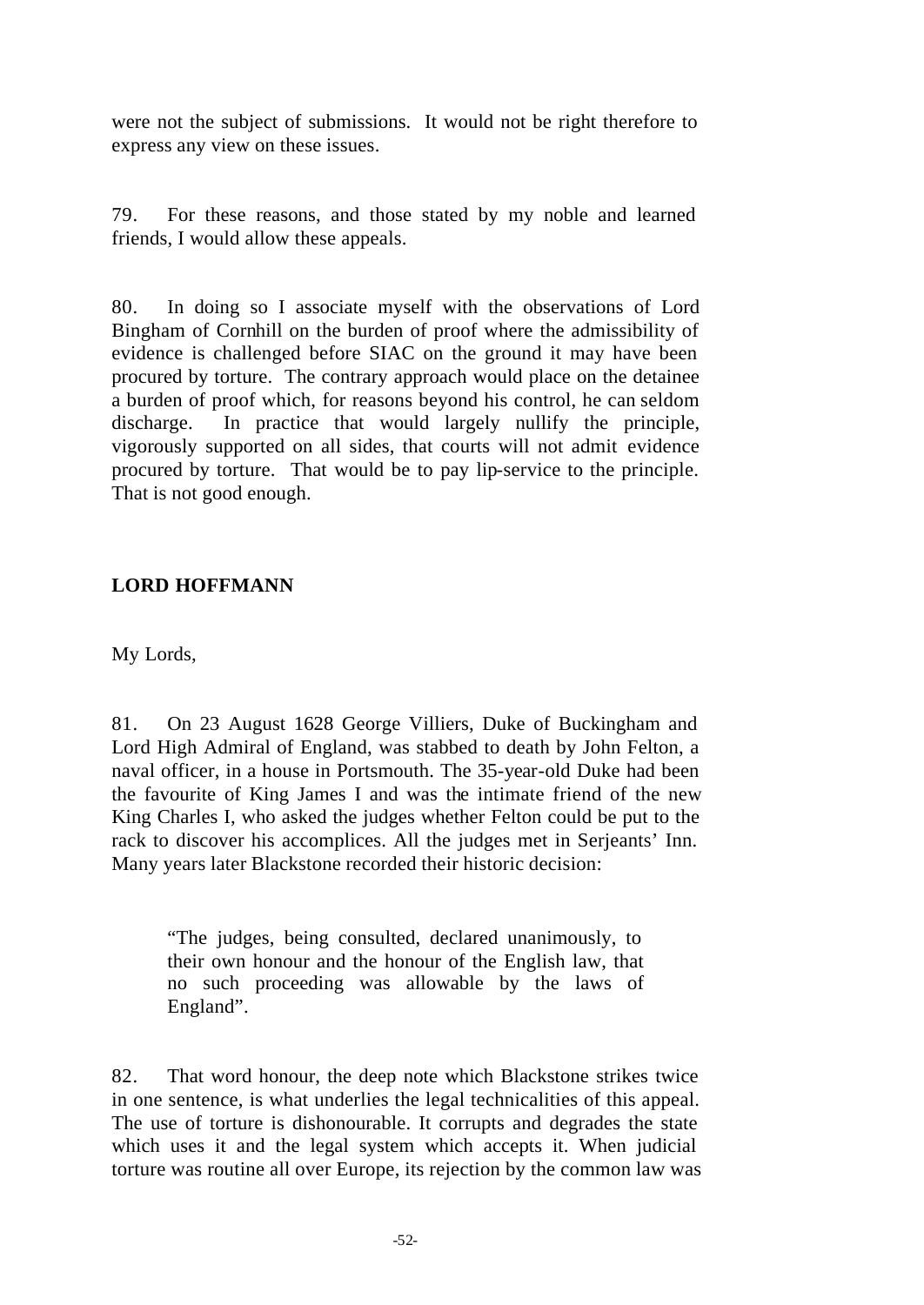a source of national pride and the admiration of enlightened foreign writers such as Voltaire and Beccaria. In our own century, many people in the United States, heirs to that common law tradition, have felt their country dishonoured by its use of torture outside the jurisdiction and its practice of extra-legal "rendition" of suspects to countries where they would be tortured: see Jeremy Waldron, *Torture and Positive Law: Jurisprudence for the White House* 105 Columbia Law Review 1681- 1750 (October, 2005)

83. Just as the writ of habeas corpus is not only a special (and nowadays infrequent) remedy for challenging unlawful detention but also carries a symbolic significance as a touchstone of English liberty which influences the rest of our law, so the rejection of torture by the common law has a special iconic importance as the touchstone of a humane and civilised legal system. Not only that: the abolition of torture, which was used by the state in Elizabethan and Jacobean times to obtain evidence admitted in trials before the court of Star Chamber, was achieved as part of the great constitutional struggle and civil war which made the government subject to the law. Its rejection has a constitutional resonance for the English people which cannot be overestimated.

84. During the last century the idea of torture as a state instrument of special horror came to be accepted all over the world, as is witnessed by the international law materials collected by my noble and learned friend Lord Bingham of Cornhill. Among the many unlawful practices of state officials, torture and genocide are regarded with particular revulsion: crimes against international law which every state is obliged to punish wherever they may have been committed.

85. It is against that background that one must examine the Secretary of State's submission that statements obtained abroad by torture are admissible in appeals to the Special Immigration Appeals Commission ("SIAC") under section 25 of the Anti-terrorism, Crime and Security Act 2001. First, he says that there is no authority to the contrary. He accepts that the common law has long held that confessions obtained by torture are inadmissible against an accused person. Indeed, the common law went a good deal further and by the end of the eighteenth century was refusing to admit confessions which had been obtained by threats or promises of any kind. But nothing was said about statements obtained from third parties. The general rule is that any relevant evidence is admissible. As Lord Goddard said in *Kuruma v The Queen* [1955] AC 197, 203, "the court is not concerned with how the evidence was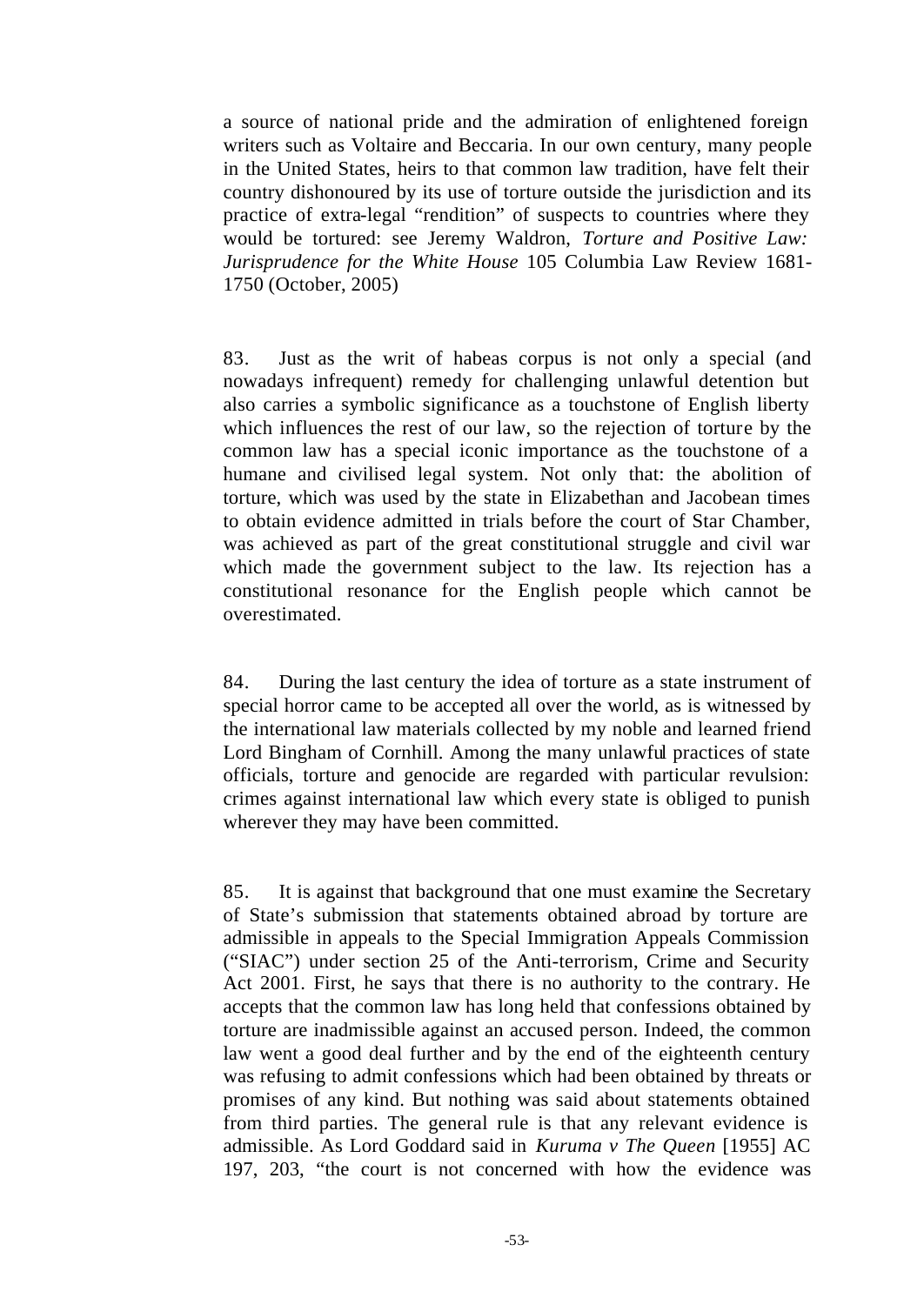obtained". He referred to a remark of Crompton J in *R v Leathem* (1861) 8 Cox CC 498, 501, overruling an objection to production of a letter which had been discovered in consequence of an inadmissible statement made by the accused: "It matters not how you get it; if you steal it even, it would be admissible."

86. It is true that there are no cases in which statements from third parties have been held inadmissible on the ground that they had been obtained by torture. But the reason is not because such statements have been admitted in an ordinary English court. That has never happened. It is because ever since the late  $17<sup>th</sup>$  century, any statements made by persons not testifying before the court have been excluded, whatever the circumstances in which they were made. There was no need to consider whether they had been obtained by torture. They were simply rejected as hearsay. One must therefore try to imagine what the judges would have said if there had been no hearsay rule. Is it credible that, while rejecting a confession obtained by torture from the accused, they would have admitted a confession incriminating the accused which had been obtained by torturing an accomplice? Such a proceeding was precisely what had been held to be unlawful in the case of Felton. It is absurd to suppose that the judges would have said that the torture was illegal but that a statement so obtained would nevertheless be admissible.

87. As is shown by cases like *Kuruma*, not all evidence unlawfully obtained is inadmissible. Still less is evidence inadmissible only because it was discovered in consequence of statements which would not themselves be admissible, as in *Leathem* and the leading case of *R v Warickshall* (1783) 1 Leach 263, in which evidence that stolen goods were found under the bed of the accused was admitted notwithstanding that the discovery was made in consequence of her inadmissible confession. But the illegalities with which the courts were concerned in *Kuruma* and *Leathem* were fairly technical. Lord Goddard was not considering torture. In any case, since *Kuruma* the law has moved on. English law has developed a principle, illustrated by cases like *R v Horseferry Road Magistrates' Court, Ex p Bennett* [1994] 1 AC 42, that the courts will not shut their eyes to the way the accused was brought before the court or the evidence of his guilt was obtained. Those methods may be such that it would compromise the integrity of the judicial process, dishonour the administration of justice, if the proceedings were to be entertained or the evidence admitted. In such a case the proceedings may be stayed or the evidence rejected on the ground that there would otherwise be an abuse of the processes of the court.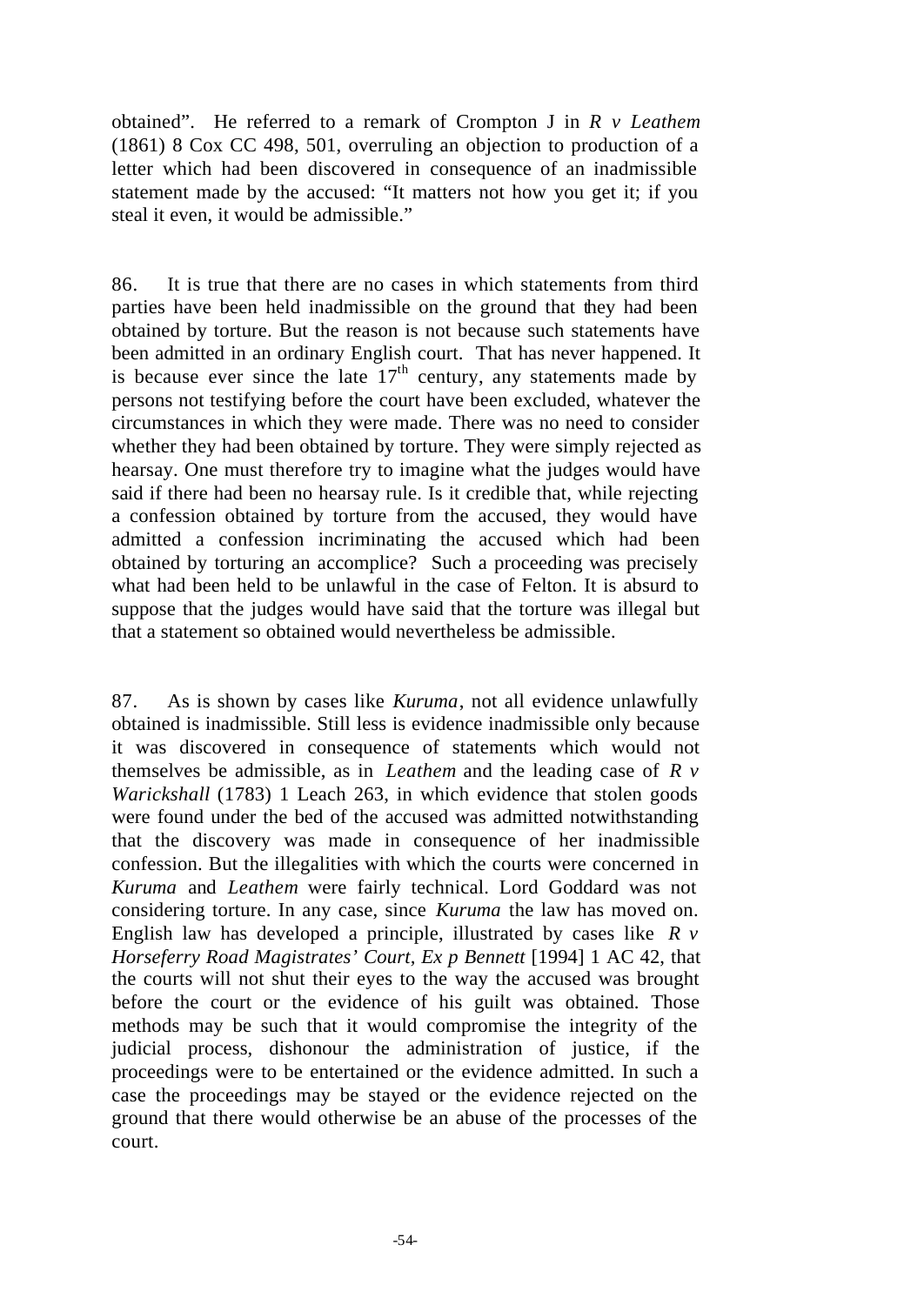88. As for the rule that we do not necessarily exclude the "fruit of the poisoned tree", but admit relevant evidence discovered in consequence of inadmissible confessions, this is the way we strike a necessary balance between preserving the integrity of the judicial process and the public interest in convicting the guilty. And even when the evidence has been obtained by torture – the accomplice's statement has led to the bomb being found under the bed of the accused – that evidence may be so compelling and so independent that it does not carry enough of the smell of the torture chamber to require its exclusion. But that is not the question in this case. We are concerned with the admissibility of the raw product of interrogation under torture.

89. The curious feature of this case is that although the Secretary of State advances these arguments based on the limited scope of the confession rule and the general principle that all relevant evidence is admissible, he does not contend for what would be the logical consequence if he was right, namely, that evidence obtained from third parties by torture in the United Kingdom would also be admissible. He accepts that it would not. But he submits that the exclusionary rule is confined to cases in which the torture has been used by or with the connivance of agents of the United Kingdom. So the issue is a narrow one: not whether an exclusionary rule exists, but whether it should extend to torture inflicted by foreigners without the assistance or connivance of anyone for whom the United Kingdom is responsible.

90. Furthermore, the Secretary of State has attempted to fend off concern by the International Committee Against Torture over whether his position was in accordance with our obligations under article 15 of the UN Convention Against Torture ("Each State Party shall ensure that any statement which is established to have been made as a result of torture shall not be invoked as evidence in any proceedings") by saying that he does not intend to "rely upon or present evidence where there is a knowledge or belief that torture has taken place". No doubt he thought that in addition to being an international obligation, that was the least that decency required. But the Secretary of State insists that this is a matter of policy which he is free to change or depart from. So the question remains over whether such evidence is admissible as a matter of English law.

91. The answer to that question depends upon the purpose of the rule excluding evidence obtained by torture, which, as we have seen, the Secretary of State largely admits to exist. Is it to discipline the executive agents of the state by demonstrating that no advantage will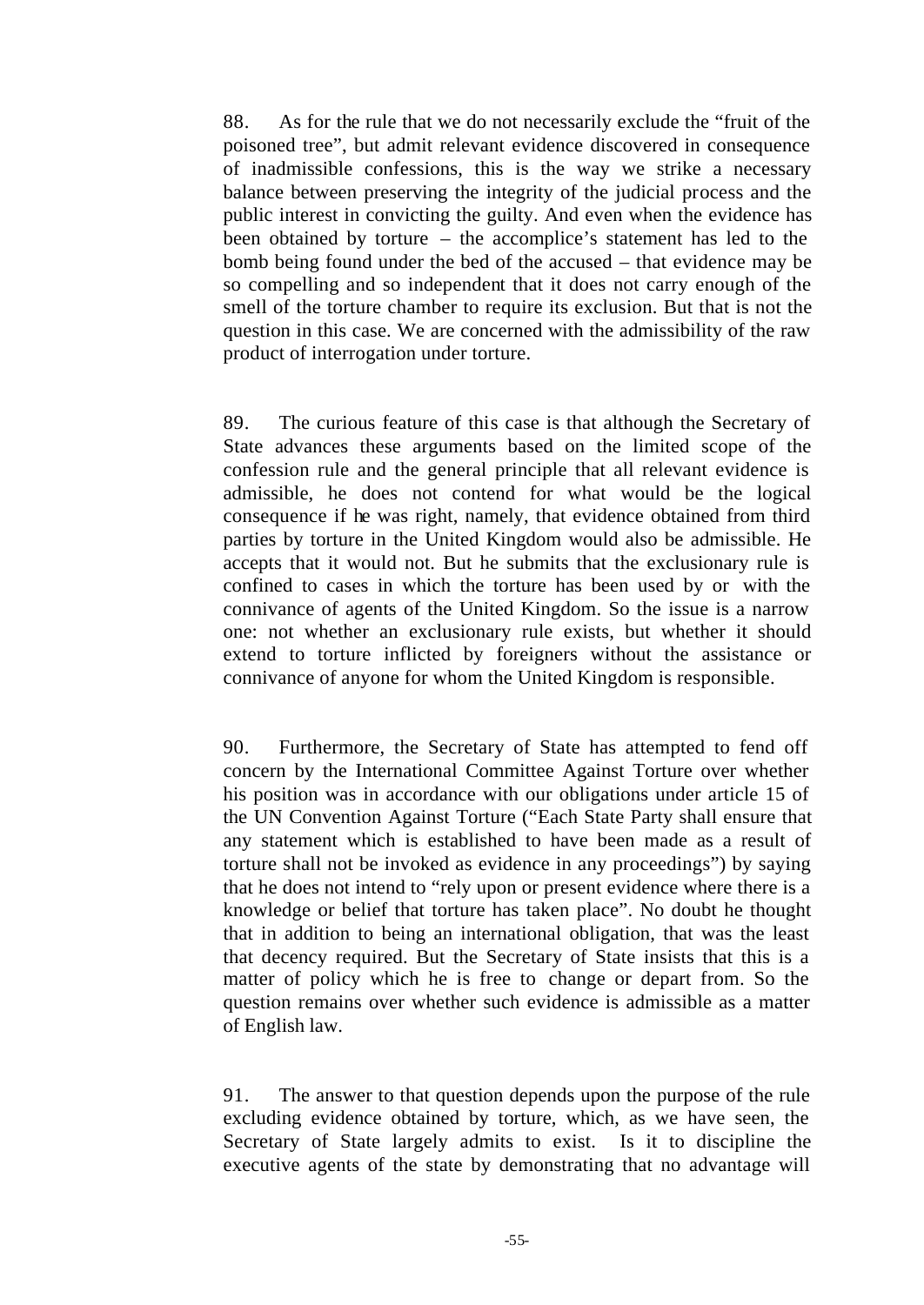come from torturing witnesses, or is it to preserve the integrity of the judicial process and the honour of English law? If it is the former, then of course we cannot aspire to discipline the agents of foreign governments. Their torturers would probably accept with indifference the possibility that the work of their hands might be rejected by an English court. If it is the latter, then the rule must exclude statements obtained by torture anywhere, since the stain attaching to such evidence will defile an English court whatever the nationality of the torturer. I have no doubt that the purpose of the rule is not to discipline the executive, although this may be an incidental consequence. It is to uphold the integrity of the administration of justice.

92. The Secretary of State's second argument is that while there may be a general rule which excludes all evidence obtained by torture in an ordinary criminal trial, proceedings before SIAC are different. The function of SIAC under section 25 of the 2001 Act is not to convict anyone of an offence but to decide whether there are reasonable grounds for belief or suspicion that a person's presence in the United Kingdom is a risk to national security or that he is a terrorist: subsection (2)(a). There is no restriction upon the information which the Secretary of State may consider in forming such a belief or suspicion. In the exercise of his functions, he may rely upon statements from any source and in some cases it may be foolish of him not to do so. If the Security Services receive apparently credible information from a foreign government that bombs are being made at an address in south London, it would be irresponsible of the Secretary of State not to instigate a search of the premises because he has a strong suspicion that the statement has been obtained by torture. So, it is said, the exclusionary rule would produce a "mismatch" betwe en the evidence upon which the Secretary of State could rely and the evidence upon which SIAC could rely in the exercise of its supervisory jurisdiction over the Secretary of State under the Act. Furthermore, rule 44(3) of the Special Immigration Appeals Commission (Procedure) Rules 2003 (SI 2003/1034) specifically provides that the Commission "may receive evidence that would not be admissible in a court of law". The purpose of that rule, it is argued, is to allow SIAC to consider any evidence which could have been considered by the Secretary of State.

93. In my opinion the "mismatch" to which counsel for the Secretary of State refers is almost inevitable in any case of judicial supervision of executive action. It is not the function of the courts to place limits upon the information available to the Secretary of State, particularly when he is concerned with national security. Provided that he acts lawfully, he may read whatever he likes. In his dealings with foreign governments,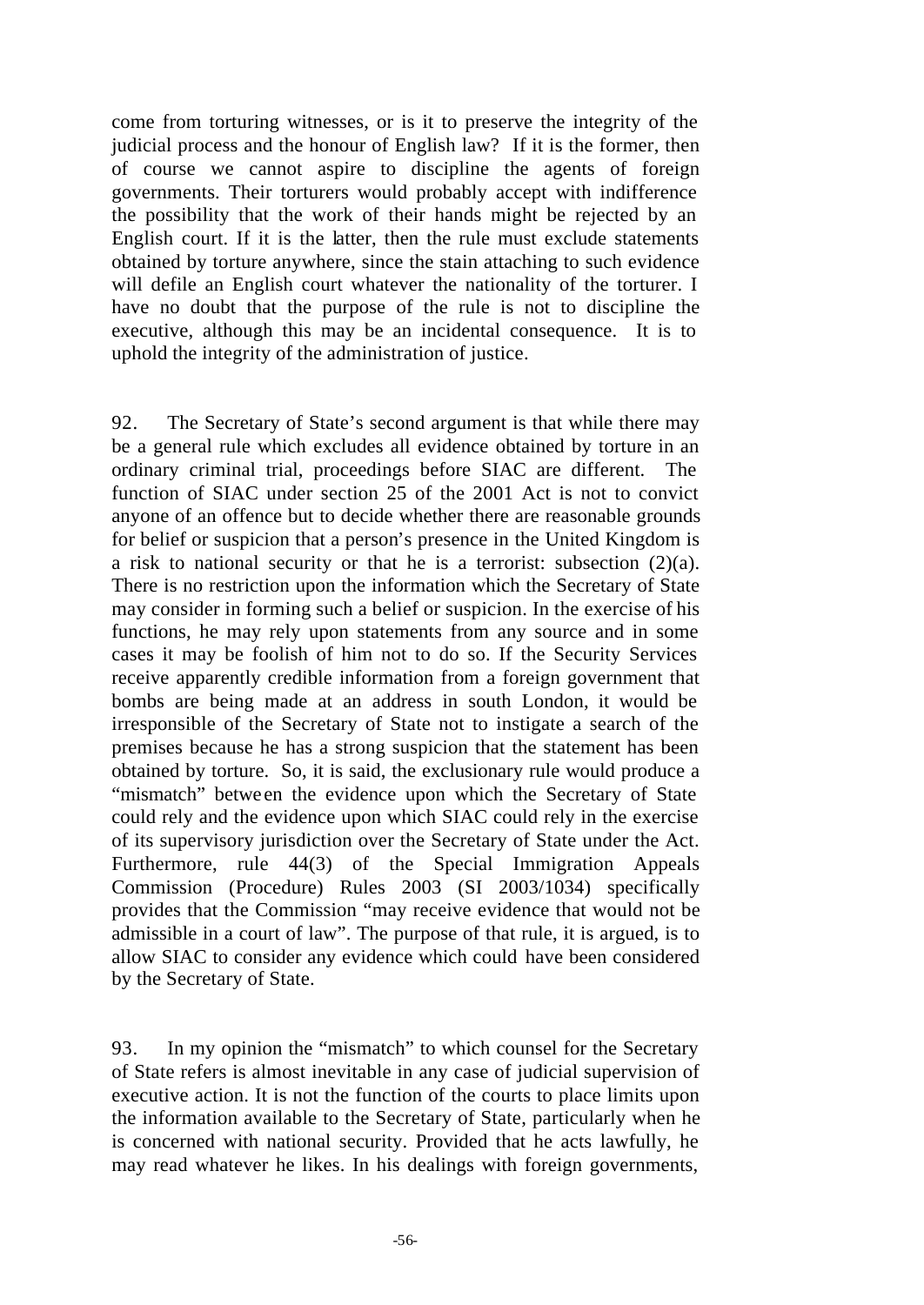the type of information that he is willing to receive and the questions that he asks or refrains from asking are his own affair. As I have said, there may be cases in which he is required to act urgently and cannot afford to be too nice in judging the methods by which the information has been obtained, although I suspect that such cases are less common in practice than in seminars on moral philosophy.

94. But the 2001 Act makes the exercise by the Secretary of State of his extraordinary powers subject to judicial supervision. The function of SIAC under section 25 is not to decide whether the Secretary of State at some particular time, perhaps at a moment of emergency, acted reasonably in forming some suspicion or belief. It is to form its own opinion, after calm judicial process, as to whether it considers that there are reasonable grounds for such suspicion or belief. It is exercising a judicial, not an executive function. Indeed, the fact that the exercise of the draconian powers conferred by the Act was subject to review by the judiciary was obviously an important reason why Parliament was willing to confer such powers on the Secretary of State.

95. In my opinion Parliament, in setting up a court to review the question of whether reasonable grounds exist for suspicion or belief, was expecting the court to behave like a court. In the absence of clear express provision to the contrary, that would include the application of the standards of justice which have traditionally characterised the proceedings of English courts. It excludes the use of evidence obtained by torture, whatever might be its source.

96. Rule 44(3) is in my opinion far too general in its terms to justify a departure from such a fundamental principle. It plainly disapplies technical rules of evidence like the hearsay rule. But I cannot for a moment imagine that anyone in Parliament who considered the statutory power to make rules of procedure for SIAC could have thought that it was authorising a rule which allowed the use of evidence obtained by torture or that the Secretary of State who made the regulations thought he was doing so. Such a provision, touching upon the honour of our courts and our country, would have to be expressly provided in primary legislation so that it could be debated in Parliament.

97. In my opinion therefore, there is a general rule that evidence obtained by torture is inadmissible in judicial proceedings. That leaves the question of what counts as evidence obtained by torture. What is torture and who has the burden of proving that it has been used? In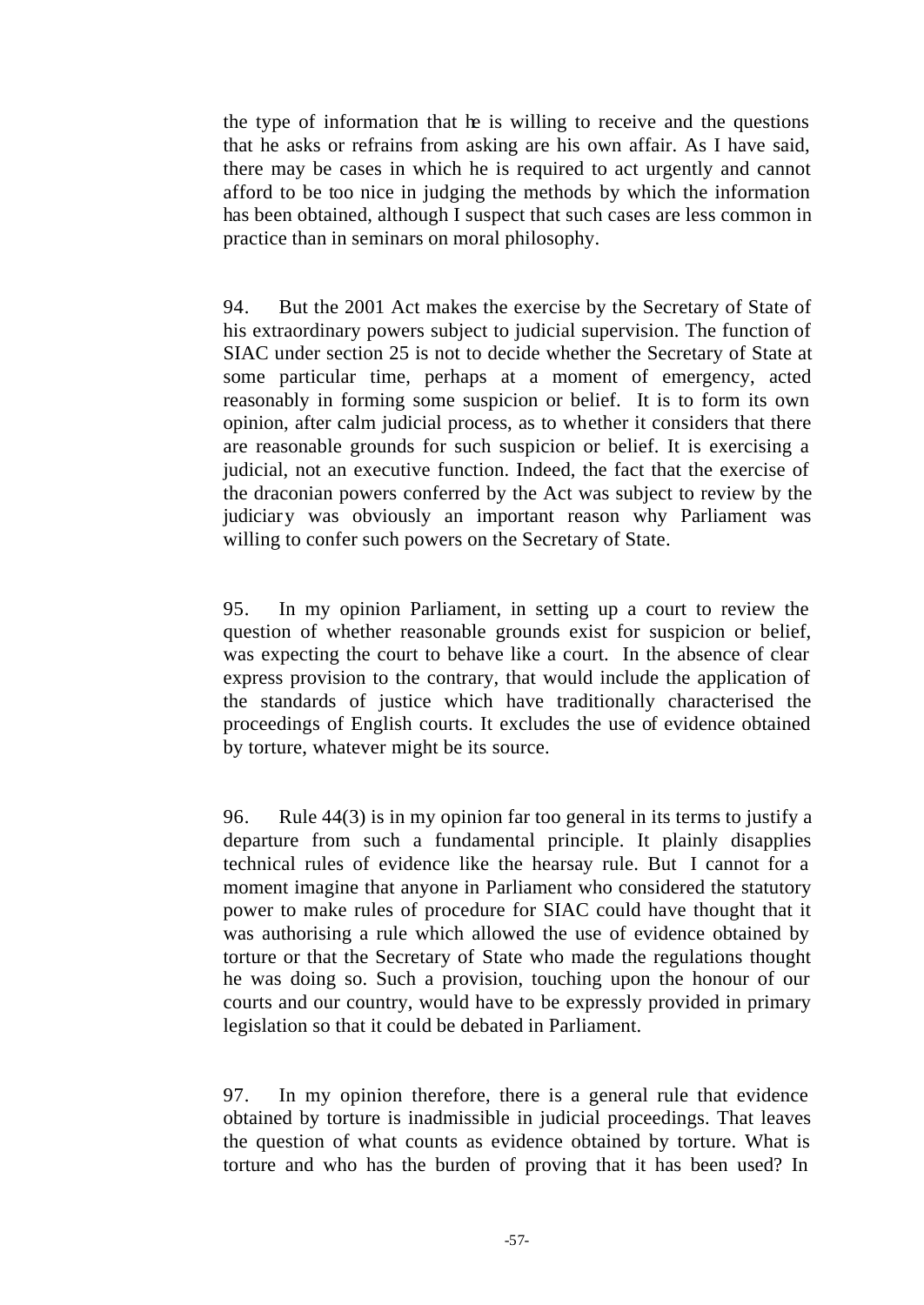*Ireland v United Kingdom* (1978) 2 EHRR 25 the European Court delicately refrained from characterising various interrogation techniques used by the British authorities in Northern Ireland as torture but nevertheless held them to be "inhuman treatment". The distinction did not matter because in either case there was a breach of article 3 of the Convention. For my part, I would be content for the common law to accept the definition of torture which Parliament adopted in section 134 of the Criminal Justice Act 1988, namely, the infliction of severe pain or suffering on someone by a public official in the performance or purported performance of his official duties. That would in my opinion include the kind of treatment characterised as inhuman by the European Court of Human Rights in *Ireland v United Kingdom* but would not include all treatment which that court has held to contravene article 3.

98. That leaves the question of the burden of proof, on which I am in agreement with my noble and learned friend Lord Bingham of Cornhill. In proceedings in which the appellant to SIAC may have no knowledge of the evidence against him, it would be absurd to require him to prove that it had been obtained by torture. Article 15 of the Torture Convention, which speaks of the use of torture being "established", could never have contemplated a procedure in which the person against whom the statement was being used had no idea of what it was or who had made it. It must be for SIAC, if there are reasonable grounds for suspecting that to have been the case (for example, because of evidence of the general practices of the authorities in the country concerned) to make its own inquiries and not to admit the evidence unless it is satisfied that such suspicions have been rebutted. One of the difficulties about the Secretary of State's carefully worded statement that it would not be his policy to rely upon evidence "where there is a knowledge or belief that torture has taken place" is that it leaves open the question of how much inquiry the Secretary of State is willing to make. It appears to be the practice of the Security Services, in their dealings with those countries in which torture is most likely to have been used, to refrain, as a matter of diplomatic tact or a preference for not learning the truth, from inquiring into whether this was the case. It may be that in such a case the Secretary of State can say that he has no knowledge or belief that torture has taken place. But a court of law would not regard this as sufficient to rebut real suspicion and in my opinion SIAC should not do so.

99. In view of the great importance of this case for the reputation of English law, I have thought it right to express my opinion in my own words. But I have had the advantage of reading in draft the speech of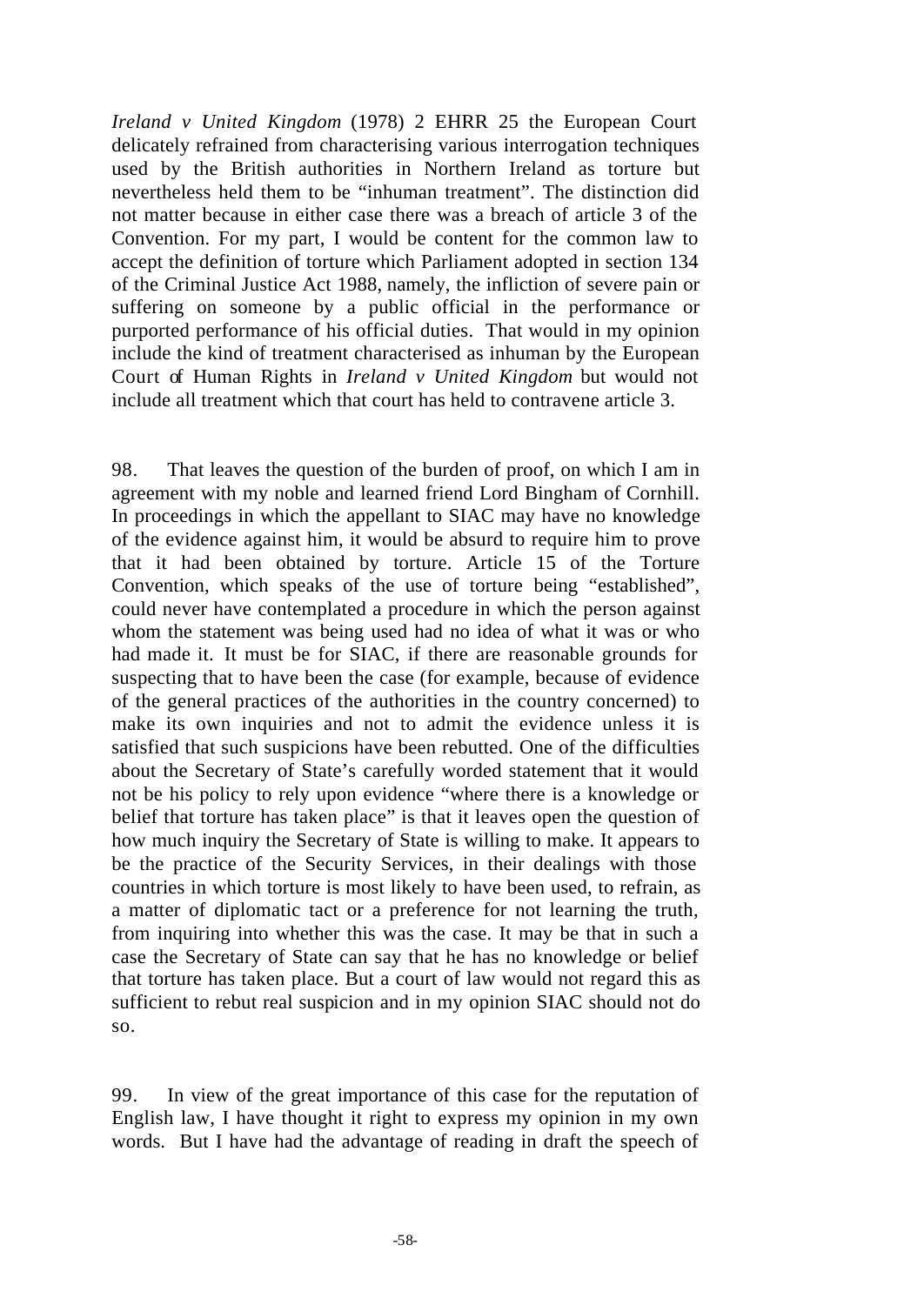my noble and learned friend Lord Bingham of Cornhill and there is nothing in it with which I would wish to disagree.

# **LORD HOPE OF CRAIGHEAD**

My Lords,

100. I have had the advantage of reading in draft the speech of my noble and learned friend Lord Bingham of Cornhill. His account of the background to this case is so complete that I hesitate to say anything that might detract from it. But it is one thing to condemn torture, as we all do. It is another to find a solution to the question that this case raises which occupies the moral high ground but at the same time serves the public interest and is practicable. Condemnation is easy. Finding a solution to the question is much more difficult. It requires much more thought. So it is on that aspect of the case in particular, after looking at the history, that I should like to concentrate.

# *Background*

101. Torture, one of most evil practices known to man, is resorted to for a variety of purposes and it may help to identify them to put this case into its historical context. The lesson of history is that, when the law is not there to keep watch over it, the practice is always at risk of being resorted to in one form or another by the executive branch of government. The temptation to use it in times of emergency will be controlled by the law wherever the rule of law is allowed to operate. But where the rule of law is absent, or is reduced to a mere form of words to which those in authority pay no more than lip service, the temptation to use torture is unrestrained. The probability of its use will rise or fall according the scale of the perceived emergency.

102. In the first place, torture may be used on a large scale as an instrument of blatant repression by totalitarian governments. That is what was alleged in *R v Bow Street Metropolitan Stipendiary Magistrate, Ex p Pinochet Ugarte (No 3)* [2000] 1 AC 147, where the picture presented by the draft charges against Senator Pinochet which had been prepared by the Spanish judicial authorities was of a conspiracy. It was a conspiracy of the most evil kind – to commit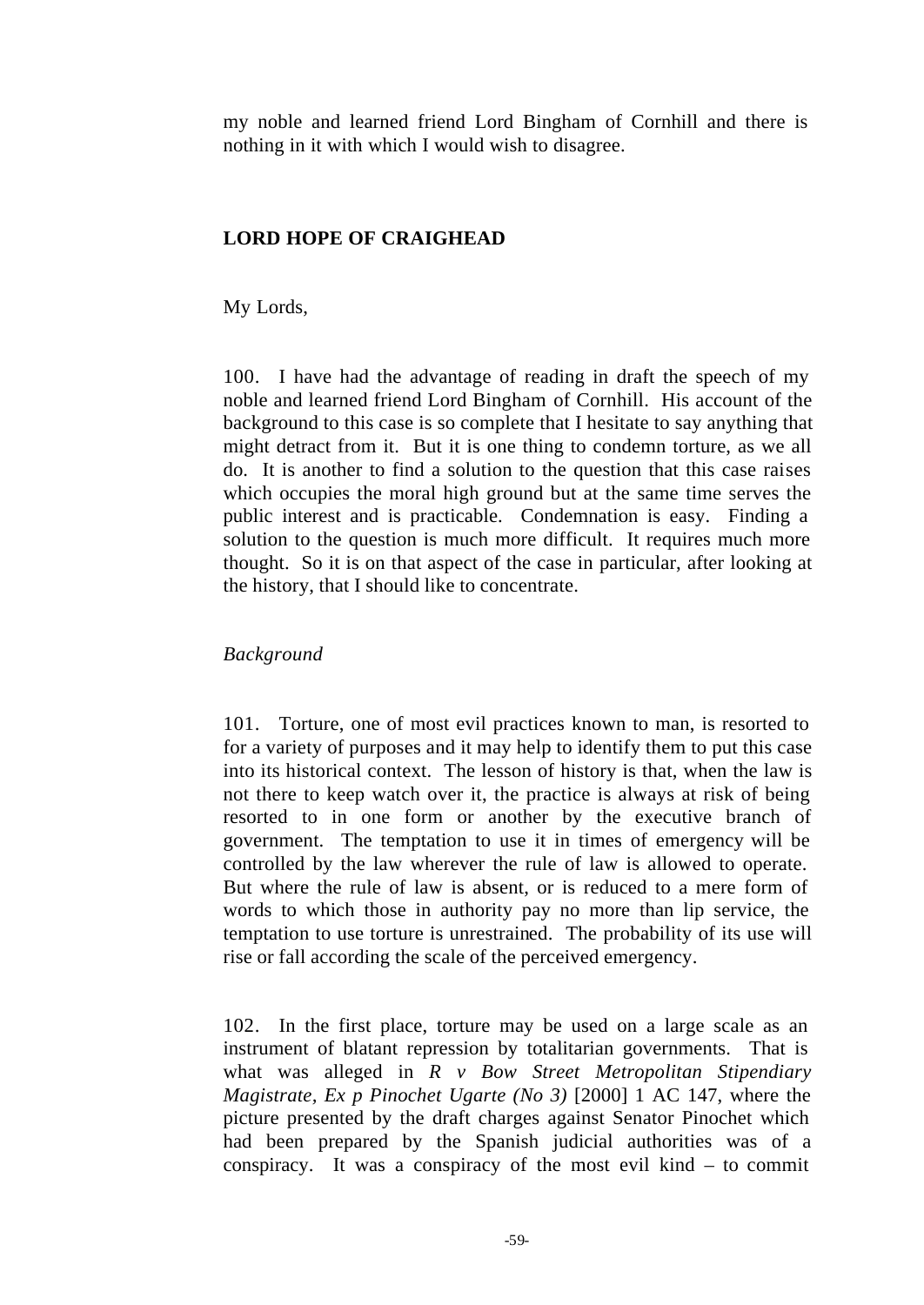widespread and systematic torture and murder to obtain control of the government and, having done so, to maintain control of government by those means for so long as might be necessary. Or it may be used in totalitarian states as a means of extracting confessions from individuals whom the authorities wish to put on trial so that they can be used against them in evidence.

103. The examples I have just mentioned are of torture as an instrument of power. But the use of torture to obtain confessions was also sanctioned by the judiciary in many civil law jurisdictions, and it remained part of their criminal procedure until the latter part of the  $17<sup>th</sup>$ century. This was never part of English criminal procedure and, as there was no need for it, its use for this purpose was prohibited by the common law. But warrants for the use of torture were issued from time to time by the Privy Council against prisoners in the Tower under the Royal Prerogative. Four hundred years ago, on 4 November 1605, Guy Fawkes was arrested when he was preparing to blow up the Parliament which was to be opened the next day, together with the King and all the others assembled there. Two days later James I sent orders to the Tower authorising torture to be used to persuade Fawkes to confess and reveal the names of his co-conspirators. His letter stated that "the gentler tortours" were first to be used on him, and that his torturers were then to proceed to the worst until the information was extracted out of him. On 9 November 1605 he signed his confession with a signature that was barely legible and gave the names of his fellow conspirators. On 27 January 1606 he and seven others were tried before a special commission in Westminster Hall. Signed statements in which they had each confessed to treason were shown to them at the trial, acknowledged by them to be their own and then read to the jury: Carswell, *Trial of Guy Fawkes* (1934), pp 90-92.

104. This practice came to an end in 1640 when the Act of 16 Charles I, c 10, abolished the Star Chamber. The jurisdiction of the Privy Council in all matters affecting the liberty of the subject was transferred to the ordinary courts, which until then in matters of State the executive could by-pass. Torture continued to be used in Scotland on the authority of the Privy Council until the end of the  $17<sup>th</sup>$  century, but the practice was brought to an end there after the Union by section 5 of the Treason Act 1708. That section, which remains in force subject only to one minor amendment (see Statute Law (Repeals) Act 1977, Sch I, Part IV) and applies to England as well as Scotland, declares that no person accused of any crime can be put to torture.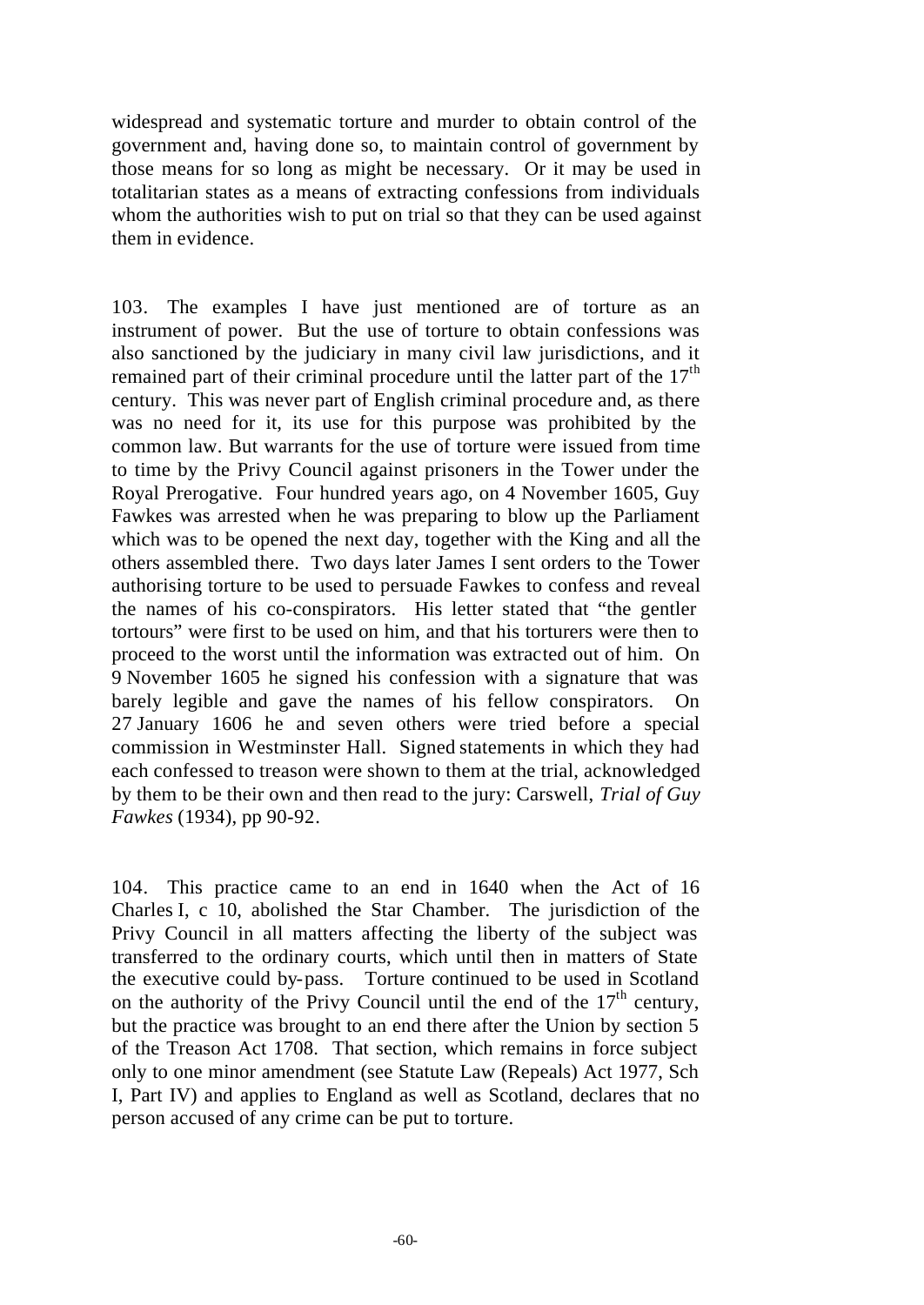105. We are not concerned in this case with the use of torture for either of the purposes that I have mentioned so far. But they do not exhaust the uses for which torture may be sanctioned by governments. The use with which this case is concerned is the extraction of information from those who are thought to have something that may be of use to them by the security services. Information – the gathering of intelligence – is a crucial weapon in the battle by democracies against international terrorism. Experience has shown from the beginning of time that those who are hostile to the state are reluctant to part with information that might disrupt or inhibit their activities. They usually have to be persuaded to release it. Handled responsibly, the methods that are used fall well short of what could reasonably be described as torture. But in unscrupulous hands the means of persuasion are likely to be violent and intended to inflict severe physical or mental pain or suffering. In the hands of the most unscrupulous the only check on the level of violence is likely to be the need to keep the person alive so that, if he has any information that may be useful, he can communicate it to his interrogators.

106. It was not unknown during the  $17<sup>th</sup>$  century, while torture was still being practised here, for statements extracted by this means to be used as evidence in criminal proceedings to obtain the conviction of third parties. J H Langbein, *Torture and the Law of Proof: Europe and England in the Ancien Regime* (University of Chicago Press, 1977), p 94 has shown that a warrant was issued by the Privy Council in 1551 for the torture of persons committed to the Tower on suspicion of being involved in the alleged treason of the Duke of Somerset. The confession obtained from William Crane was read, in Crane's absence, at the Duke's trial: Heath, *Torture and English Law: An Administrative and Legal History from the Plantagenets to the Stuarts* (1982), p 75.

107. When the jurisdiction of the Star Chamber was abolished in England prisoners were transferred to Scotland so that they could be forced by the Scots Privy Council which still used torture to provide information to the authorities. This is illustrated by the case of Robert Baillie of Jerviswood whose trial took place in Edinburgh in December 1684. A detailed description of the events of that trial can be found in Fountainhall's *Decisions of the Lords of Council and Session*, vol I, 324-326: for a summary, see *Torture* [2004] 53 ICLQ 807, 818-820. Robert Baillie had been named by William Spence, who was suspected of being involved in plotting a rebellion against the government of Charles II, as one of his co-conspirators. Spence gave this information having been arrested in London and taken to Edinburgh, where he was tortured. Baillie in his turn was arrested in England and taken to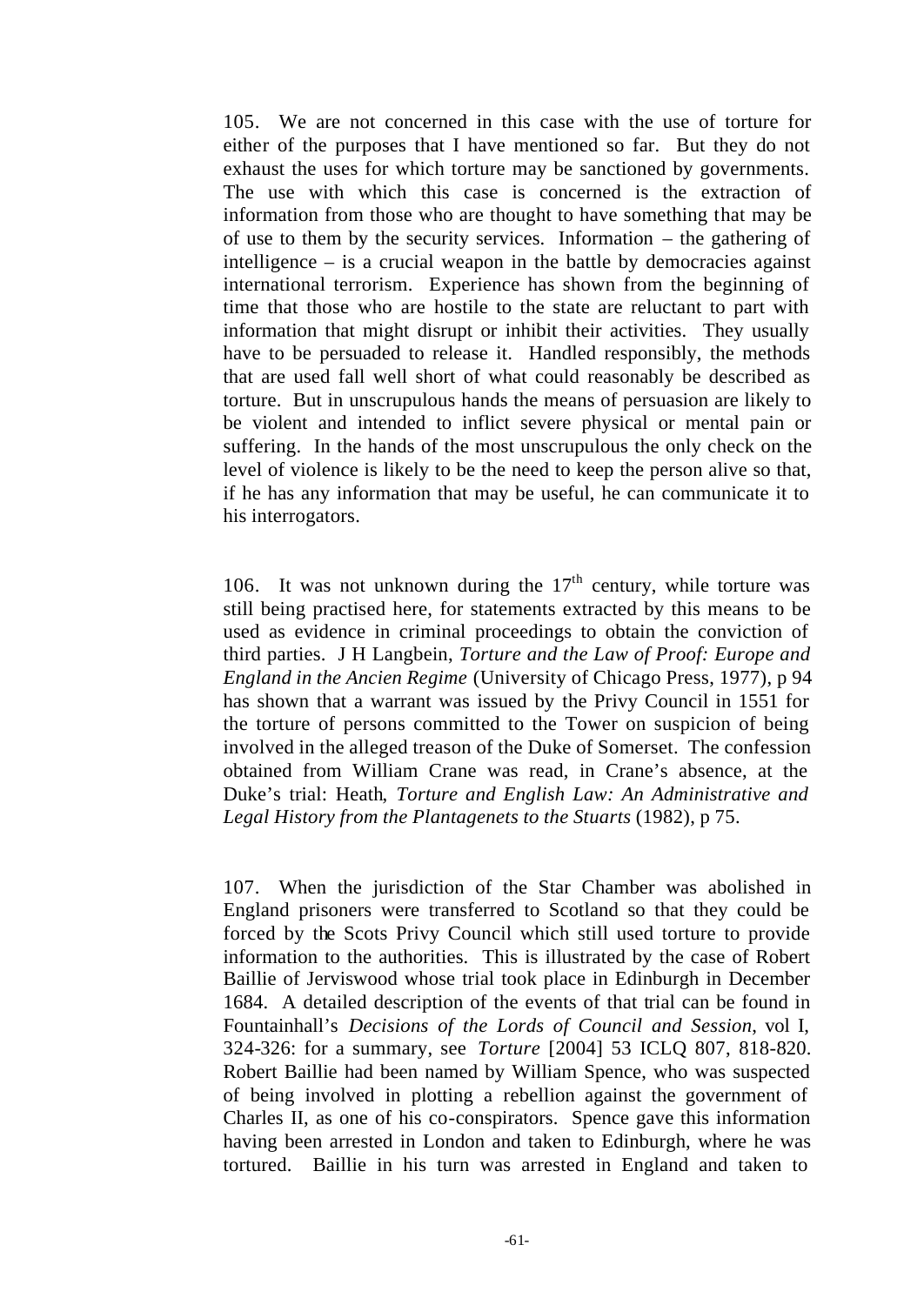Scotland, where he was put on trial before a jury in the High Court of Justiciary in Edinburgh. All objections having been repelled by the trial judge, the statement which Spence had given under torture was read to the jury. Baillie was convicted the next day, and the sentence of death that was passed on him was executed that afternoon. There is a warning here for us. "Extraordinary rendition", as it is known today, is not new. It was being practised in England in the  $17<sup>th</sup>$  century.

108. Baron Hume, *Commentaries on the Law of Scotland respecting Crimes* (Edinburgh, 1844), vol ii, p 324, described the use of torture for the purpose of discovering transgressors as a barbarous engine. So it was. It had increasingly come to be recognised that there was a level beyond which, however great the threat and however imminent its realisation, resort to this means of extracting information was unacceptable. The need of the authorities to resort to extreme measures for their own protection had, of course, disappeared with the arrival of the period of stability that came with the ending of the Stuart dynasty. But one can detect in Hume's language a revulsion against its use which would have certainly been voiced by the judges of his time, had it been necessary for them to do so.

109. The threat of rebellion and revolution having disappeared, the developing common law did not find it necessary to grapple with the question whether statements obtained by the use of torture should continue to be admissible against third parties in any proceedings as evidence. There is no doubt that they would be caught today by the rule that evidence of the facts referred to in a statement made by a third party, however that statement was obtained, is hearsay: *Teper v The Queen* [1952] AC 480, 486, per Lord Normand. Alison, *Principles and Practice of the Criminal Law of Scotland* (1833), vol ii, 510-11 states that hearsay is in general inadmissible evidence. He bases this proposition on the best evidence rule, and declares that the rule is "firmly established both in the Scotch and English law". But we cannot be absolutely confident that judges in the latter part of the  $19<sup>th</sup>$  century would have been prepared to rely on the hearsay rule to exclude such evidence. In *R v Birmingham Overseers* (1861) 1 B & S 763, 767, Cockburn CJ said:

"People were formerly frightened out of their wits about admitting evidence, lest juries should go wrong. modern times we admit the evidence, and discuss its weight."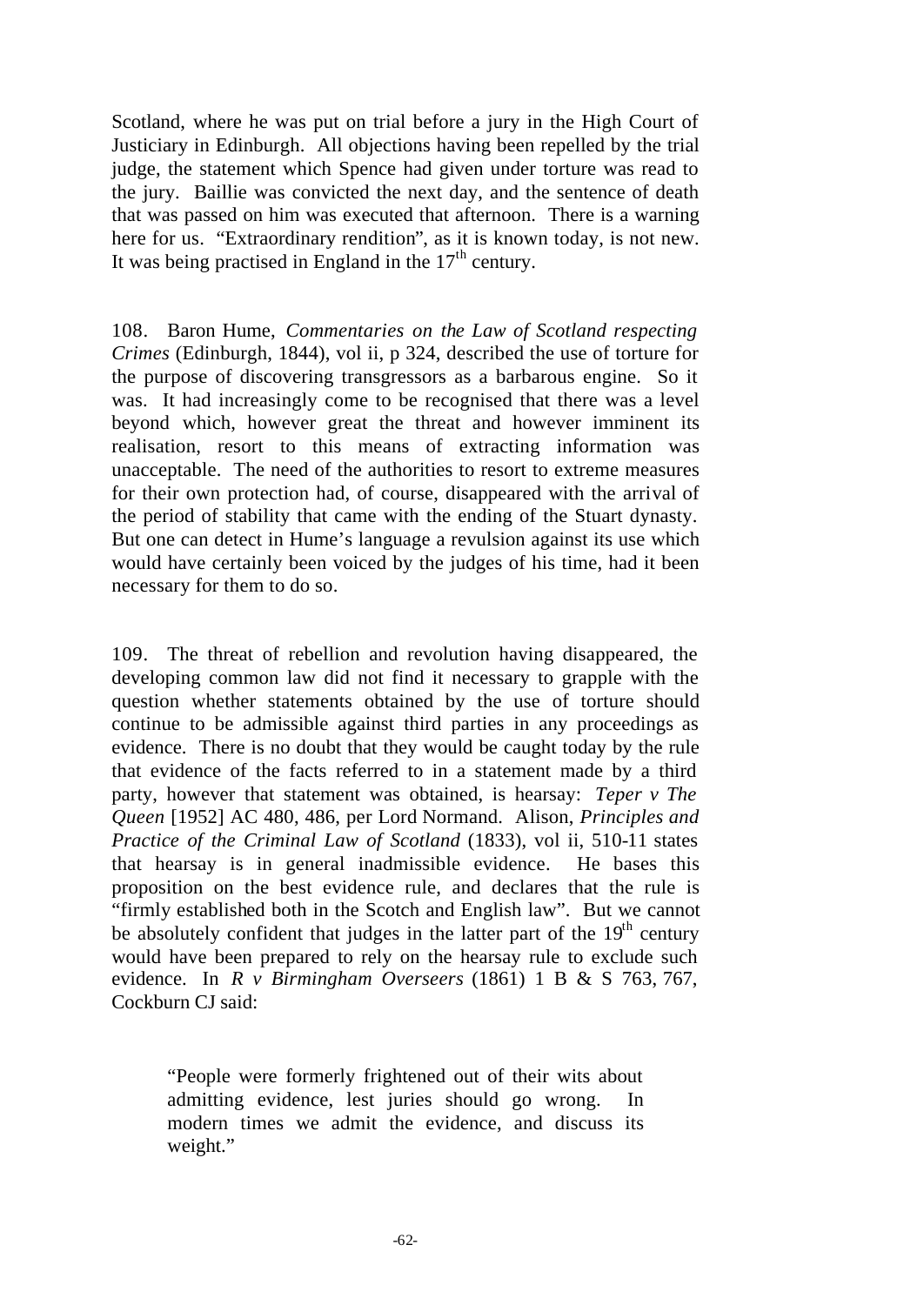If, as this passage indicates, the hearsay objection went only to the weight of the evidence, the judges would have had to face up to the more fundamental question whether at common law it was an abuse of the judicial process to rely on it.

110. I think that it is plain that the barbarity of the practice, as Hume describes it, would have led inevitably to the conclusion that the use against third parties of statements obtained in this way as evidence in any proceedings was unacceptable. This would have been a modest but logical extension of the rule already enshrined in statute by section 5 of the Treason Act 1708, that no person accused of a crime could be put to torture. The effect of that section was to render confession evidence obtained by this means inadmissible. It would have been a small but certain step to apply the same rule to statements obtained in the same way from third parties.

111. This is the background to the ratification by the United Kingdom of the Convention against Torture and Other Cruel, Inhuman or Degrading Treatment or Punishment which was adopted by the United Nations General Assembly on 10 December 1984 and entered into force on 26 June 1987. The Convention was designed to provide an international system which denied a safe haven to the official torturer. But long before it was entered into state torture was an international crime in the highest sense, as Lord Browne-Wilkinson pointed out in *R v Bow Street Metropolitan Stipendiary Magistrate, Ex p Pinochet Ugarte (No 3)* [2000] 1 AC 147, p 198G. The rule set out in article 15 of the Convention about the use of statements obtained by the use of torture must be seen in this light. Article 15 provides:

"Each State Party shall ensure that any statement which is established to have been made as a result of torture shall not be invoked in any proceedings, except against a person accused of torture as evidence that the statement was made."

112. This provision has not been incorporated into our domestic law, unlike the declaration that the use of torture is a crime wherever it was committed which was made part of our law by section 134 of the Criminal Justice Act 1988. But I would hold that the formal incorporation of the evidential rule into domestic law was unnecessary, as the same result is reached by an application of common law principles. The rule laid down by article 15 was accepted by the United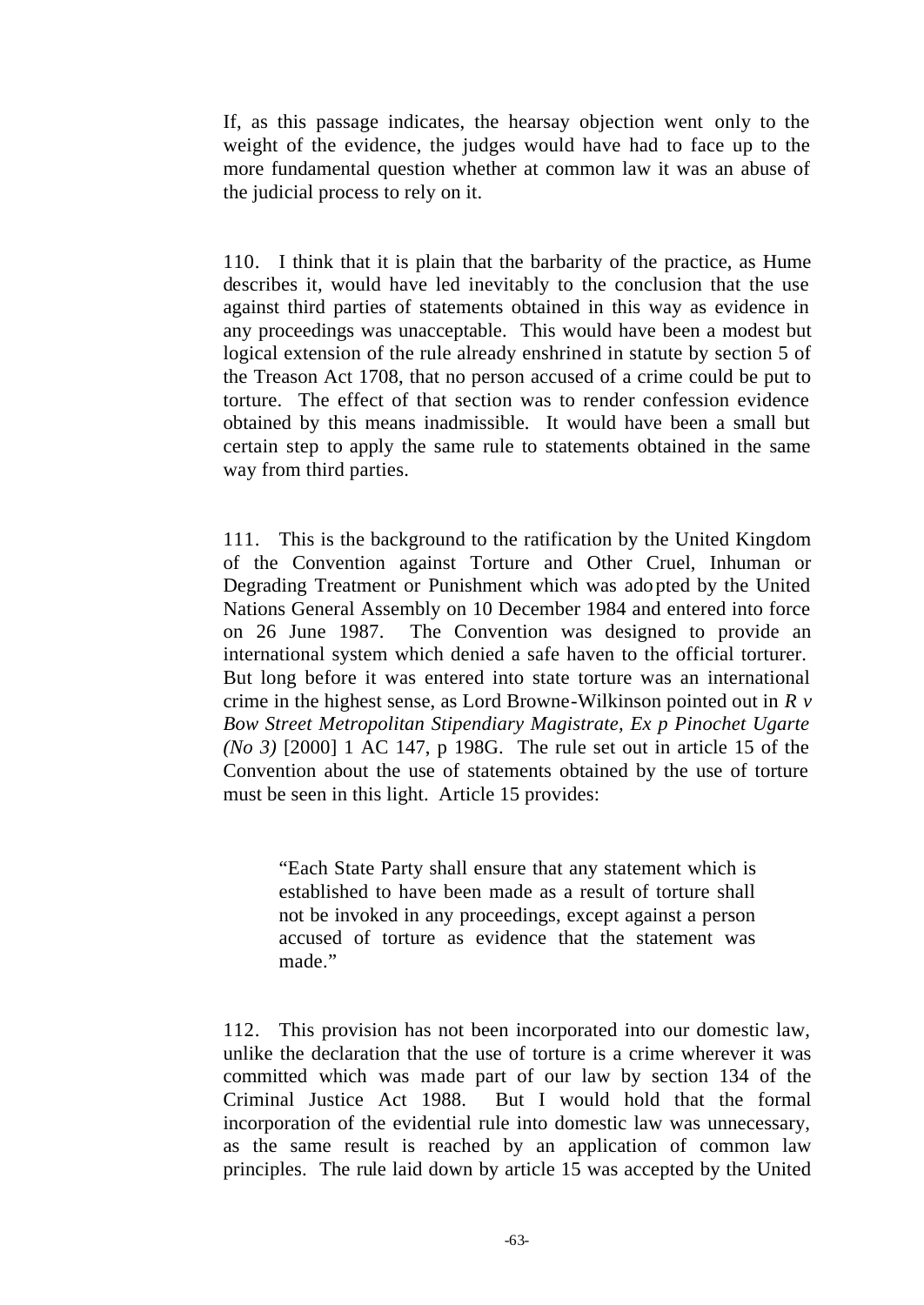Kingdom because it was entirely compatible with our own law. The use of such evidence is excluded not on grounds of its unreliability – if that was the only objection to it, it would go to its weight, not to its admissibility – but on grounds of its barbarism, its illegality and its inhumanity. The law will not lend its support to the use of torture for any purpose whatever. It has no place in the defence of freedom and democracy, whose very existence depends on the denial of the use of such methods to the executive.

113. Once torture has become acclimatised in a legal system it spreads like an infectious disease, hardening and brutalising those who have become accustomed to its use: Holdsworth, *A History of English Law*, vol v, p 194. As Jackson J in his dissenting opinion in *Korematsu v United States*, 323 US 214 (1944), 246 declared, once judicial approval is given to such conduct, it lies about like a loaded weapon ready for the hand of any authority that can bring forward a plausible claim of an urgent need. A single instance, if approved to meet the threat of international terrorism, would establish a principle with the power to grow and expand so that everything that falls within it would be regarded as acceptable. Without hesitation I would hold that, subject to the single exception referred to in article 15, the admission of any statements obtained by this means against third parties is absolutely precluded in any proceedings as evidence. I would apply this rule irrespective of where, or by whom, the torture was administered.

# *The issue for SIAC*

114. Rule 44(3) of the Special Immigration Appeals Commission (Procedure) Rules 2003 (2003/1034) provides that the Commission may receive evidence that would not be admissible in a court of law. But I consider, in agreement with all your Lordships, that this rule is incompatible with the fundamental nature of the objection to the admission of statements obtained by the use of torture, wherever it was administered, and that it does not extend to them. That being the nature of the objection, the question whether it can be overridden and, if so, in what circumstances must be left to the legislature. This is not a matter that can be left to implication. Nothing short of an express provision will do, to which Parliament has unequivocally committed itself.

115. There are ample grounds for suspecting that the use of torture on detainees suspected of involvement in international terrorism is widespread in countries with whom the security services of the United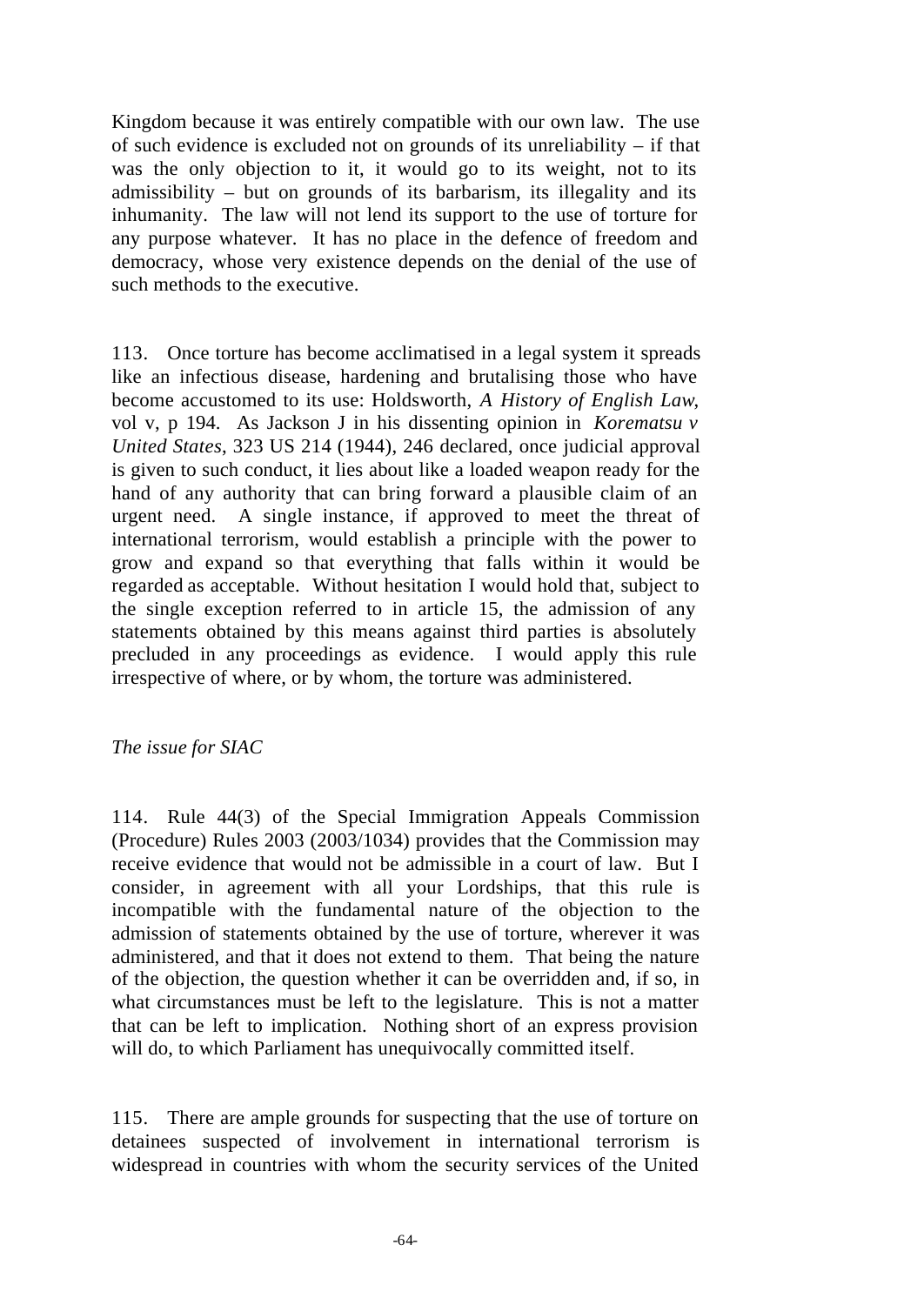Kingdom are in contact. The Secretary of State's position is that he does not rely on information that he *knows* has been obtained by torture, as a matter of principle. But he is willing to accept and act upon information whose origin is obscure and undetectable, in the knowledge that it may have come from countries that use torture. He says that it is for the party who objects to its use on the ground that torture was used to make good his objection. What then is the approach that SIAC should take to this issue?

### *(a) The burden of proof*

116. I agree that a conventional approach to the burden of proof is inappropriate in this context. It would be wholly unrealistic to expect the detainee to prove anything, as he is denied access to so much of the information that is to be used against him. He cannot be expected to identify from where the evidence comes, let alone the persons who have provided it. All he can reasonably be expected to do is to raise the issue by asking that the point be considered by SIAC. There is, of course, so much material in the public domain alleging the use of torture around the world that it will be easy for the detainee to satisfy that simple test. All he needs to do is point to the fact that the information which is to be used against him may have come from one of the many countries around the world that are alleged to practise torture, bearing in mind that even those who say that they do not use torture apply different standards from those that we find acceptable. Once the issue has been raised in this general way the onus will pass to SIAC. It has access to the information and is in a position to look at the facts in detail. It must decide whether there are reasonable grounds to suspect that torture has been used in the individual case that is under scrutiny. If it has such a suspicion, there is then something that it must investigate as it addresses its mind to the information that is put before it which has been obtained from the security services.

### *(b) The standard of proof*

117. Guidance needs to be given on this point too. Do the facts need to be established beyond a reasonable doubt or do they need to be established only on a balance of probabilities? To answer this question we must know what it is that has to be established. It is at the point of defining what SIAC must inquire into that, with the greatest of respect, I begin to differ from Lord Bingham. He says that it is for SIAC to initiate or direct such inquiry as is necessary to enable it to form a fair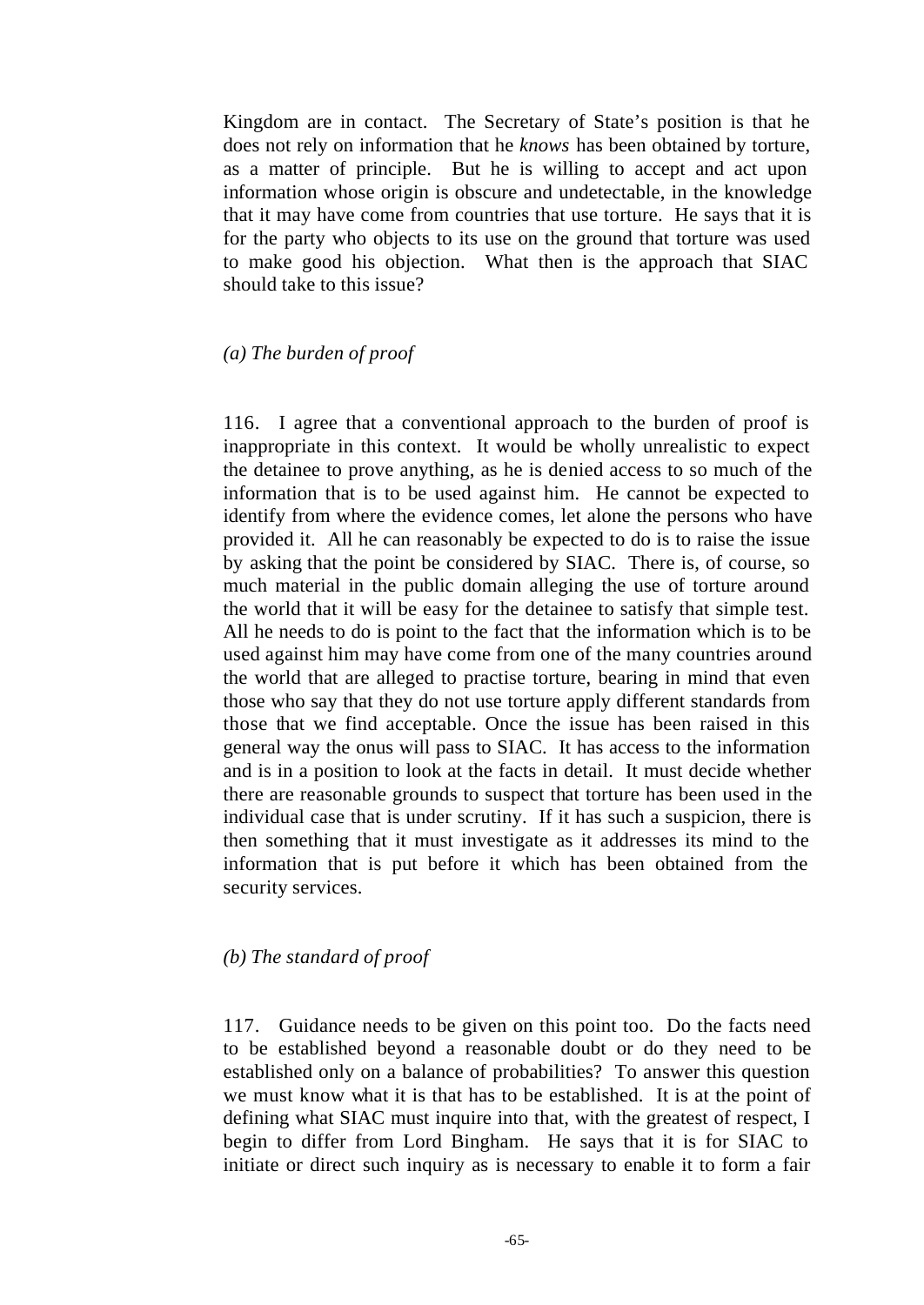judgment whether the evidence has, or whether there is a real risk that it may have been, obtained by torture or not. But it is one thing if what SIAC is to be required to do is to form a fair judgment as to whether the evidence *has*, or may have been, obtained by torture. It is another if what it is to be required to do is to form a fair judgment as to whether it *has not,* or may not, have been obtained by torture.

118. Lord Bingham then says that SIAC should refuse to admit the evidence if it is unable to conclude that there is not a real risk that the evidence has been obtained by torture. My own position, for reasons that I shall explain more fully in the following paragraphs, is that SIAC should refuse to admit the evidence if it concludes that the evidence *was* obtained by torture. I am also firmly of the view that, if it approaches the issue in this way, it should apply the lower standard of proof. The liberty of the subject dictates this. So SIAC should not admit the evidence if it concludes on a balance of probabilities that it was obtained by torture. In other words, if SIAC is left in doubt as to whether the evidence was obtained in this way, it should admit it. But it must bear its doubt in mind when it is evaluating the evidence. Lord Bingham's position, as I understand it, is that if it is left in doubt SIAC should exclude the evidence. That, in short, is the only difference between us.

# *(c) The test*

119. I must now explain why I believe that the question which SIAC must address should be put positively rather than negatively. The effect of rule 44(3) of the Procedure Rules is that sources of all kinds may be relied upon, far removed from what a court of law would regard as the best evidence. SIAC may be required to look at information coming to the attention of the security services at third or fourth hand and from various sources, the significance of which cannot be determined except by looking at the whole picture which it presents. The circumstances in which the information was first obtained may be incapable of being detected at all or at least of being determined without a long and difficult inquiry which would not be practicable. So it would be unrealistic to expect SIAC to demand that each piece of information be traced back to its ultimate source and the circumstances in which it was obtained investigated so that it could be proved piece by piece, that it was *not* obtained under torture. The threshold cannot be put that high. Too often we have seen how the lives of innocent victims and their families are torn apart by terrorist outrages. Our revulsion against torture, and the wish which we all share to be seen to abhor it, must not be allowed to create an insuperable barrier for those who are doing their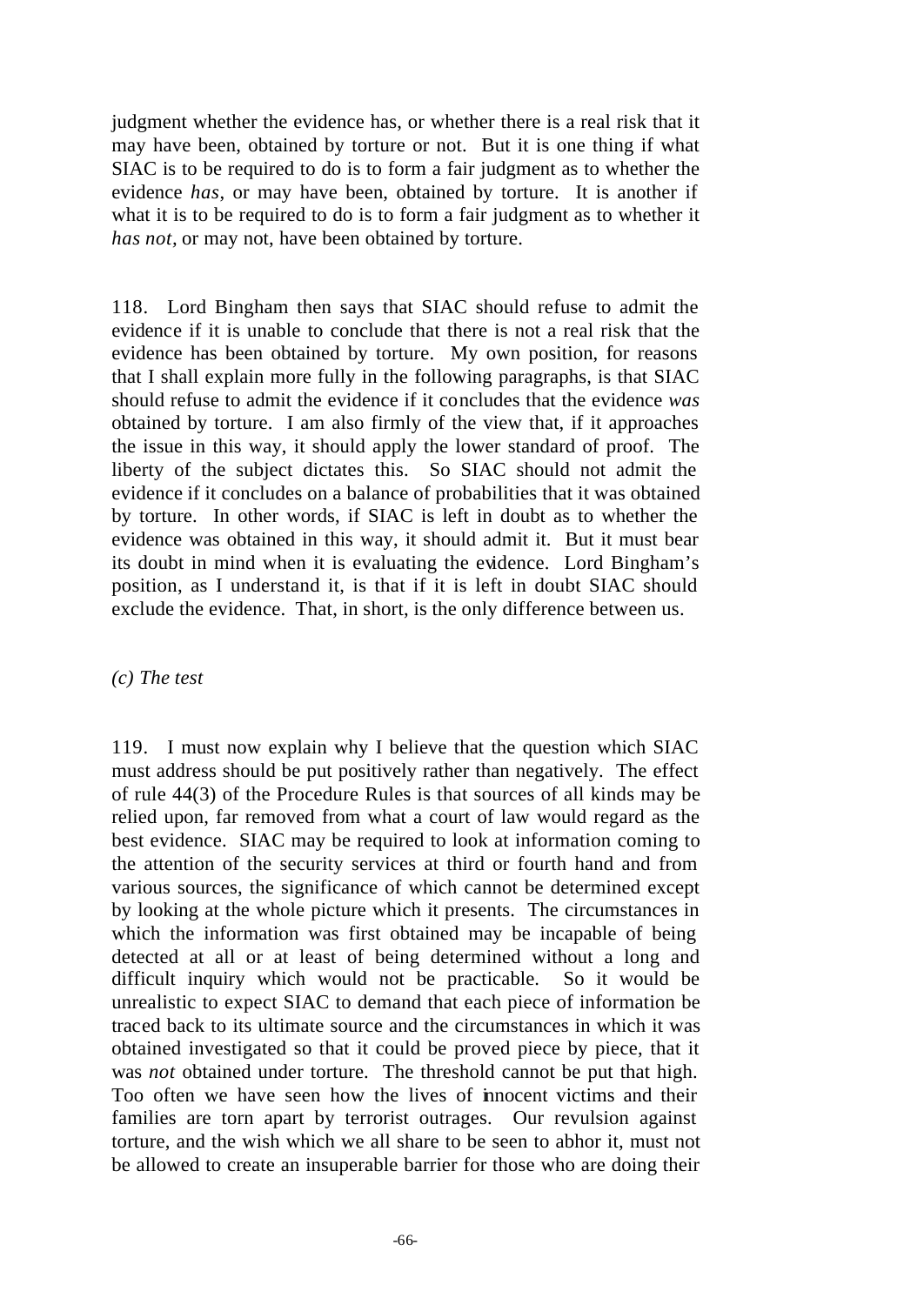honest best to protect us. A balance must be struck between what we would like to achieve and what can actually be achieved in the real world in which we all live. Articles 5(4) and 6(1) of the European Convention, to which Lord Bingham refers in para 62, must be balanced against the right to life that is enshrined in article 2 of the Convention.

120. I would take as the best guide to what is practicable the approach that article 15 of the Torture Convention takes to this issue. The United Nations has adopted it, and it has the support of all the signatories to the Convention. So it deserves to be respected as the best guide that international law has to offer on this issue. First, the exclusionary rule that it lays down applies to statements obtained under torture, not to information that may have been discovered as a result of them. Logic might suggest that the fruits of the poisoned tree should be discarded too. But the law permits evidence to be led however it was obtained, if the evidence is in itself admissible: *Kuruma v The Queen* [1955] AC 197. Secondly, the exclusionary rule applies to "any proceedings". Mr Burnett QC for the Secretary of State suggested that this phrase should be read as extending to criminal proceedings only, but I would not so read it. The word "any" is all-embracing and it is perfectly capable of applying to the proceedings conducted by SIAC.

121. Thirdly, and crucially, the exclusionary rule extends to any statement that "is established" to have been made under torture. The rule does not require it to be shown that the statement was *not* made under torture. It does not say that the statement must be excluded if there is a suspicion of torture and the suspicion has not been rebutted. Nor does it say that it must be excluded if there is a real risk that it was obtained by torture. An evaluation of risk is appropriate if the question at issue relates to the future: see *Mamatkulov and Askarov v Turkey*  (Application Nos 46827/99 and 46951/99) 4 February 2005, para 71. The question in that case was whether there was a real risk for the purposes of article 3 of the European Convention at the time of their extradition that the applicants would be tortured. The rule that article 15 lays down looks at what has happened in the past. It applies to a statement that is established *to have been* made under torture. In my opinion the test that it lays down is the test that should be applied by SIAC. It too must direct its inquiry to what has happened in the past. Is it *established*, by means of such diligent inquiries into the sources that it is practicable to carry out and on a balance of probabilities, that the information relied on by the Secretary of State *was* obtained under torture? If that is the position, article 15 requires that the information must be left out of account in the overall assessment of the question whether there were no reasonable grounds for a belief or suspicion of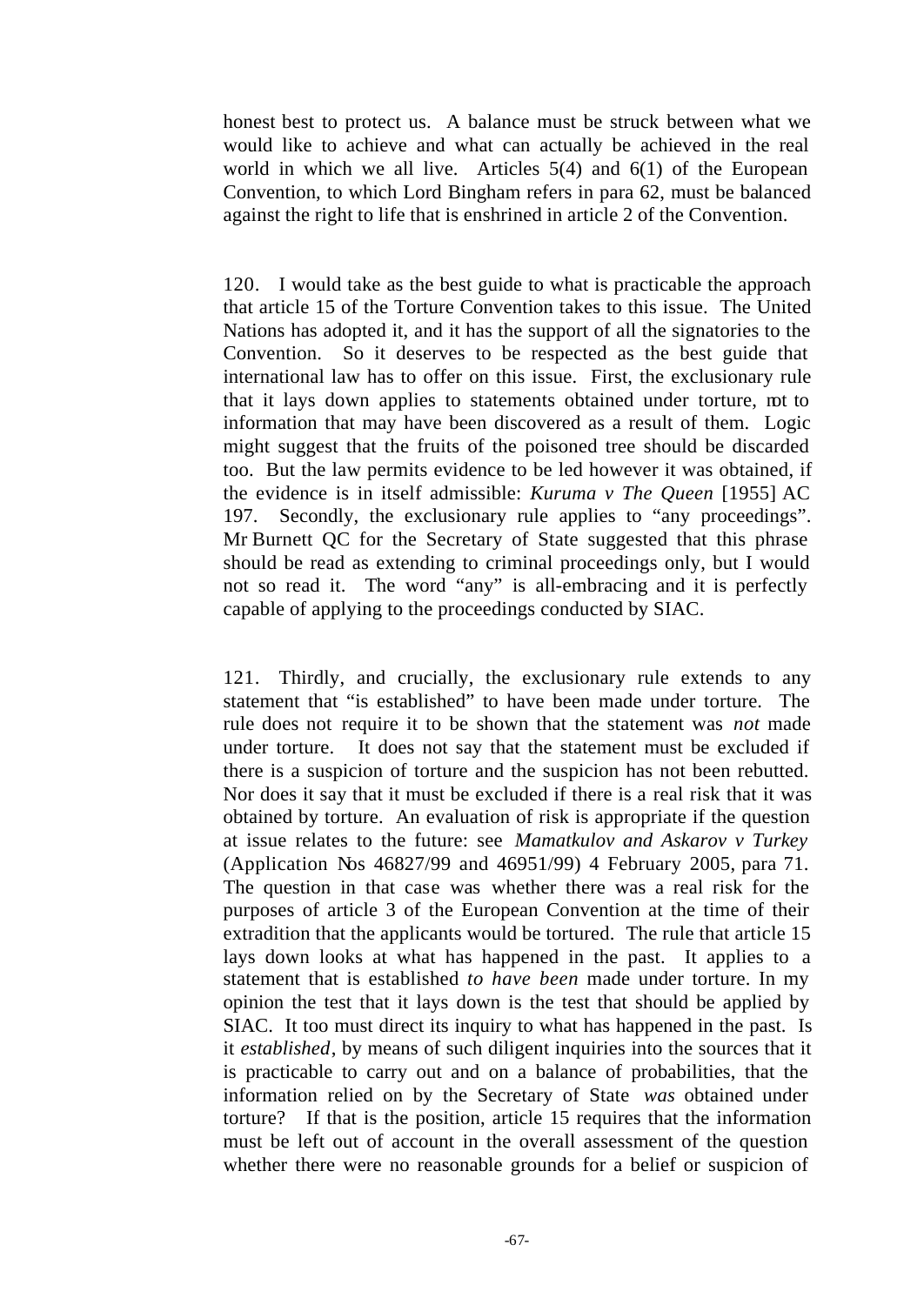the kind referred to in section  $21(1)$  (a) or (b) of the Anti-terrorism, Crime and Security Act 2001. The same rule must be followed in any other judicial process where information of this kind would otherwise be admissible.

122. Support for this approach is to be found in a decision in the case of *El Motassadeq* of the Hanseatisches Oberlandesgericht (the Hanseatic Court of Appeals, Criminal Division), Hamburg of 14 June 2005, NJW 2005, 2326. El Motassadeq had been charged with conspiracy to cause the attacks of 11 September 2001 on the United States of America and with membership of an illegal organisation. The court had been provided by the US Department of Justice with summaries of statements of three witnesses which, subject to certain safeguards, were admissible under its Code of Criminal Procedure as equivalent to written records of statements by these witnesses. The court was, of course, aware from press articles and other reports that there were indications that suspected Al Qaeda members had been subjected to torture within the meaning of article 1 of the Convention, and it was contended that these statements should be excluded under article 15. Repeated requests to the competent US authorities for information about the circumstances of the examination of these witnesses met with no response, and attempts to obtain this information through the German authorities were blocked on the ground that the information had been given to them for intelligence purposes only and that a breach of the limitations of use would jeopardise the security interests of the Federal Republic of Germany. In this situation the court had no option but to base its assessment of the question whether torture had been used on available, publicly accessible sources. On the one hand the White House denied that it used or condoned torture. On the other hand it had admitted that it did not view Al Qaeda prisoners as coming under the protection of international human rights agreements on the treatment of prisoners of war. This was enough to raise the suspicion that torture had been used. There was a question to answer on this point.

123. The court's conclusions are to be found in the following paragraphs of the certified translation:

"On the whole, the Division does not consider the use of torture within the meaning of Art. 1 of the UN Anti-Torture Convention at the examinations of Binalshibh, Sheikh Mohammend and Ould Slahi as proved according to Art. 15 of this Convention. The fact is not ignored here that it is state agents of the United States, a country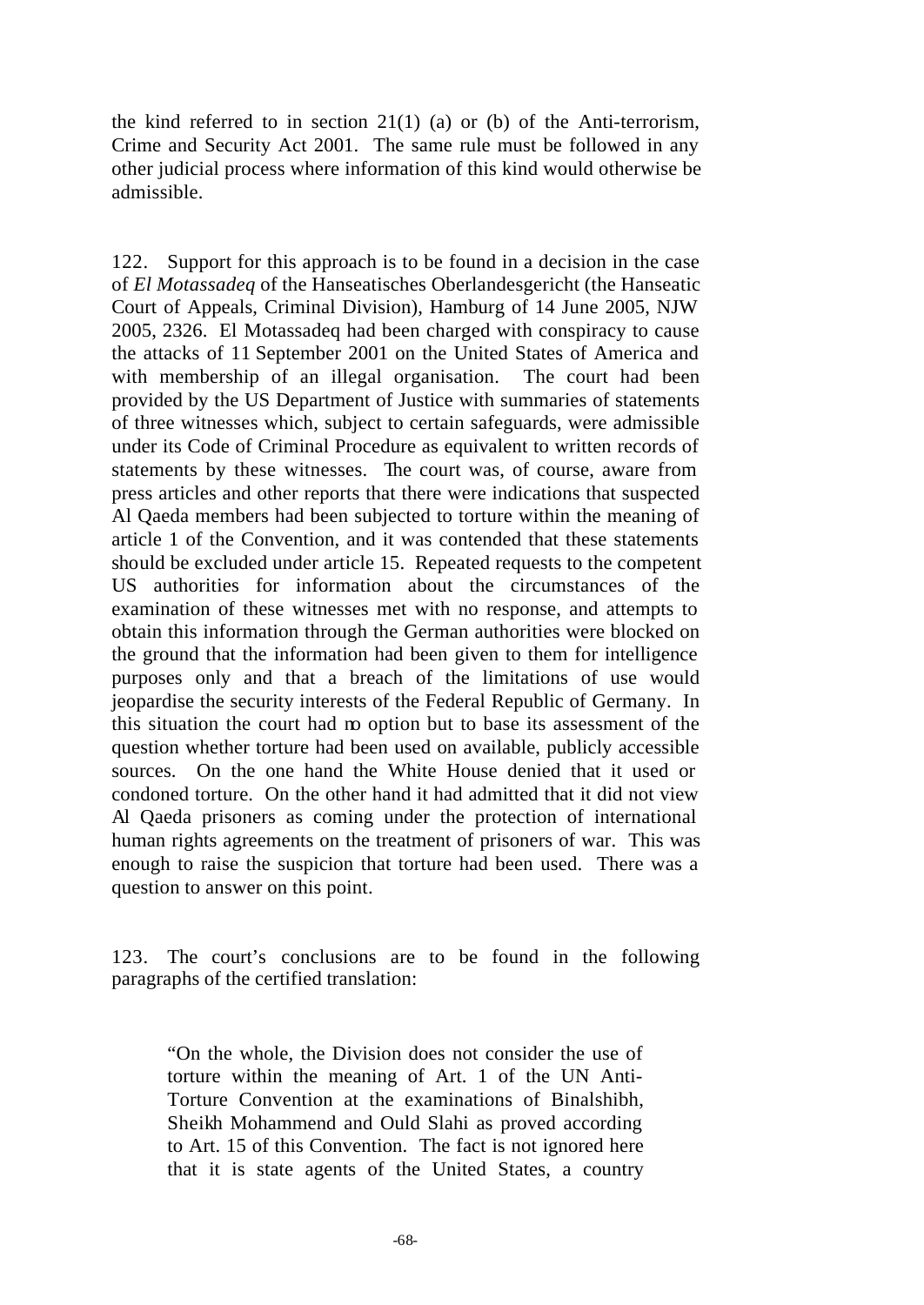accused in the press of using torture, who deny the Division access to sources from which might be expected comparatively more reliable and, in particular, verifiable information than that in the available press articles and reports of humanitarian organisations. However, a significant circumstance added to the inadequate evidence situation in this case is the fact that the forwarded summaries of the examinations of Binalshibh, Sheikh Mohammed and Ould Slahi do not exhibit the onesidedness of a universal incrimination of persons not in custody, which might be expected if torture had been used to extract information incriminating only certain suspected persons.

To the certainly weak evidence for assuming the use of torture is added the fact that the contents of the summaries of statements by Binalshibh, Sheikh Mohammed and Ould Slahi tend to indicate torture not having been used. It is only because of this that the Division has decided here not to consider it proved that Art. 15 of the UN Anti-Torture Convention was violated in a way that would have justified a prohibition of evidence utilisation and would also have precluded the hearing of evidence by the reading of evidence material."

…

In a concluding paragraph the court said that it was mindful of the problems posed by the possible use of torture and would take this into consideration when assessing the information in the summaries, adding: "This does not imply legitimisation of the use of torture, even in view of the enormous scale of the attacks of 11 September 2001."

124. The significant points that I would draw from that case are these. The court was careful to distinguish between the generalised allegations of torture which were to be found in the press articles and other materials – sufficient, it might well be said, to raise a suspicion of torture – and the position of these three witnesses in particular. What it was looking for was evidence which established that the statements of these three witnesses in particular had been obtained under torture. The test which it was asked to apply was that laid down by the article. The evidence for assuming that torture had been used was said to be weak, and the contents of the statements tended to show that torture had not been used. The court did not go so far as to say that it was unable to conclude that there was not a real risk that the evidence had been obtained by torture. It was left in a state of doubt on this point. If it had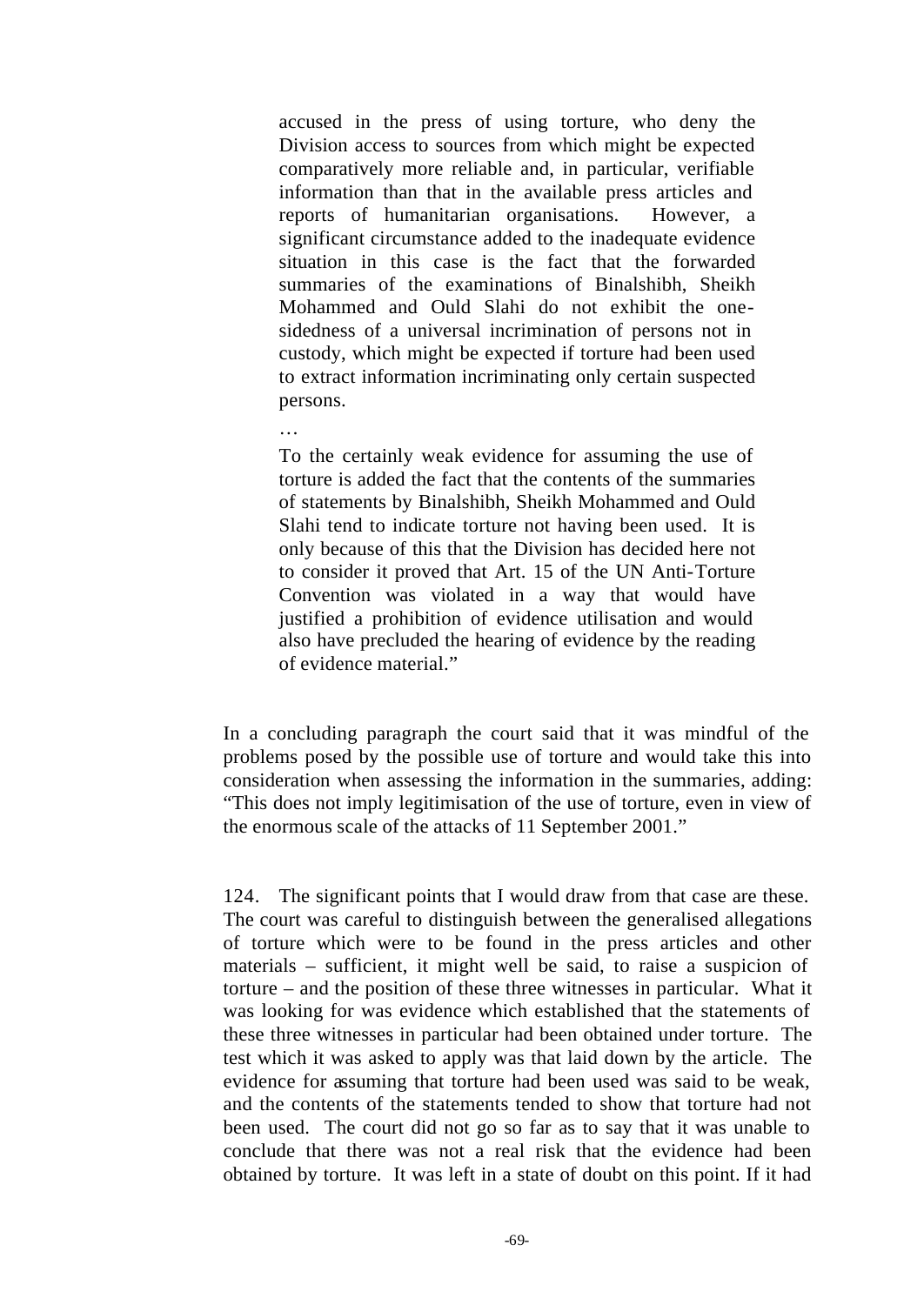applied the test which Lord Bingham suggests, the result would have been different because it had been denied access to information about the precise circumstances.

125. Article 15 of the Convention does not compel us to adopt the test which Lord Bingham suggests, and there are good reasons – as the case of *El Motassadeq* so clearly demonstrates – for thinking that the terms on which information is passed to the intelligence services would make it impossible for it to be met in practice. Your Lordships were provided with a statement by the Director General of the Security Service which indicates that the problems of obtaining access to the sources of information from foreign intelligence services are just as acute in this country as they appear to have been in Germany. In my opinion the public interest requires us to refrain from setting up a barrier to the use of such information which other nations do not impose on themselves and which is likely in practice to be insuperable. I do not believe that the test which I suggest is one that in the real world can never be satisfied. Nor do I believe that applying the test which the Convention itself lays down in the way I suggest would undermine the practical efficiency of the Convention. I think that we should adhere to what the Convention requires us to do, while making it clear that the issue as to whether torture has been used in the individual case is of the highest importance and that it must, of course, receive the most anxious scrutiny.

126. There is a fourth element in article 15 which ought to be noticed, although the issue has not been focussed by the facts of this case. The exclusionary rule that article 15 of the Torture Convention lays down extends to statements obtained by the use of torture, not to those obtained by the use of cruel, inhuman or degrading treatment or punishment. That is made clear by article 16.1 of the Convention. The borderline between torture and treatment or punishment of that character is not capable of precise definition. As John Cooper, *Cruelty – an analysis of Article 3* (2003), para 1-02 points out, the European Committee for the Prevention of Torture are unwilling to produce a clear and comprehensive interpretation of these terms, their approach being that these are different types of ill-treatment, more or less closely linked. Views as to where the line is to be drawn may differ sharply from state to state. This can be seen from the list of practices authorised for use in Guantanamo Bay by the US authorities, some of which would shock the conscience if they were ever to be authorised for use in our own country. SIAC must exercise its own judgment in addressing this issue, which is ultimately one of fact. It should not be deterred from treating conduct as torture by the fact that other states do not attach the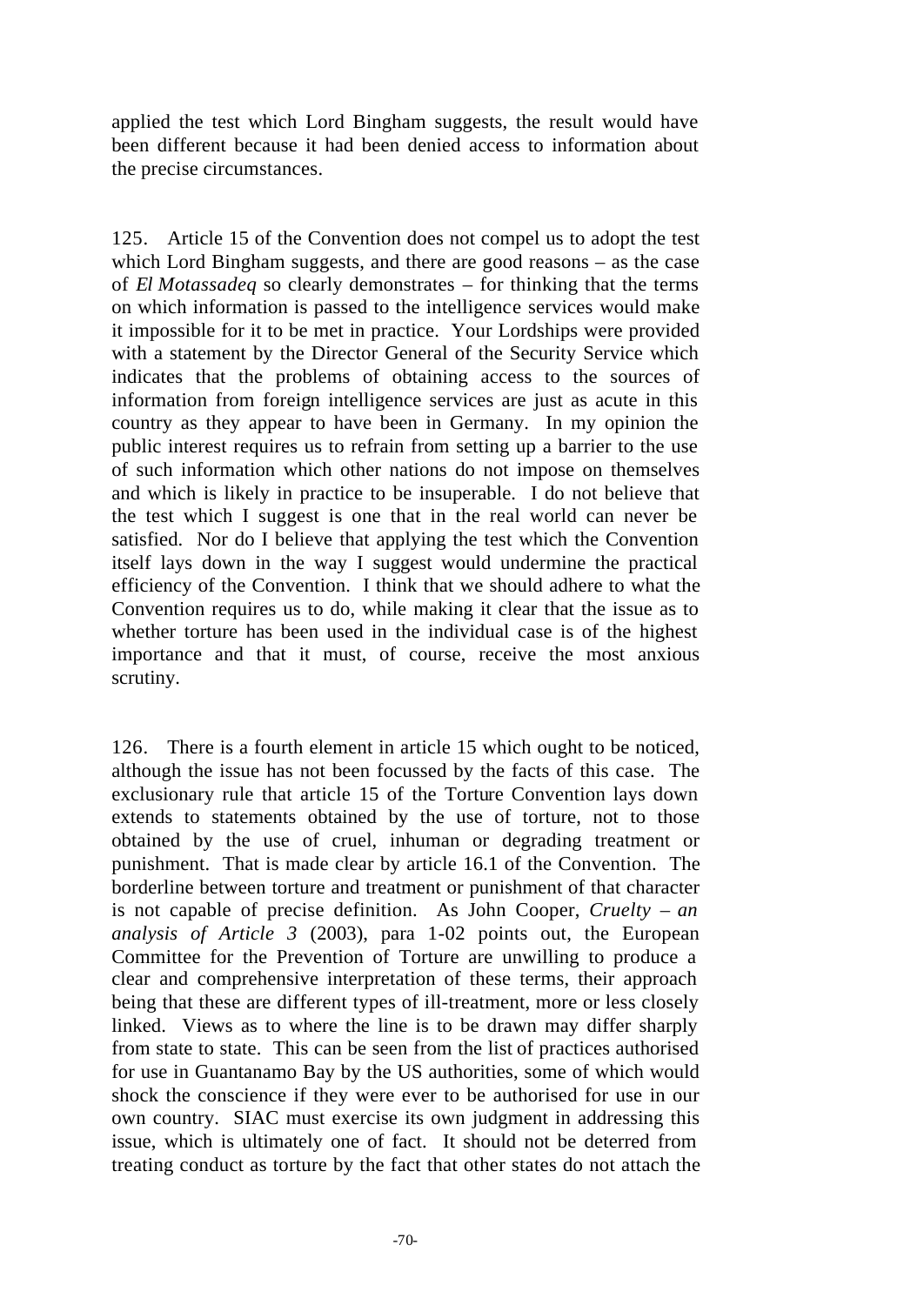same label to it. The standard that it should apply is that which we would wish to apply in our own time to our own citizens.

127. For these reasons, although I take a different view from my noble and learned friend Lord Bingham as to the advice that should be given to SIAC, I too would allow the appeals and make the order that he proposes.

### **LORD RODGER OF EARLSFERRY**

### My Lords,

128. I have ultimately come to agree with your Lordships that the appeal should be allowed, but, I confess, I have found the issue far from easy. In resolving it, I have derived considerable assistance from the closely reasoned judgments in the Court of Appeal. Unfortunately, outside the courts, the decision of the majority, Pill and Laws LJJ, has been subjected to sweeping criticisms which to a large extent ignore their reasoning and the very factors which led them to their conclusion.

129. It should not be necessary to emphasise that the difficulties which troubled the majority in the Court of Appeal and which have troubled me do not arise from any doubt about the unacceptable nature of torture. That has long been unquestioned in this country. The history of the matter shows that torture has been rejected by English common law for many centuries. In Scotland, torture was used until the end of the seventeenth century. For the most part, when used at all, torture seems to have been employed to extract confessions from political conspirators who might be expected to be more highly motivated to resist ordinary methods of interrogation. Such confessions would often contain damning information about other members of the conspiracy. Eventually, section 5 of the Treason Act 1708 declared that no person accused of any crime can be put to torture. The provision is directed at those accused of crime, but this does not mean that Parliament would have been happy for mere witnesses to crime to be tortured. On the contrary, it is an example of the phenomenon, well known in the history of the law from ancient Rome onwards, of a legislature not bothering with what is obvious and dealing only with the immediate practical problem. By 1708, it went without saying that you did not torture witnesses: now Parliament was making it clear that you were not to torture suspects either. So the prohibition on the torture of both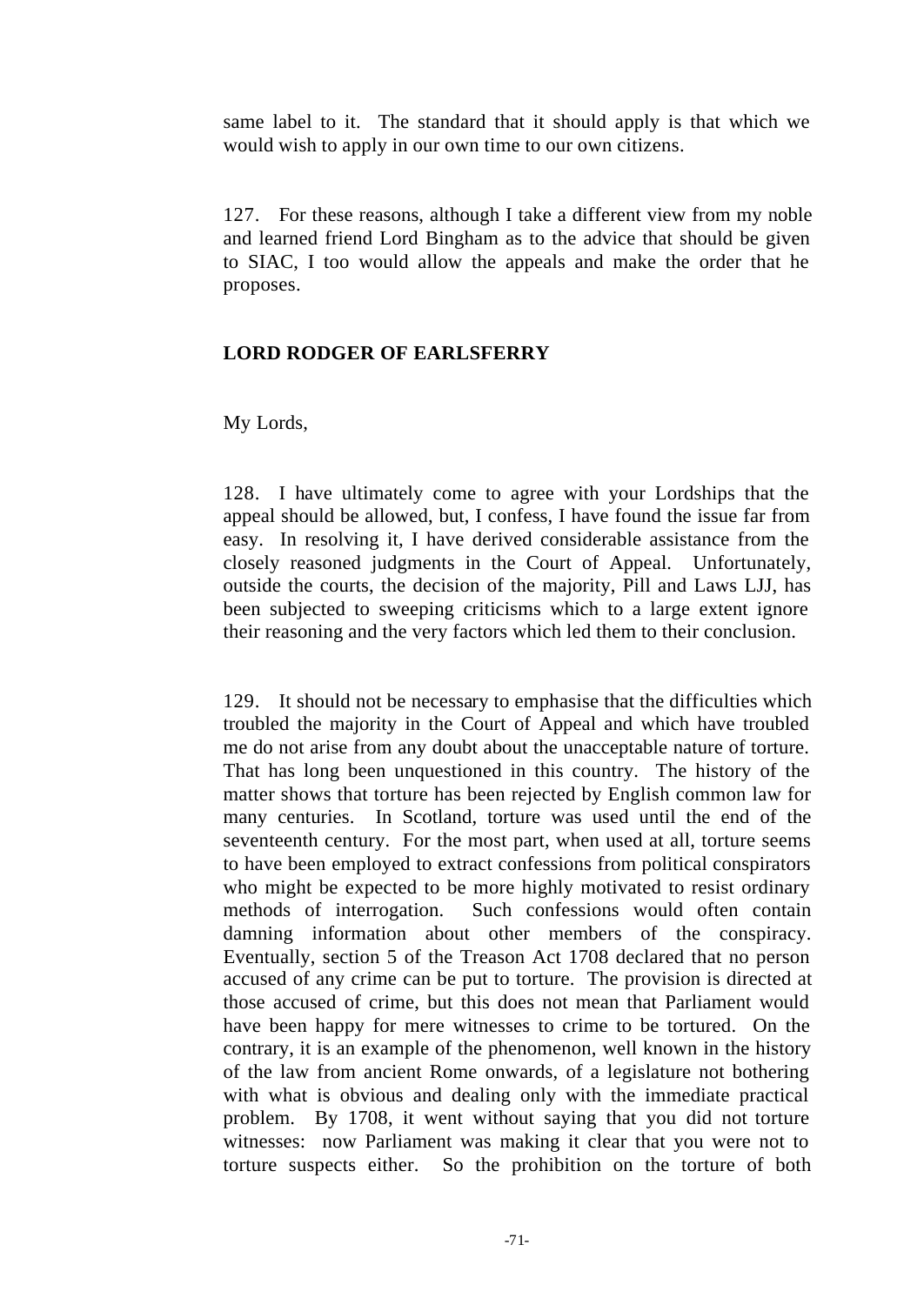witnesses and suspects is deeply ingrained in our system. The corollary of the prohibition is that any stateme nts obtained by officials torturing witnesses or suspects are inadmissible. Most of the considerations of public policy which lead courts to reject such statements are equally applicable to torture carried out abroad by foreign officials. The question for the House is whether that general approach applies to proceedings in SIAC under the Anti-terrorism, Crime and Security Act 2001 ("the 2001 Act").

130. Information obtained by torture may be unreliable. But all too often it will be reliable and of value to the torturer and his masters. That is why torturers ply their trade. Sadly, the Gestapo rolled up resistance networks and wiped out their members on the basis of information extracted under torture. Hence operatives sent to occupied countries were given suicide pills to prevent them from succumbing to torture and revealing valuable information about their mission and their contacts. In short, the torturer is abhorred as a hostis humani generis not because the information he produces may be unreliable but because of the barbaric means he uses to extract it.

131. The premise of this appeal is that, despite the United Nations Convention against Torture and any other obligations under international law, some states still practise torture. More than that, those states may supply information based on statements obtained under torture to the British security services who may find it useful in unearthing terrorist plots. Moreover, when issuing a certificate under section 21 of the 2001 Act, the Secretary of State may have to rely on material that includes such statements.

132. Mr Starmer QC, who appeared for Amnesty and a number of other interveners, indicated that, in their view, it would be wrong for the Home Secretary to rely on such statements since it would be tantamount to condoning the torture by which the statements were obtained. That stance has the great virtue of coherence; but the coherence is bought at too dear a price. It would mean that the Home Secretary might have to fail in one of the first duties of government, to protect people in this country from potential attack. Not surprisingly therefore, Mr Emmerson QC for the appellants was at pains to accept that, when deciding whether to issue a certificate, the Home Secretary was not obliged to check the origins of any statement and could take it into account even if he knew, or had reason to suspect, that it had been obtained by torture. But, he submitted, when SIAC came to discharge its functions under section 25 or 26 of the 2001 Act, in any case where the issue was raised, it could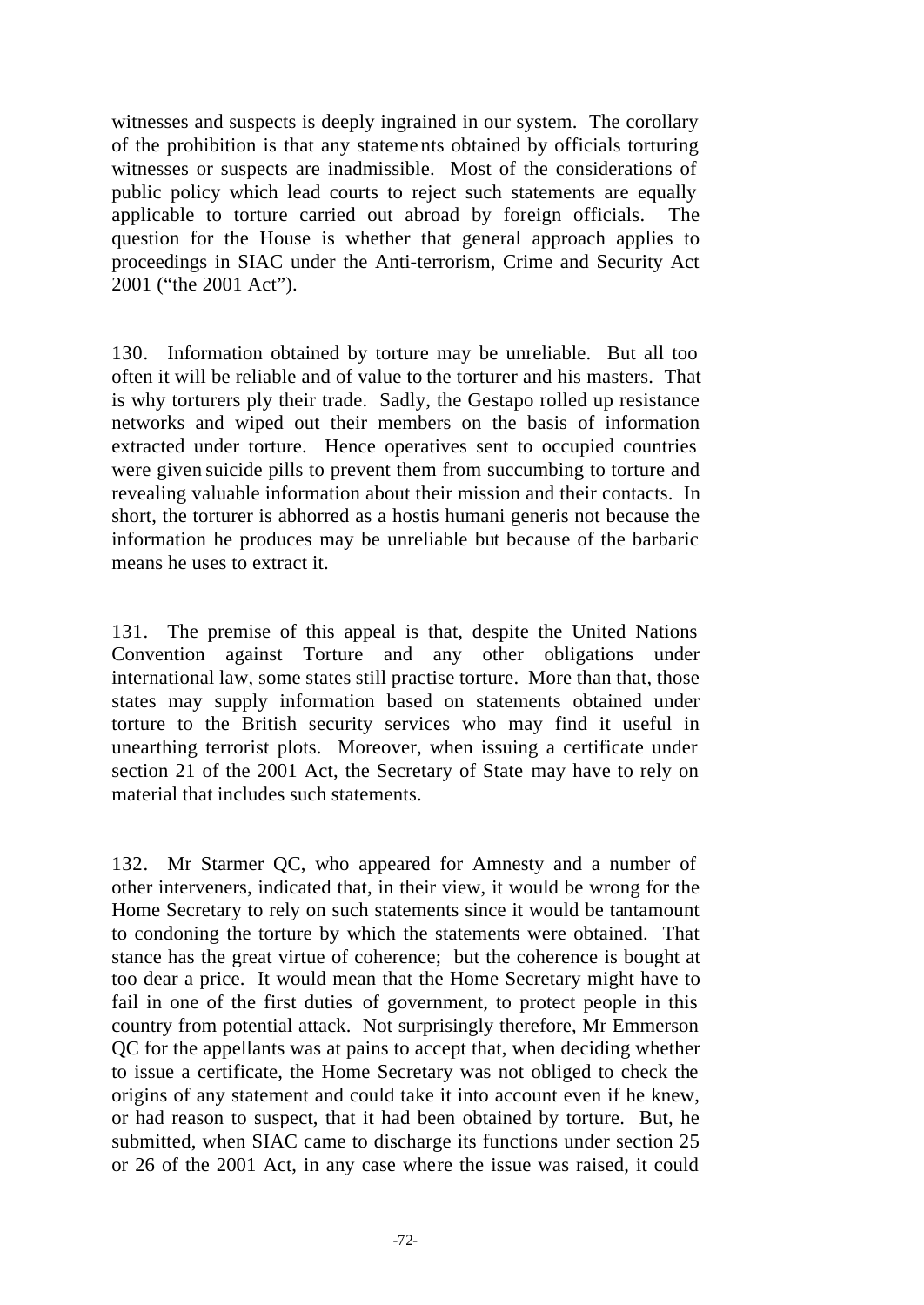not take account of a statement unless the members were satisfied, beyond reasonable doubt, that it had not been obtained by torture.

133. On this approach there is a stark disjunction between what the Home Secretary can properly do and what SIAC can properly do. It is, of course, true that, because of public interest immunity or section 17(1) of the Regulation of Investigatory Powers Act 2000, a party to a litigation may not be able to lead evidence of a matter which it was nevertheless legitimate for him to take into account. Such analogies cast little light, however, on a situation where the disjunction arises between sections in the same Act.

134. Parliament gave jurisdiction in proceedings under sections 25 and 26 of the 2001 Act to SIAC, which had been established by the Special Immigration Appeals Act 1997 in order to meet the criticisms of the European Court of Human Rights in *Chahal v United Kingdom* (1996) 23 EHRR 413. SIAC is tailor-made to deal with sensitive cases where intelligence material has to be considered. One member of the court will have had experience in handling such material. Section 18(1)(e) of the 2000 Act disapplies section 17(1) and so allows the Commission to consider the content of intercepts. Rule 44(2) of the Special Immigration Appeals Commission (Procedure) Rules 2003 allows the Commission to receive evidence in documentary or any other form, while rule 44(3) allows it to receive evidence that would not be admissible in a court of law. By giving jurisdiction to SIAC, Parliament must have intended that the appeal or review should be considered by a body that was not bound by the ordinary rules of evidence and that was, in general, free to consider all the material that the Home Secretary had taken into account when issuing his certificate. Not surprisingly, therefore, in section 29(1) Parliament provided that any action of the Secretary of State taken wholly or partly in reliance on a section 21 certificate could be questioned only in legal proceedings under section 25 or 26 or under section 2 of the 1997 Act – proceedings in other courts would not be satisfactory since they would not be able to consider the same range of material. Of course, after the certificate was issued, material might often come to hand which strengthened, or even superseded, the material on which the Home Secretary had relied. Conversely, new evidence, or criticism of the existing evidence during the hearing, might undermine the basis for the Home Secretary's decision. SIAC can take account of all that. What is not immediately clear, to me at least, is that Parliament would have contemplated that the specialist tribunal would have to shut its eyes to statements which the Home Secretary was entitled, or perhaps even bound, to take into account. Why should the Secretary of State be entitled to use such a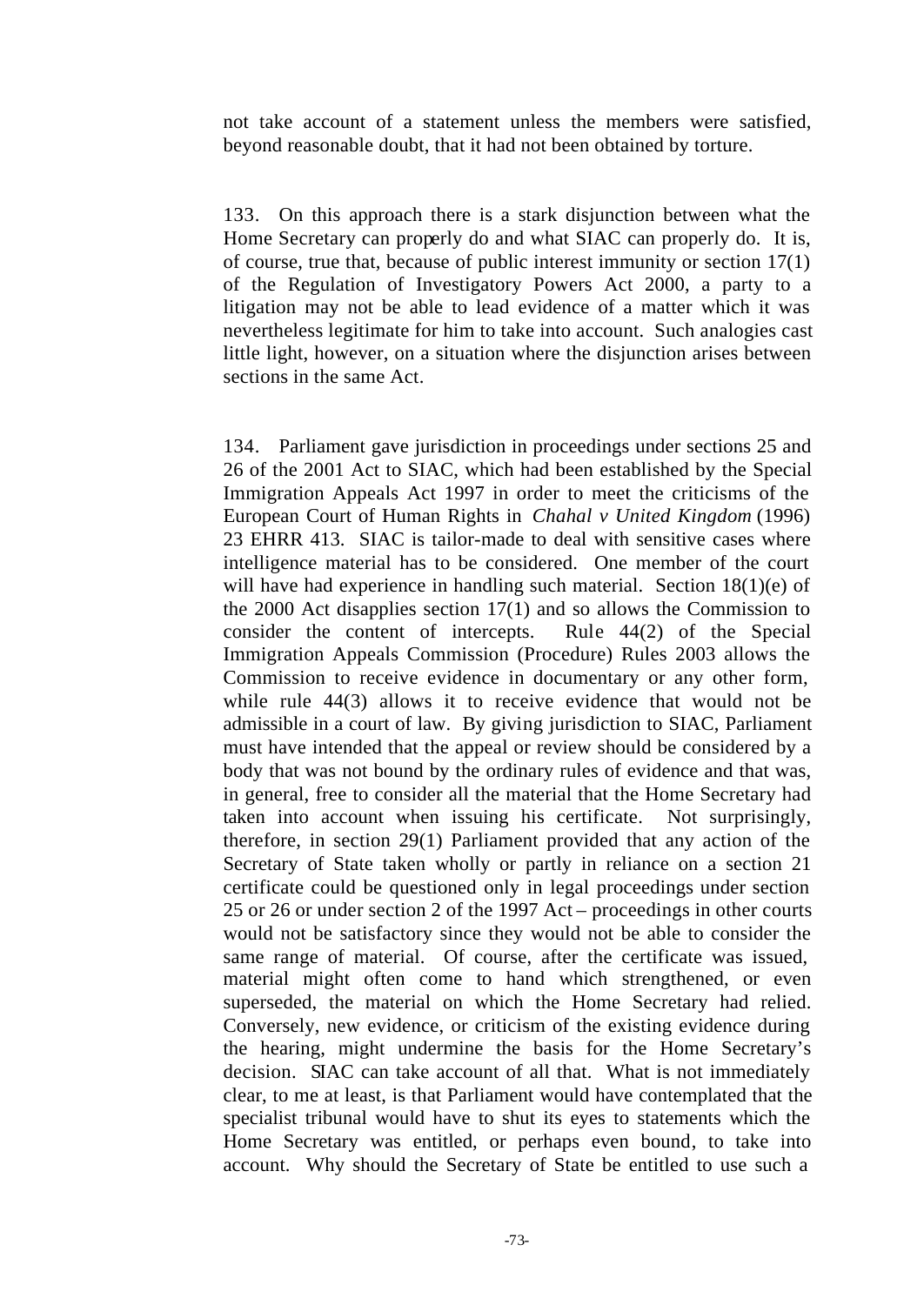statement to issue a certificate under section 21 if, in default of any additional information, SIAC is then bound to cancel that certificate under section 25 because the members cannot look at the critical statement?

135. My noble and learned friend, Lord Nicholls of Birkenhead, seeks to resolve the dilemma on the basis that the Secretary of State's certificate is in the nature of an essential preliminary step, which will be short-lived in its effect if SIAC considers that the necessary reasonable grounds do not exist. So the definitive decision is taken by SIAC, which is subject to the ethical rule that information obtained by torture is not admissible in court proceedings as proof of facts. Potentially attractive though such an analysis is, it is rather difficult to square with the fact that, if there is no appeal, SIAC is not required to review the Home Secretary's certificate for six months after it has been issued: section 26(1). A certificate which Parliament regards as sufficient warrant for a suspect's detention for six months is not, in essence, short-lived or a mere preliminary step. And, the appellants concede, such a certificate can properly be based on a statement obtained by torture.

136. According to the appellants, it is an abuse of process for the Home Secretary to produce evidence of a statement obtained by torture in proceedings before SIAC. In my view it is an abuse of language to characterise the Home Secretary's action as an abuse of process. He does not instigate the process before SIAC and seeks no order from the Commission: he merely seeks to resist an appeal brought against his decision or to withstand a review of that decision. It was perfectly proper for him to rely on the statement when issuing his certificate. There is therefore no abuse of executive power in this country for SIAC to punish by rejecting the statement and it is no part of the function of British courts to attempt to discipline officials of a friendly country. Besides anything else, the idea that foreign torturers would pause for a moment because of a decision by SIAC to reject a statement which they had extracted verges on the absurd.

137. One therefore comes back to the centuries-old view that statements obtained by torture are unacceptable. To rely on them is inconsistent with the notion of justice as administered by our courts. The Home Secretary does not defile SIAC by introducing such a statement, but he does ask it to rely on a type of statement which British courts would, ordinarily, reject on broad grounds of public policy. SIAC is, of course, different in many ways, as the relevant legislation and regulations show. Therefore, if there were any sign that Parliament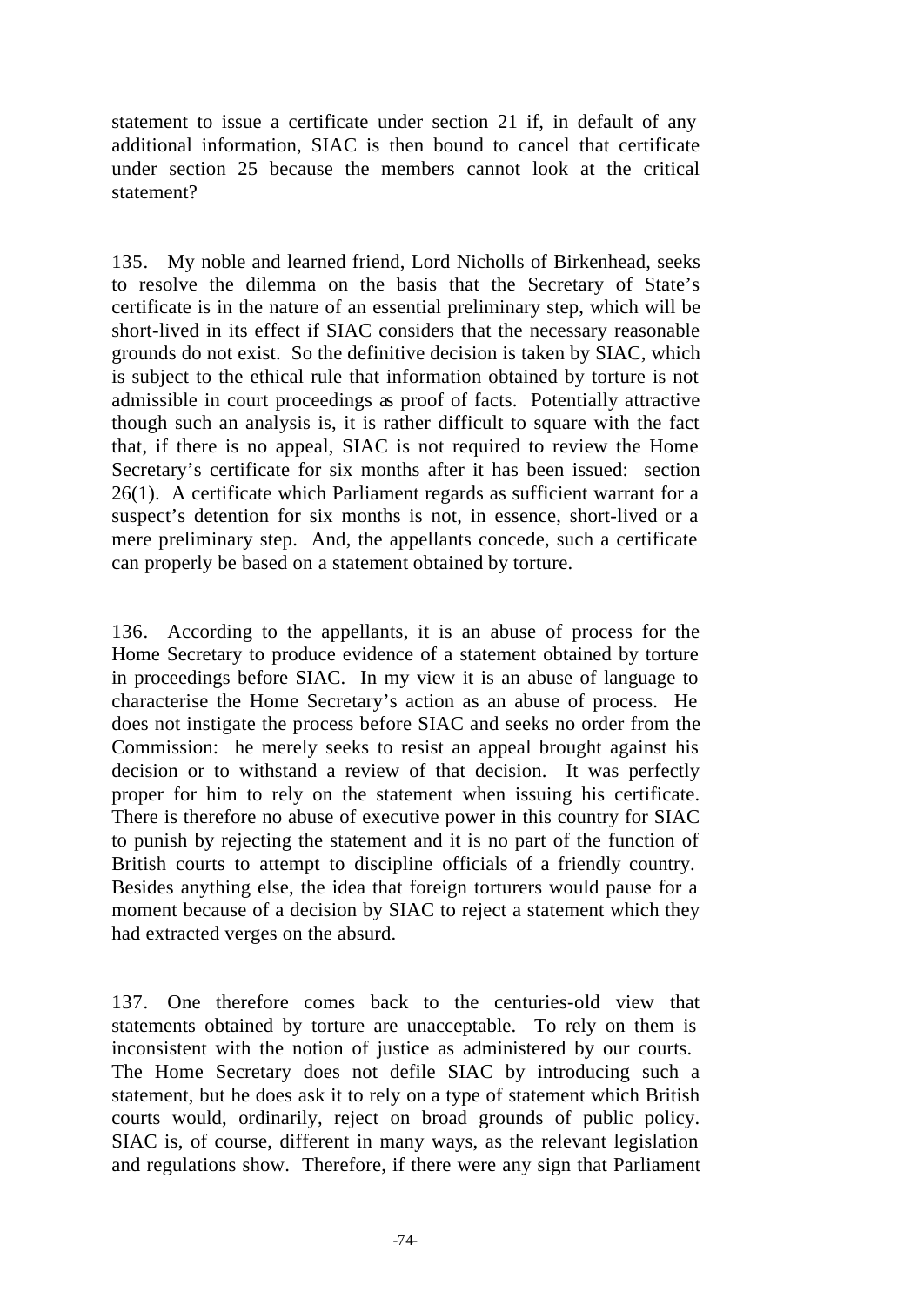had considered the point when passing the Special Immigration Appeals Commission Act 1997 or the 2001 Act, there might be a case for holding that the necessary implication of sections 21, 25 and 26 of the 2001 Act was that SIAC should take account of statements obtained by torture in another country. But that particular issue does not arise since Parliament was never asked to consider the question, either when passing these Acts or when approving the 2003 Rules, including the permissive rule 44(3). The point does not appear to have occurred to anyone. In any event, the revulsion against torture is so deeply ingrained in our law that, in my view, a court could receive statements obtained by its use only where this was authorised by express words, or perhaps the plainest possible implication, in a statute. Here, there are no express words and the provisions actually approved by Parliament do not go so far as to show that the officious bystander who asked whether SIAC could rely on a statement obtained by torture would have been testily suppressed with an "Oh, of course!" from the legislature. I therefore hold that SIAC should not take account of statements obtained by torture.

138. The courts' deep-seated objection is to torture and to statements obtained by torture. The rejection of such statements is an exception to the general rule that relevant evidence is admissible even if it has been obtained unlawfully. On the other hand, the public interest does not favour SIAC rejecting statements that have not in fact been obtained by torture. More particularly, the public interest does not favour rejecting statements merely because there is a suspicion or risk that they may have been obtained in that way. Reports from various international bodies may well furnish grounds for suspicion that a country has been in the habit of using torture. That cannot be enough. To trigger the exclusion, it must be shown that the statement in question has been obtained by torture.

139. I draw support for that general approach from the judgment of the Grand Chamber of the European Court of Human Rights in *Mamatkulov and Askarov v Turkey*, 4 February 2005. The court had to consider allegations that Turkey had violated article 3 of the Convention by extraditing the applicants to Uzbekistan where political dissidents, such as the applicants, were tortured in prison. In support of their allegations, the applicants "referred to reports by 'international investigative bodies' in the human rights field denouncing both an administrative practice of torture and other forms of ill-treatment of political dissidents, and the Uzbek régime's repressive policy towards dissidents." The Grand Chamber held that, by itself, such generalised information was not sufficient even to establish that there was a real risk that the applicants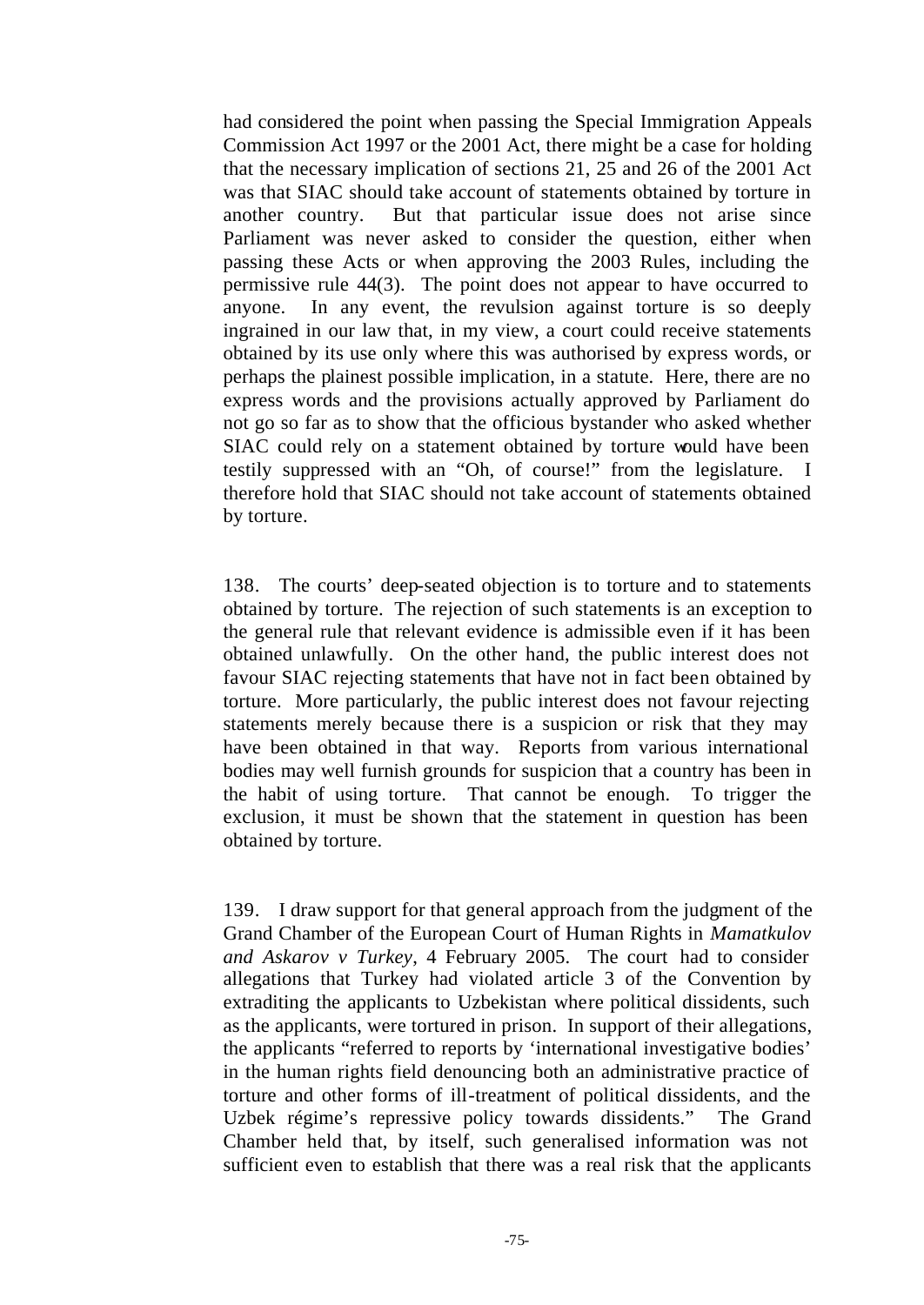would be subjected to torture in Uzbekistan. The court said this, at paras 71 – 73 (internal cross-reference omitted):

"71 For an issue to be raised under Article 3, it must be established that at the time of their extradition there existed a real risk that the applicants would be subjected in Uzbekistan to treatment proscribed by Article 3.

72 The Court has noted the applicants' representatives' observations on the information in the reports of international human-rights organisations denouncing an administrative practice of torture and other forms of illtreatment of political dissidents, and the Uzbek régime's repressive policy towards such dissidents. It notes that Amnesty International stated in its report for 2001: 'Reports of ill-treatment and torture by law enforcement officials of alleged supporters of banned Islamist opposition parties and movements ... continued....'

73 However, although these findings describe the general situation in Uzbekistan, they do not support the specific allegations made by the applicants in the instant case and require corroboration by other evidence."

In fact, there was no further evidence to support the applicants' specific allegations. Rather, the other evidence, led on behalf of Turkey, tended to contradict them and the Grand Chamber was unable to conclude that substantial grounds had existed for believing that the applicants faced a real risk of treatment proscribed by Article 3. If generalised information about a country is not enough to establish that there is a real risk that a given individual will be tortured there in the future, it cannot be sufficient, either, to establish that a given statement has been extracted there by torture in the past.

140. As my noble and learned friend, Lord Hope of Craighead, has explained, the Hanseatic Oberlandesgericht in Hamburg adopted a somewhat similar approach in *El Motassadeq* NJW 2005, 2326. There the court was considering whether article 15 of the Convention against Torture prevented it from using summaries of certain witness statements supplied by the United States. Apparently, the witnesses were members of Al Qa'eda, and the suggestion was that the statements had been obtained by torture. The court asked the German government for information, but the relevant government departments were unable to provide any information from the competent American authorities since it had been supplied to them for intelligence purposes only. In that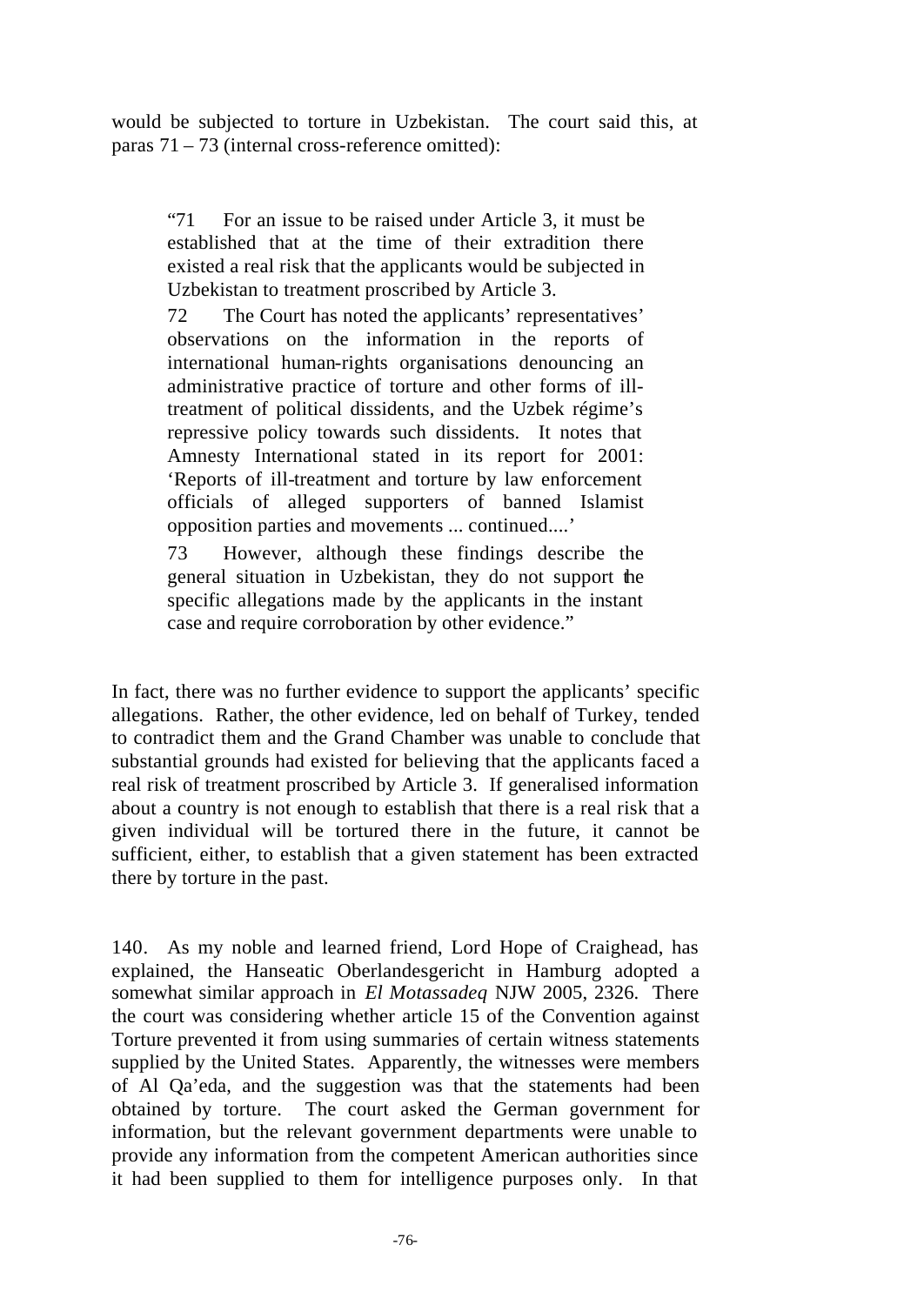situation, the court could only evaluate the considerable volume of publicly available material suggesting that suspects had been subjected to torture. What the court was looking for was proof that the three witnesses in question had been tortured. The available material referred to only one of them and, while there was quite a lot of general information about the treatment of other suspected Al Qa'eda members, the court noted that none of the information was based on verifiable, named sources. Even taking account of the fact that the United States authorities had prevented the court from having access to more reliable sources, the court concluded that it had not been proved that torture had been used in the examination of the three witnesses, especially having regard to certain exculpatory elements in their statements.

141. The reasoning of the court, at pp 2329-2330, is instructive. It was under a duty to discover the truth and so the prohibition on the use of evidence had to remain the exception rather than being elevated into the rule. Therefore, the principle "in dubio pro reo" did not apply and the facts justifying the prohibition had to be established to the court's satisfaction. If substantial doubts remained, the possible violation had not been proved and the relevant statement could be used. The court therefore took the view that it was their duty to consider the summaries so as to investigate the facts of the case as fully as possible, but they would take the allegations into account in evaluating the evidence.

142. In my view the same factors as weighed with the Oberlandesgericht should weigh with the House. Once the House has held that statements obtained by torture must be excluded, the special advocates representing suspects such as the appellants are likely to raise the point whenever information appears to come from a country with a poor record on torture. Special advocates can indeed be expected to ask their clients about possible sources of information against them before they see the closed material. At the hearing the special advocates will present information provided by international organisations or derived from books and articles to paint the picture of conditions in the country concerned. But that cannot be a sufficient basis for SIAC to be satisfied that any particular statement has been obtained by torture. More is required.

143. Of course, the suspects themselves will not be able to assist the special advocate in finding more information during the closed hearing. But that is not so great a disadvantage as may appear at first sight, since it is in any event unlikely that they would be able to cast light on the specific circumstances in which a particular statement had been taken by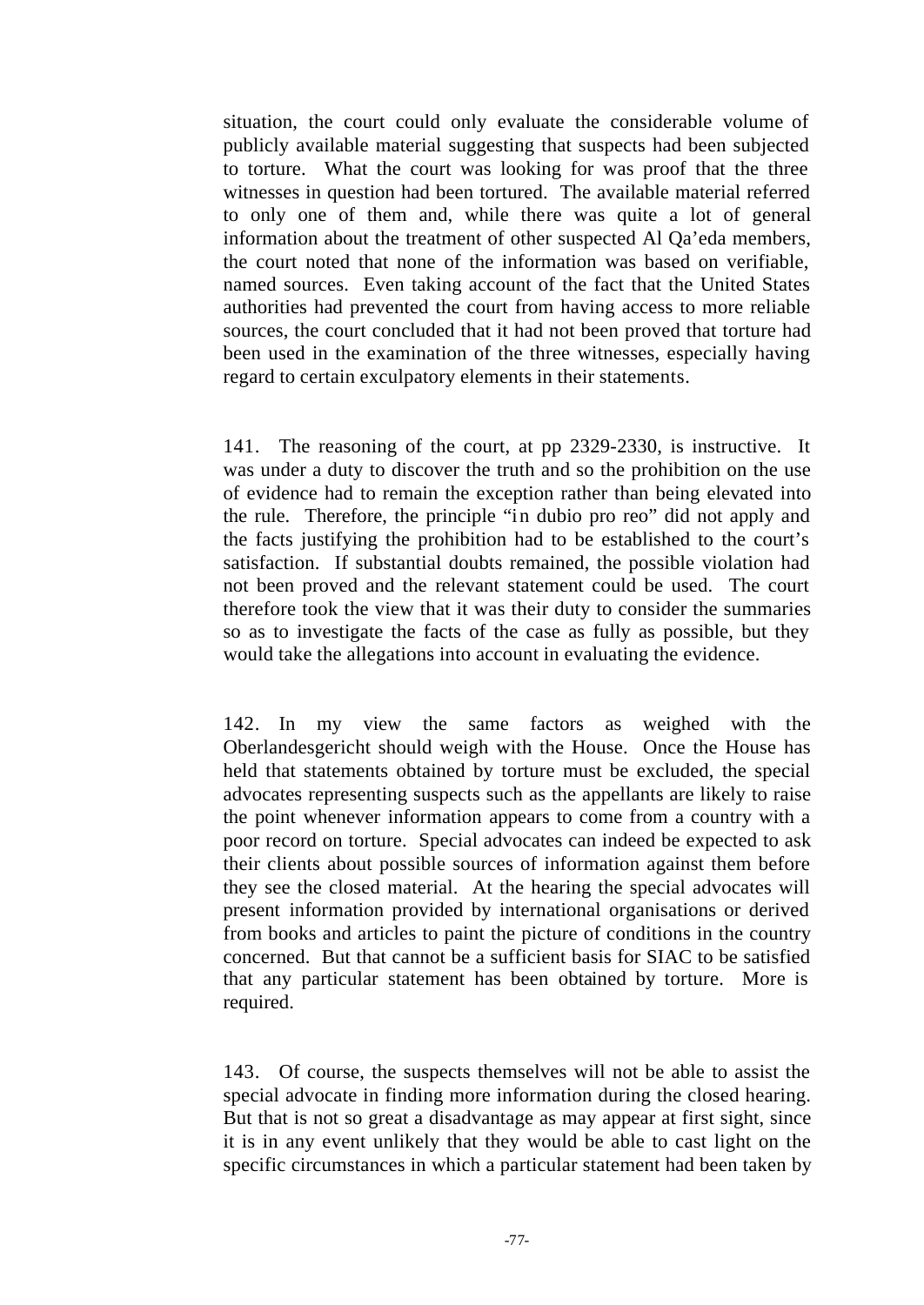the overseas authorities. So, usually at least, any investigation will have to be done by others. On behalf of the Home Secretary, Mr Burnett QC explained how those in the relevant departments who were preparing a case for a SIAC hearing would sift through the material, on the lookout for anything that might suggest that torture had been used. The Home Secretary accepted that he was under a duty to put any such material before the Commission. With the aid of the relevant intelligence services, doubtless as much as possible will be done. And SIAC itself will wish to take an active role in suggesting possible lines of investigation, just as the Hamburg court did.

144. In the nature of the case and with the best will in the world, there is likely to be a limit to what can be discovered about what went on during an investigation by the authorities in another country. Foreign states can be asked, but cannot be forced, to provide information. How far such requests can be pushed without causing damage to international relations must be a matter for the judgment of the Government and not for SIAC or any court.

145. When everything possible has been done, it may turn out that the matter is left in doubt and that, using their expertise, SIAC cannot be satisfied on the balance of probabilities that the statement in question has been obtained by torture. If so, in my view, SIAC can look at the statement but should bear its doubtful origins in mind when evaluating it. My noble and learned friend, Lord Bingham of Cornhill, proposes, however, that the statement should be excluded whenever SIAC is unable to conclude that there is not a real risk that the evidence has been obtained by torture. It respectfully appears to me that this would be to replace the true rule, that statements obtained by torture must be excluded, with a significantly different rule, that statements must be excluded unless there is not a real risk that they have been obtained by torture. In effect, the true rule would be inverted. There is no warrant for Lord Bingham's preferred rule in the common law, in article 15 of the Convention against Torture or elsewhere in international law. Moreover, it would run counter to the approach in the two decisions which I have mentioned. The real objection, however, is that, for all the reasons given by the German court, it would be unsound. If adopted, such an approach would ignore the exceptional nature of the exclusion, which requires that the relevant factual basis be established. It would mean that exclusion would be liable to become the rule rather than the exception. It would encourage objections. It would prevent SIAC from relying on statements which were in fact obtained quite properly. It would impede SIAC in its task of discovering the facts that it needs to form its judgment. I would therefore reject that approach and agree with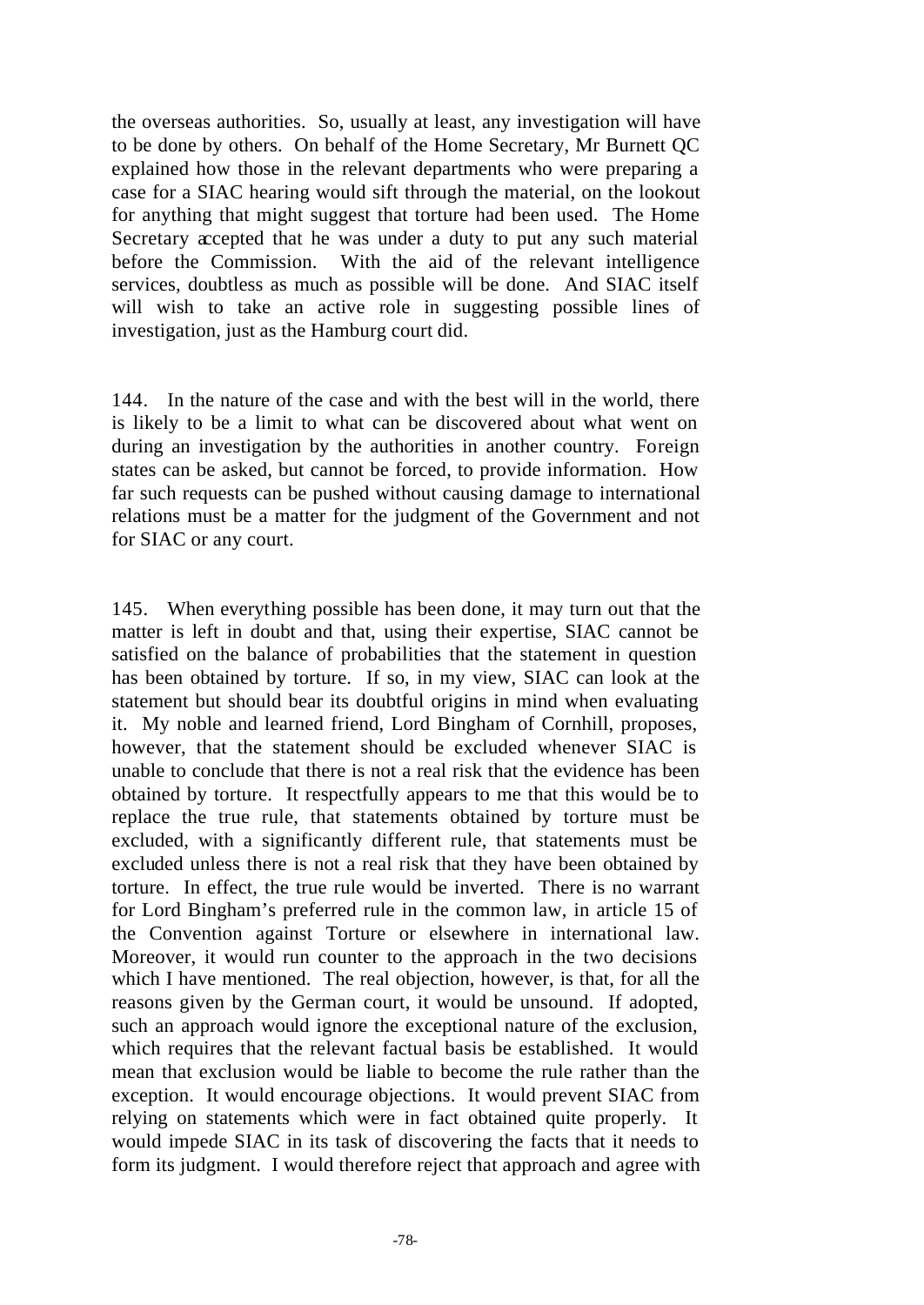my noble and learned friends, Lord Hope of Craighead and Lord Brown of Eaton-under-Heywood, that SIAC should ask itself whether it is established, by means of such diligent inquiries into the sources as it is practicable to carry out, and on the balance of probabilities, that the information relied on by the Secretary of State was obtained under torture.

## **LORD CARSWELL**

My Lords,

146. The abhorrence felt by civilised nations for the use of torture is amply demonstrated by the material comprehensively set out in the opinion of my noble and learned friend Lord Bingham of Cornhill. While it is regrettably still practised by some states, the condemnation expressed in all of the international instruments to which he has referred is universal. Some of these adjure states to do their utmost to ensure that torture does not take place, while others urge them not to admit in evidence in any proceedings statements obtained by the use of torture.

147. The objections to the admission of evidence obtained by the use of torture are twofold, based, first, on its inherent unreliability and, secondly, on the morality of giving any countenance to the practice. The unreliability of such evidence is notorious: in most cases one cannot tell whether correct information has been wrung out of the victim of torture – which undoubtedly occurred distressingly often in Gestapo interrogations in occupied territories in the Second World War – or whether, as is frequently suspected, the victim has told the torturers what they want to hear in the hope of relieving his suffering. Reliable testimony of the latter comes from Senator John McCain of Arizona, who when tortured in Vietnam to provide the names of the members of his flight squadron, listed to his interrogators the offensive line of the Green Bay Packers football team, in his own words, "knowing that providing them false information was sufficient to suspend the abuse": *Newsweek,* November 21, 2005, p 50.

148. The moral issue arises most acutely when it is established from other evidence that the information obtained under torture appears in fact to be true. Should the legal system admit it in evidence in legal proceedings (where as a matter of law such hearsay evidence may be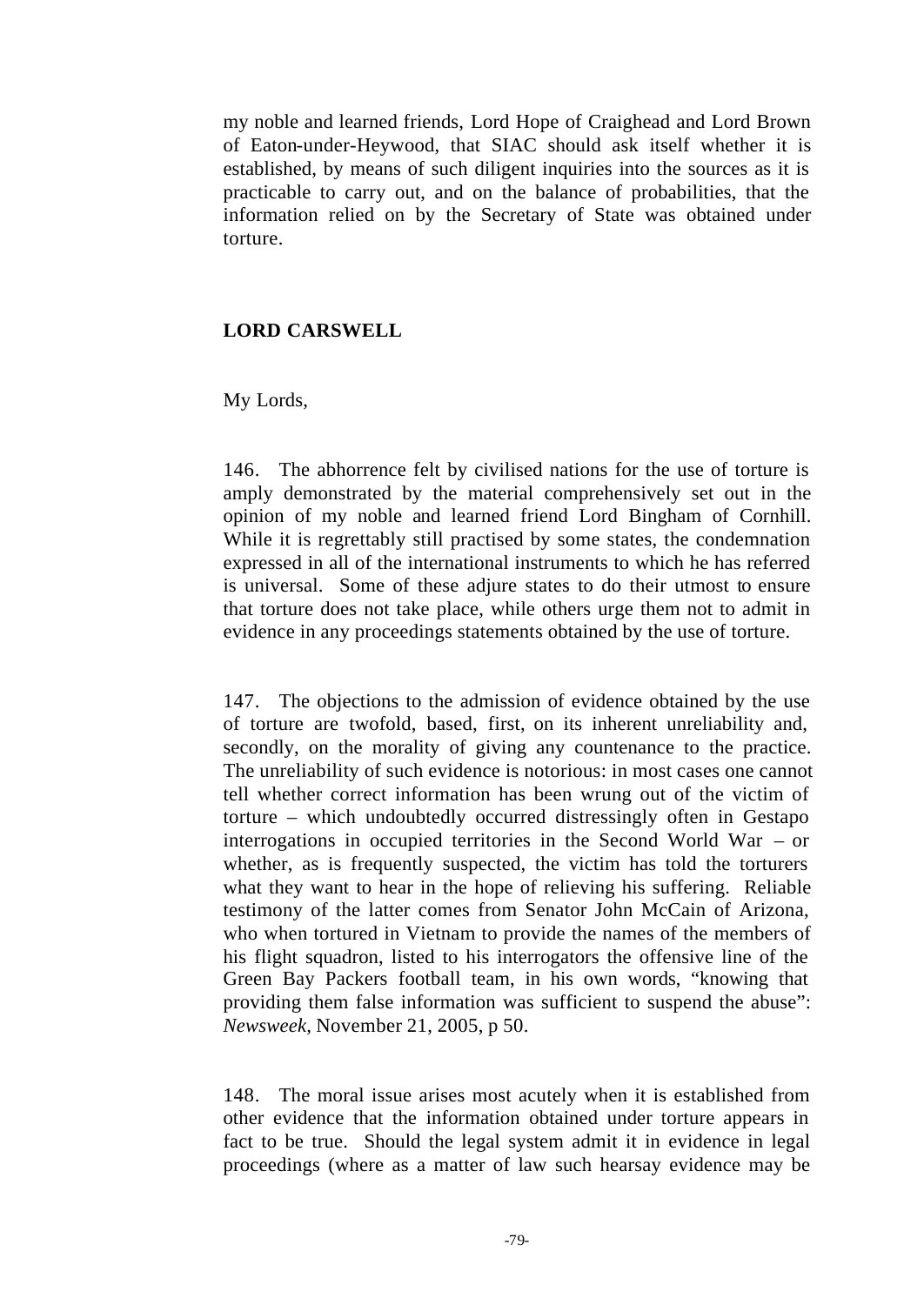admitted) or should it refuse on moral grounds to allow it to be used, despite its apparent reliability? On this issue I entirely agree with your Lordships' conclusion that such evidence should not be admitted, reliable or not, even if the price is the loss of the prospect that some pieces of information relevant to the issue of the activities of the person concerned may be given to the tribunal and relied upon by it in reaching its decision.

149. In so holding I am very conscious of the vital importance in the present state of global terrorism of being able to muster all material information in order to prevent the perpetration of violent acts endangering the lives of our citizens. I agree with the frequently expressed view that this imperative is of extremely high importance. I should emphasise that my conclusion relates only to the process of proof before judicial tribunals such as SIAC and is not intended to affect the very necessary ability of the Secretary of State to use a wide spectrum of material in order to take action to prevent danger to life and property. In the sphere of judicial decision-making there is another imperative of extremely high importance, the duty of states not to give any countenance to the use of torture. Recognising this is in no way to be "soft on torture", a gibe too commonly levelled against those who seek to balance the opposing imperatives.

150. I have to conclude, in agreement with your Lordships, that the duty not to countenance the use of torture by admission of evidence so obtained in judicial proceedings must be regarded as paramount and that to allow its admission would shock the conscience, abuse or degrade the proceedings and involve the state in moral defilement (Lord Bingham's opinion, para 39). In particular, I would agree with the statement of Mr Alvaro Gil-Robles (cited, ibid, para 35) that

"torture is torture whoever does it, judicial proceedings are judicial proceedings, whatever their purpose – the former can never be admissible in the latter."

In following this course our state will, as Neuberger LJ observed in the Court of Appeal (para 497), retain the moral high ground which an open democratic society enjoys. It will uphold the values encapsulated in the judgment of the Supreme Court of Israel in *Public Committee Against Torture in Israel v Israel* (1999) 7 BHRC 31, para 39: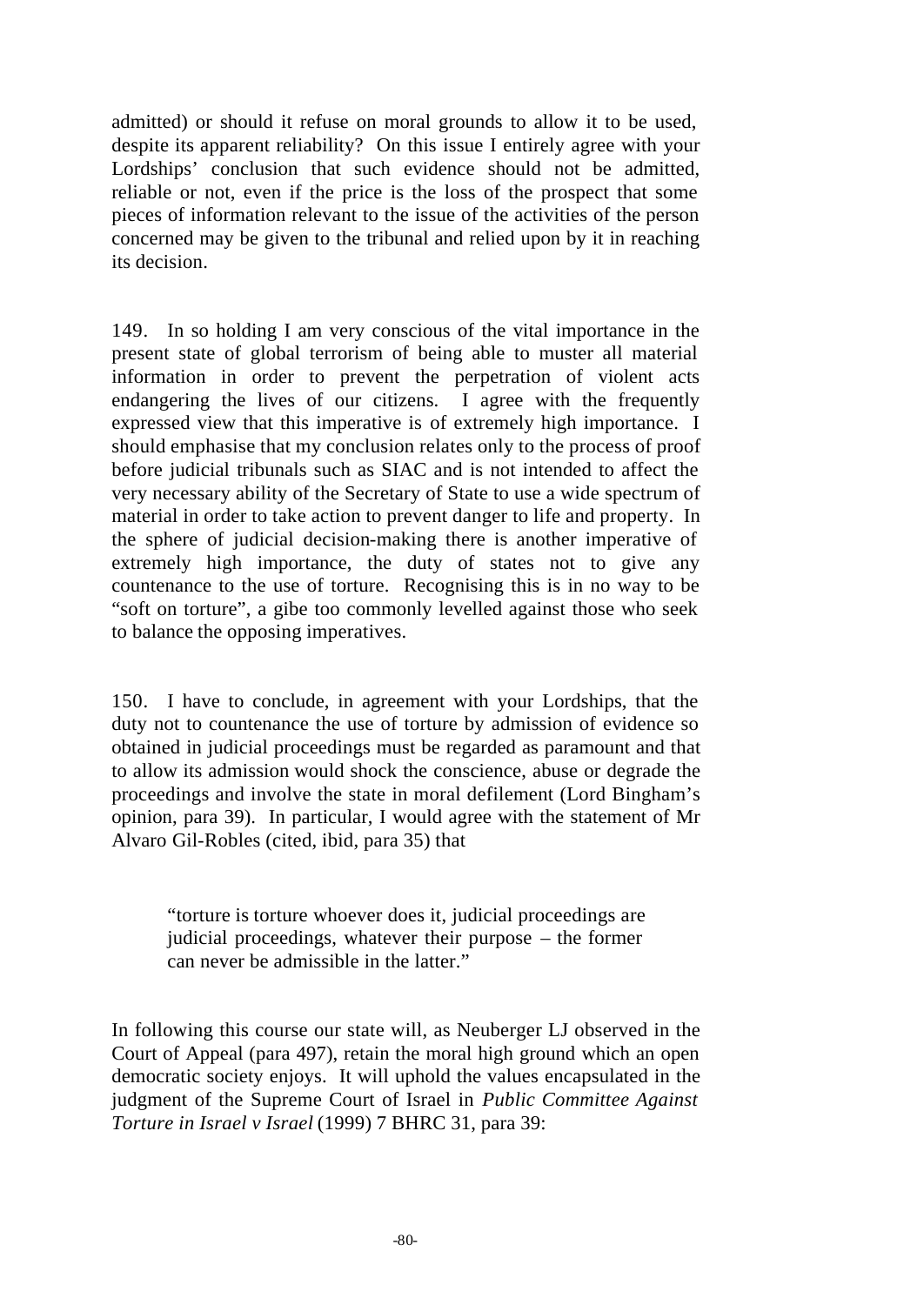"Although a democracy must often fight with one hand tied behind its back, it nonetheless has the upper hand. Preserving the rule of law and recognition of an individual's liberty constitutes an important component in its understanding of security. At the end of the day, they strengthen its spirit and its strength and allow it to overcome its difficulties."

151. It then has to be considered by what means it may be possible to give effect in our law to this moral imperative. It was argued on behalf of the appellants that it may be done by accepting that the principles of the United Nations Convention Against Torture ("UNCAT") form part of our law, by resort to article 6(1) of the Convention for the Protection of Human Rights and Fundamental Freedoms ("the Convention") or by regarding it as a valid principle of the common law. I do not find it necessary to explore either of the first two avenues, which are not without their difficulties, for I am satisfied that the common law can accommodate the principles involved.

152. Some of your Lordships have expressed the opinion that the common law as it stands would forbid the reception in evidence of any statement obtained by the use of torture: see the opinions of my noble and learned friends Lord Bingham of Cornhill at para 52 and Lord Hope of Craighead at para 112. This view may well be justified historically, but even if it requires some extension of the common law I am of the clear opinion that the principle can be accommodated. We have long ceased to give credence to the fiction that the common law consists of a number of pre-ordained rules which merely require discovery and judicial enunciation. Two centuries ago Lord Kenyon recognised that in being formed from time to time by the wisdom of man it grew and increased from time to time with the wisdom of mankind: *R v Lord Rusby* (1800) Pea (2) 189 at 192. Sir Frederick Pollock referred in 1890 in his *Oxford Lectures,* p 111 to the "freshly growing fabric of the common law" and McCardie J spoke in *Prager v Blatspiel, Stamp and Heacock Ltd* [1924] 1 KB 566 at 570 of the demand of an expanding society for an expanding common law. Similarly, in the US Supreme Court 121 years ago Matthews J said in *Hurtado v California* (1884) 110 US 516 at 531 that

"as it was the characteristic principle of the common law to draw its inspiration from every fountain of justice, we are not to assume that the sources of its supply have been exhausted. On the contrary, we should expect that the new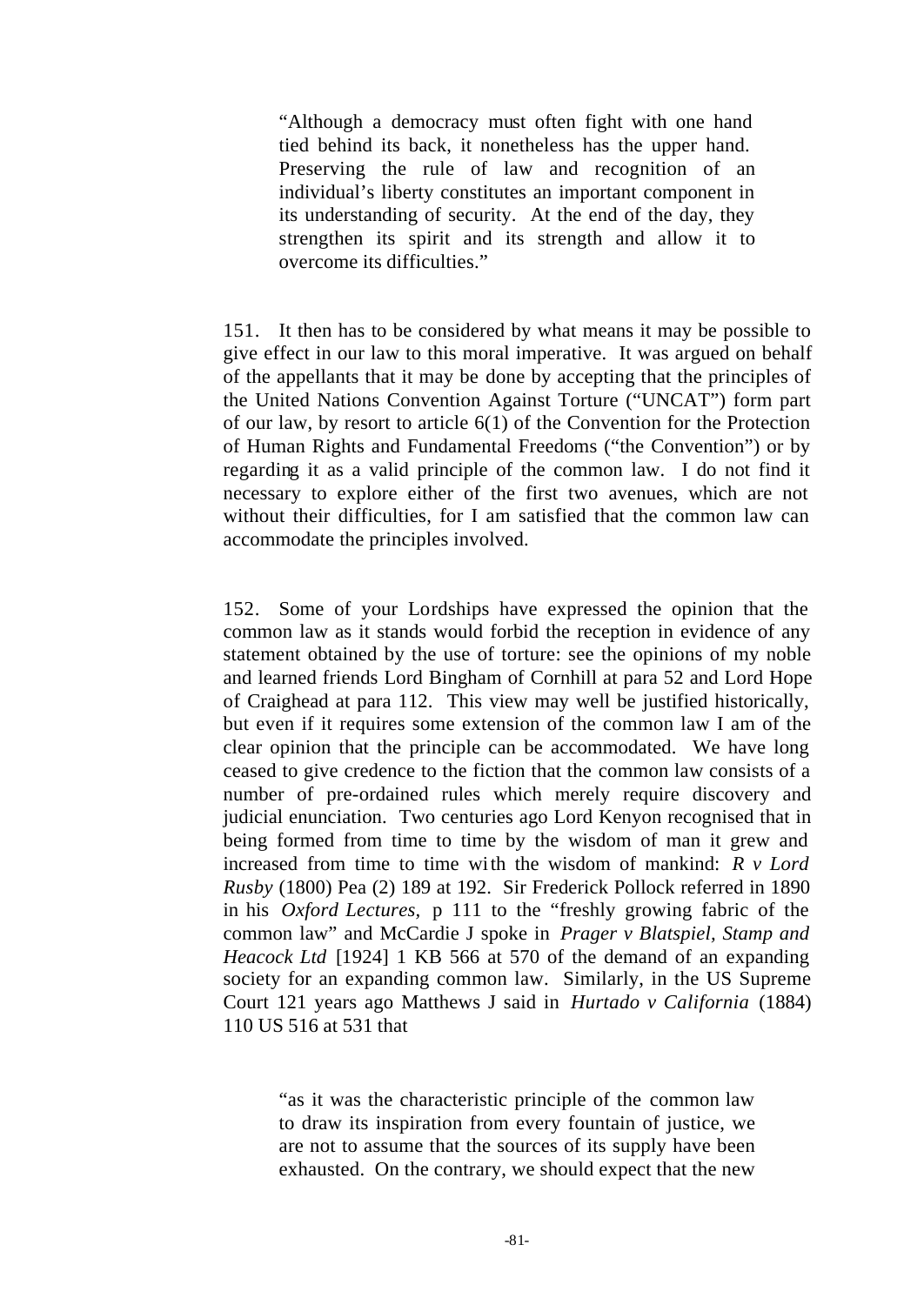and various experiences of our own situation and system will mould and shape it into new and not less useful forms."

As Peter du Ponceau said of the common law (*A Dissertation on the Nature and Extent of the Jurisdiction of the Courts,* (1824), Preface):

"Its bounds are unknown, it varies with the successions of ages, and takes its colour from the spirit of the times, the learning of the age, and the temper and disposition of the Judges. It has experienced great changes at different periods, and is destined to experience more. It is by its very nature uncertain and fluctuating, while to vulgar eyes it appears fixed and stationary."

I am satisfied that, whether or not it has ever been affirmatively declared that the common law declines to allow the admission of evidence obtained by the use of torture, it is quite capable now of embracing such a rule. If that is any extension of the existing common law, it is a modest one, a necessary recognition of the conclusions which should be drawn from long established principles. I accordingly agree with your Lordships that such a rule should be declared to represent the common law. It is only right that this should be done in what Tennyson described as

"A land of settled government, A land of just and old renown, Where Freedom slowly broadens down From precedent to precedent."

*You Ask Me, Why* (1842), iii.

153. The issue on which I have found it most difficult to reach a satisfactory principled conclusion is that of the approach which SIAC should take to deciding when a statement should be rejected, an issue on which your Lordships have not found it possible to speak with one voice. I have been much exercised by the difficulties inherent in the acceptance of either of the views which have been expressed, but I am conscious of the importance of laying down a clearly defined and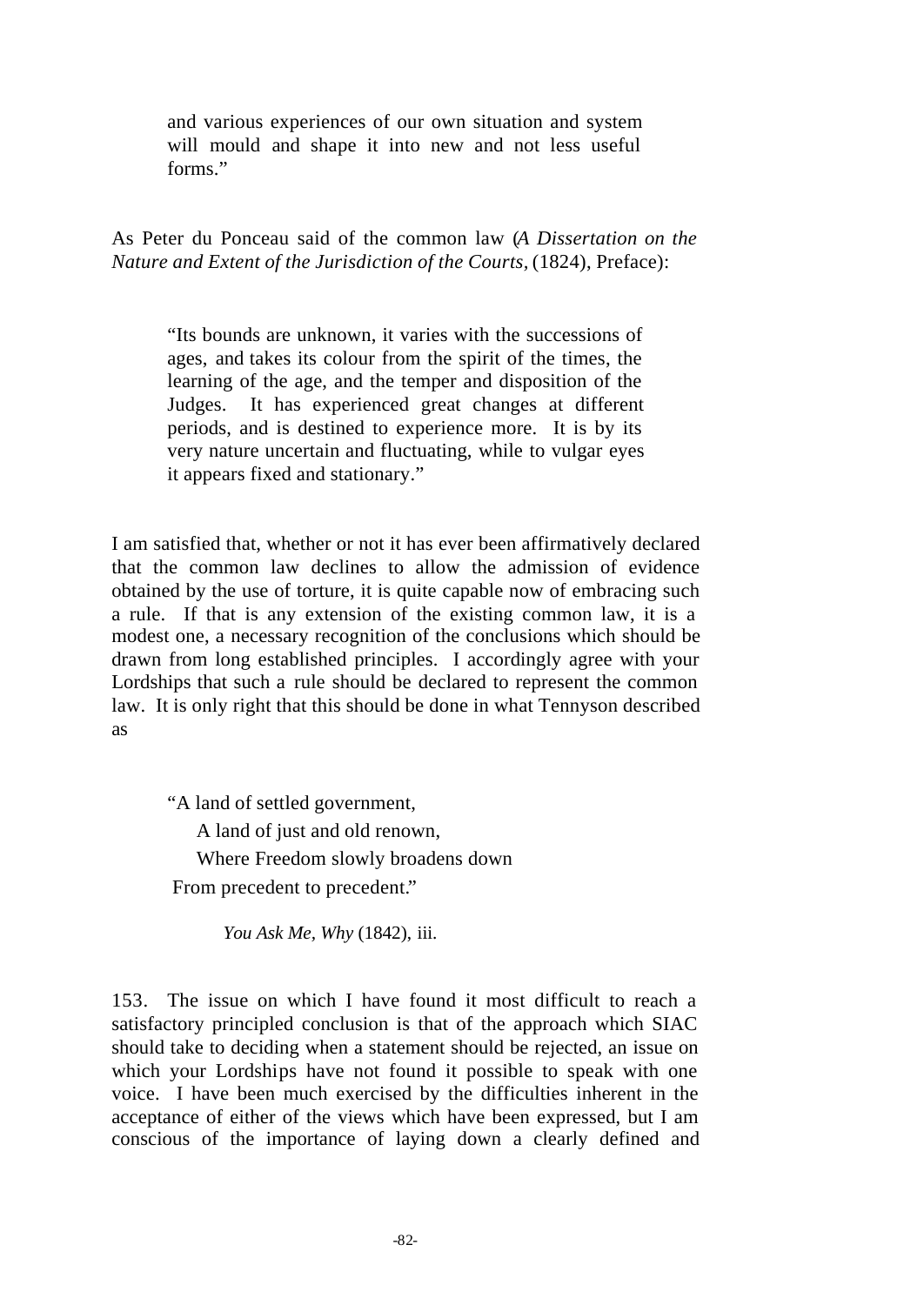workable rule which can be applied by SIAC (or similar bodies which may have to deal with the same problem).

154. Several possible ways of approaching the issue were mooted in the course of argument. Counsel for the appellants advanced the proposition that once the issue has been raised that a statement may have been obtained by the use of torture the onus should rest upon the Secretary of State to prove beyond reasonable doubt that it was not so obtained. I would unhesitatingly reject this proposition as unsustainable. That is confirmed by experience of inordinately long voir dires in terrorist cases in which the admissibility of confessions has been contested. Not only would the process severely disrupt the course of work in SIAC, it would be wholly impossible for the Secretary of State to obtain the evidence of the parade of witnesses commonly called in such voir dires – gaolers, doctors, interviewers etc – to cover in minute detail the time spent in custody by the maker of the statement. The opposite extreme suggested on behalf of the Secretary of State was that the appellant should have to prove on the balance of probabilities that a challenged statement was obtained by the use of torture before it is rejected. The objections in principle and practice to the imposition of such a burden on an appellant are equally conclusive. He may not even know what material has been adduced before SIAC. The special advocate is given the material, but he has little or no means of investigation and is not permitted to disclose the information to the appellant or his solicitors, so has no one from whom to obtain sufficient instructions.

155. I agree with your Lordships that consideration of this question by the conventional approach to the burden of proof is both unhelpful and inappropriate. It seems to me rather to equate to the process described by Lord Bingham in *R v Lichniak* [2002] UKHL 47, [2003] 1 AC 903 at para 16 as "an administrative process requiring [the board] to consider all the available material and form a judgment"; cf *Re McClean* [2004] NICA 14, para 77, where McCollum LJ said of a similar process that it was "not the establishment of a concrete fact but rather the formulation of an opinion or impression", which was not capable of proof in the manner usually contemplated by the law of evidence. I accordingly agree with the view expressed by Lord Bingham (para 56 of his opinion) and Lord Hope (para 116) that once the appellant has raised in a general way a plausible reason why evidence adduced may have been procured by torture, the onus passes to SIAC to consider the suspicion, investigate it if necessary and so far as practicable and determine by reference to the appropriate test whether the evidence should be admitted and taken into account.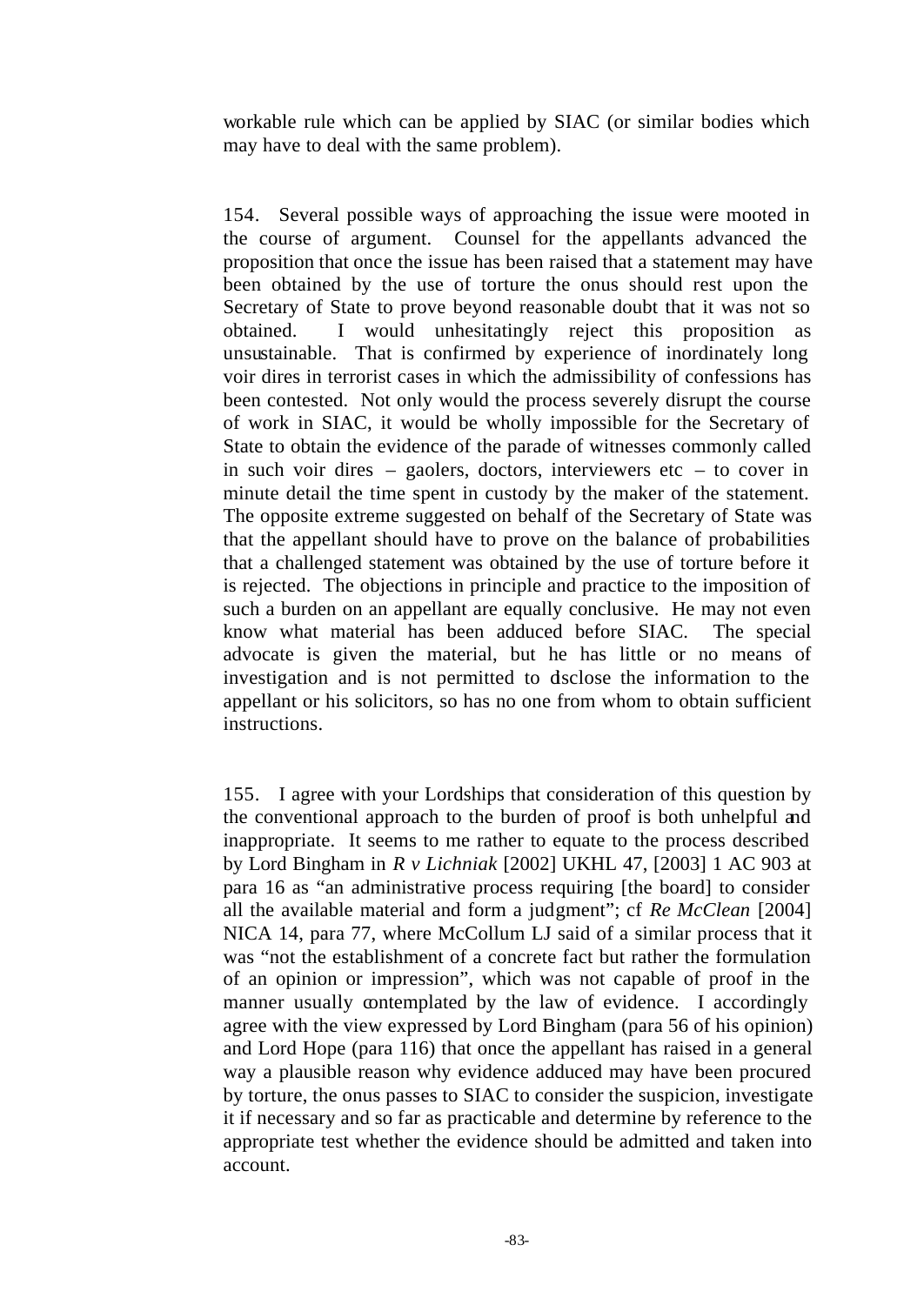156. What that test should be is the issue on which your Lordships are divided. Lord Bingham is of the opinion (para 56) that if SIAC is unable to conclude that there is not a real risk that the evidence has been obtained by torture, it should refuse to admit it. Lord Hope, on the other hand, has propounded a different test, which he describes as putting the question which SIAC has to decide positively rather than negatively. It has to be established on the balance of probabilities that the particular piece of evidence was obtained by the use of torture; and unless it has in SIAC's judgment been so established, after it has completed any investigation carried out and weighed up the material before it, then it must not reject it on that ground.

157. I have found the choice between these tests the most difficult part of this case. Lord Bingham has cogently described the difficulties facing an appellant before SIAC and the potential injustice which he sees as the consequence if the Hope test is adopted. Lord Hope for his part places some emphasis on the severity of the practical problems which would face SIAC in negativing the use of torture to obtain any given statement, and expresses his concern that it would constitute "an insuperable barrier for those who are doing their honest best to protect us". In support of his view Lord Hope points in particular to the terms of article 15 of UNCAT, which requires states to ensure that any statement "which is *established* to have been made as a result of torture" shall not be invoked in any proceedings.

158. After initially favouring the Bingham test, I have been persuaded that the Hope test should be adopted by SIAC in determining whether statements should be admitted when it is claimed that they may have been obtained by the use of torture. Those who oppose the latter test have raised the spectre of the widespread admission of statements coming from countries where it is notorious that torture is regularly practised. This possibility must of course give concern to any civilised person. It may well be, however, that the two tests will produce a different result in only a relatively small number of cases if the members of SIAC use their considerable experience and their discernment wisely in scrutinising the provenance of statements propounded, as I am confident they will. Moreover, as my noble and learned friend Lord Brown of Eaton-under-Heywood points out in para 166 of his opinion, intelligence is commonly made up of pieces of material from a large number of sources, with the consequence that the rejection of one or some pieces will not necessarily be conclusive. While I fully appreciate the force of the considerations advanced by Lord Bingham in paras 58 and 59 of his opinion, I feel compelled to agree with Lord Hope's view in para 118 that the test which he proposes would, as well as involving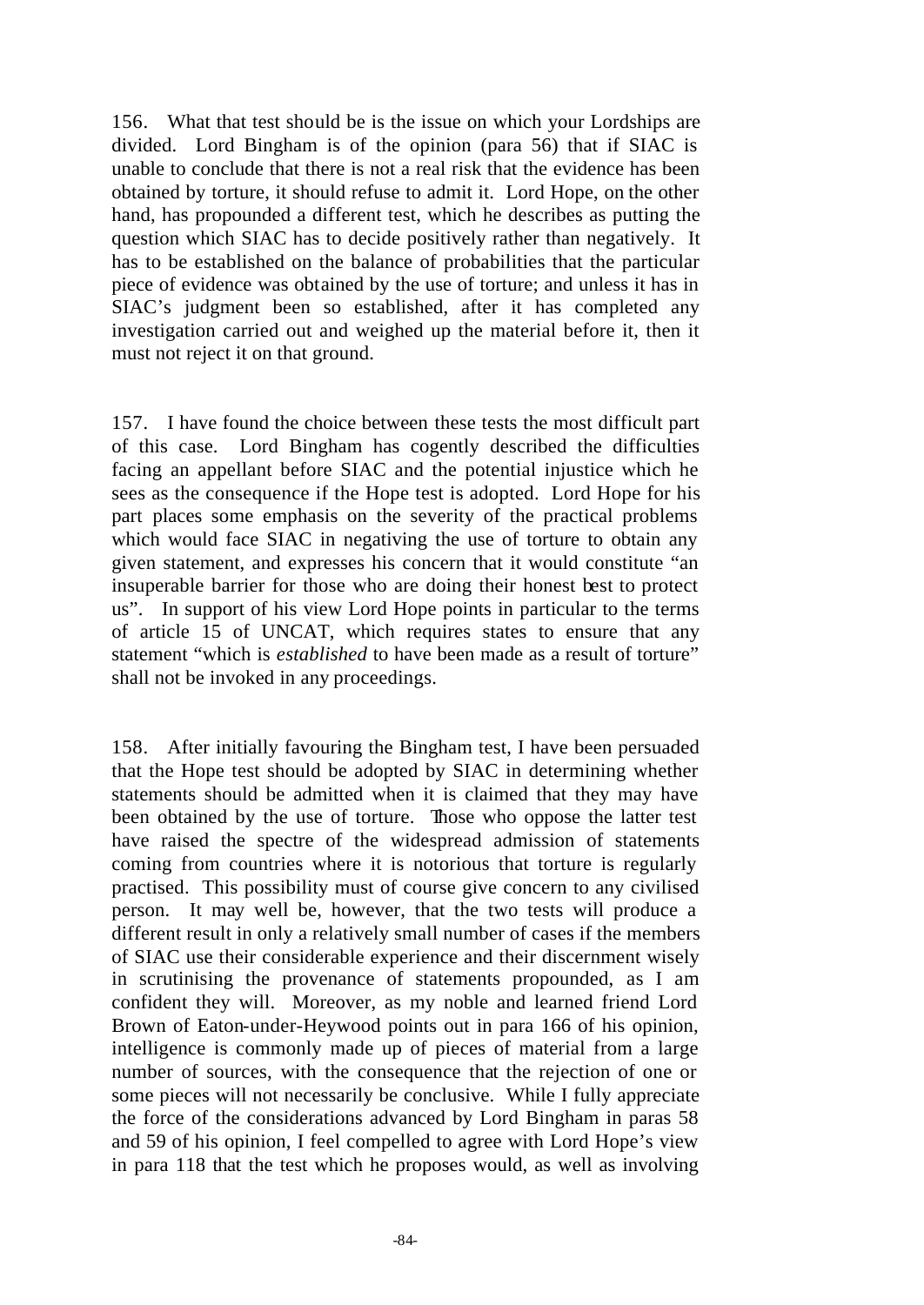fewer practical problems, strike a better balance in the way he there sets out.

159. On this basis I would accordingly allow the appeals and make the order proposed.

## **LORD BROWN OF EATON-UNDER-HEYWOOD**

My Lords,

160. Torture is an unqualified evil. It can never be justified. Rather it must always be punished. So much is not in doubt. It is proclaimed by the Convention against Torture and many other international instruments and now too by section134 of the Criminal Justice Act 1988. But torture may on occasion yield up information capable of saving lives, perhaps many lives, and the question then inescapably arises: what use can be made of this information? Unswerving logic might suggest that no use whatever should be made of it: a revulsion against torture and an anxiety to discourage rather than condone it perhaps dictate that it be ignored: the ticking bomb must be allowed to tick on. But there are powerful countervailing arguments too: torture cannot be undone and the greater public good thus lies in making some use at least of the information obtained, whether to avert public danger or to bring the guilty to justice.

161. Several of your Lordships have remarked on the tensions in play and have noted the balances struck by the law, different balances according to whether one is focusing on the executive or the judicial arm of the state. Essentially it comes to this. Two types of information are involved: first, the actual statement extracted from the detainee under torture ("the coerced statement"); second, the further information to which the coerced statement, if followed up, may lead ("the fruit of the poisoned tree" as it is sometimes called). Generally speaking it is accepted that the executive may make use of all information it acquires: both coerced statements and whatever fruits they are found to bear. Not merely, indeed, is the executive *entitled* to make use of this information; to my mind it is *bound* to do so. It has a prime responsibility to safeguard the security of the state and would be failing in its duty if it ignores whatever it may learn or fails to follow it up. Of course it must do nothing to promote torture. It must not enlist torturers to its aid (rendition being perhaps the most extreme example of this). But nor need it sever relations even with those states whose interrogation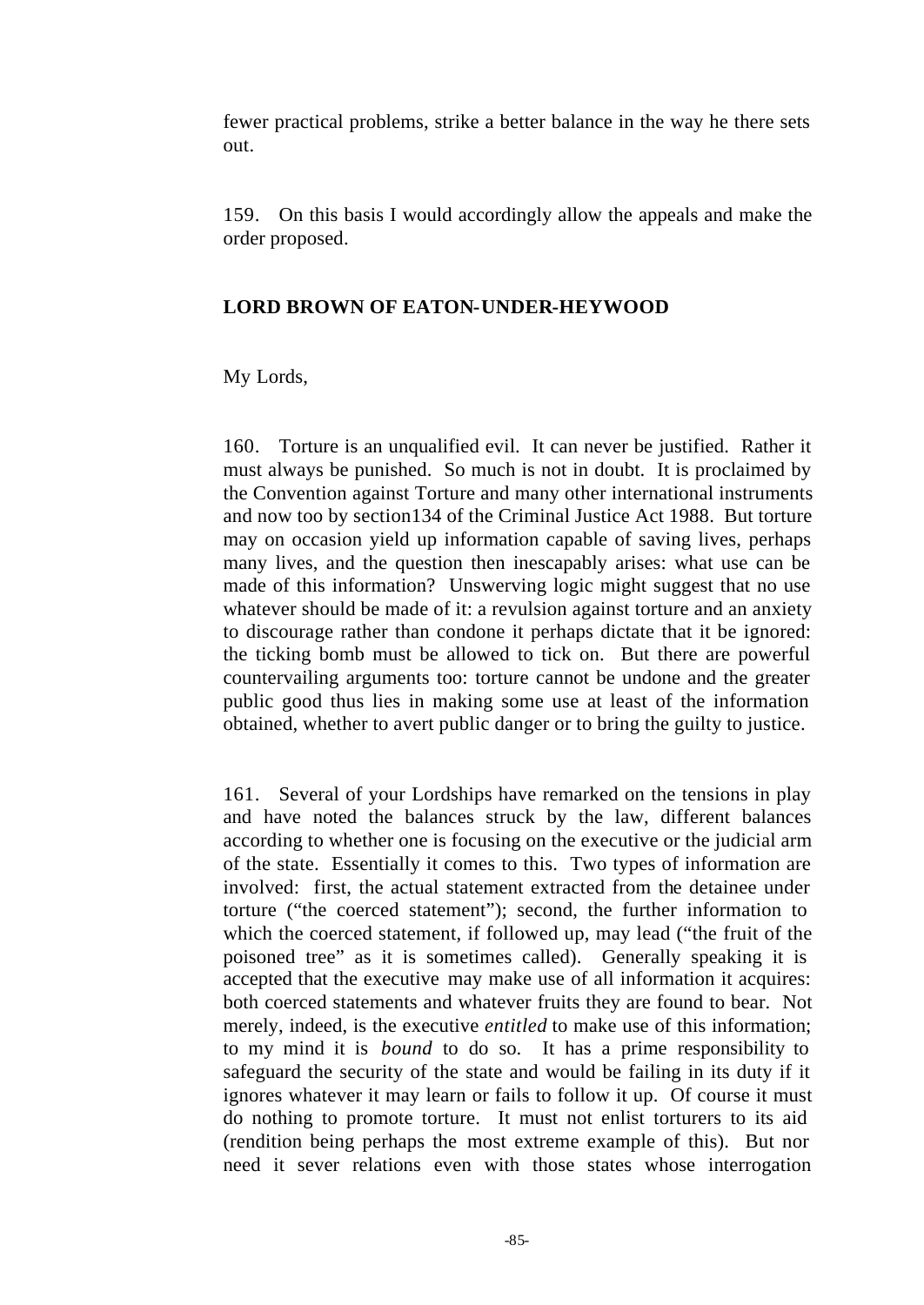practices are of most concern. So far as the courts are concerned, however, the position is different. Generally speaking the court will shut its face against the admission in evidence of any coerced statement (that of a third party is, of course, in any event inadmissible as hearsay); it will, however, admit in evidence the fruit of the poisoned tree. The balance struck here ("a pragmatic compromise" as my noble and learned friend Lord Bingham of Cornhill describes it at para 16 of his opinion) appears plainly from section 76 of the Police and Criminal Evidence Act 1984. There is, moreover, this too to be said: whereas coerced statements may be intrinsically unreliable, the fruits they yield will have independent evidential value.

162. All this is entirely understandable. As several of your Lordships have observed, the functions and responsibilities of the executive and the judiciary are entirely different, a difference reflected indeed in article 15 of the Torture Convention itself. Article 15's concern is with the use of "any statement . . . made as a result of torture . . . as evidence in any proceedings". It creates no bar to the use of coerced statements as a basis for executive action. And, of course, it says nothing whatever about the fruits of the poisoned tree.

163. None of this is contentious. The dispute arising on these appeals concerns only a single, comparatively narrow issue: the use of certain coerced statements on appeals before the Special Immigration Appeals Commission (SIAC) under section 25 of the Anti-terrorism, Crime and Security Act 2001 (the 2001 Act). The statements in question are those made by detainees abroad, coerced by the authorities of a foreign state without the complicity of any British official. It is the Crown's case that strictly speaking these are admissible in evidence before SIAC, a tribunal charged not with adjudicating upon the appellant's guilt but only with deciding whether reasonable grounds exist for suspecting him to be an international terrorist and for believing his presence here to be a risk to national security.

164. In common with the other members of this Committee and essentially for the reasons they give, I too would reject the Crown's contention. In question here is not the power of the executive but rather the integrity of the judicial process. SIAC is a court of law (indeed a superior court of record). And as was pointed out in *M v Secretary of State for the Home Department* [2004] 2 All ER 863, SIAC's function on an appeal under section 25 is not to review the exercise by the Secretary of State of his power of certification under section 21, but rather to decide for itself whether, at the time of the hearing, there are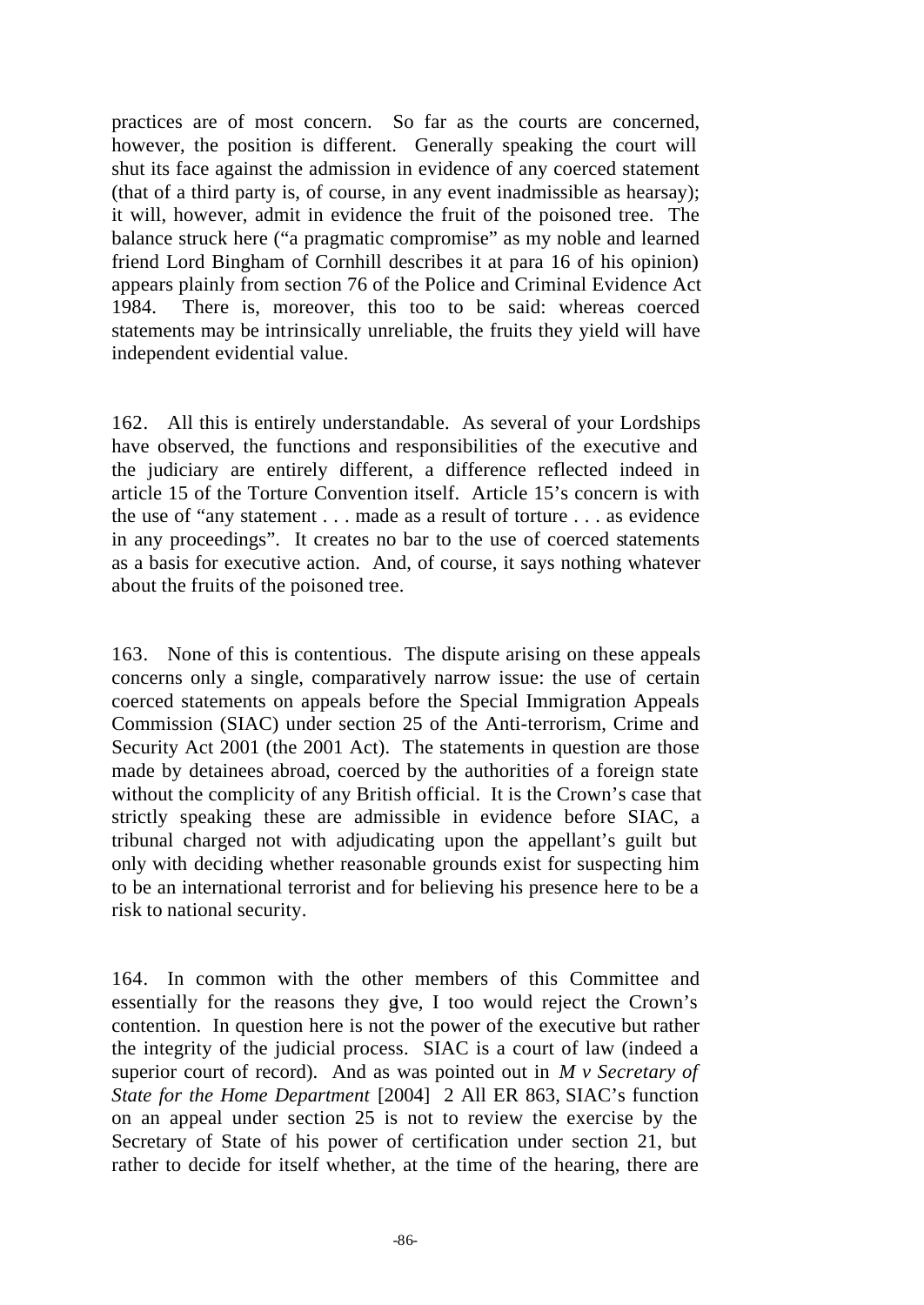"reasonable grounds" for the suspicion and belief required under section 21. True it is that the statements in question are sought to be relied upon not to convict the appellant of any offence but rather to found such suspicion and belief as would justify his continued detention under section 23. It is difficult to see, however, why this consideration should strengthen rather than weaken the Crown's argument: no court will readily lend itself to indefinite detention without charge, let alone trial. (Parliament, indeed, has recently demonstrated its own unease in this area by refusing to legislate for up to 90 days detention of arrested terrorist suspects prior to charge.) At all events, for the detention to continue under the 2001 Act, Parliament required that SIAC must independently sanction this deprivation of liberty.

165. In short, I would hold that SIAC could never properly uphold a section 23 detention order where the sole or decisive evidence supporting it is a statement established to have been coerced by the use of torture. To hold otherwise would be, as several of your Lordships have observed, to bring British justice into disrepute. And this is so notwithstanding that the appellant was properly certified and detained by the Secretary of State in the interests of national security, notwithstanding that the legislation (now, of course, repealed) allowed the appellant's continuing detention solely on the ground of suspicion and belief, notwithstanding that the incriminating coerced statement was made not by the appellant himself but by some third party, and notwithstanding that it was made abroad and without the complicity of any British official.

166. To what extent, it is perhaps worth asking, does such a ruling impede the executive in its vitally important task of safeguarding the country so far as possible against terrorism? To my mind to a very limited extent indeed. In the first place it is noteworthy that the ruling will merely substitute an exclusionary rule of evidence for the Secretary of State's own publicly stated policy not in any event to rely on evidence which he knows or believes to have been obtained by torture abroad. Secondly, the intelligence case against the suspect would, we are told, ordinarily consist of material from a large number of sources a "mosaic" or "jigsaw" of information as it has been called; it is most unlikely that the sole or decisive evidence will be a coerced statement. It follows, therefore, that the possibility of a detention order under section 23 being discharged on a section 25 appeal to SIAC because of the rejection of a coerced statement is comparatively remote. And certainly there is nothing in SIAC's open determination in relation to *E's* appeal (the first in which Mr Emmerson QC submitted that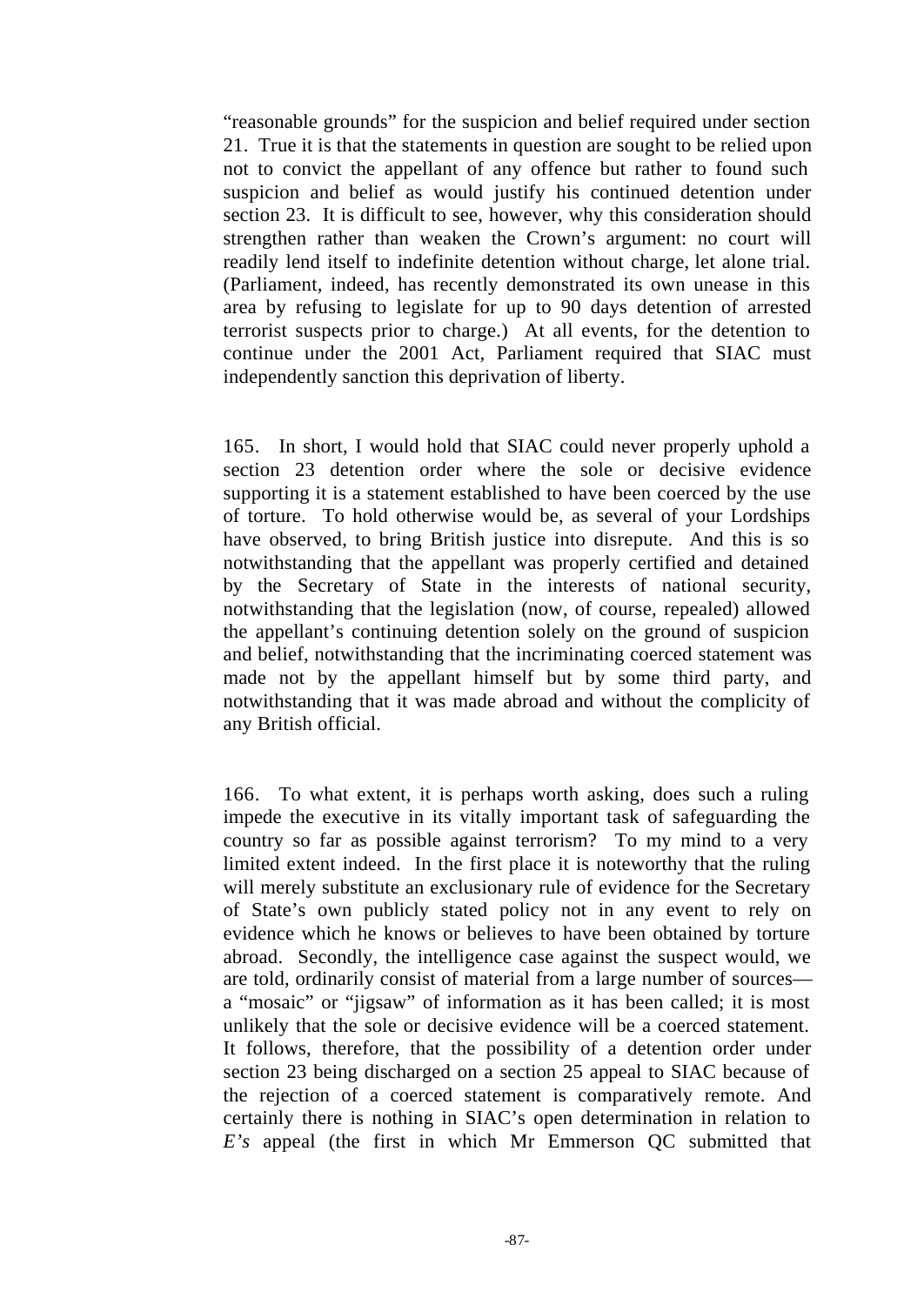information extracted by torture should be excluded by rule of law rather than merely afforded less weight) to suggest the contrary:

"[T]here is no sufficient material which persuades us that we can conclude either that torture or other treatment contrary to article 3 of the ECHR was used or even that it may have been used…"

167. But theoretically it could happen and in that event, it is suggested, the Secretary of State would be disadvantaged in two distinct ways. Most obviously, perhaps, he would be unable to continue to detain someone whose detention he judged necessary on grounds of national security. To the straightforward response "so be it, the rule of law so requires", I would add this. There is a certain unreality in discussing the discharge of detention orders as the legislation now stands. The power to detain suspected international terrorists under section 23 of the 2001 Act is now a matter of history. In December 2004 your Lordships in *A v Secretary of State for the Home Department* [2005] 2 AC 68, declared section 23 to be incompatible with articles 5 and 14 of the European Convention on Human Rights and with effect from 14 March 2005 the whole of Part 4 of the Act was repealed by section 16 of the Prevention of Terrorism Act 2005 (save only with regard to extant appeal proceedings, preserved by section 16(4) of the 2005 Act).

168. No doubt the effects of your Lordships' judgment will spill over into other court proceedings designed to provide a judicial check on the exercise of other executive powers to place constraints of one sort or another on terrorist suspects in the interests of national security—most notably appeals to SIAC under section 2 of the Special Immigration Appeals Commission Act 1997 against deportation orders, and statutory applications to the Administrative Court challenging control orders under the Prevention of Terrorism Act 2005. For the reasons already given, however, it seems unlikely that the exclusionary rule concerning coerced statements, even assuming that it applies equally in these related contexts (which was not the subject of specific argument before us) will affect many, if any, individual cases.

169. The other way in which it has been suggested that the Secretary of State may be disadvantaged by your Lordships' ruling is in the event that he has to defend himself against a civil claim, for example for false imprisonment. With regard to this possibility I find myself in strong agreement with the view expressed by Lord Nicholls of Birkenhead in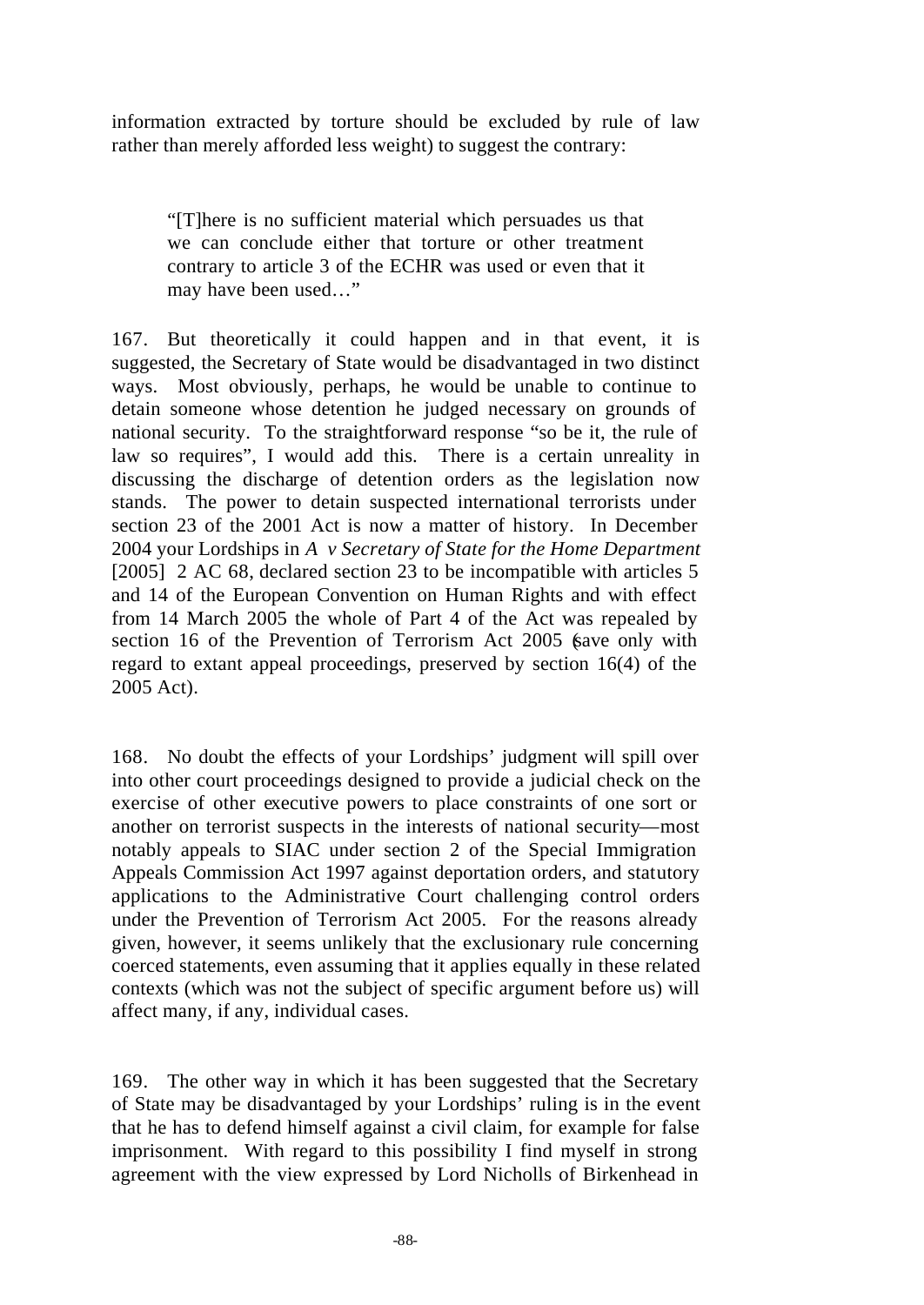para 72 of his opinion: it would make no sense to allow (indeed encourage) the Secretary of State to make use of all information available to him in deciding how to exercise his executive power in the public interest and then prohibit his reliance upon part of that information (coerced statements) when faced with a claim for false imprisonment. Rather he should be permitted to refer to such statements, not of course, in reliance upon their truth, but merely to explain his state of mind at the time he took the action impugned.

170. Perhaps, however, a better answer to this particular difficulty is after all to be found in section 21(9) of the 2001 Act (although no argument was in fact addressed upon it):

"An action of the Secretary of State taken wholly or partly in reliance on a certificate under this section may be questioned in legal proceedings only by or in the course of proceedings under - (a) section 25 or 26, or (b) section 2 of the Special Immigration Appeals Commission Act 1997."

A comparable provision with regard to control orders is, one notes, to be found in section 11(1) of the 2005 Act.

171. It follows from all this that your Lordships' decision on these appeals should not be seen as a significant setback to the Secretary of State's necessary efforts to combat terrorism. Rather it confirms the right of the executive to act on whatever information it may receive from around the world, while at the same time preserving the integrity of the judicial process and vindicating the good name of British justice.

172. I turn finally to the burden of proof. I agree with Lord Hope of Craighead (at para 121 of his opinion) that SIAC should ask itself whether it is "*established*, by means of such diligent inquiries into the sources that it is practicable to carry out and on a balance of probabilities, that the information relied on by the Secretary of State *was* obtained under torture." Only if this *is* established is the statement inadmissible. If, having regard to the evidence of a particular state's general practices and its own inquiries, SIAC were to conclude that there is no more than a *possibility* that the statement was obtained by torture, then in my judgment this would not have been established and the statement would be admissible.